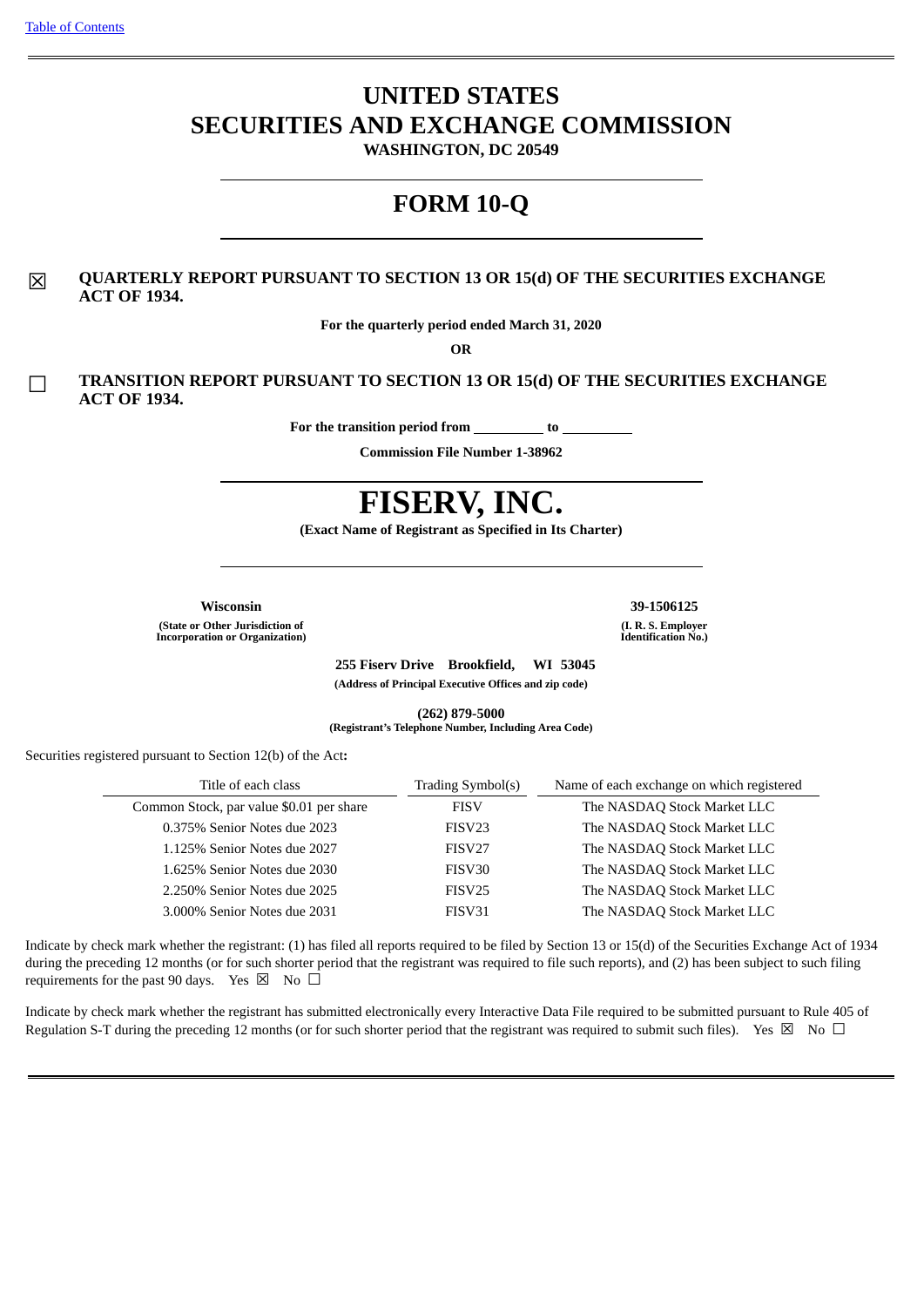Indicate by check mark whether the registrant is a large accelerated filer, an accelerated filer, a non-accelerated filer, smaller reporting company, or an emerging growth company. See the definitions of "large accelerated filer," "accelerated filer," "smaller reporting company," and "emerging growth company" in Rule 12b-2 of the Exchange Act.

| Large accelerated filer | ⋉ | Accelerated filer         |  |
|-------------------------|---|---------------------------|--|
| Non-accelerated filer   |   | Smaller reporting company |  |
|                         |   | Emerging growth company   |  |

If an emerging growth company, indicate by check mark if the registrant has elected not to use the extended transition period for complying with any new or revised financial accounting standards provided pursuant to Section 13(a) of the Exchange Act.  $\Box$ 

Indicate by check mark whether the registrant is a shell company (as defined in Rule 12b-2 of the Exchange Act). Yes  $\Box$  No  $\boxtimes$ 

As of April 30, 2020, there were 669,484,281 shares of common stock, \$.01 par value, of the registrant outstanding.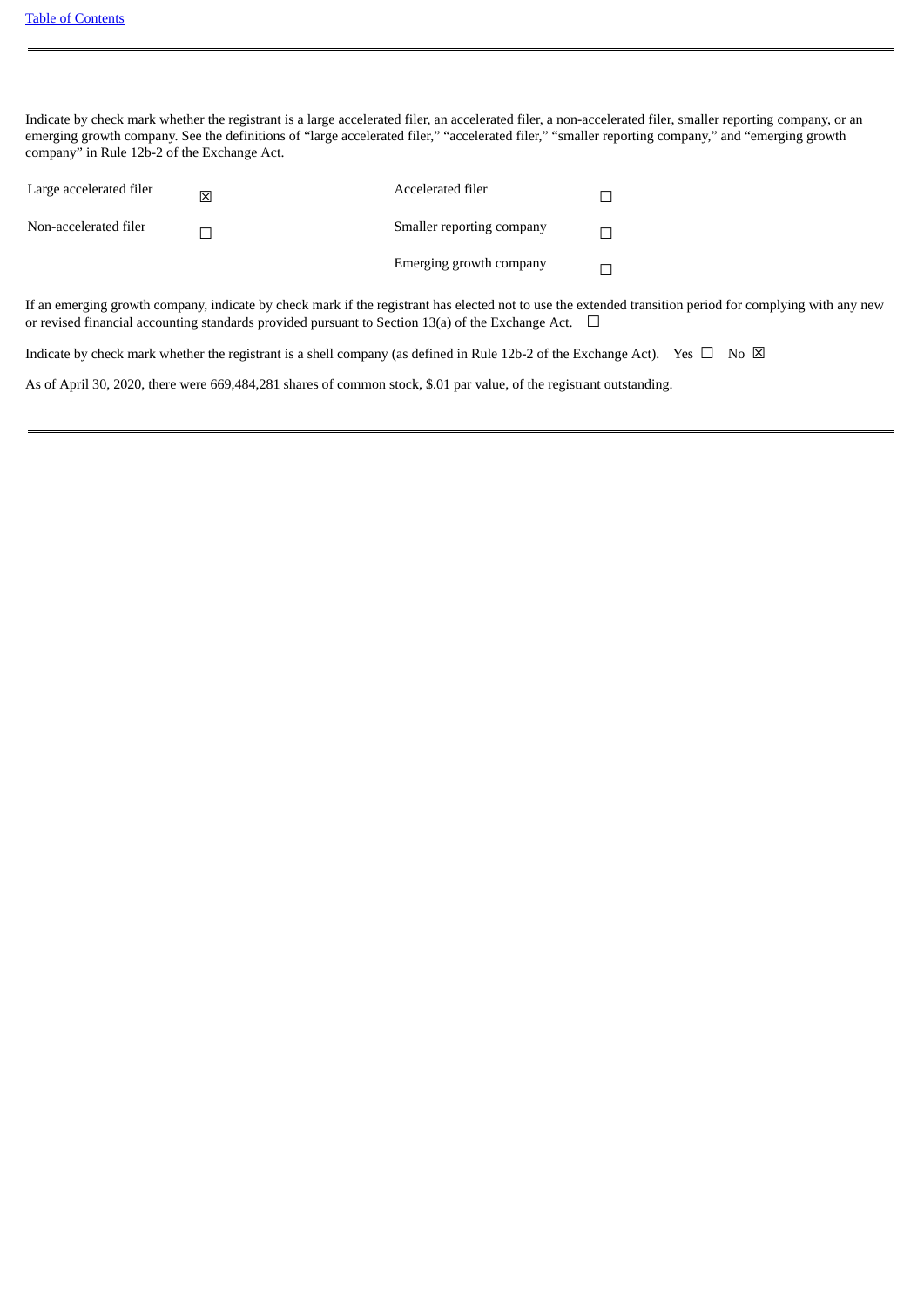## <span id="page-2-0"></span>PART I – FINANCIAL [INFORMATION](#page-3-0)

| Item 1. | <b>Financial Statements (Unaudited)</b>                                                      |                |
|---------|----------------------------------------------------------------------------------------------|----------------|
|         | <b>Consolidated Statements of Income</b>                                                     |                |
|         | <b>Consolidated Statements of Comprehensive (Loss) Income</b>                                | $\overline{2}$ |
|         | <b>Consolidated Balance Sheets</b>                                                           | 3              |
|         | <b>Consolidated Statements of Cash Flows</b>                                                 | $\overline{4}$ |
|         | <b>Notes to Consolidated Financial Statements</b>                                            | 5.             |
| Item 2. | <b>Management's Discussion and Analysis of Financial Condition and Results of Operations</b> | 26             |
| Item 3. | <b>Quantitative and Qualitative Disclosures About Market Risk</b>                            | 37             |
| Item 4. | <b>Controls and Procedures</b>                                                               | 38             |
|         |                                                                                              |                |

## PART II – OTHER [INFORMATION](#page-40-1)

| Item 1.  | <b>Legal Proceedings</b>                                           | 38 |
|----------|--------------------------------------------------------------------|----|
| Item 1A. | <b>Risk Factors</b>                                                | 38 |
| Item 2.  | <b>Unregistered Sales of Equity Securities and Use of Proceeds</b> | 40 |
| Item 5.  | <b>Other Information</b>                                           | 40 |
| Item 6.  | <b>Exhibits</b>                                                    | 42 |
|          |                                                                    |    |

[Exhibit](#page-44-1) Index **[Signatures](#page-45-0)**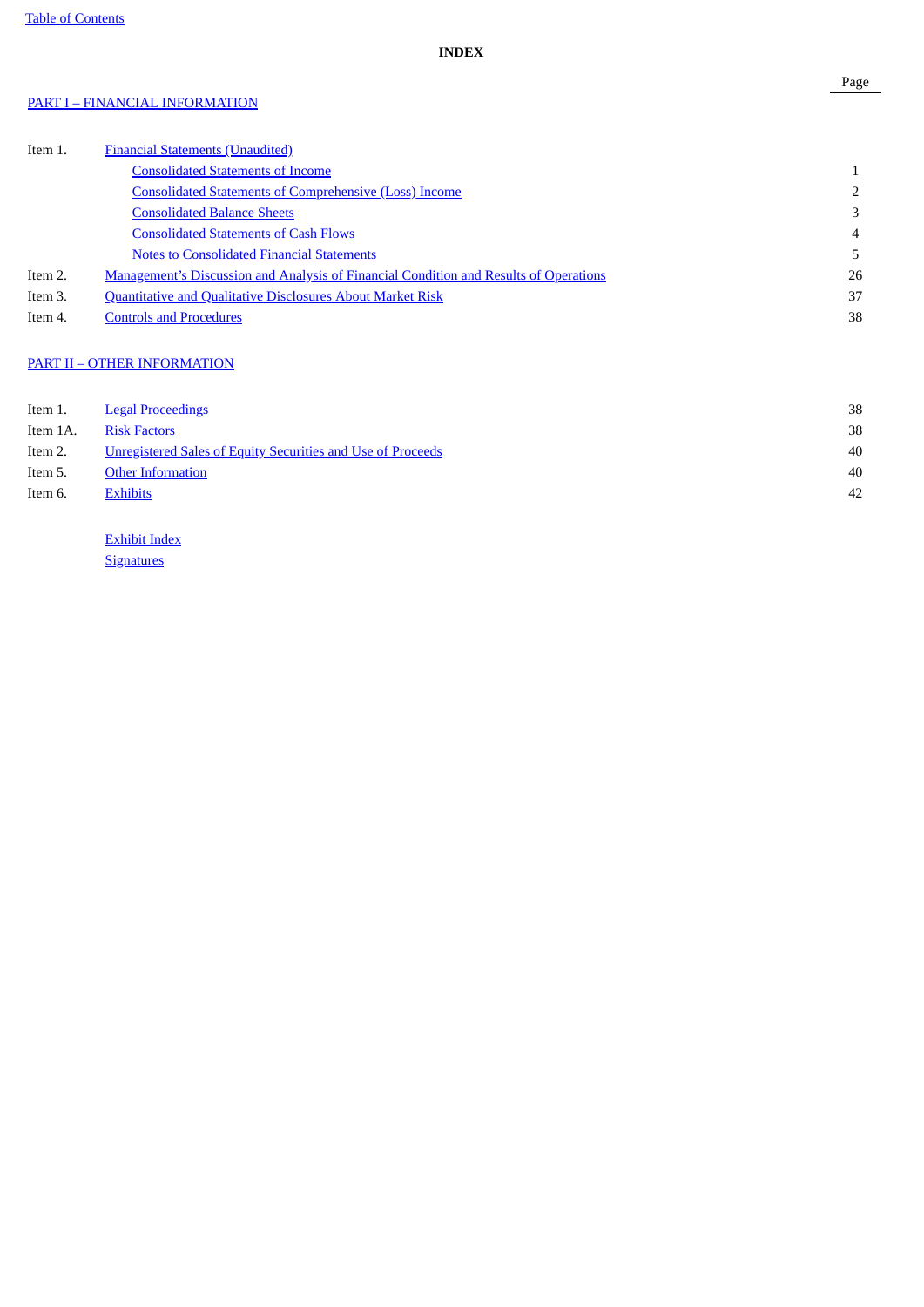## <span id="page-3-0"></span>**PART I. FINANCIAL INFORMATION**

## <span id="page-3-2"></span><span id="page-3-1"></span>**ITEM 1. FINANCIAL STATEMENTS**

#### **Fiserv, Inc. Consolidated Statements of Incom**e (In millions, except per share data) (Unaudited)

|                                                                                                 |              | <b>Three Months Ended</b><br>March 31, |    |              |
|-------------------------------------------------------------------------------------------------|--------------|----------------------------------------|----|--------------|
|                                                                                                 |              | 2020                                   |    | 2019         |
| Revenue:                                                                                        |              |                                        |    |              |
| Processing and services <sup>(1)</sup>                                                          | \$           | 3,075                                  | \$ | 1,293        |
| Product                                                                                         |              | 694                                    |    | 209          |
| Total revenue                                                                                   |              | 3,769                                  |    | 1,502        |
| Expenses:                                                                                       |              |                                        |    |              |
| Cost of processing and services                                                                 |              | 1,635                                  |    | 624          |
| Cost of product                                                                                 |              | 532                                    |    | 174          |
| Selling, general and administrative                                                             |              | 1,404                                  |    | 341          |
| Gain on sale of businesses                                                                      |              | (431)                                  |    | (10)         |
| Total expenses                                                                                  |              | 3,140                                  |    | 1,129        |
| Operating income                                                                                |              | 629                                    |    | 373          |
| Interest expense, net                                                                           |              | (187)                                  |    | (57)         |
| Debt financing activities                                                                       |              |                                        |    | (59)         |
| Other income                                                                                    |              | 20                                     |    | $\mathbf{1}$ |
| Income before income taxes and loss from investments in unconsolidated affiliates               |              | 462                                    |    | 258          |
| Income tax provision                                                                            |              | (79)                                   |    | (31)         |
| Loss from investments in unconsolidated affiliates                                              |              | (6)                                    |    | (2)          |
| Net income                                                                                      |              | 377                                    |    | 225          |
| Plus: Net loss attributable to noncontrolling interests and redeemable noncontrolling interests |              | 15                                     |    |              |
| Net income attributable to Fiserv, Inc.                                                         | \$           | 392                                    | \$ | 225          |
|                                                                                                 |              |                                        |    |              |
| Net income attributable to Fiserv, Inc. per share - basic                                       | \$           | 0.58                                   | \$ | 0.58         |
| Net income attributable to Fiserv, Inc. per share - diluted                                     | $\mathbb{S}$ | 0.57                                   | \$ | 0.56         |
| Shares used in computing net income attributable to Fiserv, Inc. per share:                     |              |                                        |    |              |
| <b>Basic</b>                                                                                    |              | 678.1                                  |    | 391.7        |
| Diluted                                                                                         |              | 691.2                                  |    | 399.1        |
|                                                                                                 |              |                                        |    |              |

 $<sup>(1)</sup>$  Includes processing and other fees charged to related party investments accounted for under the equity method of \$57 million and \$9 million for the three months</sup> ended March 31, 2020 and 2019, respectively (see Note 21).

See accompanying notes to consolidated financial statements.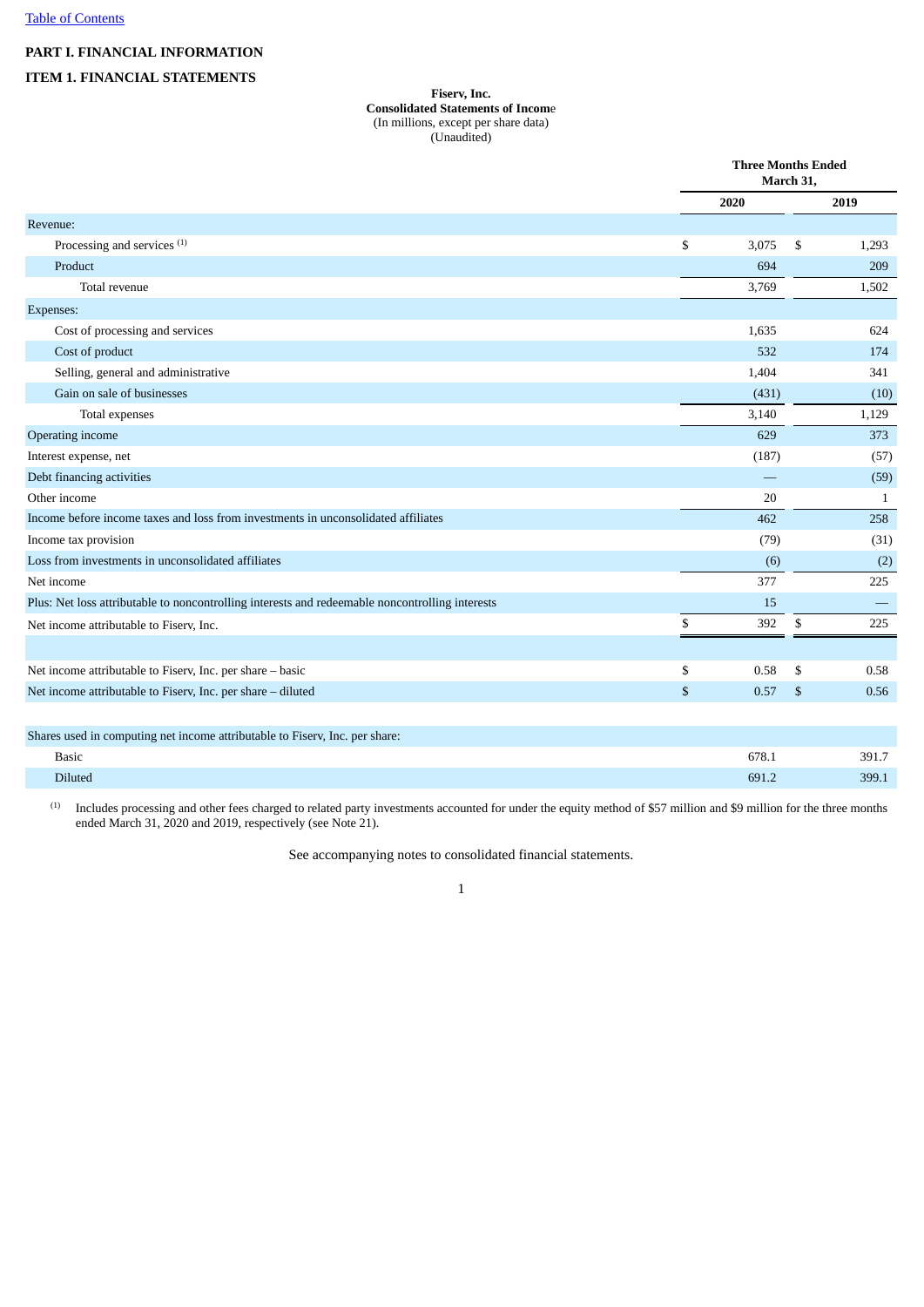#### **Fiserv, Inc. Consolidated Statements of Comprehensive (Loss) Income** (In millions) (Unaudited)

<span id="page-4-0"></span>

|                                                                                                                                                                         | <b>Three Months Ended</b><br>March 31, |   |      |
|-------------------------------------------------------------------------------------------------------------------------------------------------------------------------|----------------------------------------|---|------|
|                                                                                                                                                                         | 2020                                   |   | 2019 |
| Net income                                                                                                                                                              | 377                                    |   | 225  |
| Other comprehensive (loss) income:                                                                                                                                      |                                        |   |      |
| Fair market value adjustment on cash flow hedges, net of income tax benefit of \$3 million and \$8 million                                                              | (8)                                    |   | (23) |
| Reclassification adjustment for net realized gains on cash flow hedges included in cost of processing and services, net of income<br>tax benefit of \$0 million         | (1)                                    |   |      |
| Reclassification adjustment for net realized losses on cash flow hedges included in net interest expense, net of income tax<br>provision of \$1 million and \$0 million | $\overline{4}$                         |   |      |
| Foreign currency translation                                                                                                                                            | (638)                                  |   | 4    |
| Total other comprehensive loss                                                                                                                                          | (643)                                  |   | (18) |
| Comprehensive (loss) income                                                                                                                                             | \$<br>(266)                            | S | 207  |
| Plus: Net loss attributable to noncontrolling interests and redeemable noncontrolling interests                                                                         | 15                                     |   |      |
| Plus: Other comprehensive loss attributable to noncontrolling interests                                                                                                 | 12                                     |   |      |
| Comprehensive (loss) income attributable to Fisery, Inc.                                                                                                                | (239)                                  |   | 207  |

See accompanying notes to consolidated financial statements.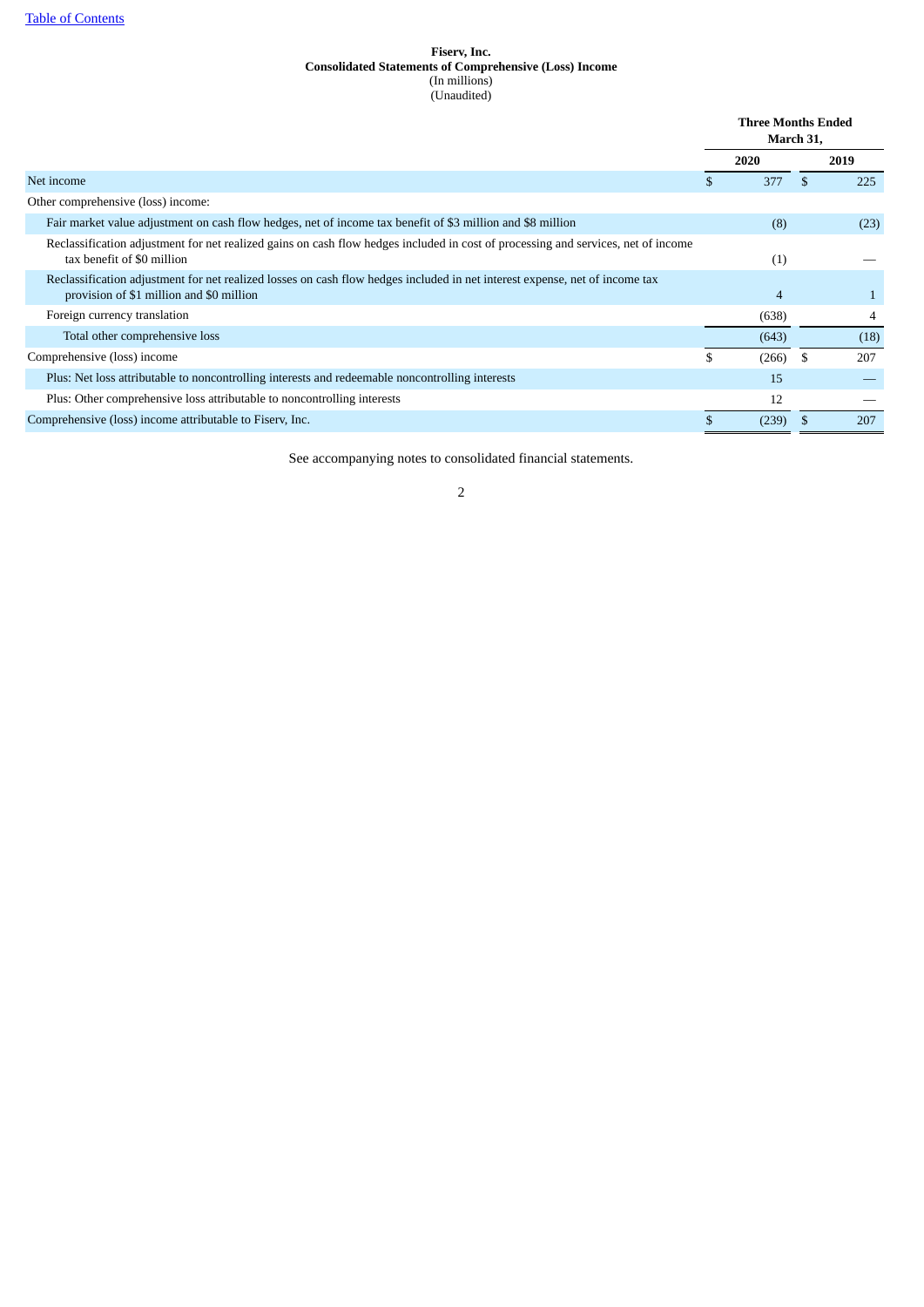#### **Fiserv, Inc. Consolidated Balance Sheets** (In millions) (Unaudited)

<span id="page-5-0"></span>

|                                                                                                | March 31,<br>2020 | December 31,<br>2019 |
|------------------------------------------------------------------------------------------------|-------------------|----------------------|
| <b>Assets</b>                                                                                  |                   |                      |
| Cash and cash equivalents                                                                      | \$<br>896         | \$<br>893            |
| Trade accounts receivable, less allowance for doubtful accounts                                | 2,582             | 2,782                |
| Prepaid expenses and other current assets                                                      | 1,055             | 1,503                |
| Settlement assets                                                                              | 8,400             | 11,868               |
| Total current assets                                                                           | 12,933            | 17,046               |
| Property and equipment, net                                                                    | 1,708             | 1,606                |
| Customer relationships, net                                                                    | 13,327            | 14,042               |
| Other intangible assets, net                                                                   | 3,677             | 3,600                |
| Goodwill                                                                                       | 35,695            | 36,038               |
| Contract costs, net                                                                            | 566               | 533                  |
| Investments in unconsolidated affiliates                                                       | 2,814             | 2,720                |
| Other long-term assets                                                                         | 1,878             | 1,954                |
| <b>Total assets</b>                                                                            | \$<br>72,598      | \$<br>77,539         |
| <b>Liabilities and Equity</b>                                                                  |                   |                      |
| Accounts payable and accrued expenses                                                          | \$<br>2,875       | \$<br>3,080          |
| Short-term and current maturities of long-term debt                                            | 338               | 287                  |
| <b>Contract liabilities</b>                                                                    | 506               | 492                  |
| Settlement obligations                                                                         | 8,400             | 11,868               |
| Total current liabilities                                                                      | 12,119            | 15,727               |
| Long-term debt                                                                                 | 21,630            | 21,612               |
| Deferred income taxes                                                                          | 4,227             | 4,247                |
| Long-term contract liabilities                                                                 | 154               | 155                  |
| Other long-term liabilities                                                                    | 922               | 941                  |
| <b>Total liabilities</b>                                                                       | 39,052            | 42,682               |
| Commitments and Contingencies (see Note 20)                                                    |                   |                      |
| Redeemable Noncontrolling Interests                                                            | 259               | 262                  |
| Fiserv, Inc. Shareholders' Equity:                                                             |                   |                      |
| Preferred stock, no par value: 25.0 million shares authorized; none issued                     |                   |                      |
| Common stock, \$0.01 par value: 1,800.0 million shares authorized; 791.4 million shares issued | 8                 | 8                    |
| Additional paid-in capital                                                                     | 23,693            | 23,741               |
| Accumulated other comprehensive loss                                                           | (811)             | (180)                |
| Retained earnings                                                                              | 12,875            | 12,528               |
| Treasury stock, at cost, 117.4 million and 111.5 million shares                                | (3,922)           | (3, 118)             |
| Total Fiserv, Inc. shareholders' equity                                                        | 31,843            | 32,979               |
| Noncontrolling interests                                                                       | 1,444             | 1,616                |
| Total equity                                                                                   | 33,287            | 34,595               |
| Total liabilities and equity                                                                   | \$<br>72,598      | \$<br>77,539         |

See accompanying notes to consolidated financial statements.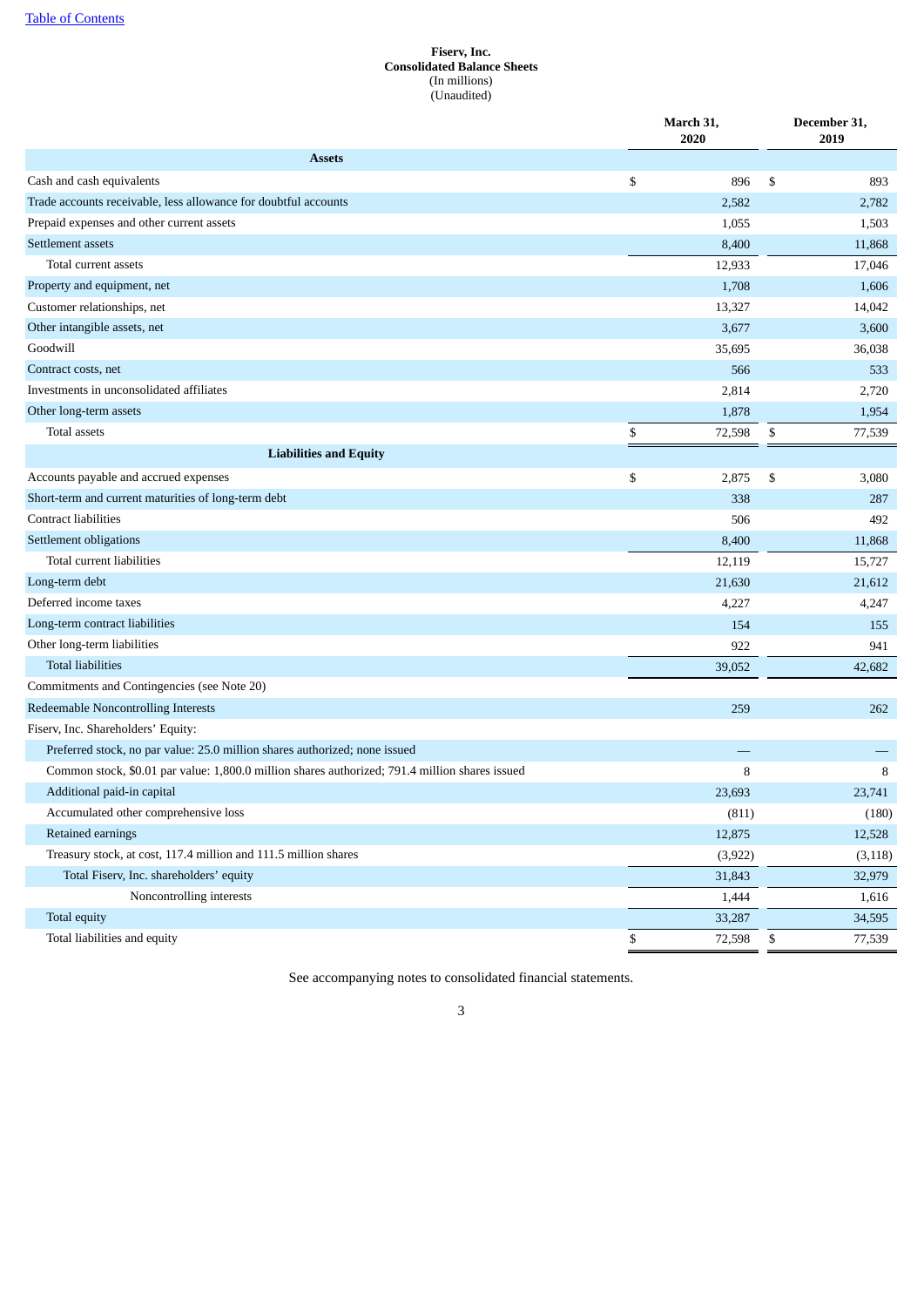#### **Fiserv, Inc. Consolidated Statements of Cash Flow**s (In millions) (Unaudited)

<span id="page-6-0"></span>

|                                                                                                        | <b>Three Months Ended</b><br>March 31, |    |       |  |  |  |
|--------------------------------------------------------------------------------------------------------|----------------------------------------|----|-------|--|--|--|
|                                                                                                        | 2020                                   |    | 2019  |  |  |  |
| <b>Cash flows from operating activities:</b>                                                           |                                        |    |       |  |  |  |
| Net income                                                                                             | \$<br>377                              | \$ | 225   |  |  |  |
| Adjustments to reconcile net income to net cash provided by operating activities:                      |                                        |    |       |  |  |  |
| Depreciation and other amortization                                                                    | 279                                    |    | 100   |  |  |  |
| Amortization of acquisition-related intangible assets                                                  | 553                                    |    | 45    |  |  |  |
| Amortization of financing costs, debt discounts and other                                              | 12                                     |    | 60    |  |  |  |
| Share-based compensation                                                                               | 108                                    |    | 19    |  |  |  |
| Deferred income taxes                                                                                  | (57)                                   |    | 8     |  |  |  |
| Gain on sale of businesses                                                                             | (431)                                  |    | (10)  |  |  |  |
| Loss from investments in unconsolidated affiliates                                                     | 6                                      |    | 2     |  |  |  |
| Distributions from unconsolidated affiliates                                                           | 11                                     |    |       |  |  |  |
| Other operating activities                                                                             |                                        |    | (2)   |  |  |  |
| Changes in assets and liabilities, net of effects from acquisitions and dispositions:                  |                                        |    |       |  |  |  |
| Trade accounts receivable                                                                              | 200                                    |    | 6     |  |  |  |
| Prepaid expenses and other assets                                                                      | 6                                      |    | (26)  |  |  |  |
| Contract costs                                                                                         | (96)                                   |    | (58)  |  |  |  |
| Accounts payable and other liabilities                                                                 | (88)                                   |    | (26)  |  |  |  |
| <b>Contract liabilities</b>                                                                            | 8                                      |    | 30    |  |  |  |
| Net cash provided by operating activities                                                              | 888                                    |    | 373   |  |  |  |
| <b>Cash flows from investing activities:</b>                                                           |                                        |    |       |  |  |  |
| Capital expenditures, including capitalization of software costs                                       | (246)                                  |    | (98)  |  |  |  |
| Proceeds from sale of business                                                                         | 584                                    |    |       |  |  |  |
| Payments for acquisition of businesses, net of cash acquired and including working capital adjustments | (110)                                  |    | 56    |  |  |  |
| Distributions from unconsolidated affiliates                                                           | 36                                     |    |       |  |  |  |
| Other investing activities                                                                             |                                        |    | 6     |  |  |  |
| Net cash provided by (used in) investing activities                                                    | 264                                    |    | (36)  |  |  |  |
| <b>Cash flows from financing activities:</b>                                                           |                                        |    |       |  |  |  |
| Debt proceeds                                                                                          | 1,832                                  |    | 587   |  |  |  |
| Debt repayments                                                                                        | (2,040)                                |    | (680) |  |  |  |
| Short-term borrowings, net                                                                             | 7                                      |    |       |  |  |  |
| Payments of debt financing, redemption and other costs                                                 |                                        |    | (56)  |  |  |  |
| Proceeds from issuance of treasury stock                                                               | 48                                     |    | 32    |  |  |  |
| Purchases of treasury stock, including employee shares withheld for tax obligations                    | (970)                                  |    | (183) |  |  |  |
| Distributions paid to noncontrolling interests and redeemable noncontrolling interests                 | (26)                                   |    |       |  |  |  |
| Other financing activities                                                                             | 15                                     |    |       |  |  |  |
| Net cash used in financing activities                                                                  | (1, 134)                               |    | (300) |  |  |  |
| Effect of exchange rate changes on cash, cash equivalents and restricted cash                          | (17)                                   |    |       |  |  |  |
| Net change in cash, cash equivalents and restricted cash                                               | $\mathbf{1}$                           |    | 37    |  |  |  |
| Cash, cash equivalents and restricted cash, beginning balance                                          | 933                                    |    | 415   |  |  |  |
| Cash, cash equivalents and restricted cash, ending balance                                             | \$<br>934                              | \$ | 452   |  |  |  |

See accompanying notes to consolidated financial statements.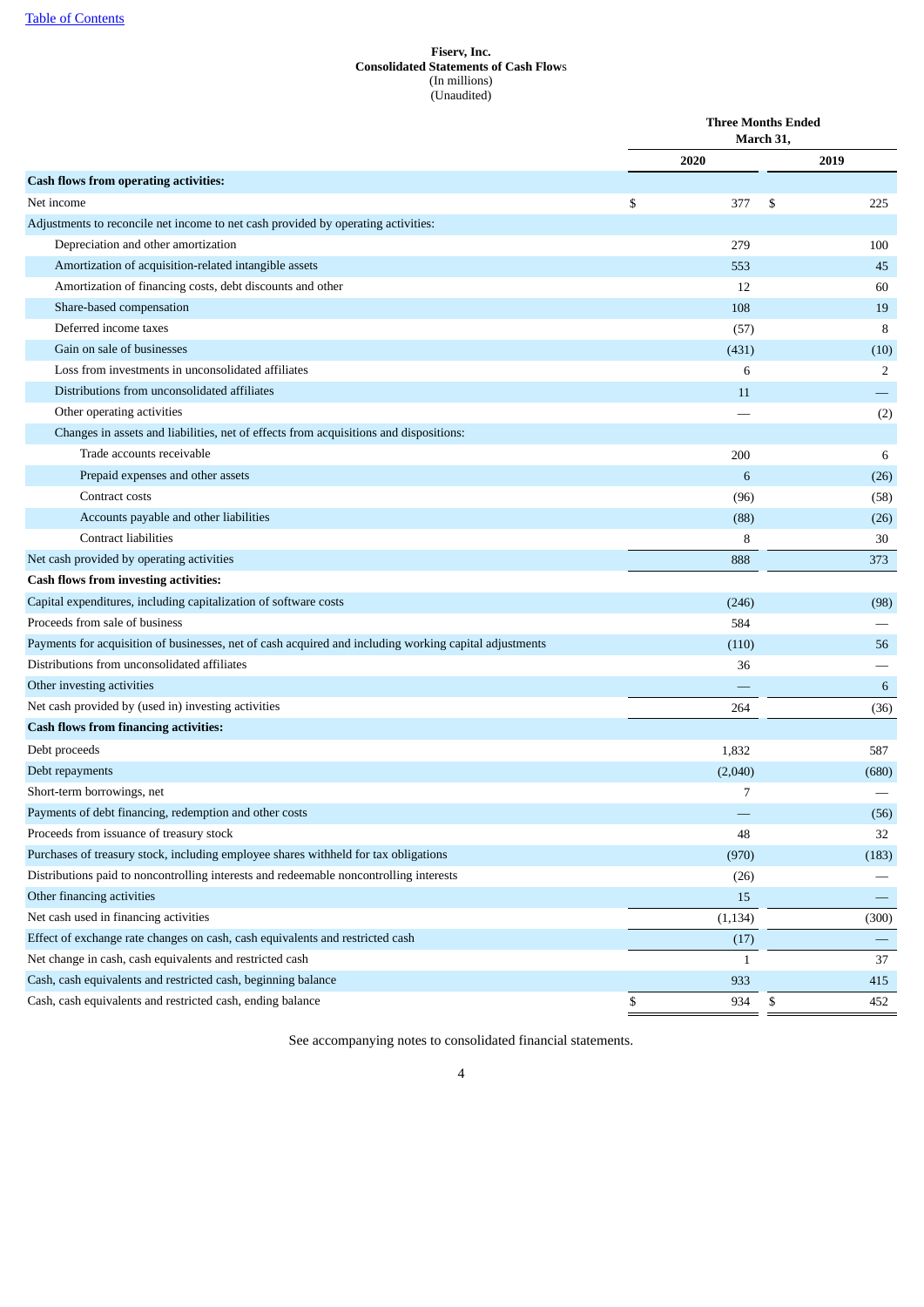#### **Fiserv, Inc. Notes to Consolidated Financial Statements** (Unaudited)

#### <span id="page-7-0"></span>**1. Basis of Presentation and Summary of Significant Accounting Policies**

#### *Basis of Presentation*

The consolidated financial statements for the three months ended March 31, 2020 and 2019 are unaudited. In the opinion of management, all adjustments necessary for a fair presentation of the consolidated financial statements have been included. Such adjustments consisted of normal recurring items. Interim results are not necessarily indicative of results for a full year. The consolidated financial statements and accompanying notes are presented as permitted by Form 10-Q and do not contain certain information included in the annual consolidated financial statements and accompanying notes of Fiserv, Inc. (the "Company"). These interim consolidated financial statements should be read in conjunction with the consolidated financial statements and accompanying notes included in the Company's Annual Report on Form 10-K for the year ended December 31, 2019.

On July 29, 2019, the Company acquired First Data Corporation ("First Data") by acquiring 100% of the First Data stock that was issued and outstanding as of the date of acquisition for a total purchase price of \$46.5 billion (see Note 4). First Data provides a wide-range of solutions to merchants, including retail point-of sale ("POS") merchant transaction processing and acquiring, e-commerce services, mobile payment services and the cloud-based Clover® point-of-sale operating system, as well as technology solutions for bank and non-bank issuers. The consolidated financial statements include the financial results of First Data from the date of acquisition.

#### *Segment Realignment*

Effective for the three months ended March 31, 2020, the Company realigned its reportable segments to correspond with changes to its operating model to reflect its new management structure and organizational responsibilities ("Segment Realignment") following the acquisition of First Data. The Company's new reportable segments are: Merchant Acceptance ("Acceptance"), Financial Technology ("Fintech") and Payments and Network ("Payments"). Segment results for the three months ended March 31, 2019 have been restated to reflect the Segment Realignment. See Note 22 for additional information.

#### *Principles of Consolidation*

The consolidated financial statements include the accounts of Fiserv, Inc. and its subsidiaries in which the Company holds a controlling financial interest. Control is normally established when ownership and voting interests in an entity are greater than 50%. Investments in which the Company has significant influence but not control are accounted for using the equity method of accounting, for which the Company's share of net income (loss) is reported as income (loss) from investments in unconsolidated affiliates and the related tax expense (benefit) is reported within the income tax provision in the consolidated statements of income. Significant influence over an affiliate's operations generally coincides with an ownership interest in an entity of between 20% and 50%. All intercompany transactions and balances have been eliminated in consolidation.

The Company maintains majority controlling interests in certain entities, mostly related to consolidated merchant alliances (see Note 21). Noncontrolling interests represent the minority shareholders' share of the net income or loss and equity in consolidated subsidiaries. The Company's noncontrolling interests presented in the consolidated statement of income include net loss attributable to noncontrolling interests and redeemable noncontrolling interests. Noncontrolling interests are presented as a component of equity in the consolidated balance sheets and reflect the minority shareholders' share of acquired fair value in the consolidated subsidiaries, along with their proportionate share of the earnings or losses of the subsidiaries, net of dividends or distributions. Noncontrolling interests that are redeemable upon the occurrence of an event that is not solely within the Company's control are presented outside of equity and are carried at their estimated redemption value if it exceeds the initial carrying value of the redeemable interest (see Note 12).

#### *Use of Estimates*

The preparation of financial statements in conformity with accounting principles generally accepted in the United States ("U.S.") requires management to make estimates and assumptions that affect the reported amounts of assets and liabilities and disclosure of contingent assets and liabilities at the date of the financial statements and the reported amounts of revenue and expenses during the reporting period. Actual results could differ materially from those estimates.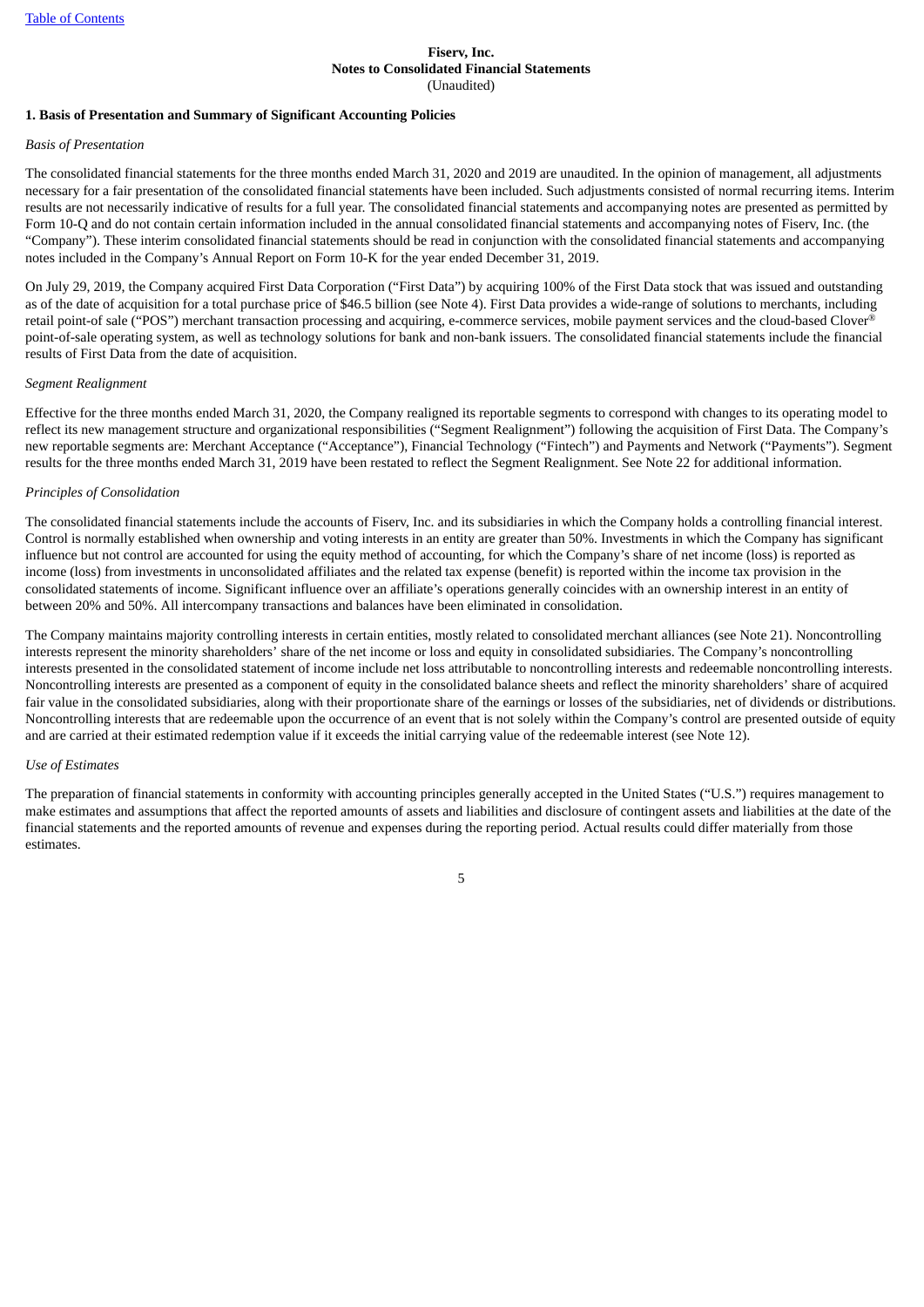#### *Risks and Uncertainties*

In December 2019, a novel strain of coronavirus ("COVID-19") was identified and has since continued to spread and negatively impact the economy of the United States and other countries around the world. In March 2020, the World Health Organization recognized the COVID-19 outbreak as a pandemic. In response to the COVID-19 pandemic, the governments of many countries, states, cities and other geographic regions have taken preventive or protective actions, such as travel restrictions and bans, quarantines, social distancing guidelines, shelter-in-place or lock-down orders and other similar limitations. Accordingly, the COVID-19 pandemic has adversely impacted global economic activity and has contributed to significant volatility in financial markets.

The Company's operating performance is subject to global economic and market conditions, as well as their impacts on levels of consumer spending. As a result of the COVID-19 pandemic and the related decline in global economic activity, the Company experienced a significant decrease in payments volume and transactions during the last two weeks of March 2020 that negatively impacted its merchant acquiring and payment-related businesses, which earn transaction-based fees, as well as modest declines in other businesses. Ultimately the extent of the impact of the COVID-19 pandemic on the Company's future operational and financial performance will depend on, among other matters, the duration and intensity of the COVID-19 pandemic; governmental and private sector responses and the impact of such responses on the Company; and the impact of the pandemic on the Company's employees, clients, vendors, operations and sales, all of which are uncertain and cannot be predicted. These changing market conditions may also affect the estimates and assumptions made by management. Such estimates and assumptions affect, among other things, the valuations of the Company's long-lived assets, definitelived intangible assets and equity method investments; the Company's deferred tax assets and related valuation allowances; the estimate of current expected credit losses; and certain pension plan assumptions. To the extent economic and market conditions do not improve or further deteriorate, the COVID-19 pandemic and the related economic and market decline may also require an interim impairment assessment of the Company's goodwill during 2020. Changes in any assumptions used may result in future goodwill impairment charges that, if incurred, could have a material adverse impact on the Company's results of operations, total assets and shareholders' equity in the period recognized. Events and changes in circumstances arising subsequent to March 31, 2020, including those resulting from the impacts of the COVID-19 pandemic, will be reflected in management's estimates for future periods.

#### *Cash and Cash Equivalents*

Cash and cash equivalents consist of cash and investments with original maturities of 90 days or less. Cash and cash equivalents are stated at cost in the consolidated balance sheets, which approximates market value. Cash and cash equivalents that were restricted from use due to regulatory or other requirements are included in other long-term assets in the consolidated balance sheets and totaled \$38 million and \$40 million at March 31, 2020 and December 31, 2019, respectively.

#### *Allowance for Doubtful Accounts*

The Company analyzes the collectability of trade accounts receivable by considering historical bad debts, client creditworthiness, current economic conditions, expectations of near term economic trends, changes in client payment terms and collection trends when evaluating the adequacy of the allowance for doubtful accounts for expected credit losses. Any change in the assumptions used in analyzing a specific account receivable may result in an additional allowance for doubtful accounts being recognized in the period in which the change occurs. The allowance for doubtful accounts was \$51 million and \$39 million at March 31, 2020 and December 31, 2019, respectively.

#### *Reserve for Merchant Credit Losses*

With respect to the Company's merchant acquiring business, the Company's merchant customers have the legal obligation to refund any charges properly reversed by the cardholder. However, in the event the Company is not able to collect the refunded amounts from the merchants, the Company may be liable for the reversed charges. The Company's risk in this area primarily relates to situations where the cardholder has purchased goods or services to be delivered in the future. The Company requires cash deposits, guarantees, letters of credit or other types of collateral from certain merchants to minimize this obligation. Collateral held by the Company is classified within settlement assets and the obligation to repay the collateral is classified within settlement obligations on the Company's consolidated balance sheets. The Company also utilizes a number of systems and procedures to manage merchant risk. Despite these efforts, the Company experiences some level of losses due to merchant defaults. The aggregate merchant credit losses recorded by the Company was \$30 million for the three months ended March 31, 2020 and is included within cost of processing and services in the consolidated statement of income. The amount of collateral held by the Company was \$650 million and \$510 million at March 31, 2020 and December 31, 2019, respectively. The Company maintains reserves for merchant credit losses that are expected to exceed the amount of collateral held. The reserves include an estimated amount for anticipated chargebacks and fraud events that have been incurred on merchants' payment transactions that have been processed but not yet reported to the Company ("IBNR Reserve"), as well as an allowance on

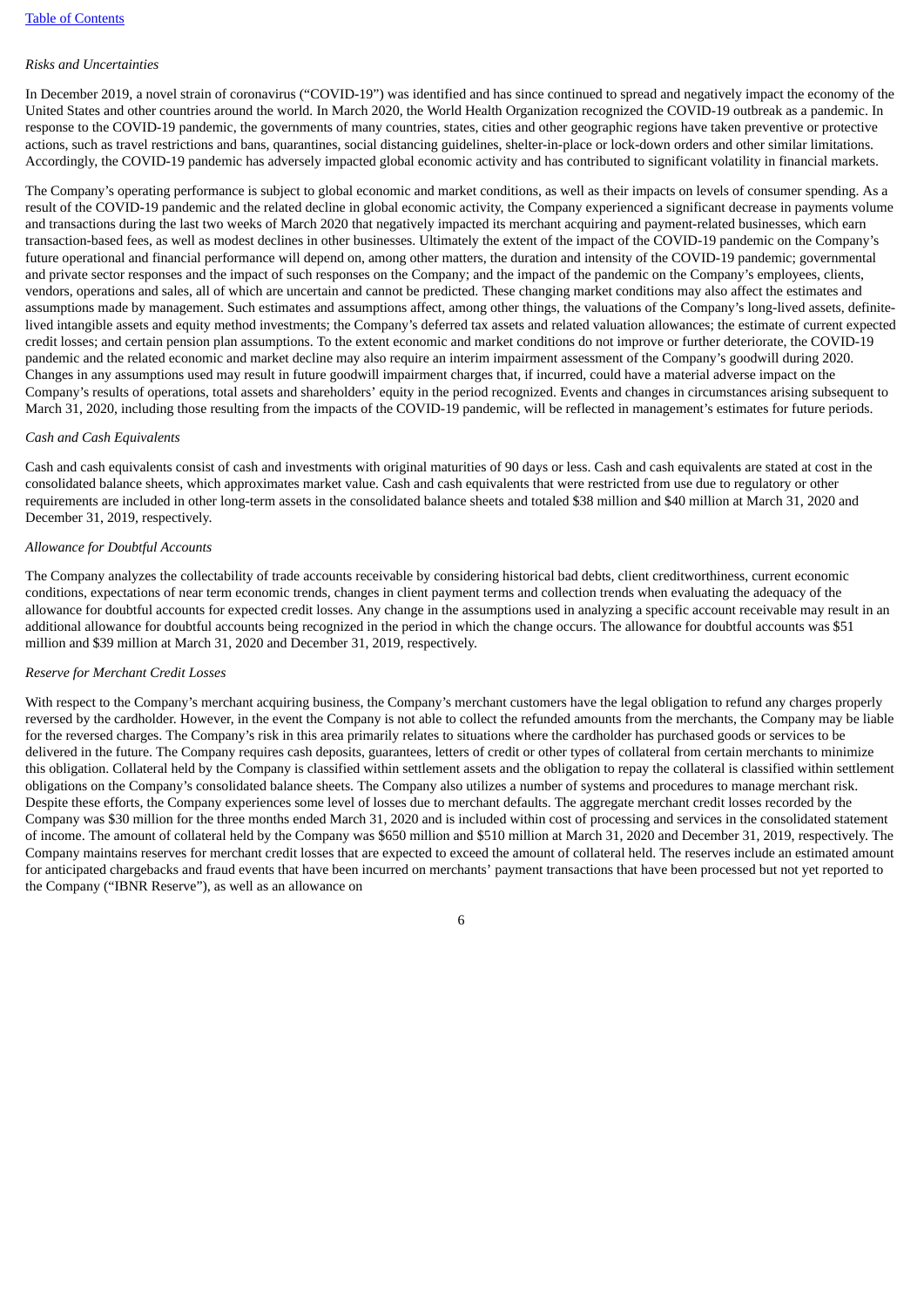refunded amounts to cardholders that have not yet been collected from the merchants. The IBNR Reserve, which is recorded within accounts payable and accrued expenses in the consolidated balance sheets, is based primarily on the Company's historical experience of credit losses and other relevant factors such as economic downturns or increases in merchant fraud. The aggregate merchant credit loss reserves were \$40 million and \$34 million at March 31, 2020 and December 31, 2019, respectively.

#### *Goodwill*

Goodwill represents the excess of purchase price over the fair value of identifiable assets acquired and liabilities assumed in a business combination. The Company evaluates goodwill for impairment on an annual basis, or more frequently if circumstances indicate possible impairment. Goodwill is tested for impairment at a reporting unit level, determined to be at an operating segment level or one level below. When assessing goodwill for impairment, the Company considers (i) the amount of excess fair value over the carrying value of each reporting unit, (ii) the period of time since a reporting unit's last quantitative test, (iii) the extent a reorganization or disposition changes the composition of one or more of the reporting units and (iv) other factors to determine whether or not to first perform a qualitative test. When performing a qualitative test, the Company assesses numerous factors to determine whether it is more likely than not that the fair value of its reporting units are less than their respective carrying values. Examples of qualitative factors that the Company assesses include its share price, its financial performance, market and competitive factors in its industry and other events specific to its reporting units. If the Company concludes that it is more likely than not that the fair value of a reporting unit is less than its carrying value, the Company performs a quantitative impairment test by comparing reporting unit carrying values to estimated fair values.

The Company performed an annual assessment of its reporting units' goodwill in the fourth quarter of 2019 and no impairment was identified. In connection with the Segment Realignment described above, certain of the Company's reporting units have changed in composition in which goodwill was allocated to such reporting units using a relative fair value approach. Accordingly, the Company performed an interim goodwill impairment assessment in the first quarter of 2020 for those reporting units impacted by the segment realignment, and determined that its goodwill was not impaired based on an assessment of various qualitative factors as described above. There is no accumulated goodwill impairment for the Company through March 31, 2020. See Note 7 for additional information.

#### *Other Investments*

The Company holds equity securities without a readily determinable fair value, which are only adjusted for observable price changes in orderly transactions for the same or similar equity securities or any impairment, totaling \$167 million at both March 31, 2020 and December 31, 2019, and are included within other long-term assets in the Company's consolidated balance sheets. No adjustments were made to the values recorded for these equity securities during the three months ended March 31, 2020.

#### *Interest Expense, Net*

Interest expense, net consists of interest expense primarily associated with the Company's outstanding borrowings and finance lease obligations, as well as interest income primarily associated with the Company's investment securities. The Company recognized \$189 million of interest expense and \$2 million of interest income during the three months ended March 31, 2020. The Company recognized \$59 million of interest expense and \$2 million of interest income during the three months ended March 31, 2019.

#### **2. Recent Accounting Pronouncements**

#### *Recently Adopted Accounting Pronouncements*

In August 2018, the Financial Accounting Standards Board ("FASB") issued Accounting Standards Update ("ASU") No. 2018-15, *Intangibles - Goodwill* and Other - Internal-Use Software (Subtopic 350-40): Customer's Accounting for Implementation Costs Incurred in a Cloud Computing Arrangement That *Is a Service Contract* ("ASU 2018-15"), which aligns the requirements for capitalizing implementation costs incurred in a cloud computing hosting arrangement that is a service contract within the requirements under Accounting Standards Codification ("ASC") 350 for capitalizing implementation costs incurred to develop or obtain internal-use software. For public entities, ASU 2018-15 is effective for fiscal years, and interim periods within those years, beginning after December 15, 2019. Entities are permitted to apply either a retrospective or prospective transition approach to adopt the guidance. The Company adopted ASU 2018-15 effective January 1, 2020 using a prospective approach, and the adoption did not have a material impact on its consolidated financial statements.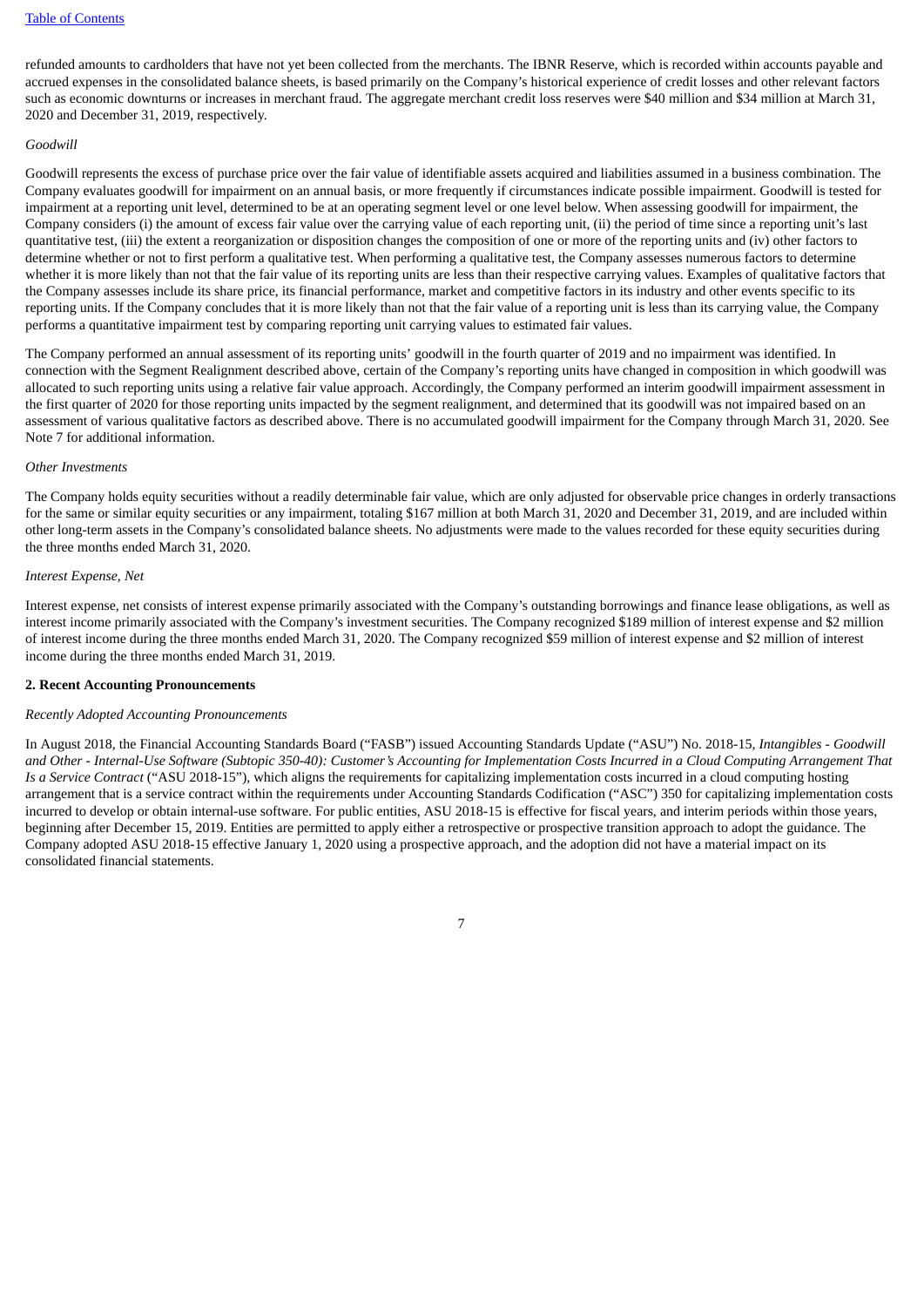In August 2018, the FASB issued ASU No. 2018-13, *Fair Value Measurement (Topic 820): Disclosure Framework - Changes to the Disclosure Requirements for Fair Value Measurement* ("ASU 2018-13"), which removes, modifies, and adds certain disclosure requirements of ASC Topic 820, *Fair Value Measurement*. ASU 2018-13 is effective for fiscal years, including interim periods within those fiscal years, beginning after December 15, 2019 with the additional disclosures required to be applied prospectively and the modified and removed disclosures required to be applied retrospectively to all periods presented. The Company adopted ASU 2018-13 effective January 1, 2020, and the adoption did not have a material impact on its disclosures.

In June 2016, the FASB issued ASU No. 2016-13, *Financial Instruments - Credit Losses (Topic 326)* ("ASU 2016-13" or "CECL"), which prescribes an impairment model for most financial instruments based on expected losses rather than incurred losses. Under this model, an estimate of expected credit losses over the contractual life of the instrument is to be recorded as of the end of a reporting period as an allowance to offset the amortized cost basis, resulting in a net presentation of the amount expected to be collected on the financial instrument. For public entities, ASU 2016-13 is effective for fiscal years, including interim periods within those fiscal years, beginning after December 15, 2019. For most instruments, entities must apply the standard using a cumulative-effect adjustment to beginning retained earnings as of the beginning of the fiscal year of adoption.

The Company adopted ASU 2016-13 effective January 1, 2020 using the required modified retrospective approach, which resulted in a cumulative-effect decrease to beginning retained earnings of \$45 million. Financial assets and liabilities held by the Company subject to the "expected credit loss" model prescribed by CECL include trade and other receivables, net investments in leases, settlement assets and other credit exposures such as financial guarantees not accounted for as insurance.

#### *Recently Issued Accounting Pronouncements*

In January 2020, the FASB issued ASU 2020-01, *Investments-Equity Securities (Topic 321), Investments-Equity Method and Joint Ventures (Topic 323),* and Derivatives and Hedging (Topic 815): Clarifying the Interactions between Topic 321, Topic 323, and Topic 815 ("ASU 2020-01"), which clarifies certain interactions between the guidance to account for certain equity securities, investments under the equity method of accounting, and forward contracts or purchased options to purchase securities under Topic 321, Topic 323 and Topic 815. For public entities, ASU 2020-01 is effective for fiscal years, including interim periods within those fiscal years, beginning after December 15, 2020. The Company is currently assessing the impact that the adoption of ASU 2020-01 will have on its consolidated financial statements.

In December 2019, the FASB issued ASU No. 2019-12, *Income Taxes (Topic 740): Simplifying the Accounting for Income Taxes* ("ASU 2019-12"), which introduces a number of amendments that are designed to simplify the application of accounting for income taxes. Such amendments include removing certain exceptions for intraperiod tax allocation, interim reporting when a year-to-date loss exceeds the anticipated loss, reflecting the effect of an enacted change in tax laws or rates in the annual effective tax rate and recognition of deferred taxes related to outside basis differences for ownership changes in investments. ASU 2019-12 also provides clarification related to when a step up in the tax basis of goodwill should be considered part of the business combination in which the book goodwill was originally recognized and when it should be considered a separate transaction. In addition, ASU 2019-12 provides guidance on the recognition of a franchise tax (or similar tax) that is partially based on income as an income-based tax and accounting for any incremental amount incurred as a non-income-based tax. For public entities, ASU 2019-12 is effective for fiscal years, and interim periods within those fiscal years, beginning after December 15, 2020, with early adoption permitted. The Company is currently assessing the impact that the adoption of ASU 2019-12 will have on its consolidated financial statements.

In August 2018, the FASB issued ASU No. 2018-14, Compensation - Retirement Benefits - Defined Benefit Plans - General (Subtopic 715-20): Disclosure *Framework - Changes to the Disclosure Requirements for Defined Benefit Plans* ("ASU 2018-14"), which removes, clarifies and adds certain disclosure requirements of ASC Topic 715, *Compensation - Retirement Benefits*. ASU 2018-14 is effective for fiscal years ending after December 15, 2020, with early adoption permitted. Entities must apply the disclosure updates retrospectively. The Company is currently assessing the impact that the adoption of ASU 2018-14 will have on its disclosures.

#### **3. Revenue Recognition**

The Company generates revenue from the delivery of processing, service and product solutions. Revenue is measured based on consideration specified in a contract with a customer, and excludes any amounts collected on behalf of third parties. The Company recognizes revenue when it satisfies a performance obligation by transferring control over a product or service to a customer which may be at a point in time or over time.

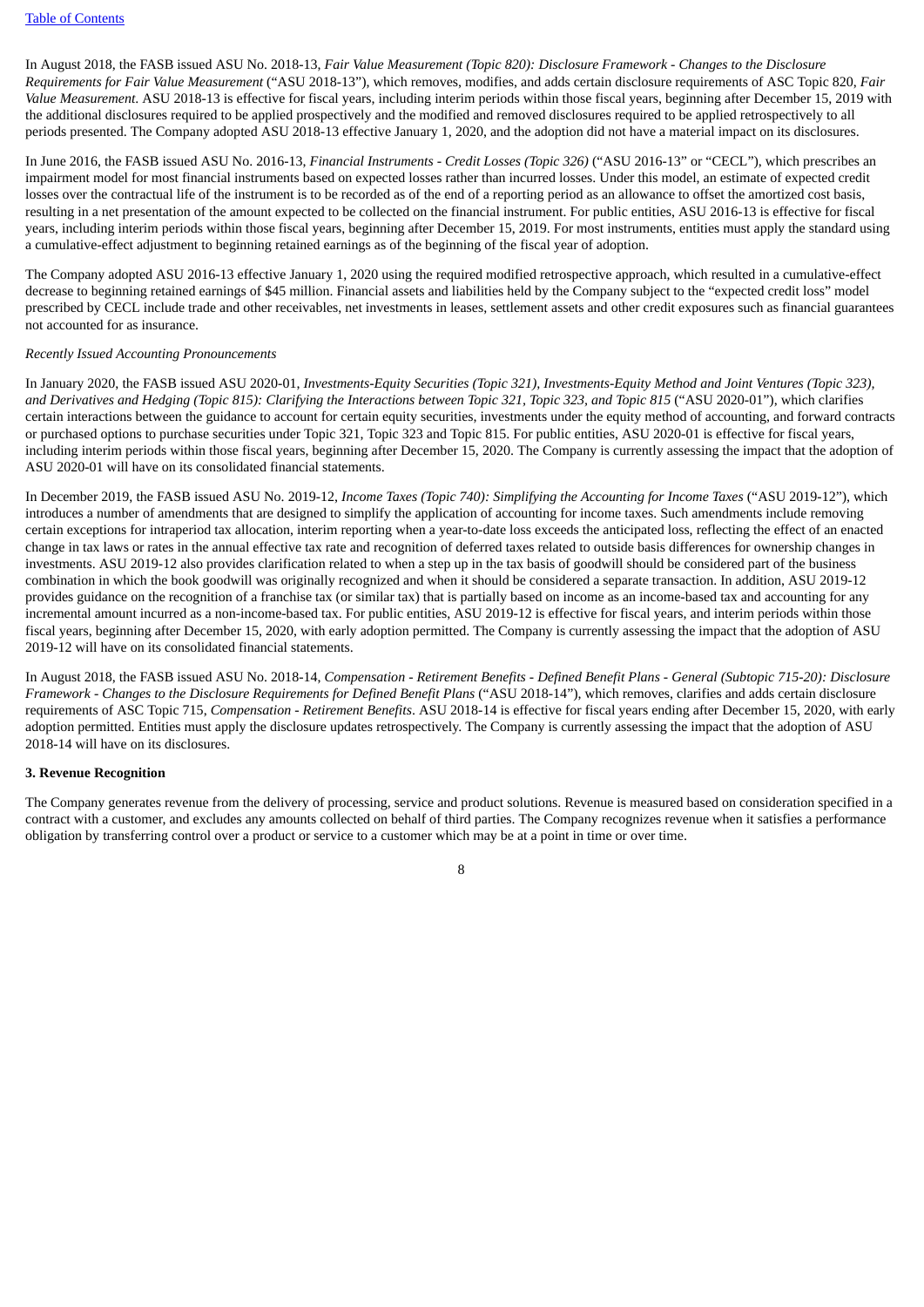#### *Disaggregation of Revenue*

The Company's operations are comprised of the Acceptance segment, the Fintech segment and the Payments segment. Additional information regarding the Company's business segments is included in Note 22. The tables below present the Company's revenue disaggregated by type of revenue, including a reconciliation with its reportable segments. The Company's disaggregation of revenue for the three months ended March 31, 2019 has been restated to reflect the Segment Realignment. The majority of the Company's revenue is earned domestically, with revenue generated outside the United States comprising approximately 13% and 6% of total revenue for the three months ended March 31, 2020 and 2019, respectively.

| (In millions)                       | <b>Reportable Segments</b>               |       |    |     |     |                      |                        |     |            |              |
|-------------------------------------|------------------------------------------|-------|----|-----|-----|----------------------|------------------------|-----|------------|--------------|
| Three Months Ended March 31, 2020   | Fintech<br><b>Payments</b><br>Acceptance |       |    |     |     |                      | Corporate<br>and Other |     |            | <b>Total</b> |
| <b>Type of Revenue</b>              |                                          |       |    |     |     |                      |                        |     |            |              |
| Processing                          | \$                                       | 1,183 | \$ | 351 | -\$ | 1,090                | \$                     | 25  | $^{\circ}$ | 2,649        |
| Hardware, print and card production |                                          | 193   |    | 12  |     | 192                  |                        |     |            | 397          |
| Professional services               |                                          | 3     |    | 112 |     | 57                   |                        |     |            | 173          |
| Software maintenance                |                                          |       |    | 141 |     | $\blacktriangleleft$ |                        | 2   |            | 144          |
| License and termination fees        |                                          | 6     |    | 46  |     | 22                   |                        |     |            | 74           |
| Output solutions postage            |                                          |       |    |     |     |                      |                        | 236 |            | 236          |
| Other                               |                                          | 16    |    | 56  |     | 24                   |                        |     |            | 96           |
| <b>Total Revenue</b>                |                                          | 1,401 |    | 718 |     | 1,386                |                        | 264 |            | 3,769        |

| (In millions)                       | <b>Reportable Segments</b> |     |      |                 |                        |                |            |              |
|-------------------------------------|----------------------------|-----|------|-----------------|------------------------|----------------|------------|--------------|
| Three Months Ended March 31, 2019   | Fintech                    |     |      | <b>Payments</b> | Corporate<br>and Other |                |            | <b>Total</b> |
| <b>Type of Revenue</b>              |                            |     |      |                 |                        |                |            |              |
| Processing                          | \$                         | 342 | - \$ | 511             | \$                     | 43             | $^{\circ}$ | 896          |
| Hardware, print and card production |                            | 12  |      | 75              |                        |                |            | 87           |
| Professional services               |                            | 113 |      | 23              |                        | $\overline{2}$ |            | 138          |
| Software maintenance                |                            | 143 |      | 1               |                        | 4              |            | 148          |
| License and termination fees        |                            | 60  |      | 13              |                        |                |            | 73           |
| Output solutions postage            |                            |     |      |                 |                        | 77             |            | 77           |
| Other                               |                            | 55  |      | 28              |                        |                |            | 83           |
| <b>Total Revenue</b>                |                            | 725 |      | 651             |                        | 126            | \$.        | 1,502        |

#### *Contract Balances*

The following table provides information about contract assets and contract liabilities from contracts with customers.

| (In millions)          | March 31, 2020 | <b>December 31, 2019</b> |
|------------------------|----------------|--------------------------|
| <b>Contract assets</b> | 385            | 382                      |
| Contract liabilities   | 660            | 647                      |

Contract assets, reported within other long-term assets in the consolidated balance sheets, primarily result from revenue being recognized where payment is contingent upon the transfer of services to a customer over the contractual period. Contract liabilities primarily relate to advance consideration received from customers (deferred revenue) for which transfer of control occurs, and therefore revenue is recognized, as services are provided. Contract balances are reported in a net contract asset or liability position on a contract-by-contract basis at the end of each reporting period. The Company recognized \$168 million of revenue during the three months ended March 31, 2020 that was included in the contract liability balance at the beginning of the period.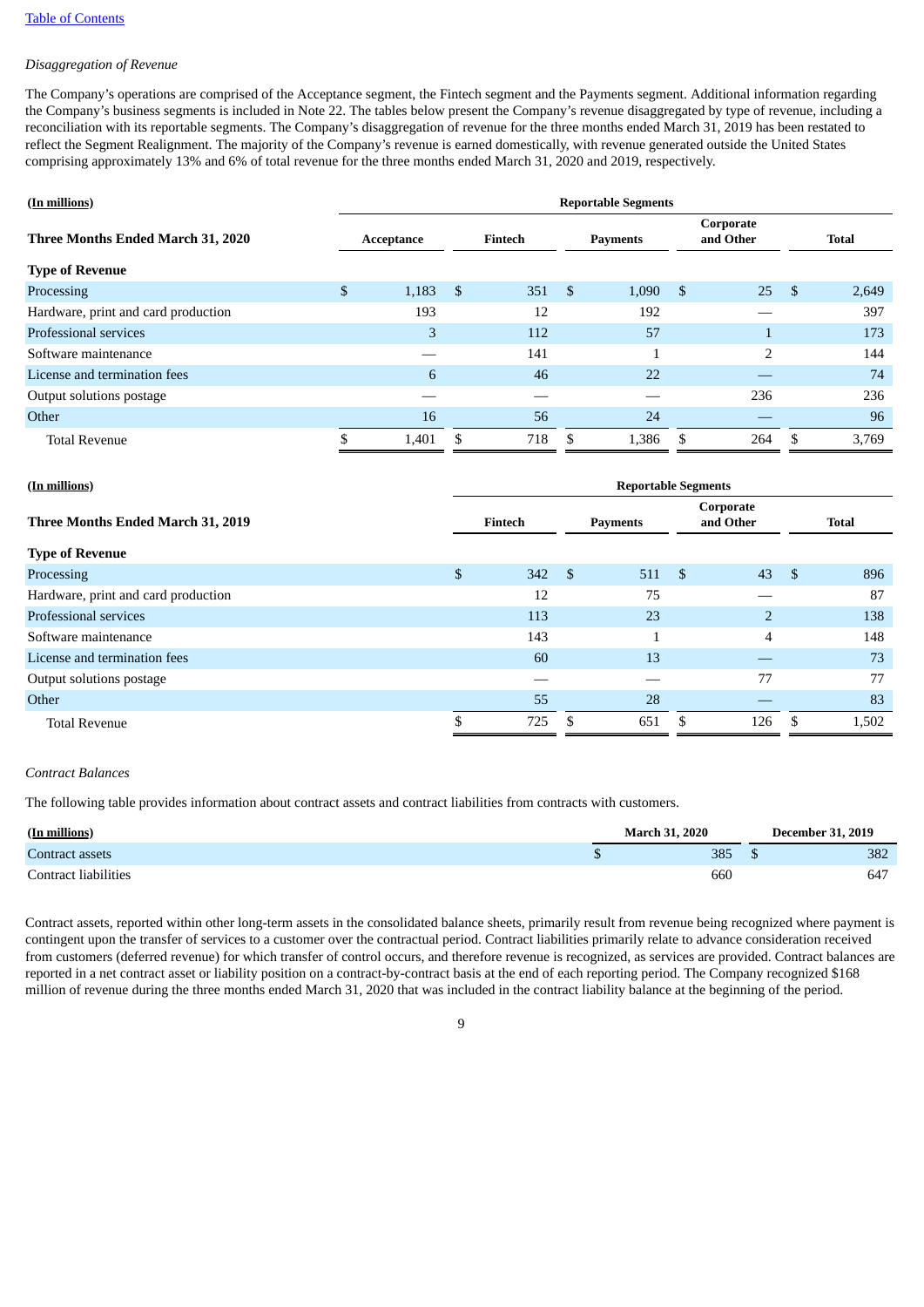#### *Transaction Price Allocated to Remaining Performance Obligations*

The following table includes estimated processing, services and product revenue expected to be recognized in the future related to performance obligations that are unsatisfied (or partially unsatisfied) at March 31, 2020:

| (In millions)                   |   |       |
|---------------------------------|---|-------|
| <b>Year ending December 31,</b> |   |       |
| Remainder of 2020               | S | 1,451 |
| 2021                            |   | 1,641 |
| 2022                            |   | 1,262 |
| 2023                            |   | 954   |
| Thereafter                      |   | 1,830 |

The Company applies the optional exemption under ASC Topic 606 ("ASC 606") and does not disclose information about remaining performance obligations for account- and transaction-based processing fees that qualify for recognition under the as-invoiced practical expedient. These multi-year contracts contain variable consideration for stand-ready performance obligations for which the exact quantity and mix of transactions to be processed are contingent upon the customer's request. The Company also applies the optional exemptions under ASC 606 and does not disclose information for variable consideration that is a sales-based or usage-based royalty promised in exchange for a license of intellectual property or that is allocated entirely to a wholly unsatisfied performance obligation or to a wholly unsatisfied promise to transfer a distinct good or service in a series. The amounts disclosed above as remaining performance obligations consist primarily of fixed or monthly minimum processing fees and maintenance fees under contracts with an original expected duration of greater than one year.

#### **4. Acquisitions and Dispositions**

#### *Acquisition of First Data*

On July 29, 2019, the Company completed the acquisition of First Data, a global leader in commerce-enabling technology and solutions for merchants, financial institutions and card issuers, by acquiring 100% of the First Data stock that was issued and outstanding as of the date of acquisition. The acquisition increases the Company's footprint as a global payments and financial technology provider by expanding the portfolio of services provided to financial institutions, corporate and merchant clients, and consumers.

As a result of the acquisition, First Data stockholders received 286 million shares of common stock of Fiserv, Inc., at an exchange ratio of 0.303 shares of Fiserv, Inc. for each share of First Data common stock, with cash paid in lieu of fractional shares. The Company also converted 15 million outstanding First Data equity awards into corresponding equity awards relating to common stock of Fiserv, Inc. in accordance with the exchange ratio. In addition, concurrent with the closing of the acquisition, the Company made a cash payment of \$16.4 billion to repay existing First Data debt. The Company funded the transaction-related expenses and the repayment of First Data debt through a combination of available cash on-hand and proceeds from debt issuances.

The total purchase price paid for First Data is as follows:

#### **(In millions)**

| Fair value of stock exchanged for shares of Fisery, Inc. (1)                                             | 29,293 |
|----------------------------------------------------------------------------------------------------------|--------|
| Repayment of First Data debt                                                                             | 16.414 |
| Fair value of vested portion of First Data stock awards exchanged for Fisery, Inc. awards <sup>(2)</sup> | 768    |
| Total purchase price                                                                                     | 46.475 |

<sup>(1)</sup> The fair value of the 286 million shares of the Company's common stock issued as of the acquisition date was determined based on a per share price of \$102.30, which was the closing price of the Company's common stock on July 26, 2019, the last trading day before the acquisition closed the morning of July 29, 2019. This includes a nominal amount of cash paid in lieu of fractional shares.

(2) Represents the portion of the fair value of the replacement awards related to services provided prior to the acquisition. The remaining portion of the fair value is associated with future service and will be recognized as expense over the future service period.

The acquisition was accounted for as a business combination using the acquisition method of accounting in accordance with ASC 805, *Business Combinations* ("ASC 805"). The purchase price was allocated to the assets acquired and liabilities assumed based on the estimated fair values at the date of acquisition. The excess of the purchase price over the fair value of the net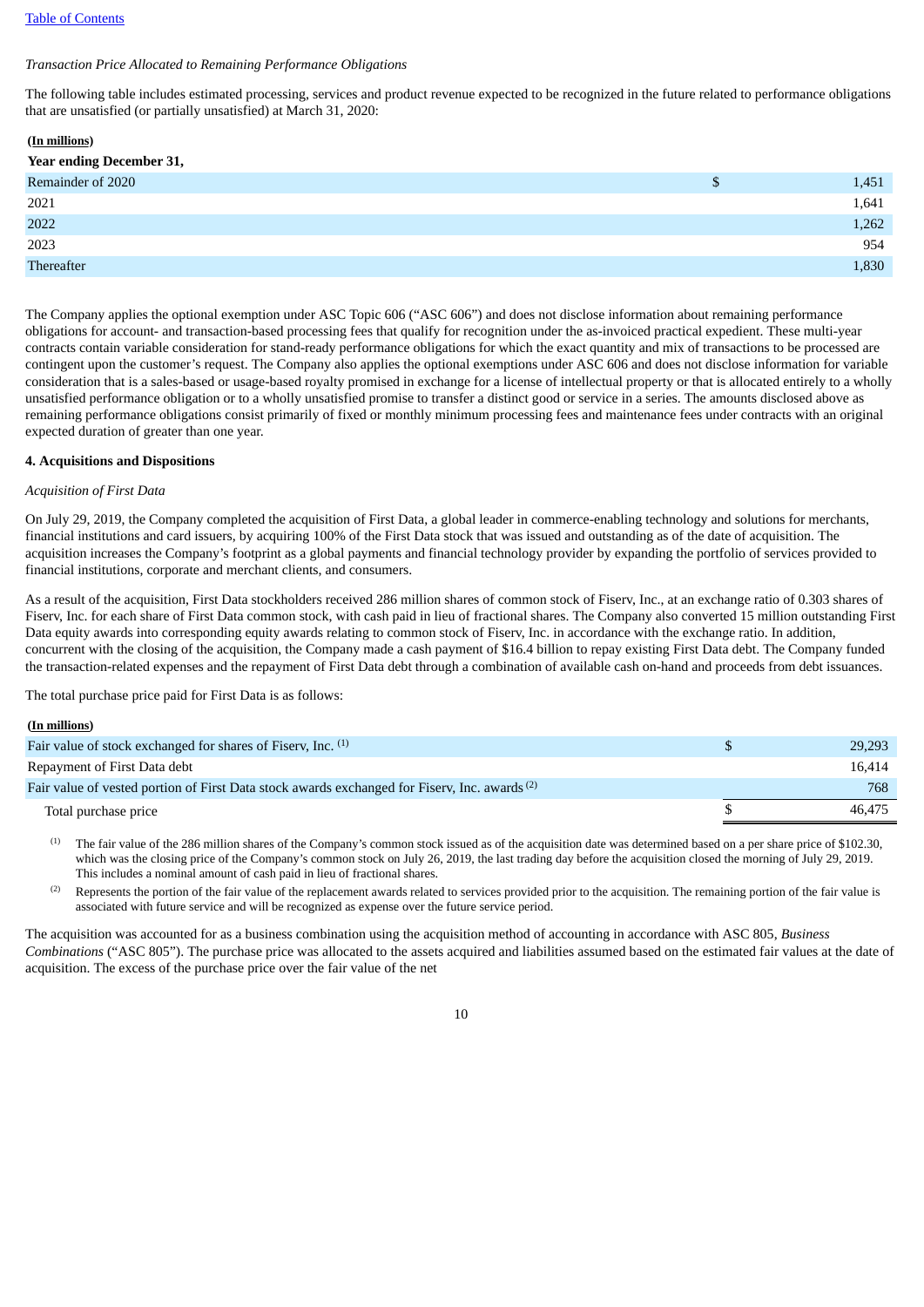assets acquired was allocated to goodwill, none of which is expected to be deductible for tax purposes. Goodwill is primarily attributed to synergies from future expected economic benefits, including enhanced revenue growth from expanded capabilities and geographic presence as well as substantial cost savings from duplicative overhead, streamlined operations and enhanced operational efficiency.

The assets and liabilities of First Data have been measured at estimated fair value as of the acquisition date. During the first quarter of 2020, the Company identified and recorded measurement period adjustments to the preliminary purchase price allocation, which were the result of additional analysis performed and information identified based on facts and circumstances that existed as of the acquisition date. These measurement period adjustments resulted in an increase to goodwill of \$21 million. The offsetting amounts to the change in goodwill were primarily related to customer relationship intangible assets, noncontrolling interests and deferred income taxes. The Company recorded a measurement period adjustment of \$155 million to reduce the fair value of customer relationship intangible assets as a result of refinements to attrition rates. A measurement period adjustment of \$122 million was recorded to reduce the fair value of noncontrolling interests based on changes to the fair value of the underlying customer relationship intangible assets and the incorporation of additional facts and circumstances that existed as of the acquisition date. In addition, the Company recorded a measurement period adjustment of \$36 million to reduce the fair value of recognized deferred tax liabilities related to changes in the fair value of assets acquired. Such measurement period adjustments did not have a material impact on the consolidated statement of income. The allocation of the purchase price shown below remains preliminary and subject to further adjustment, pending additional refinement and final completion of valuations, including but not limited to valuations of property and equipment, intangible assets, noncontrolling interests, deferred tax liabilities and other contingencies assumed as part of the acquisition. Adjustments to the valuation of assets acquired and liabilities assumed will result in a corresponding adjustment to goodwill. The updated preliminary allocation of purchase price recorded for First Data was as follows:

#### **(In millions)**

| Assets acquired (1)                       |    |        |
|-------------------------------------------|----|--------|
| Cash and cash equivalents                 | \$ | 310    |
| Trade accounts receivable                 |    | 1,748  |
| Prepaid expenses and other current assets |    | 1,055  |
| Settlement assets                         |    | 10,398 |
| Property and equipment                    |    | 1,175  |
| Customer relationships                    |    | 13,458 |
| Other intangible assets                   |    | 2,812  |
| Goodwill                                  |    | 30,528 |
| Investments in unconsolidated affiliates  |    | 2,696  |
| Other long-term assets                    |    | 1,219  |
| Total assets acquired                     | đ  | 65,399 |
|                                           |    |        |

#### **Liabilities assumed (1)**

| Accounts payable and accrued expenses                   | \$<br>1,591  |
|---------------------------------------------------------|--------------|
| Short-term and current maturities of long-term debt (2) | 243          |
| <b>Contract liabilities</b>                             | 74           |
| Settlement obligations                                  | 10,398       |
| Deferred income taxes                                   | 3,499        |
| Long-term contract liabilities                          | 16           |
| Long-term debt and other long-term liabilities (3)      | 1,239        |
| Total liabilities assumed                               | 17,060       |
|                                                         |              |
| Net assets acquired                                     | 48,339       |
| Redeemable noncontrolling interests                     | 252          |
| Noncontrolling interests                                | 1,612        |
| Total purchase price                                    | \$<br>46,475 |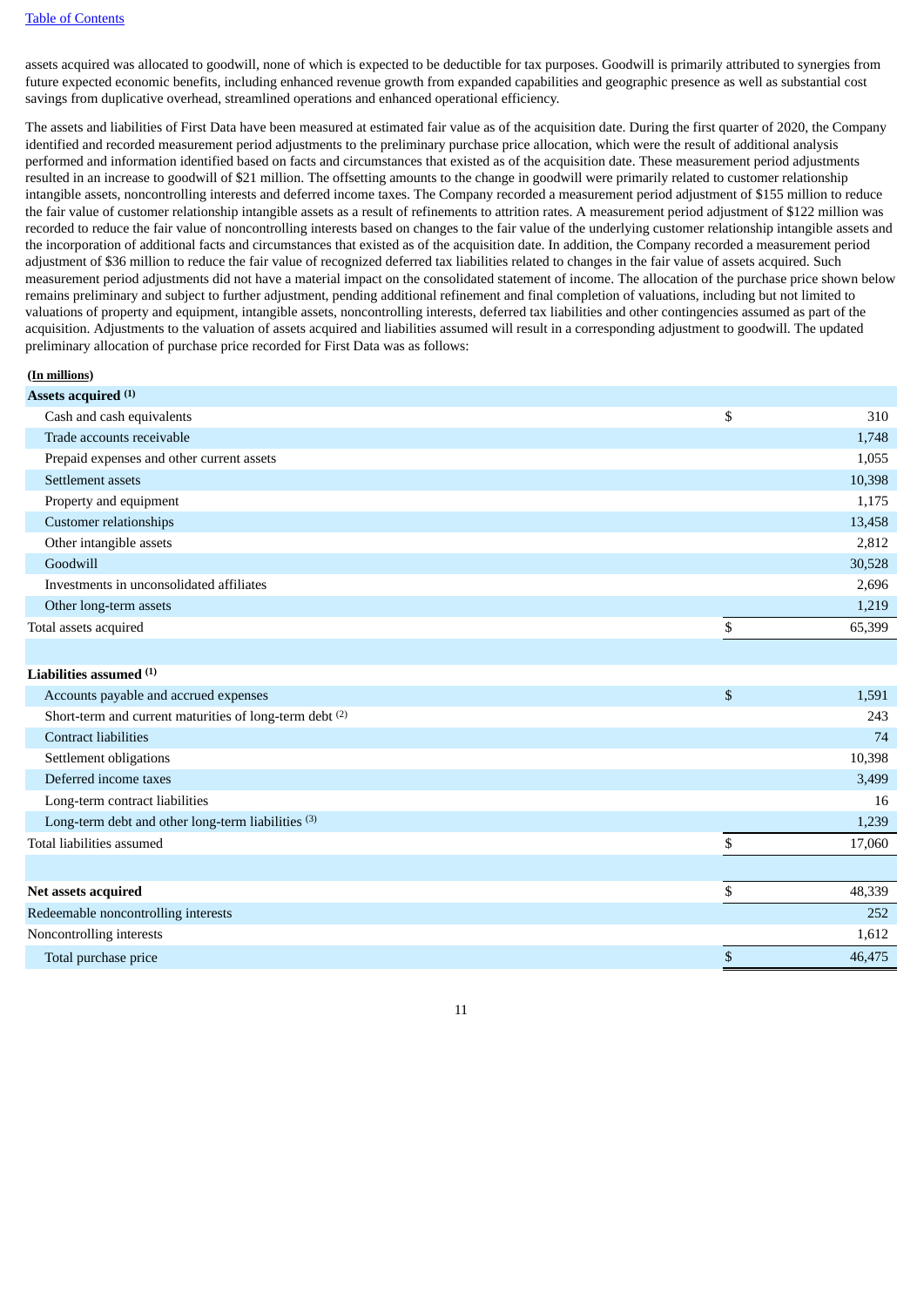- <sup>(1)</sup> In connection with the acquisition of First Data, the Company acquired two businesses which it intended to sell and subsequently sold in October 2019. Therefore, such businesses were classified as held for sale and were included within prepaid expenses and other current assets and accounts payable and accrued expenses in the above preliminary allocation of purchase price.
- (2) Includes foreign lines of credit, current portion of finance lease obligations and other financing obligations.
- $^{(3)}$  Includes the receivable securitized loan and the long-term portion of finance lease obligations.

The preliminary estimated fair values of the assets acquired and liabilities assumed were determined using the income and cost approaches. In many cases, the determination of the fair values required estimates about discount rates, growth and attrition rates, future expected cash flows and other future events that are judgmental and subject to change. The fair value measurements were primarily based on significant inputs that are not observable in the market and thus represent a Level 3 measurement of the fair value hierarchy as defined in ASC 820, *Fair Value Measurements*. Intangible assets consisting of customer relationships, technology and trade names were valued using the multi-period excess earnings method ("MEEM"), or the relief from royalty ("RFR") method, both are forms of the income approach. A cost and market approach was applied, as appropriate, for property and equipment, including land.

- Customer relationship intangible assets were valued using the MEEM method. The significant assumptions used include the estimated annual net cash flows (including appropriate revenue and profit attributable to the asset, retention rate, applicable tax rate, and contributory asset charges, among other factors), the discount rate, reflecting the risks inherent in the future cash flow stream, an assessment of the asset's life cycle, and the tax amortization benefit, among other factors.
- Technology and trade name intangible assets were valued using the RFR method. The significant assumptions used include the estimated annual net cash flows (including appropriate revenue attributable to the asset, applicable tax rate, royalty rate, and other factors such as technology related obsolescence rates), the discount rate, reflecting the risks inherent in the future cash flow stream, and the tax amortization benefit, among other factors.
- The cost approach, which estimates value by determining the current cost of replacing an asset with another of equivalent economic utility, was used, as appropriate, for property and equipment. The cost to replace a given asset reflects the estimated reproduction or replacement cost for the property, less an allowance for loss in value due to depreciation.
- The market approach, which estimates value by leveraging comparable land sale data/listings and qualitatively comparing them to the in-scope properties, was used to value the land.
- An income approach was applied to derive fair value for both consolidated investments with a noncontrolling interest and equity method investments accounted for under the equity method of accounting. The significant assumptions used include the estimated annual cash flows, the discount rate, the long-term growth rate and operating margin, among other factors.

The Company believes that the information provides a reasonable basis for estimating the fair values of the acquired assets and assumed liabilities, but the potential for additional measurement period adjustments exists based on the Company's continuing review of matters related to the acquisition. The Company expects to complete the purchase price allocation as soon as practicable, but no later than one year from the acquisition date.

The amounts, based on preliminary valuations and subject to final adjustment, allocated to intangible assets are as follows:

| (In millions)                    | <b>Gross Carrying</b><br><b>Amount</b> | Weighted-Average<br><b>Useful Life</b> |
|----------------------------------|----------------------------------------|----------------------------------------|
| Customer relationships           | 13,458                                 | 15 years                               |
| Acquired software and technology | 2,322                                  | 7 years                                |
| Trade names                      | 490                                    | 9 years                                |
| Total                            | 16,270                                 | 14 years                               |

The Company incurred transaction expenses of approximately \$82 million for the three months ended March 31, 2019. Approximately \$23 million of these expenses were included in selling, general and administrative expenses and \$59 million in debt financing activities within the Company's consolidated statement of income for the three months ended March 31, 2019.

The following unaudited supplemental pro forma combined financial information presents the Company's results of operations for the three months ended March 31, 2019 as if the acquisition of First Data had occurred on January 1, 2019. The pro forma financial information is presented for comparative purposes only and is not necessarily indicative of the Company's operating results that may have actually occurred had the acquisition of First Data been completed on January 1, 2019. In addition, the unaudited pro forma financial information does not give effect to any anticipated cost savings, operating efficiencies or other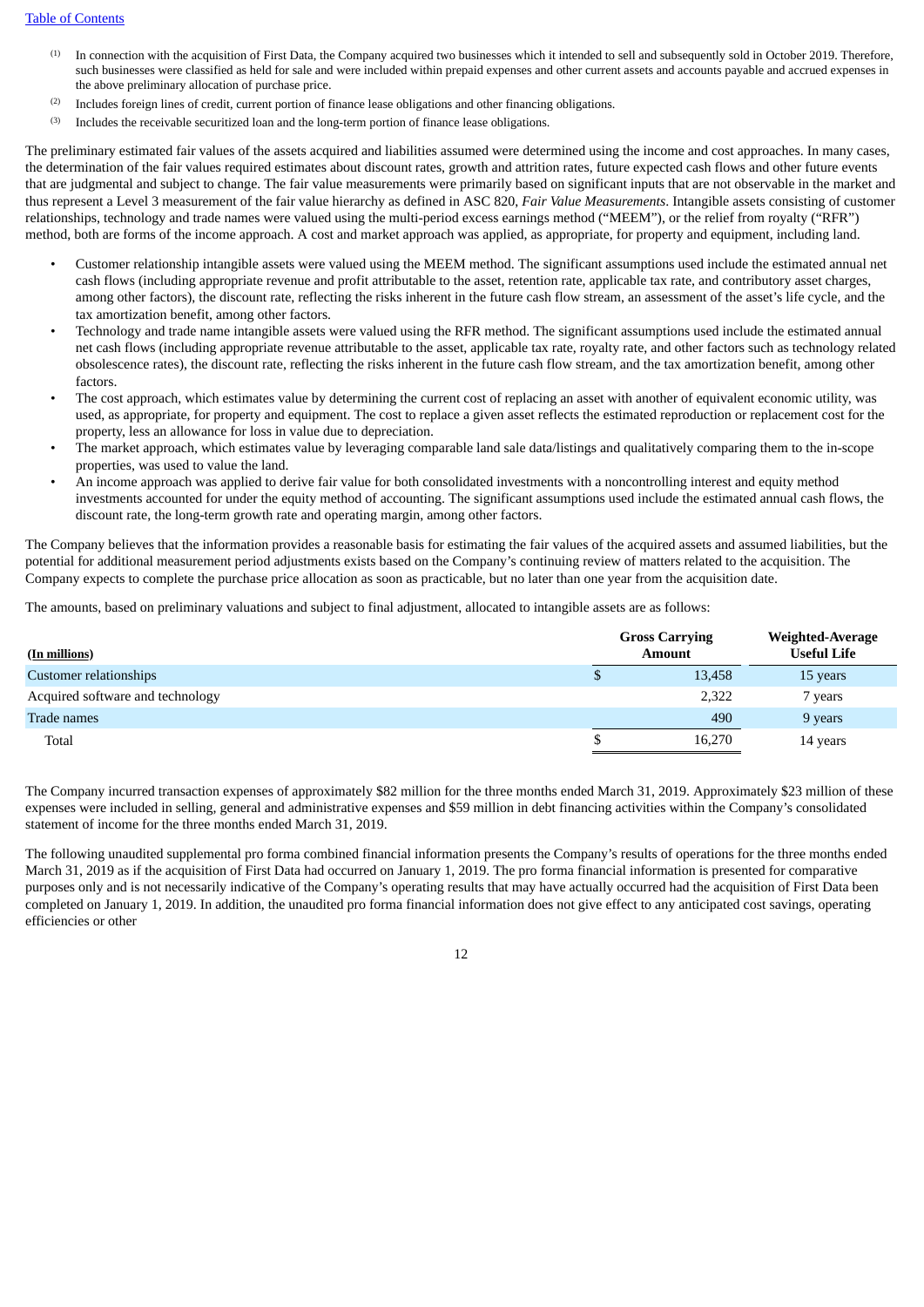synergies that may be associated with the acquisition, or any estimated costs that have been or will be incurred by the Company to integrate the assets and operations of First Data.

| (In millions, except for per share data)         |        |
|--------------------------------------------------|--------|
| Total revenue                                    | 3,809  |
| Net loss                                         | (18)   |
| Net loss attributable to Fiserv, Inc.            | (42)   |
| Net loss per share attributable to Fiserv, Inc.: |        |
| <b>Basic</b>                                     | (0.06) |
| Diluted                                          | (0.06) |

The unaudited pro forma financial information reflects pro forma adjustments to present the combined pro forma results of operations as if the acquisition had occurred on January 1, 2019 to give effect to certain events the Company believes to be directly attributable to the acquisition. These pro forma adjustments primarily include:

- a net increase in amortization expense that would have been recognized due to acquired intangible assets;
- an adjustment to interest expense to reflect (i) the additional borrowings of the Company in conjunction with the acquisition and (ii) the repayment of First Data's historical debt in conjunction with the acquisition;
- an increase in the three months ended March 31, 2019 for one-time costs directly attributable to the acquisition, including an adjustment to recognize a loss in connection with the extinguishment of First Data debt;
- a reduction in operating revenues due to the elimination of deferred revenues assigned no value at the acquisition date;
- an adjustment to stock compensation expense to reflect the cost of the replacement awards as if they had been issued on January 1, 2019; and
- the related income tax effects of the adjustments noted above.

#### *Other Acquisitions*

On March 2, 2020, the Company acquired MerchantPro Express ("MerchantPro"), an independent sales organization that provides processing services, point-of-sale equipment and merchant cash advances to businesses across the United States. MerchantPro is included within the Acceptance segment and further expands the Company's merchant services business. On March 18, 2020, the Company acquired Bypass Mobile ("Bypass"), an independent software vendor and innovator in enterprise point-of-sale systems for sports and entertainment venues, food service management providers and national restaurant chains. Bypass is included within the Acceptance segment and further enhances the Company's omni-commerce capabilities, enabling enterprise businesses to deliver a seamless customer experience that spans physical and digital channels.

The Company acquired these businesses for an aggregate purchase price of \$132 million, net of \$2 million of acquired cash, and including earn-out provisions estimated at a fair value of \$37 million (see Note 8). At March 31, 2020, the preliminary purchase price allocations for these acquisitions primarily resulted in software and customer intangible assets totaling approximately \$24 million and goodwill of approximately \$105 million. The purchase price allocations for these acquisitions are based on preliminary valuations and are subject to final adjustment. The goodwill recognized from these transactions is primarily attributed to synergies and the anticipated value created by selling the Company's products and services to the acquired businesses' existing client base. Approximately \$70 million of the goodwill is expected to be deductible for tax purposes.

The results of operations for these acquired businesses have been included in the accompanying consolidated statement of income from the dates of acquisition. Pro forma information for these acquisitions is not provided because they did not have a material effect on the Company's consolidated results of operations.

#### *Dispositions*

On February 18, 2020, the Company completed the sale of a 60% controlling interest of its Investment Services business, which is reported within Corporate and Other following the Segment Realignment. The Company received pre-tax proceeds of \$584 million, net of related expenses, resulting in a pre-tax gain on the sale of \$431 million, with the related tax expense of \$113 million recorded through the income tax provision, in the consolidated statement of income. The pre-tax gain included \$177 million related to the remeasurement of the Company's 40% retained interest based upon the enterprise value of the business. The Company's remaining 40% ownership interest of the Investment Services business is accounted for as an equity method investment, with the Company's share of net loss reported as loss from investments in unconsolidated affiliates and the related tax benefit reported within the income tax provision in the consolidated statement of income. The Company's investment in the Investment Services business was \$185 million at March 31, 2020 and is reported within other long-term assets in the consolidated balance sheet. The revenues, expenses and cash flows of the Investment Services business after the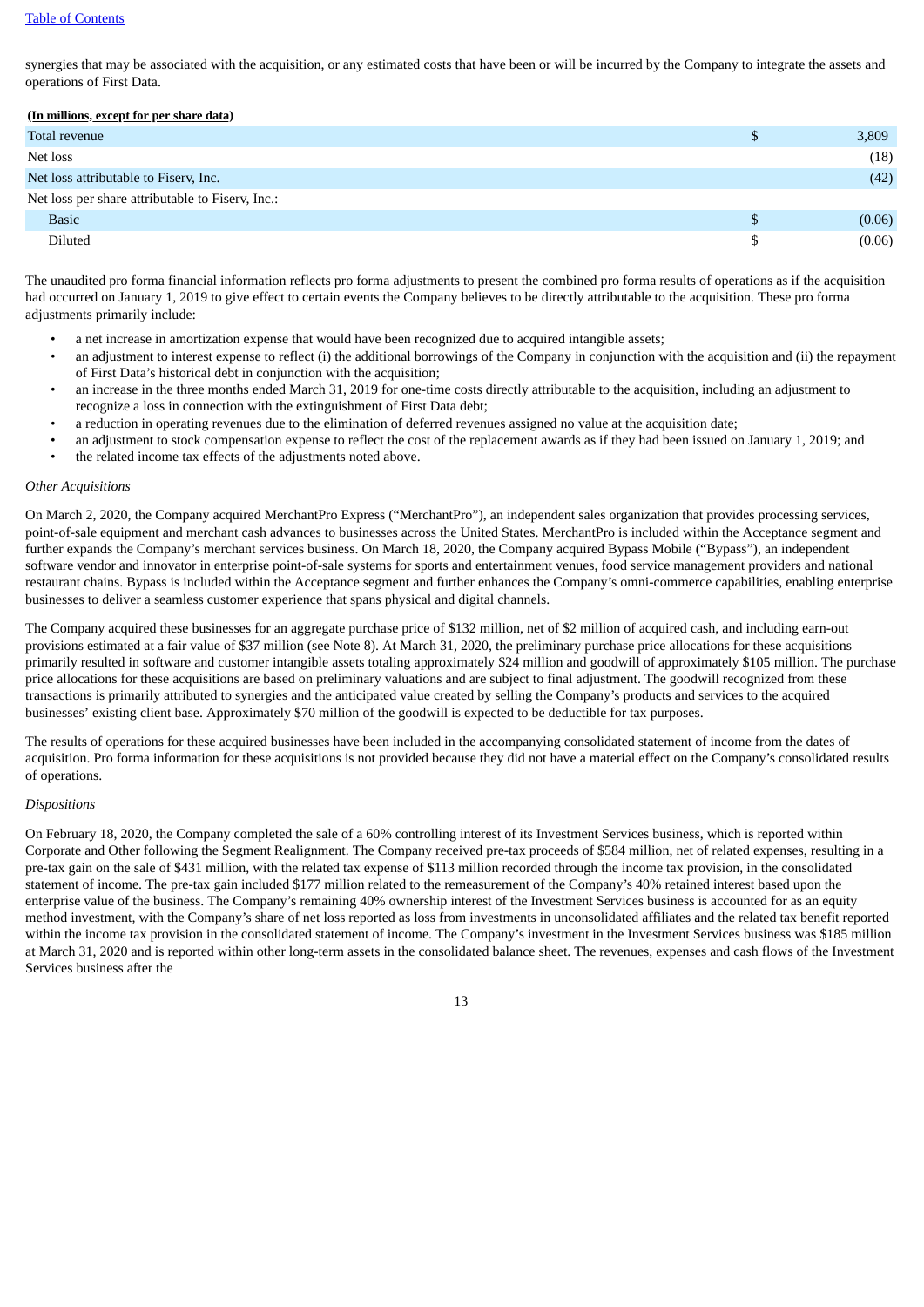sale transaction are not included in the Company's consolidated financial statements. In conjunction with the sale transaction, the Company also entered into transition services agreements to provide, at fair value, various administration, business process outsourcing, technical and data center related services for defined periods to the Investment Services business (see Note 21).

### **5. Settlement Assets and Obligations**

Settlement assets and obligations represent intermediary balances arising from the settlement process which involves the transferring of funds between card issuers, payment networks, merchants and consumers. The Company records settlement assets and obligations upon processing a payment transaction. Settlement assets represent amounts receivable from agents and from payment networks for submitted merchant transactions, and funds received by the Company in advance of paying to the merchant or payee. Settlement obligations represent the unpaid amounts that are due to merchants or payees for their payment transactions.

The principal components of the Company's settlement assets and obligations were as follows:

| (In millions)                     | <b>March 31, 2020</b> |       |      | <b>December 31, 2019</b> |
|-----------------------------------|-----------------------|-------|------|--------------------------|
| <b>Settlement assets</b>          |                       |       |      |                          |
| Cash and cash equivalents         | D                     | 1,300 | - \$ | 1,656                    |
| Receivables                       |                       | 7,100 |      | 10,212                   |
| Total settlement assets           |                       | 8.400 |      | 11,868                   |
| <b>Settlement obligations</b>     |                       |       |      |                          |
| Payment instruments outstanding   | \$                    | 395   | - \$ | 345                      |
| Card settlements due to merchants |                       | 8,005 |      | 11,523                   |
| Total settlement obligations      |                       | 8.400 |      | 11,868                   |

The changes in settlement assets and obligations are presented on a net basis within operating activities in the consolidated statements of cash flows. However, because the changes in the settlement assets balance exactly offset changes in settlement obligations, the activity nets to zero.

#### **6. Intangible Assets**

Identifiable intangible assets consisted of the following:

| (In millions)                          | <b>Gross</b><br><b>Carrying</b> |      | Accumulated         |      | <b>Net Book</b> |
|----------------------------------------|---------------------------------|------|---------------------|------|-----------------|
| <b>March 31, 2020</b>                  | <b>Amount</b>                   |      | <b>Amortization</b> |      | <b>Value</b>    |
| <b>Customer relationships</b>          | 15,788                          | - \$ | 2,461               | - \$ | 13,327          |
| Acquired software and technology       | 2,534                           |      | 651                 |      | 1,883           |
| Trade names                            | 609                             |      | 118                 |      | 491             |
| Capitalized software development costs | 995                             |      | 323                 |      | 672             |
| Purchased software                     | 820                             |      | 189                 |      | 631             |
| Total                                  | 20,746                          | -S   | $3,742$ \$          |      | 17,004          |
| (In millions)                          | Gross<br>Carrying               |      | <b>Accumulated</b>  |      | <b>Net Book</b> |

| (111111110110)                         |   | Carrying |    | Accumulated  | <b>Net Book</b> |
|----------------------------------------|---|----------|----|--------------|-----------------|
| <b>December 31, 2019</b>               |   | Amount   |    | Amortization | Value           |
| Customer relationships                 | Φ | 16,187   | S. | $2,145$ \$   | 14,042          |
| Acquired software and technology       |   | 2,607    |    | 639          | 1,968           |
| Trade names                            |   | 620      |    | 105          | 515             |
| Capitalized software development costs |   | 942      |    | 332          | 610             |
| Purchased software                     |   | 680      |    | 173          | 507             |
| Total                                  |   | 21,036   |    | 3,394        | 17,642          |

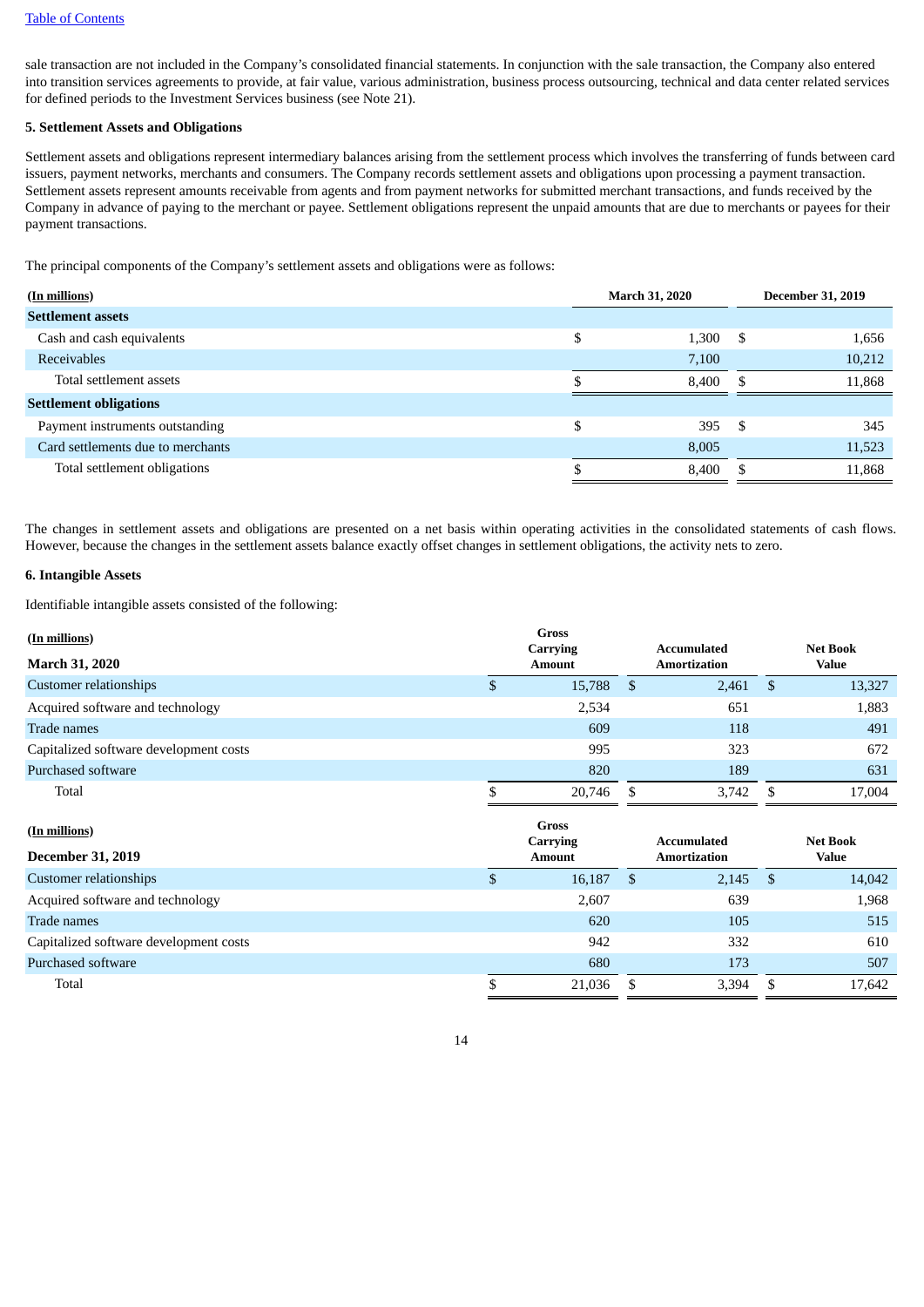Amortization expense associated with the above identifiable intangible assets was as follows:

|                             | <b>Three Months Ended</b><br>March 31, |     |      |    |
|-----------------------------|----------------------------------------|-----|------|----|
| (In millions)               | 2020                                   |     | 2019 |    |
| <b>Amortization expense</b> |                                        | 647 |      | 95 |

#### **7. Goodwill**

The changes in goodwill during the three months ended March 31, 2020 were as follows:

|                                        | <b>Reportable Segments</b> |            |  |         |  |          |  |              |
|----------------------------------------|----------------------------|------------|--|---------|--|----------|--|--------------|
| (In millions)                          |                            | Acceptance |  | Fintech |  | Payments |  | <b>Total</b> |
| Goodwill - December 31, 2019 $(1)$     |                            | 20,593     |  | 2,104   |  | 13,341   |  | 36,038       |
| Acquisitions and valuation adjustments |                            | 149        |  |         |  | (23)     |  | 126          |
| Foreign currency translation           |                            | (360)      |  | (3)     |  | (106)    |  | (469)        |
| Goodwill - March 31, 2020              |                            | 20,382     |  | 2,101   |  | 13.212   |  | 35,695       |

(1) Amounts have been restated to reflect the Segment Realignment effective in the first quarter of 2020 (see Note 22).

#### **8. Fair Value Measurements**

The fair values of cash equivalents, trade accounts receivable, settlement assets and obligations, accounts payable, and client deposits approximate their respective carrying values due to the short period of time to maturity. The Company's derivative instruments are measured on a recurring basis based on foreign currency spot rates and forwards quoted by banks and foreign currency dealers and are marked-to-market each period (see Note 14). The Company's net contingent consideration liability, primarily related to the March 2020 acquisitions of MerchantPro and Bypass (see Note 4), was estimated at a fair value of \$38 million and \$1 million at March 31, 2020 and December 31, 2019, respectively, based on the present value of a probability-weighted assessment approach derived from the likelihood of achieving the earn-out criteria.

Assets and liabilities measured at fair value on a recurring basis consisted of the following:

|                          |                                           |                                |                       |                          | <b>Fair Value</b>        |                |
|--------------------------|-------------------------------------------|--------------------------------|-----------------------|--------------------------|--------------------------|----------------|
| (In millions)            | <b>Classification</b>                     | <b>Fair Value</b><br>Hierarchy | <b>March 31, 2020</b> |                          | <b>December 31, 2019</b> |                |
| <b>Assets</b>            |                                           |                                |                       |                          |                          |                |
| Cash flow hedges         | Prepaid expenses and other current assets | Level 2                        | \$                    | $\overline{\phantom{0}}$ | - \$                     | $\overline{4}$ |
| <b>Liabilities</b>       |                                           |                                |                       |                          |                          |                |
| Cash flow hedges         | Accounts payable and accrued expenses     | Level 2                        | S                     | 8                        | - S                      |                |
| Contingent consideration | Other long-term liabilities               | Level 3                        |                       | 38                       |                          |                |

The Company's senior notes are recorded at amortized cost but measured at fair value for disclosure purposes. The estimated fair value of senior notes was based on matrix pricing which considers readily observable inputs of comparable securities (Level 2 of the fair value hierarchy). The carrying value of the Company's term loan credit agreement, revolving credit facility borrowings and debt associated with the receivables securitization agreement approximates fair value as these instruments have variable interest rates and the Company has not experienced any change to its credit ratings (Level 2 of the fair value hierarchy). The estimated fair value of total debt, excluding finance leases and other financing obligations, was \$22.0 billion and \$22.6 billion at March 31, 2020 and December 31, 2019, respectively, and the carrying value was \$21.3 billion and \$21.5 billion at March 31, 2020 and December 31, 2019, respectively.

The Company maintains an ownership interest in defi SOLUTIONS Group, LLC and Sagent M&C, LLC, respectively, which were subsidiaries of the Company that owned its Lending Solutions business (collectively, the "Lending Joint Ventures"). The Lending Joint Ventures maintain variable-rate term loan facilities for an aggregate amount of \$400 million in senior unsecured debt and variable-rate revolving credit facilities for an aggregate amount of \$45 million with a syndicate of banks, which mature in March 2023. The Company has guaranteed this debt of the Lending Joint Ventures and does not anticipate that the Lending Joint Ventures will fail to fulfill their debt obligations. Outstanding borrowings on the revolving credit facilities at March 31, 2020 were \$25 million. The Company maintains a liability for its non-contingent obligations to perform over the term of the guarantees, which is reported primarily within other long-term liabilities in the consolidated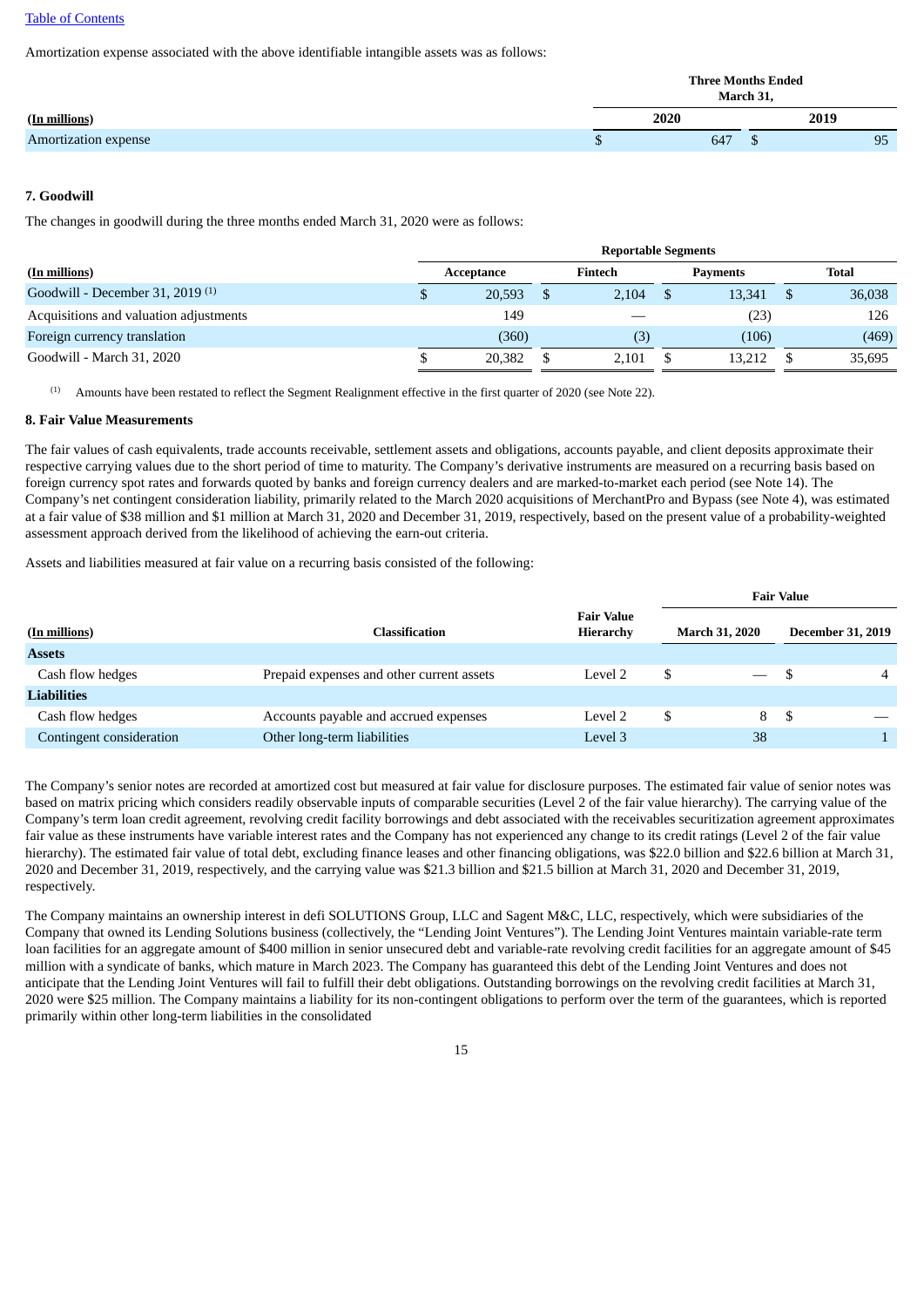balance sheet. The non-contingent component of the Company's debt guarantee arrangements is recorded at amortized cost but measured at fair value for disclosure purposes. The carrying value of the Company's non-contingent liability of \$24 million and \$26 million approximates the fair value at March 31, 2020 and December 31, 2019, respectively (Level 3 of the fair value hierarchy). Such guarantees will be amortized in future periods over the contractual term. In addition, the Company has recorded, in conjunction with the adoption of CECL, a contingent liability of \$13 million, reported within other longterm liabilities in the consolidated balance sheet, representing the current expected credit losses to which the Company is exposed (Level 3 of the fair value hierarchy). This contingent liability is estimated based on certain financial metrics of the Lending Joint Ventures and historical industry data, which is used to develop assumptions of the likelihood the guaranteed parties will default and the level of credit losses in the event a default occurs. The Company recognized \$2 million and \$1 million during the three months ended March 31, 2020 and 2019, respectively, within other income in its consolidated statements of income related to its release from risk under the non-contingent guarantees. The Company has not made any payments under the guarantees, nor has it been called upon to do so.

#### **9. Leases**

#### *Company as Lessee*

The Company primarily leases office space, land, data centers and equipment from third parties. The Company's leases have remaining lease terms ranging from one to 18 years.

#### Components of Lease Cost

|                                     |      | <b>Three Months Ended</b><br>March 31, |    |      |  |  |  |
|-------------------------------------|------|----------------------------------------|----|------|--|--|--|
| (In millions)                       | 2020 |                                        |    | 2019 |  |  |  |
| Operating lease cost (1)            |      | 62                                     | -5 | 39   |  |  |  |
| Finance lease cost $(2)$            |      |                                        |    |      |  |  |  |
| Amortization of right-of-use assets |      | 59                                     |    |      |  |  |  |
| Interest on lease liabilities       |      | З                                      |    |      |  |  |  |
| Total lease cost                    |      | 124                                    |    | 40   |  |  |  |

(1) Operating lease expense is included within cost of processing and services, cost of product and selling, general and administrative expense, dependent upon the nature and use of the right-of-use ("ROU") asset, in the consolidated statements of income. Operating lease cost includes approximately \$11 million and \$13 million of variable lease costs for the three months ended March 31, 2020 and 2019, respectively.

(2) Finance lease expense is recorded as depreciation and amortization expense within cost of processing and services, cost of product and selling, general and administrative expense, dependent upon the nature and use of the ROU asset, and interest expense, net in the consolidated statements of income. Finance lease expense during the three months ended March 31, 2020 includes \$38 million of accelerated amortization associated with the termination of certain vendor contracts.

#### Supplemental Cash Flow Information

|                                                                         | <b>Three Months Ended</b><br>March 31, |      |    |      |  |  |  |  |  |  |
|-------------------------------------------------------------------------|----------------------------------------|------|----|------|--|--|--|--|--|--|
| (In millions)                                                           |                                        | 2020 |    | 2019 |  |  |  |  |  |  |
| Cash paid for amounts included in the measurement of lease liabilities: |                                        |      |    |      |  |  |  |  |  |  |
| Operating cash flows from operating leases                              |                                        | 39   | -S | 28   |  |  |  |  |  |  |
| Operating cash flows from finance leases                                |                                        | 3    |    |      |  |  |  |  |  |  |
| Financing cash flows from finance leases                                |                                        | 59   |    | 5    |  |  |  |  |  |  |
|                                                                         |                                        |      |    |      |  |  |  |  |  |  |
| Right-of-use assets obtained in exchange for lease liabilities:         |                                        |      |    |      |  |  |  |  |  |  |
| <b>Operating leases</b>                                                 |                                        |      |    | 24   |  |  |  |  |  |  |
| Finance leases                                                          |                                        | 293  |    | 9    |  |  |  |  |  |  |

#### *Company as Lessor*

The Company owns certain POS terminal equipment which it leases to merchants. The terms of the leases typically range from two to five years.

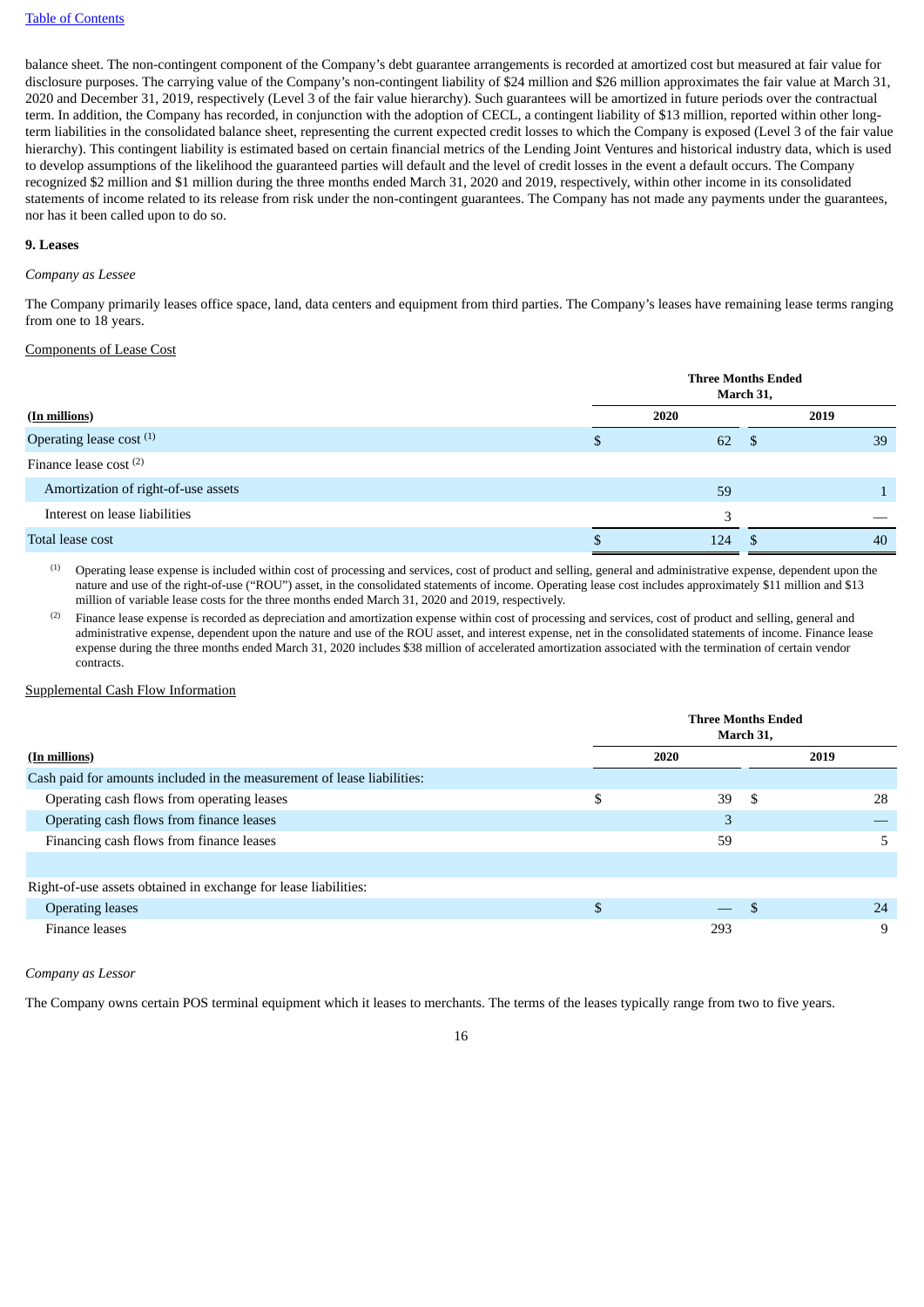#### Components of Lease Income

| (In millions)                 | <b>Three Months Ended</b><br><b>March 31, 2020</b> |
|-------------------------------|----------------------------------------------------|
| Sales-type leases:            |                                                    |
| Selling profit <sup>(1)</sup> | 14                                                 |
| Interest income (1)           | 19                                                 |
| Operating lease income (2)    | 24                                                 |

- $^{(1)}$  Selling profit includes \$28 million recorded within product revenue with a corresponding charge of \$14 million recorded in cost of product in the consolidated statement of income for the three months ended March 31, 2020. Interest income is included within product revenue in the consolidated statement of income. (2) Operating lease income includes a nominal amount of variable lease income and is included within product revenue in the consolidated statement of income for
- the three months ended March 31, 2020.

## Lease Payment Receivables Portfolio

The Company accounts for lease payment receivables in connection with POS terminal equipment as a single portfolio. The Company recognizes an allowance for expected credit losses on lease payment receivables at the commencement date of the lease by considering the vintage, geography and internal credit risk ratings of such lease. The internal credit risk ratings are established based on lessee specific risk factors, such as FICO score, number of years the lessee has been in business and the nature of the lessee's industry, which are considered indicators of the likelihood a lessee may default in the future. The established reserve for estimated credit losses on lease payment receivables upon adoption of ASU 2016-13 on January 1, 2020 was \$56 million. Such reserve for estimated credit losses at March 31, 2020 was \$57 million.

The Company determines delinquency status on lease payment receivables based on the number of calendar days past due. The Company considers lease payments that are 90 days or less past due as performing. Lease payments that are greater than 90 days past due are placed on non-accrual status in which interest income is no longer recognized. Lease payment receivables are fully written off in the period they become delinquent greater than 180 days past due. The amortized cost balance of net investment leases at March 31, 2020 was \$249 million. Lease payment receivables that were determined to be on non-accrual status were nominal at each of March 31, 2020 and December 31, 2019.

## **10. Accounts Payable and Accrued Expenses**

Accounts payable and accrued expenses consisted of the following:

| (In millions)                     | <b>March 31, 2020</b> |     | <b>December 31, 2019</b> |
|-----------------------------------|-----------------------|-----|--------------------------|
| Trade accounts payable            | 370                   | - S | 392                      |
| Client deposits                   | 664                   |     | 650                      |
| Accrued compensation and benefits | 254                   |     | 378                      |
| Accrued taxes                     | 115                   |     | 137                      |
| <b>Accrued interest</b>           | 196                   |     | 224                      |
| Other accrued expenses            | 1,276                 |     | 1,299                    |
| <b>Total</b>                      | 2,875                 |     | 3,080                    |

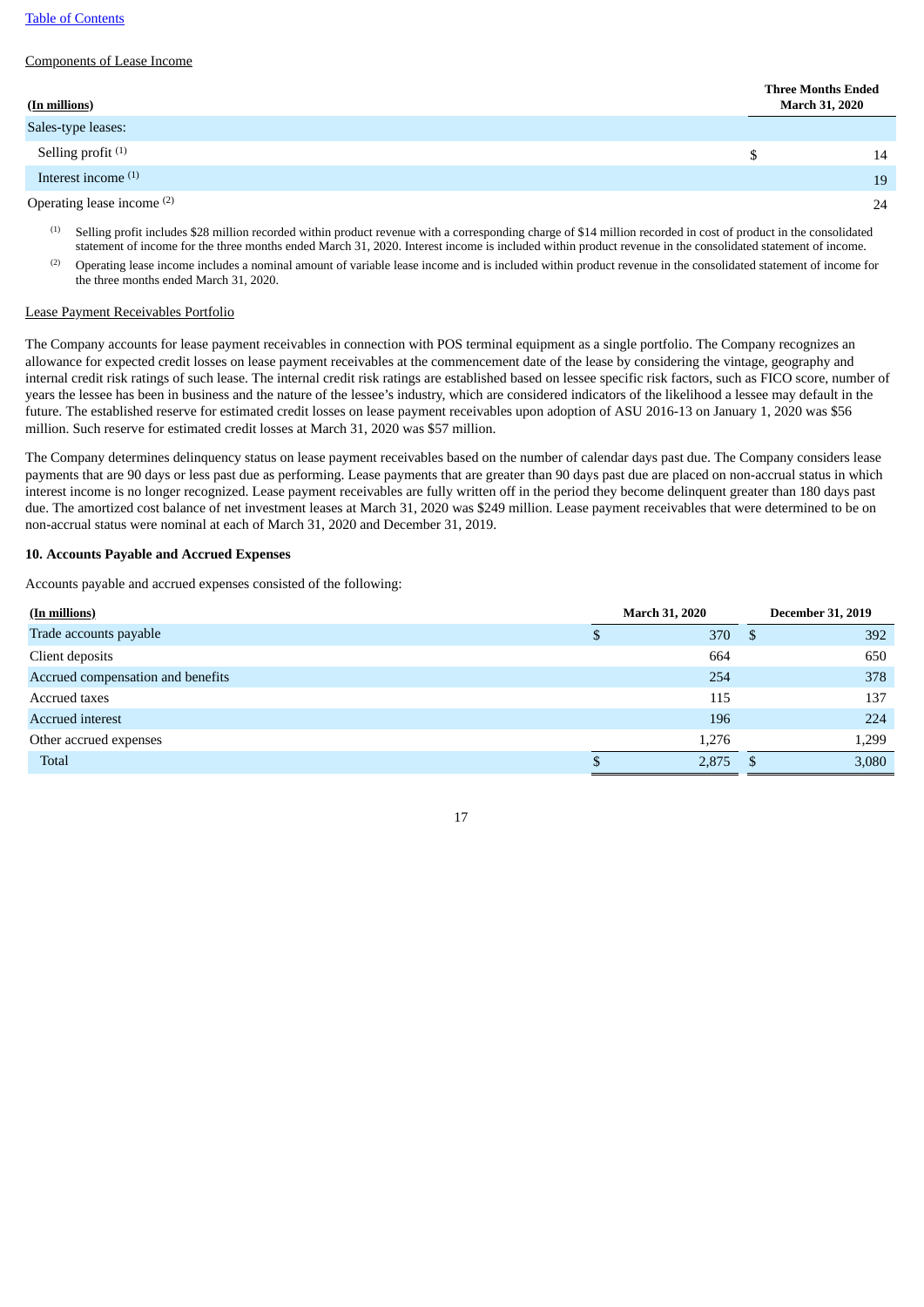### **11. Debt**

The Company's debt consisted of the following:

| (In millions)                                             | <b>March 31, 2020</b> |     | <b>December 31, 2019</b> |     |
|-----------------------------------------------------------|-----------------------|-----|--------------------------|-----|
| Short-term and current maturities of long-term debt:      |                       |     |                          |     |
| Lines of credit                                           |                       | 157 |                          | 150 |
| Finance lease and other financing obligations             |                       | 181 |                          | 137 |
| Total short-term and current maturities of long-term debt |                       | 338 |                          | 287 |
|                                                           |                       |     |                          |     |

| \$<br>850    | $\mathfrak{F}$ | 850    |
|--------------|----------------|--------|
| 400          |                | 400    |
| 700          |                | 700    |
| 1,000        |                | 1,000  |
| 557          |                | 559    |
| 2,000        |                | 2,000  |
| 900          |                | 900    |
| 654          |                | 687    |
| 2,000        |                | 2,000  |
| 557          |                | 559    |
| 1,000        |                | 1,000  |
| 3,000        |                | 3,000  |
| 557          |                | 559    |
| 654          |                | 687    |
| 2,000        |                | 2,000  |
| 500          |                | 500    |
| 1,750        |                | 3,950  |
| (154)        |                | (160)  |
| 2,251        |                | 174    |
| 454          |                | 247    |
| \$<br>21,630 | \$             | 21,612 |
|              |                |        |

The Company was in compliance with all financial debt covenants during the first quarter of 2020. Annual maturities of the Company's total debt were as follows at March 31, 2020:

| (In millions)                                     |           |
|---------------------------------------------------|-----------|
| Year ending December 31,                          |           |
| Remainder of 2020                                 | \$<br>302 |
| 2021                                              | 556       |
| 2022                                              | 1,324     |
| 2023                                              | 4,774     |
| 2024                                              | 3,838     |
| Thereafter                                        | 11,328    |
| Total principal payments                          | 22,122    |
| Unamortized discount and deferred financing costs | (154)     |
| Total debt                                        | 21,968    |

The Company maintains an amended and restated revolving credit facility, which matures in September 2023, with aggregate commitments available for \$3.5 billion of total capacity. At March 31, 2020, the 2.7% senior notes due in June 2020 were classified in the consolidated balance sheet as long-term and within the debt maturity schedule above as maturing in September 2023, the date that the Company's revolving credit facility expires, as the Company has the intent to refinance this debt on a long-term basis and the ability to do so under its revolving credit facility.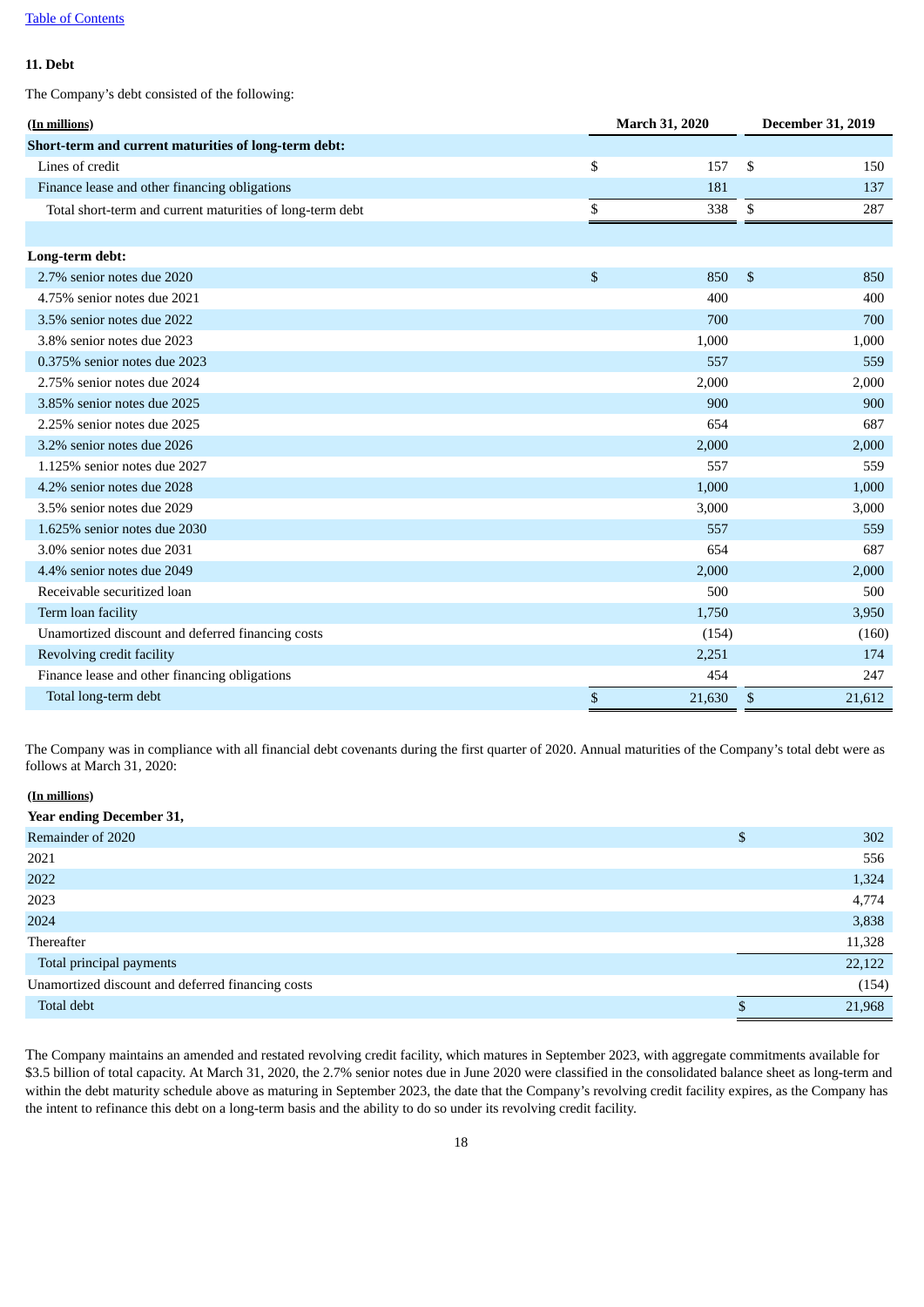## **12. Redeemable Noncontrolling Interests**

The Company maintains two redeemable noncontrolling interests which are presented outside of equity and carried at their estimated redemption values. Each minority partner owns 1% of the equity in the joint venture; in addition, each minority partner is entitled to a contractually determined share of the entity's income. The agreements contain redemption features whereby interests held by the minority partner are redeemable either (i) at the option of the holder or (ii) upon the occurrence of an event that is not solely within the Company's control. The minority interests have a total estimated redemption value of \$259 million, which may be terminated by either party for convenience any time after September 1, 2021 and December 31, 2024, respectively. In the event of termination for cause, as a result of a change in control, or for convenience after the predetermined date, the Company may be required to purchase the minority partner membership interests at a price equal to the fair market value of the minority interest.

The following table presents a summary of the redeemable noncontrolling interests activity during the three months ended March 31, 2020:

#### **(In millions)**

| Balance at December 31, 2019                              | 262  |
|-----------------------------------------------------------|------|
| Distributions paid to redeemable noncontrolling interests | (12) |
| Share of income                                           |      |
| Balance at March 31, 2020                                 | 259  |

#### **13. Equity**

The following tables provide changes in equity during the three months ended March 31, 2020 and 2019.

|                                                                                  |                         |                                  |     |                        |  | <b>Fiserv, Inc. Shareholders' Equity</b> |                                               |            |                      |        |                          |              |                                    |                               |
|----------------------------------------------------------------------------------|-------------------------|----------------------------------|-----|------------------------|--|------------------------------------------|-----------------------------------------------|------------|----------------------|--------|--------------------------|--------------|------------------------------------|-------------------------------|
| <b>Three Months Ended</b><br><b>March 31, 2020</b>                               |                         | <b>Number of Shares</b>          |     | <b>Amount</b>          |  |                                          |                                               |            |                      |        |                          |              |                                    |                               |
| (In millions)                                                                    | Common<br><b>Shares</b> | <b>Treasury</b><br><b>Shares</b> |     | Common<br><b>Stock</b> |  | <b>Additional</b><br>Paid-In<br>Capital  | Accumulated<br>Other<br>Comprehensive<br>Loss |            | Retained<br>Earnings |        | <b>Treasury</b><br>Stock |              | Noncontrolling<br><b>Interests</b> | <b>Total</b><br><b>Equity</b> |
| Balance at December 31, 2019                                                     | 791                     | 112                              | \$. | 8 <sup>5</sup>         |  | 23,741 \$                                |                                               | (180)      | \$                   | 12,528 | \$                       | $(3,118)$ \$ | 1,616                              | \$34,595                      |
| Net income (loss) (1)                                                            |                         |                                  |     |                        |  |                                          |                                               |            |                      | 392    |                          |              | (24)                               | 368                           |
| Measurement period adjustments related to<br>First Data acquisition (see Note 4) |                         |                                  |     |                        |  |                                          |                                               |            |                      |        |                          |              | (122)                              | (122)                         |
| Distributions paid to noncontrolling interests<br>(2)                            |                         |                                  |     |                        |  |                                          |                                               |            |                      |        |                          |              | (14)                               | (14)                          |
| Other comprehensive loss                                                         |                         |                                  |     |                        |  |                                          |                                               | (631)      |                      |        |                          |              | (12)                               | (643)                         |
| Share-based compensation                                                         |                         |                                  |     |                        |  | 108                                      |                                               |            |                      |        |                          |              |                                    | 108                           |
| Shares issued under stock plans                                                  |                         | (3)                              |     |                        |  | (156)                                    |                                               |            |                      |        |                          | 81           |                                    | (75)                          |
| Purchases of treasury stock                                                      |                         | 8                                |     |                        |  |                                          |                                               |            |                      |        |                          | (885)        |                                    | (885)                         |
| Cumulative-effect adjustment of ASU 2016-<br>13 adoption                         |                         |                                  |     |                        |  |                                          |                                               |            |                      | (45)   |                          |              |                                    | (45)                          |
| Balance at March 31, 2020                                                        | 791                     | 117                              | \$  | 8 \$                   |  | 23,693 \$                                |                                               | $(811)$ \$ |                      | 12,875 | \$                       | $(3,922)$ \$ | 1,444                              | \$33,287                      |

<sup>(1)</sup> The total net income presented in equity for the three months ended March 31, 2020 is different than the amount presented in the consolidated statement of income due to the net income attributable to redeemable noncontrolling interests of \$9 million not included in equity.

<sup>(2)</sup> The total distributions presented in equity for the three months ended March 31, 2020 excludes \$12 million in distributions paid to redeemable noncontrolling interests not included in equity.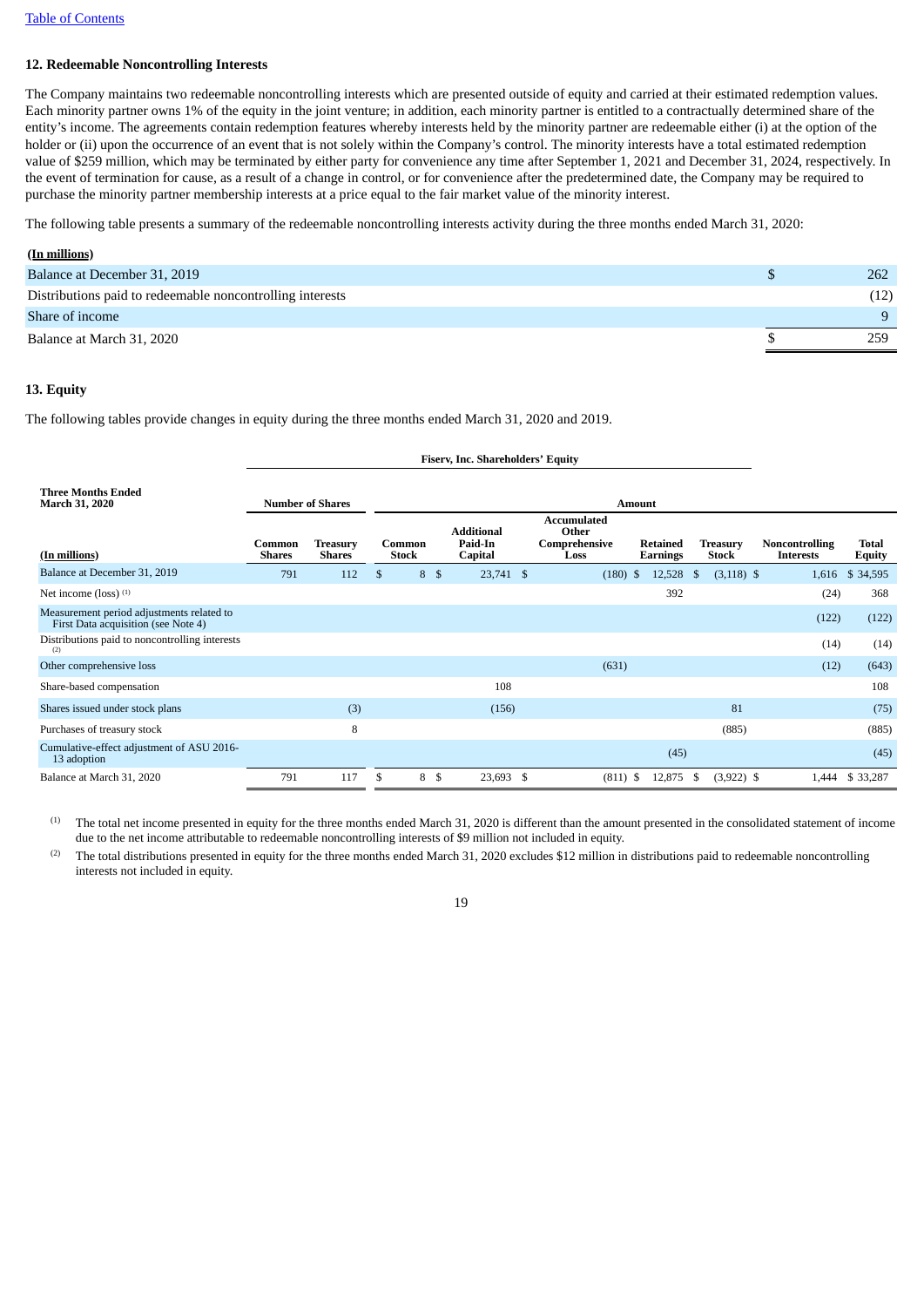#### **Fiserv, Inc. Shareholders' Equity**

| <b>Three Months Ended</b><br>March 31, 2019 |                         | <b>Number of Shares</b>   | <b>Amount</b> |                 |     |                                         |  |                                               |    |                                    |    |                          |                               |
|---------------------------------------------|-------------------------|---------------------------|---------------|-----------------|-----|-----------------------------------------|--|-----------------------------------------------|----|------------------------------------|----|--------------------------|-------------------------------|
| (In millions)                               | Common<br><b>Shares</b> | <b>Treasury</b><br>Shares |               | Common<br>Stock |     | <b>Additional</b><br>Paid-In<br>Capital |  | Accumulated<br>Other<br>Comprehensive<br>Loss |    | <b>Retained</b><br><b>Earnings</b> |    | <b>Treasury</b><br>Stock | <b>Total</b><br><b>Equity</b> |
| Balance at December 31, 2018                | 791                     | 399                       | -S            | 8 \$            |     | $1,057$ \$                              |  | (67)                                          | -S | 11,635                             | -S | $(10,340)$ \$            | 2,293                         |
| Net income                                  |                         |                           |               |                 |     |                                         |  |                                               |    | 225                                |    |                          | 225                           |
| Other comprehensive loss                    |                         |                           |               |                 |     |                                         |  | (18)                                          |    |                                    |    |                          | (18)                          |
| Share-based compensation                    |                         |                           |               |                 |     | 19                                      |  |                                               |    |                                    |    |                          | 19                            |
| Shares issued under stock plans             |                         | (2)                       |               |                 |     | (42)                                    |  |                                               |    |                                    |    | 37                       | (5)                           |
| Purchases of treasury stock                 |                         | $\mathcal{D}$             |               |                 |     |                                         |  |                                               |    |                                    |    | (120)                    | (120)                         |
| Balance at March 31, 2019                   | 791                     | 399                       | \$.           | 8               | -\$ | $1,034$ \$                              |  | $(85)$ \$                                     |    | 11,860                             | S. | $(10, 423)$ \$           | 2,394                         |

#### **14. Accumulated Other Comprehensive Loss**

Changes in accumulated other comprehensive loss by component, net of income taxes, consisted of the following:

|                                                                   | Three Months Ended March 31, 2020 |                                   |      |                                           |      |                      |      |              |  |  |  |
|-------------------------------------------------------------------|-----------------------------------|-----------------------------------|------|-------------------------------------------|------|----------------------|------|--------------|--|--|--|
| (In millions)                                                     |                                   | <b>Cash Flow</b><br><b>Hedges</b> |      | Foreign<br>Currency<br><b>Translation</b> |      | <b>Pension Plans</b> |      | <b>Total</b> |  |  |  |
| Balance at December 31, 2019                                      |                                   | (141)                             | - \$ | (33)                                      | - 56 | (6)                  | - \$ | (180)        |  |  |  |
| Other comprehensive loss before reclassifications                 |                                   | (8)                               |      | (626)                                     |      |                      |      | (634)        |  |  |  |
| Amounts reclassified from accumulated other comprehensive<br>loss |                                   | 3                                 |      |                                           |      |                      |      |              |  |  |  |
| Net current-period other comprehensive loss                       |                                   | (5)                               |      | (626)                                     |      |                      |      | (631)        |  |  |  |
| Balance at March 31, 2020                                         |                                   | (146)                             |      | (659)                                     |      | (6)                  |      | (811)        |  |  |  |

|                                                                   | Three Months Ended March 31, 2019 |                                   |  |                                           |      |                      |      |       |  |  |  |  |
|-------------------------------------------------------------------|-----------------------------------|-----------------------------------|--|-------------------------------------------|------|----------------------|------|-------|--|--|--|--|
| (In millions)                                                     |                                   | <b>Cash Flow</b><br><b>Hedges</b> |  | Foreign<br>Currency<br><b>Translation</b> |      | <b>Pension Plans</b> |      | Total |  |  |  |  |
| Balance at December 31, 2018                                      |                                   | (16)                              |  | (49)                                      | - 56 | (2)                  | - \$ | (67)  |  |  |  |  |
| Other comprehensive (loss) income before reclassifications        |                                   | (23)                              |  |                                           |      |                      |      | (19)  |  |  |  |  |
| Amounts reclassified from accumulated other comprehensive<br>loss |                                   |                                   |  |                                           |      |                      |      |       |  |  |  |  |
| Net current-period other comprehensive (loss) income              |                                   | (22)                              |  |                                           |      |                      |      | (18)  |  |  |  |  |
| Balance at March 31, 2019                                         |                                   | (38)                              |  | (45)                                      |      | (2)                  |      | (85)  |  |  |  |  |

The Company has entered into forward exchange contracts, which have been designated as cash flow hedges, to hedge foreign currency exposure to the Indian Rupee. At March 31, 2020, the notional amount of these derivatives was \$227 million and the fair value totaling \$8 million is reported within accounts payable and accrued expenses in the Company's consolidated balance sheet. At December 31, 2019, the notional amount of these derivatives was \$178 million and the fair value totaling \$4 million is reported within prepaid expenses and other current assets in the Company's consolidated balance sheet. Based on the amounts recorded in accumulated other comprehensive loss at March 31, 2020, the Company estimates that it will recognize losses of approximately \$6 million in cost of processing and services during the next twelve months as foreign exchange forward contracts settle.

In March 2019, the Company entered into treasury lock agreements ("Treasury Locks"), designated as cash flow hedges, in the aggregate notional amount of \$5 billion to manage exposure to fluctuations in benchmark interest rates in anticipation of the issuance of fixed rate debt in connection with the refinancing of certain indebtedness of First Data and its subsidiaries. In June 2019, concurrent with the issuance of U.S dollar-denominated senior notes, the Treasury Locks were settled resulting in a payment of \$183 million recorded in accumulated other comprehensive loss, net of income taxes, that will be amortized to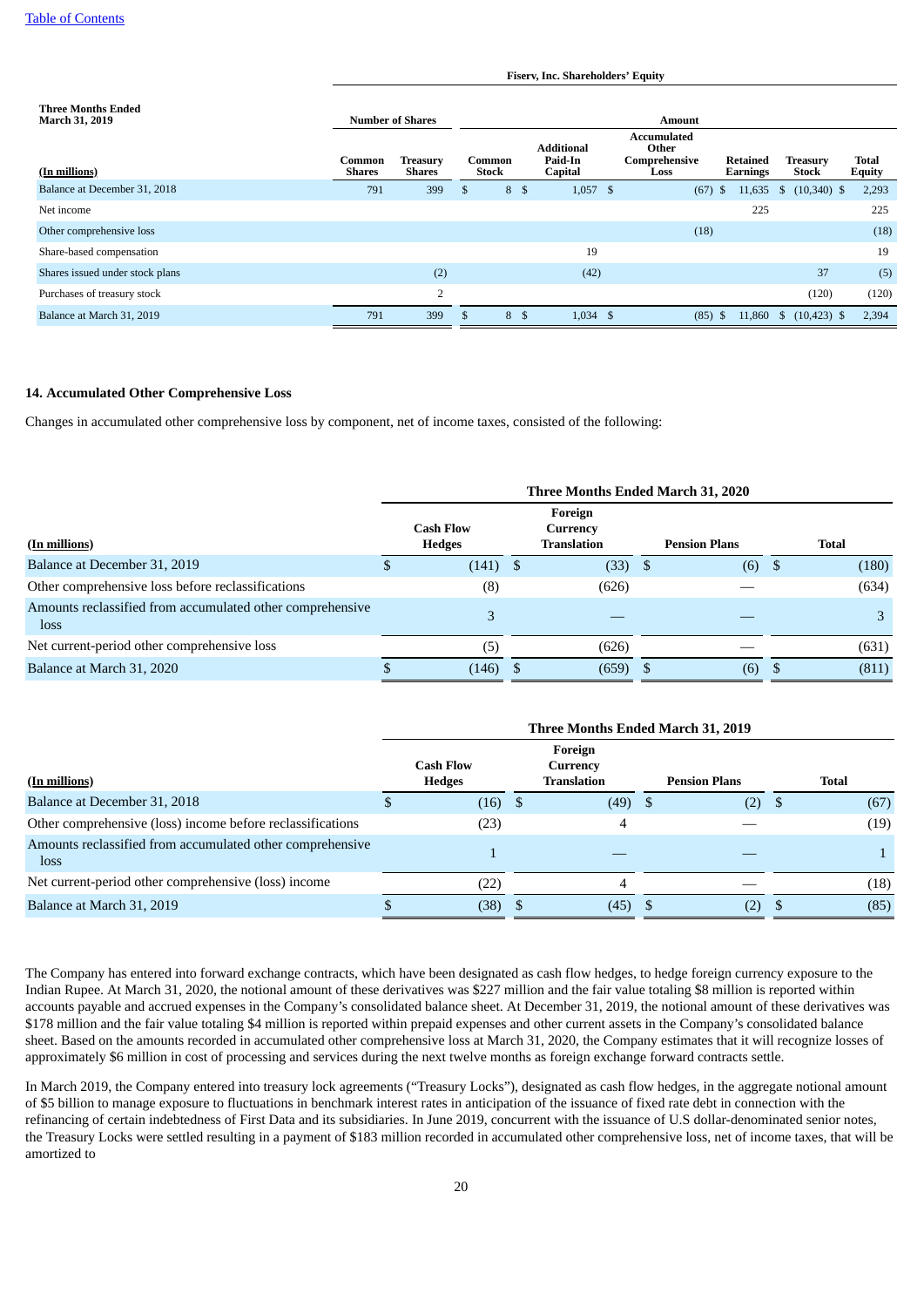earnings over the terms of the originally forecasted interest payments. Based on the amounts recorded in accumulated other comprehensive loss at March 31, 2020, the Company estimates that it will recognize approximately \$21 million in interest expense, net during the next twelve months related to settled interest rate hedge contracts.

To reduce exposure to changes in the value of the Company's net investments in certain of its foreign currency-denominated subsidiaries due to changes in foreign currency exchange rates, the Company uses its foreign currency-denominated debt as an economic hedge of its net investments in such foreign currency-denominated subsidiaries. In conjunction with the acquisition of First Data, the Company designated its Euro- and British Pound-denominated senior notes as net investment hedges to hedge a portion of its net investment in certain subsidiaries whose functional currencies are the Euro and the British Pound. Accordingly, foreign currency transaction gains or losses on the qualifying net investment hedge instruments are recorded as foreign currency translation within other comprehensive loss in the consolidated statement of comprehensive income and will remain in accumulated other comprehensive loss on the consolidated balance sheets until the sale or complete liquidation of the underlying foreign subsidiaries. The Company recorded a foreign currency translation gain, net of tax, of \$55 million in accumulated other comprehensive loss during the three months ended March 31, 2020 from the Euro- and British Pound-denominated senior notes.

#### **15. Share-Based Compensation**

The Company recognized \$108 million and \$19 million of share-based compensation expense during the three months ended March 31, 2020 and 2019, respectively. The Company's annual grant of share-based awards generally occurs in the first quarter. At March 31, 2020, the total remaining unrecognized compensation cost for unvested stock options, restricted stock units and awards and performance share units and awards, net of estimated forfeitures, of \$537 million is expected to be recognized over a weighted-average period of 2.0 years. During the three months ended March 31, 2020 and 2019, stock options to purchase 0.9 million and 1.3 million shares, respectively, were exercised.

A summary of stock option activity is as follows:

|                                               |                              |      | Weighted-Average      | Weighted-Average<br>Remaining<br><b>Contractual Term</b> | <b>Aggregate Intrinsic</b> |
|-----------------------------------------------|------------------------------|------|-----------------------|----------------------------------------------------------|----------------------------|
|                                               | <b>Shares (In thousands)</b> |      | <b>Exercise Price</b> | (Years)                                                  | <b>Value (In millions)</b> |
| Stock options outstanding - December 31, 2019 | 15,989                       | -S   | 42.83                 |                                                          |                            |
| Granted                                       | 1,503                        |      | 112.87                |                                                          |                            |
| Forfeited                                     | (52)                         |      | 81.53                 |                                                          |                            |
| Exercised                                     | (899)                        |      | 33.09                 |                                                          |                            |
| Stock options outstanding - March 31, 2020    | 16,541                       | - \$ | 49.61                 | $5.25$ \$                                                | 778                        |
| Stock options exercisable - March 31, 2020    | 13,646                       |      | 40.06                 | $4.44\quad$ \$                                           | 750                        |

A summary of restricted stock unit and performance share unit activity is as follows:

|                           | <b>Restricted Stock Units</b> |                                                     |                              | <b>Performance Share Units</b> |                                                     |       |  |  |
|---------------------------|-------------------------------|-----------------------------------------------------|------------------------------|--------------------------------|-----------------------------------------------------|-------|--|--|
|                           | <b>Shares (In thousands)</b>  | Weighted-Average<br><b>Grant Date Fair</b><br>Value | <b>Shares (In thousands)</b> |                                | Weighted-Average<br><b>Grant Date Fair</b><br>Value |       |  |  |
| Units - December 31, 2019 | 6,869                         | - S                                                 | 93.80                        | 2,328                          | -S                                                  | 94.61 |  |  |
| Granted                   | 1,174                         |                                                     | 113.00                       |                                |                                                     |       |  |  |
| Forfeited                 | (64)                          |                                                     | 86.60                        | (16)                           |                                                     | 91.60 |  |  |
| Vested                    | (2, 418)                      |                                                     | 95.53                        | (175)                          |                                                     | 75.92 |  |  |
| Units - March 31, 2020    | 5,561                         |                                                     | 97.18                        | 2,137                          | <sup>\$</sup>                                       | 96.17 |  |  |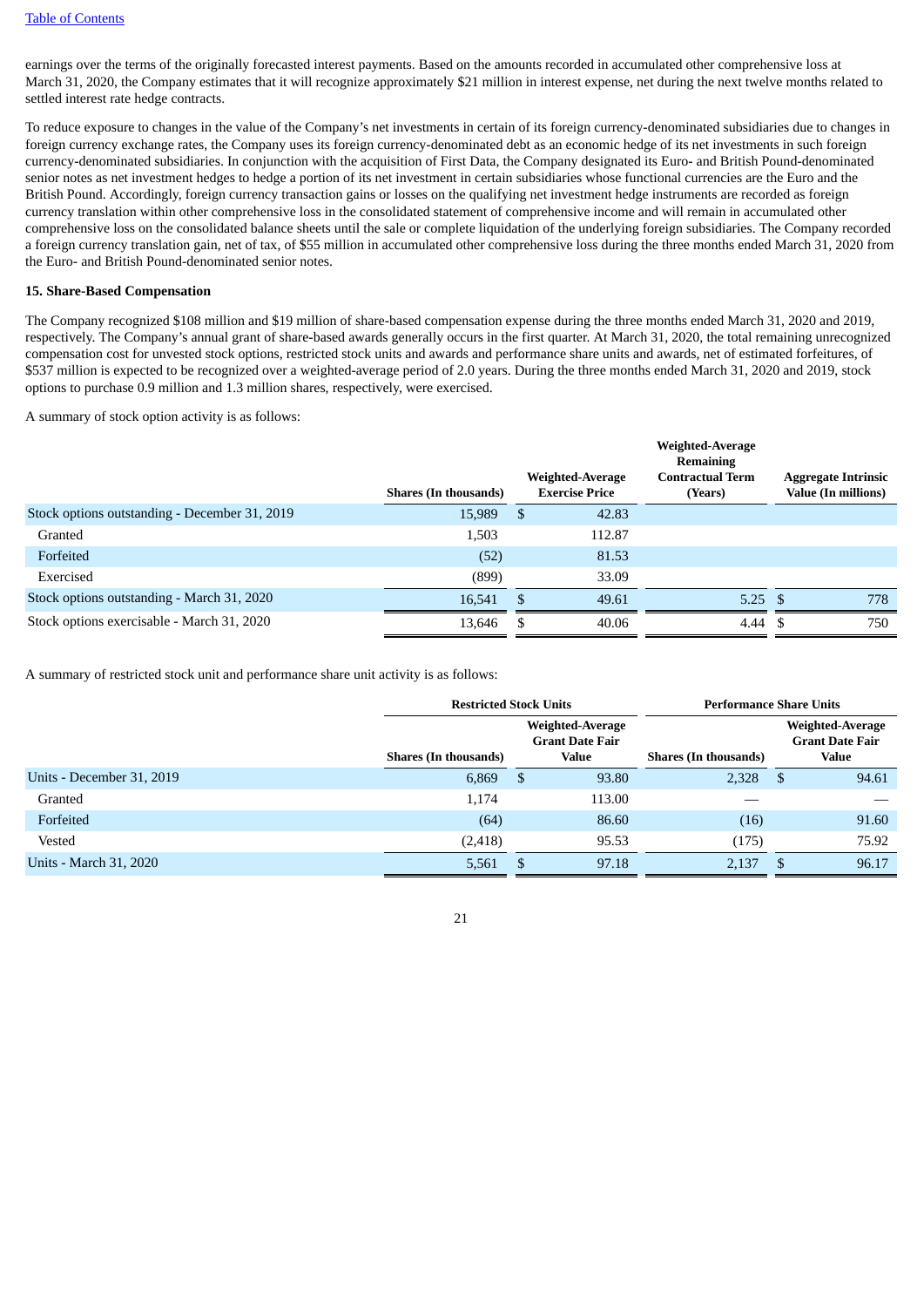A summary of restricted stock award activity is as follows:

|                            | <b>Restricted Stock Awards</b> |      |                                                            |
|----------------------------|--------------------------------|------|------------------------------------------------------------|
|                            | <b>Shares (In thousands)</b>   |      | Weighted-Average<br><b>Grant Date Fair</b><br><b>Value</b> |
| Awards - December 31, 2019 | 48                             | - \$ | 102.30                                                     |
| Granted                    | __                             |      |                                                            |
| Forfeited                  |                                |      |                                                            |
| Vested                     |                                |      |                                                            |
| Awards - March 31, 2020    | 48                             |      | 102.30                                                     |

#### **16. Restructuring and Other Charges**

In connection with the acquisition of First Data, the Company continues to implement certain integration plans focused on reducing the Company's overall cost structure, including reducing vendor spend and eliminating duplicate costs. The Company recorded restructuring charges related to certain of these integration activities of \$48 million, primarily reported in cost of processing and service and selling, general and administrative expenses within the consolidated statement of income, based upon committed actions during the three months ended March 31, 2020. The Company continues to evaluate operating efficiencies and anticipates incurring additional costs in the next few years in connection with these activities but is unable to estimate those amounts at this time as such plans are not yet finalized.

#### *Employee Termination Costs*

The Company recorded \$40 million of employee termination costs related to severance and other separation costs for terminated employees in connection with the acquisition of First Data during the three months ended March 31, 2020. The following table summarizes the changes in the reserve related to the Company's employee severance and other separation costs:

| (In millions)                        | <b>Three Months Ended</b><br>March 31, 2020 |
|--------------------------------------|---------------------------------------------|
| Balance at December 31, 2019         | 14                                          |
| Severance and other separation costs | 40                                          |
| Cash payments                        | (10)                                        |
| Balance at March 31, 2020            | 44                                          |

The employee severance and other separation costs accrual balance of \$44 million at March 31, 2020 is expected to be paid in 2020. In addition, the Company recorded share-based compensation costs of \$8 million during the three months ended March 31, 2020 related to the accelerated vesting of previously issued equity awards for terminated employees. The Company expects to incur additional employee termination costs as a result of finalizing and executing further integration activities in 2020.

#### *Facility Exit Costs*

The Company has identified certain leased facilities that have been or will be exited in the future as part of the Company's efforts to reduce facility carrying costs. Facility exit and related costs during the three months ended March 31, 2020 were nominal. However, the Company anticipates exiting additional facilities as current lease agreements approach expiration.

#### **17. Income Taxes**

The Company's income tax provision and effective income tax rate were as follows:

| (In millions)             |       | <b>Three Months Ended</b><br>March 31, |
|---------------------------|-------|----------------------------------------|
|                           | 2020  | 2019                                   |
| Income tax provision      | 79    | 31                                     |
| Effective income tax rate | 17.1% | 11.9%                                  |

The income tax provision as a percentage of income before income taxes and loss from investments in unconsolidated affiliates was 17.1% and 11.9% for the three months ended March 31, 2020 and 2019, respectively. The effective rate in the first quarter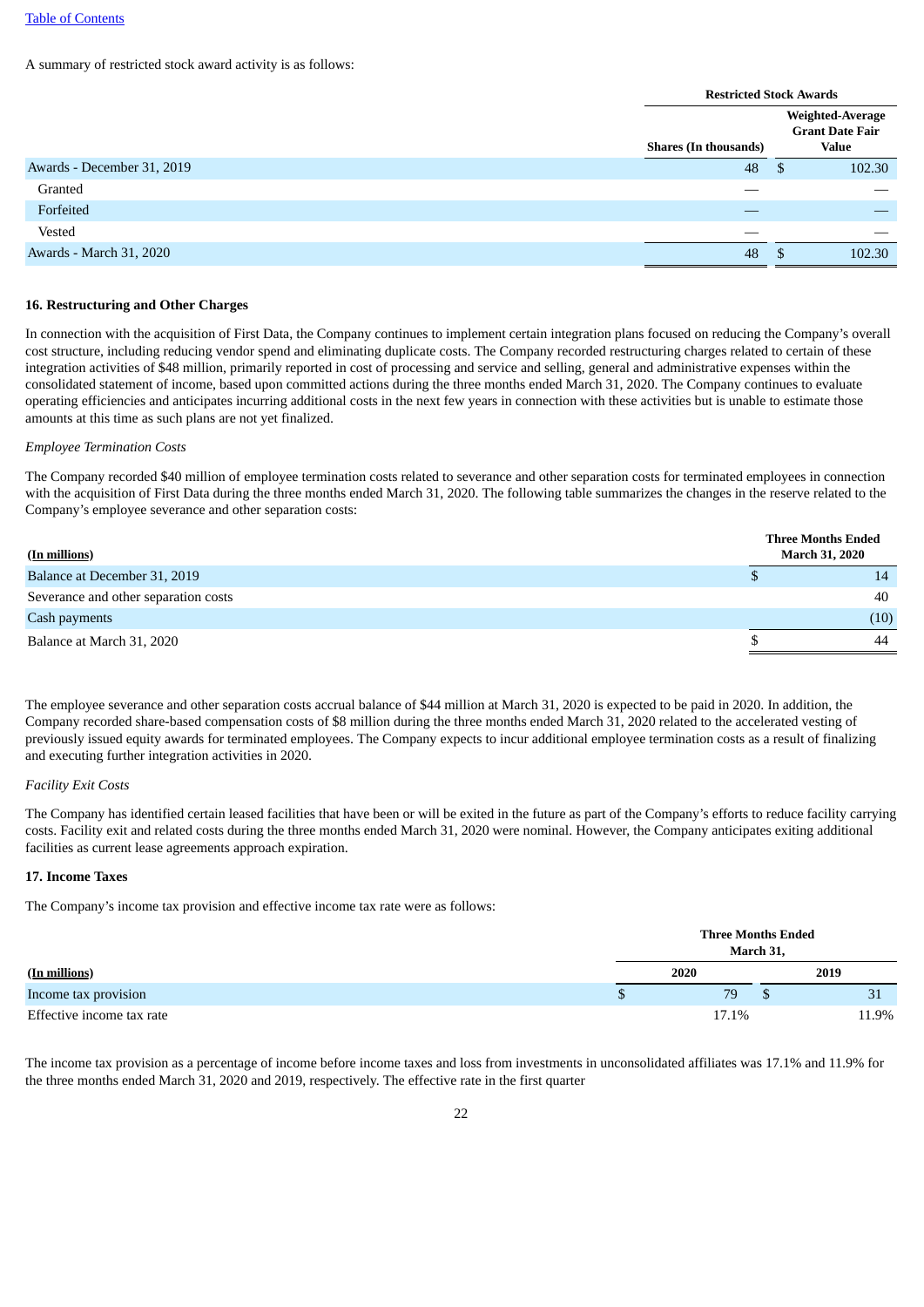of 2020 includes \$113 million of income tax expense associated with the \$431 million gain on the sale of a 60% interest of the Company's Investment Services business (see Note 4). The effective rate in the first quarter of 2019 included discrete tax benefits due to a loss from subsidiary restructuring.

The Company's potential liability for unrecognized tax benefits before interest and penalties was approximately \$146 million at March 31, 2020. The Company believes it is reasonably possible that the liability for unrecognized tax benefits may decrease by up to \$37 million over the next twelve months as a result of possible closure of federal tax audits, potential settlements with certain states and foreign countries, and the lapse of the statutes of limitations in various state and foreign jurisdictions.

As of March 31, 2020, the Company's U.S. federal income tax returns for 2016 through 2019, and tax returns in certain states and foreign jurisdictions for 2005 through 2019, remain subject to examination by taxing authorities. In connection with the acquisition of First Data, the Company is subject to income tax examination from 2010 through 2015, 2018 and forward in relation to First Data's U.S. federal income tax return. State and local examinations are substantially complete through 2010 in relation to First Data's state and local tax filings. Foreign jurisdictions generally remain subject to examination by their respective authorities from 2006 forward, none of which are considered significant jurisdictions.

#### **18. Shares Used in Computing Net Income Per Share Attributable to Fiserv, Inc.**

The computation of shares used in calculating basic and diluted net income per common share is as follows:

|                                                                                                                                       | <b>Three Months Ended</b><br>March 31, |       |  |  |  |  |
|---------------------------------------------------------------------------------------------------------------------------------------|----------------------------------------|-------|--|--|--|--|
| (In millions)                                                                                                                         | 2020                                   | 2019  |  |  |  |  |
| Weighted-average common shares outstanding used for the calculation of net income attributable to Fisery,<br>Inc. per share - basic   | 678.1                                  | 391.7 |  |  |  |  |
| Common stock equivalents                                                                                                              | 13.1                                   | 7.4   |  |  |  |  |
| Weighted-average common shares outstanding used for the calculation of net income attributable to Fiserv,<br>Inc. per share - diluted | 691.2                                  | 399.1 |  |  |  |  |

For the three months ended March 31, 2020 and 2019, stock options for 1.0 million and 1.4 million shares, respectively, were excluded from the calculation of weighted-average outstanding shares - diluted because their impact was anti-dilutive.

#### **19. Cash Flow Information**

Supplemental cash flow information consisted of the following:

|                                                               | <b>Three Months Ended</b><br>March 31, |      |  |      |   |  |  |  |  |  |  |
|---------------------------------------------------------------|----------------------------------------|------|--|------|---|--|--|--|--|--|--|
|                                                               |                                        |      |  |      |   |  |  |  |  |  |  |
| (In millions)                                                 |                                        | 2020 |  | 2019 |   |  |  |  |  |  |  |
| Interest paid                                                 |                                        | 205  |  |      |   |  |  |  |  |  |  |
| Income taxes paid                                             |                                        | 25   |  |      | q |  |  |  |  |  |  |
| Treasury stock purchases settled after the balance sheet date |                                        | 41   |  |      |   |  |  |  |  |  |  |

#### **20. Commitments and Contingencies**

#### *Litigation*

In the normal course of business, the Company or its subsidiaries are named as defendants in lawsuits in which claims are asserted against the Company. In addition, the Company assumed certain legal proceedings in connection with the acquisition of First Data primarily associated with its merchant business including claims associated with alleged processing errors and a tax matter. The Company maintained reserves of \$56 million and \$43 million at March 31, 2020 and December 31, 2019, respectively, related to its various legal proceedings, primarily associated with the Company's merchant business as described above. The Company's estimate of the possible range of exposure for various litigation matters in excess of amounts accrued is approximately \$0 million to \$50 million. In the opinion of management, the liabilities, if any, which may ultimately result from such lawsuits are not expected to have a material adverse effect on the Company's consolidated financial statements.

#### *Electronic Payments Transactions*

In connection with the Company's processing of electronic payments transactions, funds received from subscribers are invested from the time the Company collects the funds until payments are made to the applicable recipients. These subscriber funds are invested in short-term, highly liquid investments. Subscriber funds, which are not included in the Company's consolidated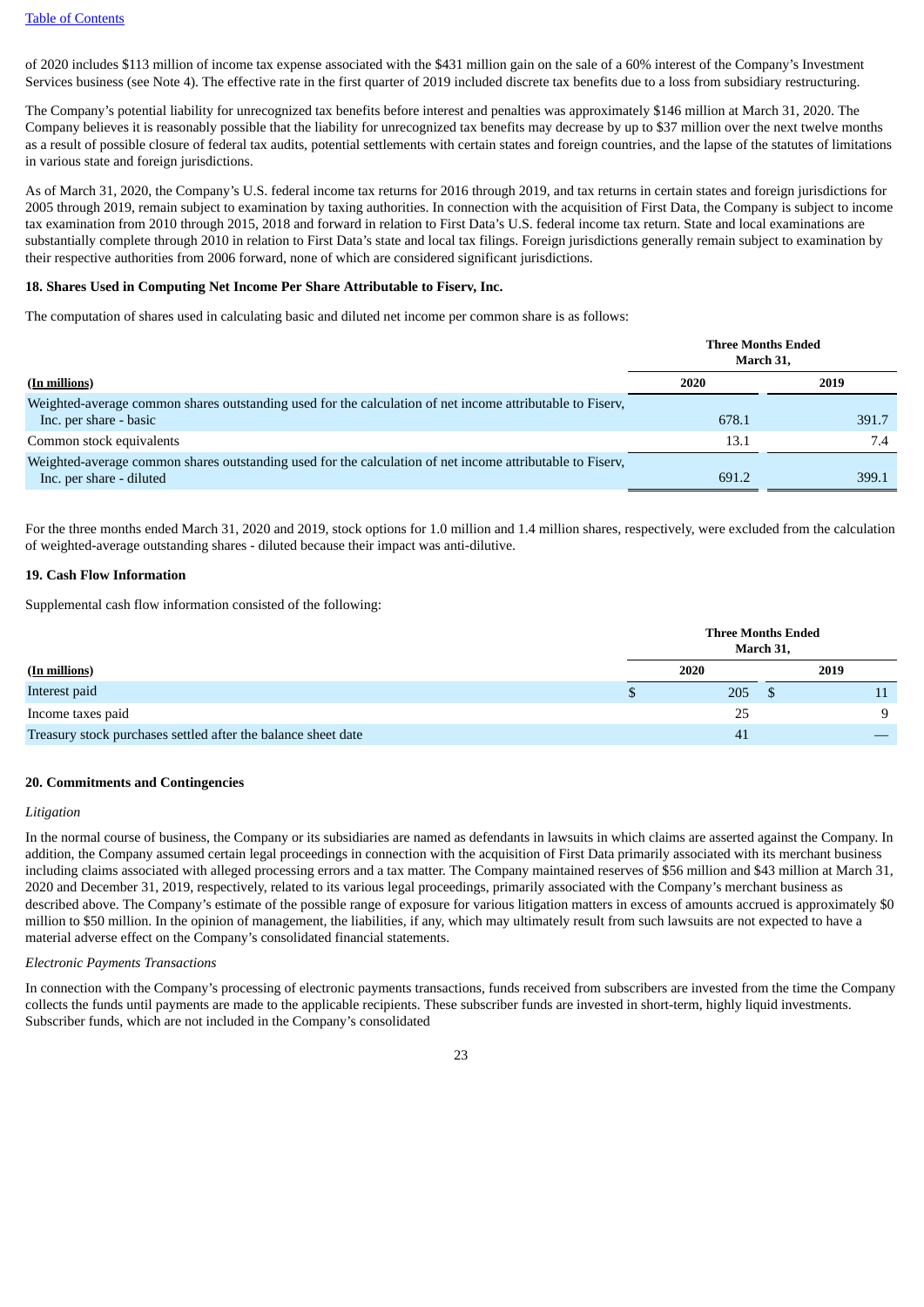balance sheets, can fluctuate significantly based on consumer bill payment and debit card activity and totaled approximately \$1.5 billion and \$2.0 billion at March 31, 2020 and December 31, 2019, respectively.

#### *Indemnifications and Warranties*

The Company may indemnify its clients from certain costs resulting from claims of patent, copyright or trademark infringement associated with its clients' use of the Company's products or services. The Company may also warrant to clients that its products and services will operate substantially in accordance with identified specifications. From time to time, in connection with sales of businesses, the Company agrees to indemnify the buyers of such businesses for liabilities associated with the businesses that are sold. Payments, net of recoveries, under such indemnification or warranty provisions were not material to the Company's consolidated results of operations or financial position.

#### **21. Related Party Transactions**

#### *Merchant Alliances*

The Company maintains various ownership interests in merchant alliances and strategic investments in companies in related markets. At March 31, 2020, the Company had 17 affiliates, the most significant of which are related to the Company's merchant bank alliance affiliates. A merchant alliance, as it pertains to investments accounted for under the equity method, is an agreement between the Company and a financial institution that combines the processing capabilities and management expertise of the Company with the visibility and distribution channel of the bank. A merchant alliance acquires credit and debit card transactions from merchants.

A significant portion of the Company's business is conducted through merchant alliances between the Company and financial institutions. To the extent the Company maintains a controlling financial interest in an alliance, the alliance's financial statements are consolidated with those of the Company and the related processing fees are treated as an intercompany transaction and eliminated in consolidation. To the extent the Company has significant influence but not control in an alliance, the Company uses the equity method of accounting to account for its investment in the alliance. As a result, the Company's consolidated revenues include processing fees, administrative service fees, and other fees charged to merchant alliances accounted for under the equity method. Such fees totaled \$46 million for the three months ended March 31, 2020. No directors or officers of the Company have ownership interests in any of the alliances. The formation of each of these alliances generally involves the Company and the bank contributing contractual merchant relationships to the alliance and a cash payment from one owner to the other to achieve the desired ownership percentage for each. The Company and the bank enter into a long-term processing service agreement as part of the negotiation process. This agreement governs the Company's provision of transaction processing services to the alliance. The Company had \$29 million and \$35 million of amounts due from unconsolidated merchant alliances included within trade accounts receivable, net in the Company's consolidated balance sheets at March 31, 2020 and December 31, 2019, respectively.

In July 2019, the Company and Bank of America jointly announced the dissolution of the Banc of America Merchant Services joint venture ("BAMS"), to be effective June 2020. The Company owns 51% of BAMS and BAMS' financial results are consolidated into the Company's financial statements. Upon dissolution of the joint venture, the Company is entitled to receive a 51% share of the joint venture's value via an agreed upon contractual separation process. In addition, Bank of America has the right to require the Company to continue providing merchant processing and related services to the joint venture clients allocated to Bank of America in the dissolution of the joint venture through June 2023 at current pricing. The Company anticipates an ongoing relationship with Bank of America to provide processing and other support services to other Bank of America merchant clients following the joint venture's dissolution.

#### *Joint Venture Transition Services Agreements*

Pursuant to certain transition services agreements, the Company provides, at fair value, various administration, business process outsourcing, and technical and data center related services for defined periods to the Lending Joint Ventures and Investment Services business (see Note 4). Amounts transacted through these agreements totaled \$11 million and \$9 million during the three months ended March 31, 2020 and 2019, respectively, and were primarily recognized as processing and services revenue in the Company's consolidated statements of income.

#### **22. Business Segment Information**

Following the Segment Realignment (see Note 1), the Company's operations are comprised of the Acceptance segment, Fintech segment and Payments segment.

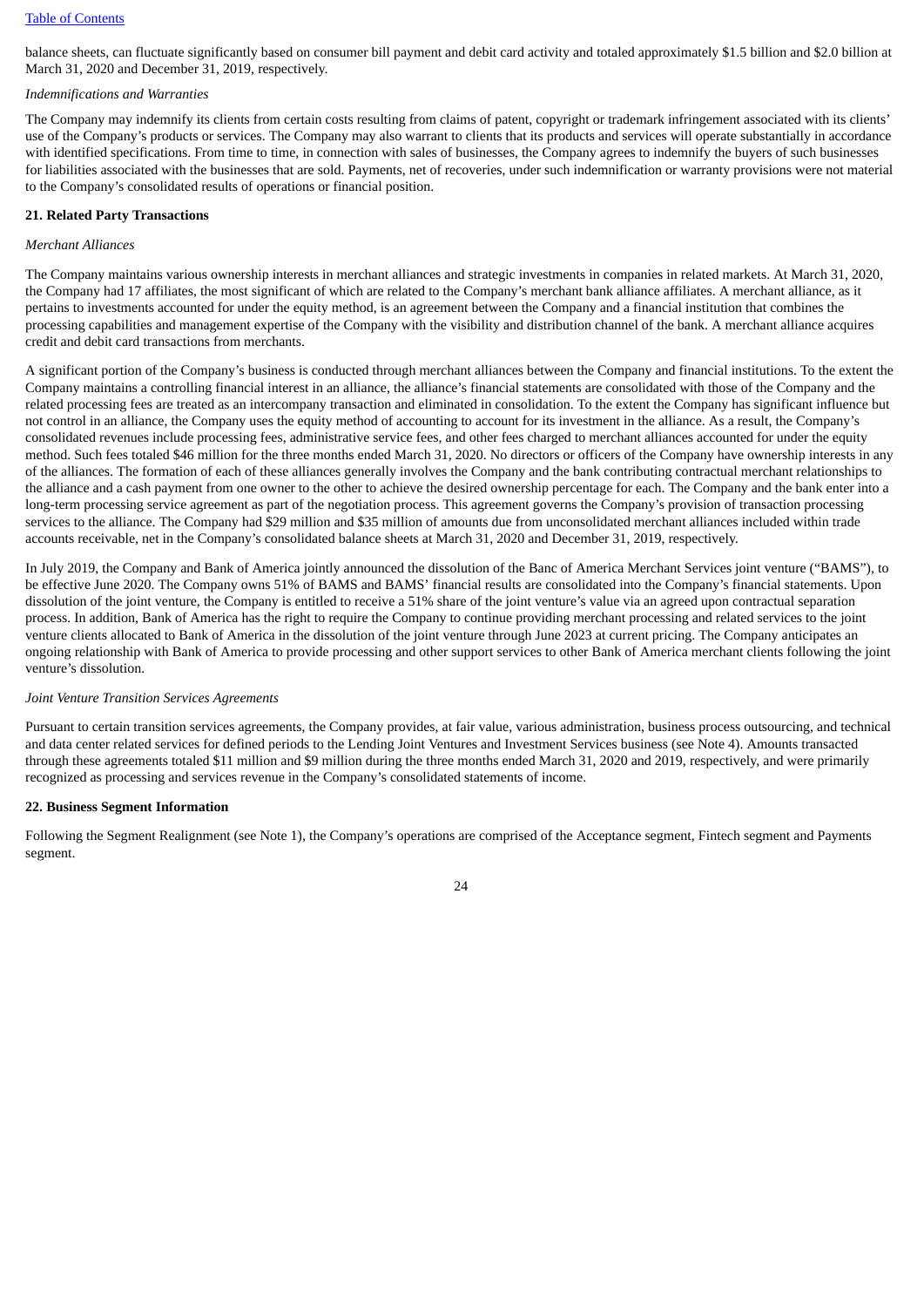The businesses in the Acceptance segment provide a wide range of products and services to merchants around the world, including point-of-sale merchant acquiring and e-commerce services, mobile payment services, security and fraud protection products, and the Company's cloud-based Clover POS platform, which includes a marketplace for proprietary and third-party business applications. The products and services in the global Acceptance businesses are distributed through a variety of channels, including through direct sales teams, strategic partnerships with indirect non-bank sales forces, independent software vendors, and bank and non-bank partners in the form of joint venture alliances, revenue sharing alliances and referral agreements. Many merchants, financial institutions and distribution partners within the Acceptance segment are also customers of the Company's other segments.

The businesses in the Fintech segment provide financial institutions around the world with the technology solutions they need to run their operations, including an institution's general ledger and central information files and products and services that enable financial institutions to process customer deposit and loan accounts. As a complement to the core account processing functionality, the businesses in the global Fintech segment also provide digital banking, financial and risk management, cash management, professional services and consulting, item processing and source capture, and other products and services that support numerous types of financial transactions. In addition, some of the businesses in the Fintech segment provide products or services to corporate clients to facilitate the management of financial processes and transactions. Many of the products and services offered in the Fintech segment are integrated with solutions from the Company's other segments.

The businesses in the Payments segment provide financial institutions and corporate clients around the world with the products and services required to process digital payment transactions. This includes card transactions such as debit, credit and prepaid card processing and services, a range of network services, security and fraud protection products, card production and print services. In addition, the Payments segment businesses offer non-card digital payment software and services, including bill payment, account-to-account transfers, person-to-person payments, electronic billing, and security and fraud protection products. Clients of the global Payments segment businesses reflect a wide range of industries, including merchants, distribution partners and financial institution customers in the Company's other segments.

Corporate and Other supports the reportable segments above, and consists of amortization of acquisition-related intangible assets, unallocated corporate expenses and other activities that are not considered when management evaluates segment performance, such as gains on sales of businesses, costs associated with acquisition and divestiture activity, and the Company's Output Solutions postage reimbursements. Corporate and Other also includes the historical results of the Company's Investment Services business, of which the Company sold a 60% controlling interest in February 2020 (see Note 4), as well as certain transition services revenue associated with various dispositions.

Operating results for each segment are presented below and include the results of First Data from July 29, 2019, the date of acquisition. Segment results for the three months ended March 31, 2019 have been restated to reflect the Segment Realignment.

|                                   |             |     |         |     |                 |      | Corporate |     |              |
|-----------------------------------|-------------|-----|---------|-----|-----------------|------|-----------|-----|--------------|
| (In millions)                     | Acceptance  |     | Fintech |     | <b>Payments</b> |      | and Other |     | <b>Total</b> |
| Three Months Ended March 31, 2020 |             |     |         |     |                 |      |           |     |              |
| Processing and services revenue   | \$<br>1,190 | \$  | 673     | \$. | 1,184           | - \$ | 28        | -\$ | 3,075        |
| Product revenue                   | 211         |     | 45      |     | 202             |      | 236       |     | 694          |
| Total revenue                     | 1,401       | \$  | 718     |     | 1,386           |      | 264       | S   | 3,769        |
| Operating income (loss)           | 317         | \$. | 204     | \$. | 565             | -S   | (457)     | -S  | 629          |
| Three Months Ended March 31, 2019 |             |     |         |     |                 |      |           |     |              |
| Processing and services revenue   | \$          |     | 672     | -\$ | 572             | -\$  | 49        | -\$ | 1,293        |
| Product revenue                   |             |     | 53      |     | 79              |      | 77        |     | 209          |
| Total revenue                     |             |     | 725     | \$  | 651             | - \$ | 126       | -\$ | 1,502        |
| Operating income (loss)           |             |     | 203     |     | 274             |      | (104)     | S   | 373          |
|                                   |             |     |         |     |                 |      |           |     |              |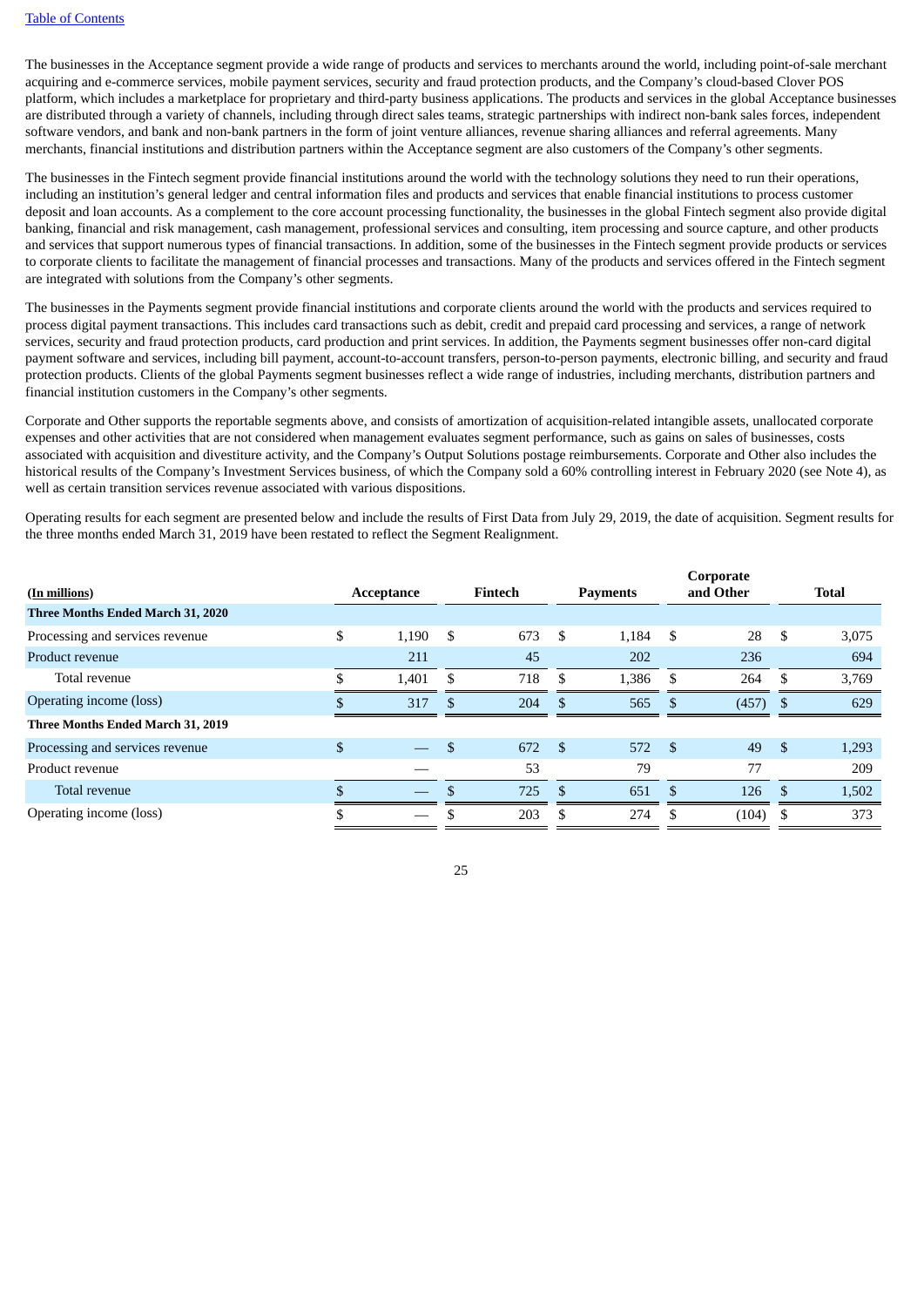#### <span id="page-28-0"></span>**ITEM 2. MANAGEMENT'S DISCUSSION AND ANALYSIS OF FINANCIAL CONDITION AND RESULTS OF OPERATIONS**

#### **Forward-Looking Statements**

This quarterly report contains "forward-looking statements" intended to qualify for the safe harbor from liability established by the Private Securities Litigation Reform Act of 1995. Forward-looking statements include those that express a plan, belief, expectation, estimation, anticipation, intent, contingency, future development or similar expression, and can generally be identified as forward-looking because they include words such as "believes," "anticipates," "expects," "could," "should" or words of similar meaning. Statements that describe our future plans, objectives or goals are also forwardlooking statements. The forward-looking statements in this report involve significant risks and uncertainties, and a number of factors, both foreseen and unforeseen, could cause actual results to differ materially from our current expectations. The factors that may affect our results include, among others, the following, many of which are, and will be, amplified by the COVID-19 pandemic: the duration and intensity of the COVID-19 pandemic; governmental and private sector responses to the COVID-19 pandemic and the impact of such responses on us; the impact of the COVID-19 pandemic on our employees, clients, vendors, operations and sales; the possibility that we may be unable to achieve expected synergies and operating efficiencies from the acquisition of First Data Corporation ("First Data") within the expected time frames or at all or to successfully integrate the operations of First Data into our operations; such integration may be more difficult, time-consuming or costly than expected; profitability following the transaction may be lower than expected, including due to unexpected costs, charges or expenses resulting from the transaction; operating costs, customer loss and business disruption (including, without limitation, difficulties in maintaining relationships with employees, customers, clients or suppliers) may be greater than expected following the transaction; unforeseen risks relating to our liabilities or those of First Data may exist; our ability to meet expectations regarding the accounting and tax treatments of the transaction; our ability to compete effectively against new and existing competitors and to continue to introduce competitive new products and services on a timely, cost-effective basis; changes in customer demand for our products and services; the ability of our technology to keep pace with a rapidly evolving marketplace; the successful management of our merchant alliance program which involves several alliances not under our sole control; the impact of a security breach or operational failure on our business including disruptions caused by other participants in the global financial system; the failure of our vendors and merchants to satisfy their obligations; the successful management of credit and fraud risks in our business and merchant alliances; changes in local, regional, national and international economic or political conditions and the impact they may have on us and our customers; the effect of proposed and enacted legislative and regulatory actions affecting us or the financial services industry as a whole; our ability to comply with government regulations and applicable card association and network rules; the protection and validity of intellectual property rights; the outcome of pending and future litigation and governmental proceedings; our ability to successfully identify, complete and integrate acquisitions, and to realize the anticipated benefits associated with the same; the impact of our strategic initiatives; our ability to attract and retain key personnel; volatility and disruptions in financial markets that may impact our ability to access preferred sources of financing and the terms on which we are able to obtain financing or increase our costs of borrowing; adverse impacts from currency exchange rates or currency controls; and other factors identified in this Quarterly Report on Form 10-Q for the quarter ended March 31, 2020, in our Annual Report on Form 10-K for the year ended December 31, 2019, and in other documents that we file with the Securities and Exchange Commission. You should consider these factors carefully in evaluating forward-looking statements and are cautioned not to place undue reliance on such statements, which speak only as of the date of this report. We undertake no obligation to update forward-looking statements to reflect events or circumstances occurring after the date of this report.

Management's discussion and analysis of financial condition and results of operations is provided as a supplement to our unaudited consolidated financial statements and accompanying notes to help provide an understanding of our financial condition, the changes in our financial condition and our results of operations. Our discussion is organized as follows:

- *Overview.* This section contains background information on our company and the services and products that we provide, acquisitions and dispositions, and the trends affecting our industry in order to provide context for management's discussion and analysis of our financial condition and results of operations.
- *Changes in critical accounting policies and estimates.* This section contains a discussion of changes since our Annual Report on Form 10-K for the year ended December 31, 2019 in the accounting policies that we believe are important to our financial condition and results of operations and that require judgment and estimates on the part of management in their application.
- *Results of operations.* This section contains an analysis of our results of operations presented in the accompanying unaudited consolidated statements of income by comparing the results for the three months ended March 31, 2020 to the comparable period in 2019.

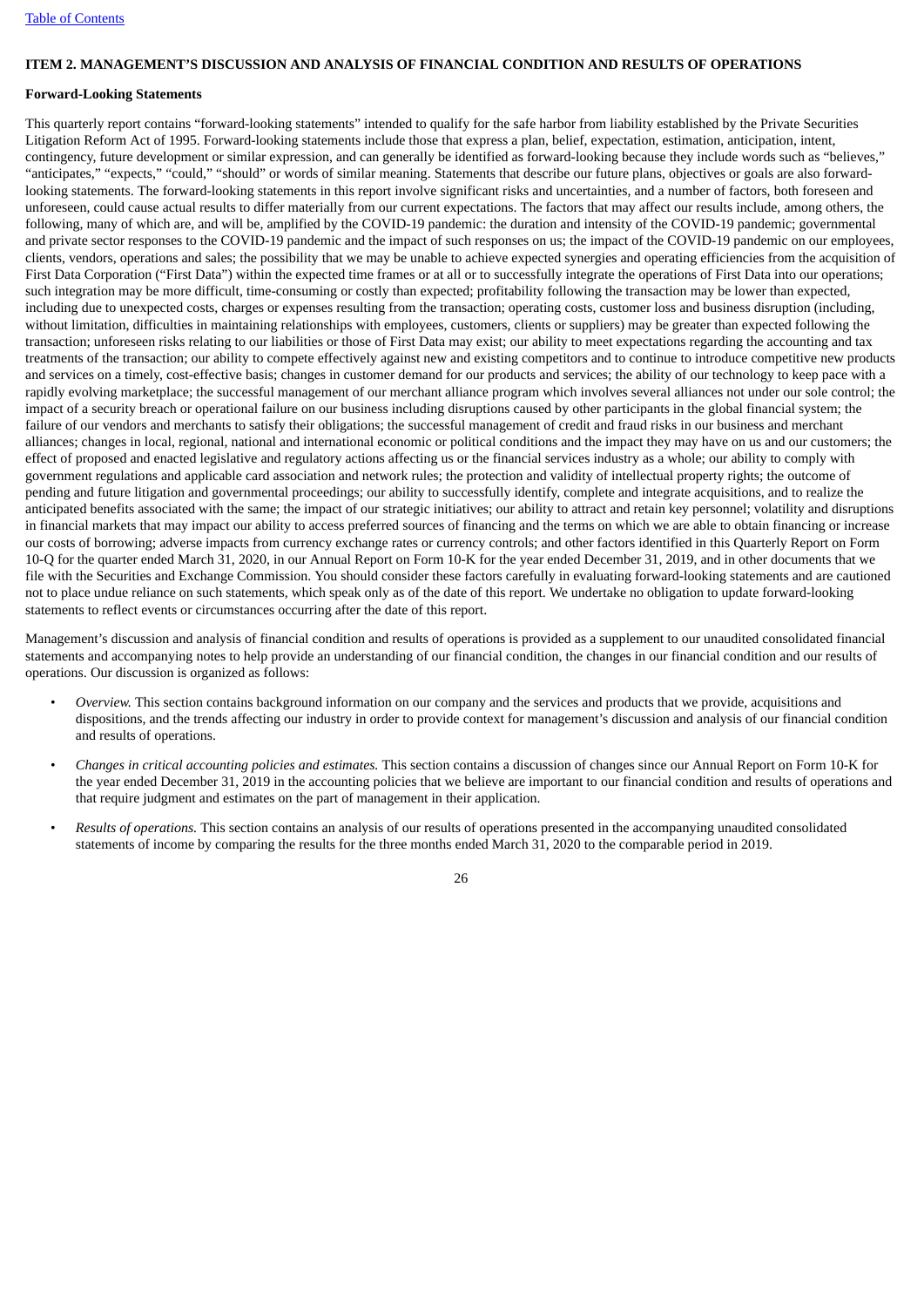• *Liquidity and capital resources.* This section provides an analysis of our cash flows and a discussion of our outstanding debt at March 31, 2020.

#### *Overview*

#### *Company Background*

We are a leading global provider of financial services technology. We provide account processing and digital banking solutions, card issuer processing and network services, payments, e-commerce, merchant acquiring and processing, and the Clover® cloud-based point-of-sale solution. We serve clients around the globe, including banks, credit unions, other financial institutions and merchants.

We aspire to move money and information in a way that moves the world by delivering superior value for our clients through leading technology, targeted innovation and excellence in everything we do. We achieve this through active portfolio management of our businesses, enhancing the overall value of our existing client relationships, improving operational effectiveness, being disciplined in our allocation of capital, and differentiating our products and services through innovation. Our long-term priorities are to (i) deliver integration value from the First Data acquisition; (ii) continue to build high-quality revenue while meeting our earnings goals; (iii) enhance client relationships with an emphasis on digital and payment solutions; and (iv) deliver innovation and integration which enables differentiated value for our clients.

On July 29, 2019, we acquired First Data, a global leader in commerce-enabling technology and solutions for merchants, financial institutions and card issuers. Effective for the three months ended March 31, 2020, we realigned our reportable segments to correspond with changes to our operating model to reflect our new management structure and organizational responsibilities ("Segment Realignment") following the acquisition of First Data. Our new reportable segments are: Merchant Acceptance ("Acceptance"), Financial Technology ("Fintech") and Payments and Network ("Payments").

The businesses in our Acceptance segment provide a wide range of products and services to merchants around the world, including point-of-sale ("POS") merchant acquiring and e-commerce services, mobile payment services, security and fraud protection products, and our cloud-based Clover® POS platform, which includes a marketplace for proprietary and third-party business applications. The products and services in the global Acceptance businesses are distributed through a variety of channels, including through direct sales teams, strategic partnerships with indirect non-bank sales forces, independent software vendors, and bank and non-bank partners in the form of joint venture alliances, revenue sharing alliances and referral agreements. Many merchants, financial institutions and distribution partners within the Acceptance segment are also customers of our other segments.

The businesses in our Fintech segment provide financial institutions around the world with the technology solutions they need to run their operations, including an institution's general ledger and central information files and products and services that enable financial institutions to process customer deposit and loan accounts. As a complement to the core account processing functionality, the businesses in the global Fintech segment also provide digital banking, financial and risk management, cash management, professional services and consulting, item processing and source capture, and other products and services that support numerous types of financial transactions. In addition, some of the businesses in the Fintech segment provide products or services to corporate clients to facilitate the management of financial processes and transactions. Many of the products and services offered in the Fintech segment are integrated with solutions from our other segments.

The businesses in our Payments segment provide financial institutions and corporate clients around the world with the products and services required to process digital payment transactions. This includes card transactions such as debit, credit and prepaid card processing and services, a range of network services, security and fraud protection products, card production and print services. In addition, the Payments segment businesses offer non-card digital payment software and services, including bill payment, account-to-account transfers, person-to-person payments, electronic billing, and security and fraud protection products. Clients of the global Payments segment businesses reflect a wide range of industries, including merchants, distribution partners and financial institution customers in our other segments.

Corporate and Other supports the reporting segments above, and consists of amortization of acquisition-related intangible assets, unallocated corporate expenses and other activities that are not considered when we evaluate segment performance, such as gains on sales of businesses, costs associated with acquisition and divestiture activity, and our Output Solutions postage reimbursements. Corporate and Other also includes the historical results of our Investment Services business, of which we sold a 60% controlling interest in February 2020, as well as transition services revenue associated with various dispositions.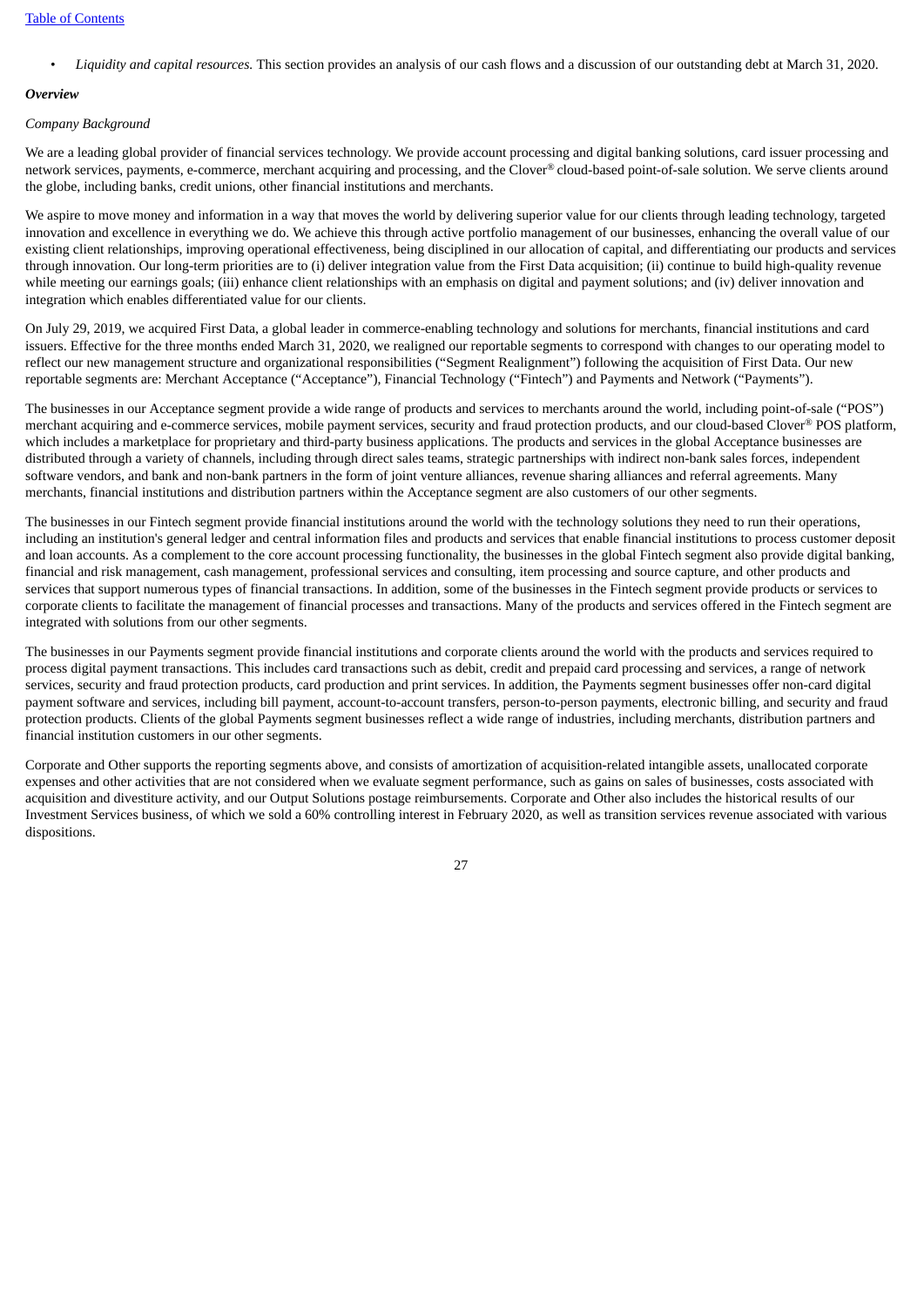#### *Acquisitions and Dispositions*

We frequently review our portfolio to ensure we have the right set of businesses to execute on our strategy. We expect to acquire businesses when we identify: a compelling strategic need, such as a product, service or technology that helps meet client demand; an opportunity to change industry dynamics; a way to achieve business scale; or similar considerations. We expect to divest businesses that are not in line with our market, product or financial strategies.

#### Acquisitions

On July 29, 2019, we completed the acquisition of First Data for a total purchase price of \$46.5 billion by acquiring 100% of the First Data stock that was issued and outstanding as of the date of acquisition. As a result of the acquisition, First Data stockholders received 286 million shares of common stock of Fiserv, Inc., at an exchange ratio of 0.303 shares of Fiserv, Inc. for each share of First Data common stock, with cash paid in lieu of fractional shares. We also converted 15 million outstanding First Data equity awards into corresponding equity awards relating to common stock of Fiserv, Inc. in accordance with the exchange ratio. In addition, concurrent with the closing of the acquisition, we made a cash payment of \$16.4 billion to repay existing First Data debt. We funded the transaction-related expenses and the repayment of First Data debt through a combination of available cash on-hand, proceeds from the issuance of senior notes and term loan and revolving credit facility borrowings. The acquisition of First Data increases our footprint as a global payments and financial technology provider by expanding the portfolio of services provided to financial institutions, corporate and merchant clients and consumers.

On March 2, 2020, we acquired MerchantPro Express ("MerchantPro"), an independent sales organization that provides processing services, point-of-sale equipment and merchant cash advances to businesses across the United States. MerchantPro is included within the Acceptance segment and further expands our merchant services business. On March 18, 2020, we acquired Bypass Mobile ("Bypass"), an independent software vendor and innovator in enterprise point-of-sale systems for sports and entertainment venues, food service management providers and national restaurant chains. Bypass is included within the Acceptance segment and further enhances our omni-commerce capabilities, enabling enterprise businesses to deliver a seamless customer experience that spans physical and digital channels. We acquired these businesses for an aggregate purchase price of \$132 million, net of \$2 million of acquired cash, and including earn-out provisions estimated at a fair value of \$37 million.

#### **Dispositions**

On February 18, 2020, we completed the sale of a 60% controlling interest of our Investment Services business, which is reported within Corporate and Other following the Segment Realignment. We received pre-tax proceeds of \$584 million, net of related expenses, resulting in a pre-tax gain on the sale of \$431 million, with a related tax expense of \$113 million. Following the transaction, we began accounting for our 40% retained interest of the Investment Services business as an equity method investment.

#### *Industry Trends*

The global payments landscape continues to evolve, with rapidly advancing technologies and a steady expansion of digital payments, e-commerce, and innovation in real-time payments infrastructure. Because of this growth, competition also continues to evolve. Business and consumer expectations continue to rise, with a focus on convenience and security. To meet these expectations, payments companies are focused on modernizing their technology, utilizing data, and enhancing the customer experience.

#### Financial Institutions

The market for products and services offered by financial institutions continues to evolve rapidly. The traditional financial industry and other market entrants regularly introduce and implement new payment, deposit, risk management, lending and investment products, and the distinctions among the products and services traditionally offered by different types of financial institutions continue to narrow as they seek to serve the same customers. At the same time, the evolving global regulatory and cybersecurity landscape has continued to create a challenging operating environment for financial institutions. These conditions are driving heightened interest in solutions that help financial institutions win and retain customers, generate incremental revenue, comply with regulations and enhance operating efficiency. Examples of these solutions include electronic payments and delivery methods such as internet, mobile and tablet banking, sometimes referred to as "digital channels".

The focus on digital channels by both financial institutions and their customers, as well as the growing volume and types of payment transactions in the marketplace, continues to elevate the data and transaction processing needs of financial institutions. We expect that financial institutions will continue to invest significant capital and human resources to process transactions, manage information, maintain regulatory compliance and offer innovative new services to their customers in this rapidly

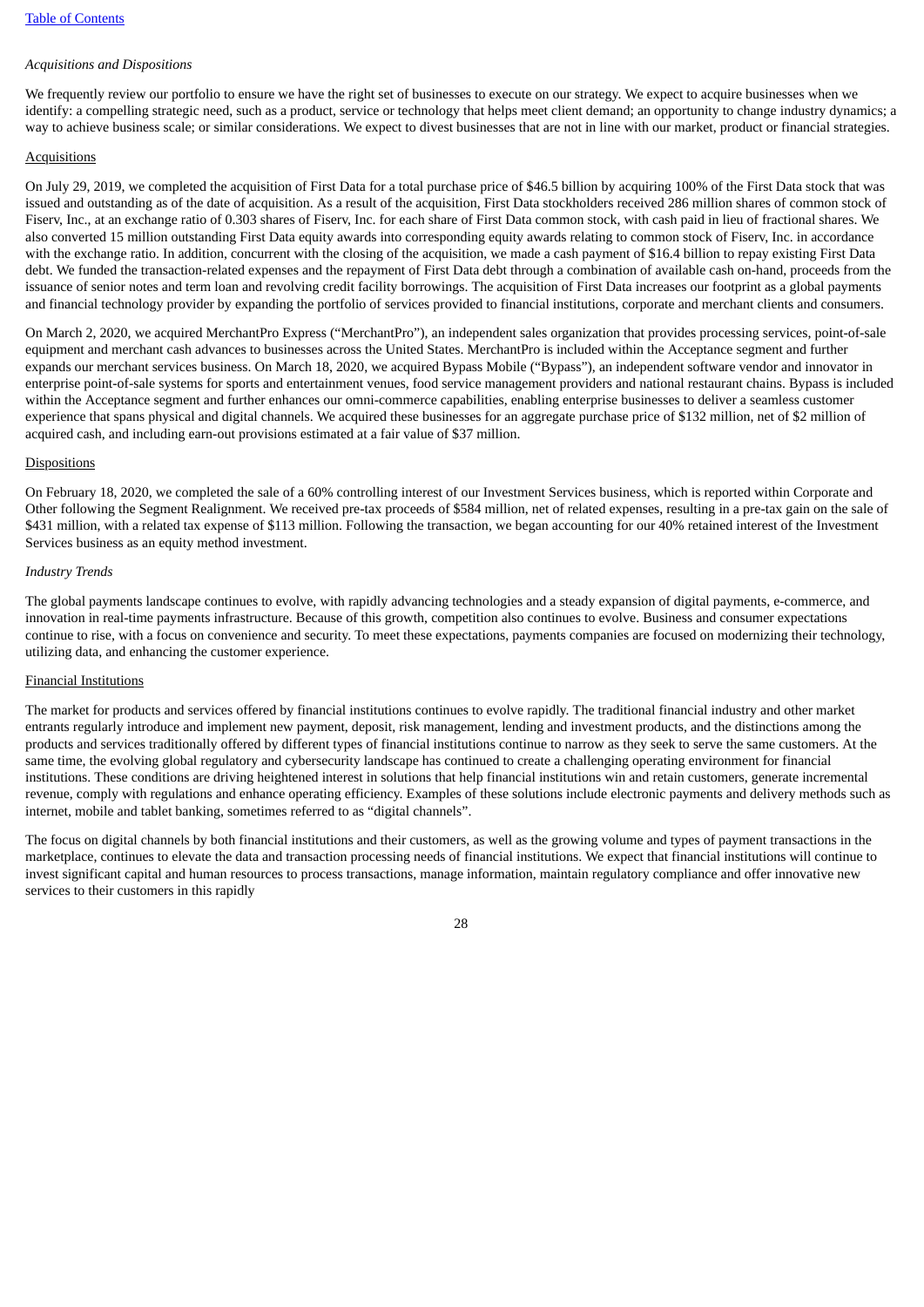evolving and competitive environment. We anticipate that we will benefit over the long term from the trend of financial institutions moving from in-house technology to outsourced solutions as they seek to remain current on technology changes in an evolving marketplace. We believe that economies of scale in developing and maintaining the infrastructure, technology, products, services and networks necessary to be competitive in such an environment are essential to justify these investments, and we anticipate that demand for products that facilitate customer interaction with financial institutions, including electronic transactions through digital channels, will continue to increase, which we expect to create revenue opportunities for us.

In addition to the trends described above, the financial institutions marketplace has experienced change in composition as well. During the past 25 years, the number of financial institutions in the United States has declined at a relatively steady rate of approximately 3% per year, primarily as a result of voluntary mergers and acquisitions. Rather than reducing the overall market, these consolidations have transferred accounts among financial institutions. If a client loss occurs due to merger or acquisition, we receive a contract termination fee based on the size of the client and how early in the contract term the contract is terminated. These fees can vary from period to period. Our focus on long-term client relationships and recurring, transaction-oriented products and services has also reduced the impact that consolidation in the financial services industry has had on us. We believe that the integration of our products and services creates a compelling value proposition for our clients by providing, among other things, new sources of revenue and opportunities to reduce their costs. Furthermore, we believe that our sizable and diverse client base, combined with our position as a leading provider of non-discretionary, recurring revenue-based products and services, gives us a solid foundation for growth.

#### **Merchants**

The rapid growth in and globalization of mobile and e-commerce, driven by consumers' desire for more simple and efficient shopping experiences, has created an opportunity for merchants to reach consumers in high-growth online and mobile settings, which often requires a merchant acquiring provider to enable and optimize the acceptance of payments. Merchants are demanding simpler, integrated, and modern POS systems to help manage their everyday business operations. When combined with the ever-increasing ways a consumer can pay for goods and services, merchants have sought modern POS systems to streamline this complexity. Furthermore, merchants can now search, discover, compare, purchase and even install a new POS system through direct, digital-only experiences. This direct, digital-only channel is quickly becoming a source of new merchant acquisition opportunities, especially with respect to smaller merchants. We believe that our digital merchant acquisition solution is designed to meet this need.

Additionally, there are numerous software-as-a-service ("SaaS") solutions in the industry, many of which have chosen to integrate merchant acquiring within their software in a way to further monetize their client relationships. SaaS solutions that integrate payments are often referred to as Independent Software Vendors, or ISVs, and we believe there are thousands of these potential distribution partnership opportunities available to us.

#### Recent Market Conditions

In December 2019, a novel strain of coronavirus ("COVID-19") was identified and has since continued to spread and negatively impact the economy of the United States and other countries around the world. In March 2020, the World Health Organization recognized the COVID-19 outbreak as a pandemic. In response to the COVID-19 pandemic, the governments of many countries, states, cities and other geographic regions have taken preventive or protective actions, such as travel restrictions and bans, quarantines, social distancing guidelines, shelter-in-place or lock-down orders and other similar limitations. Accordingly, the COVID-19 pandemic has adversely impacted global economic activity and has contributed to significant volatility in financial markets.

Our operating performance is subject to global economic and market conditions, as well as their impacts on levels of consumer spending. As a result of the COVID-19 pandemic and the related decline in global economic activity, we experienced a significant decrease in payments volume and transactions during the last two weeks of March 2020 that negatively impacted our merchant acquiring and payment-related businesses, which earn transaction-based fees, as well as modest declines in other businesses. The lower merchant acquiring and payment volumes continued into April although volumes partially recovered at the end of the month as shelter in place restrictions were eased in certain geographies inside and outside of the United States. Ultimately the extent of the impact of the COVID-19 pandemic on our future operational and financial performance will depend on, among other matters, the duration and intensity of the COVID-19 pandemic; governmental and private sector responses and the impact of such responses on us; and the impact of the pandemic on our employees, clients, vendors, operations and sales, all of which are uncertain and cannot be predicted.

In response to the COVID-19 pandemic, we have taken several actions to manage discretionary costs including, among others, limiting third-party spending and the temporary suspension of certain employee-related benefits, including company matching contributions to the Fisery 401(k) Savings Plan as well as the discount on shares purchased under the Fiserv, Inc. Amended and Restated Employee Stock Purchase Plan. In addition, we are reassessing and deferring many capital expenditures that were

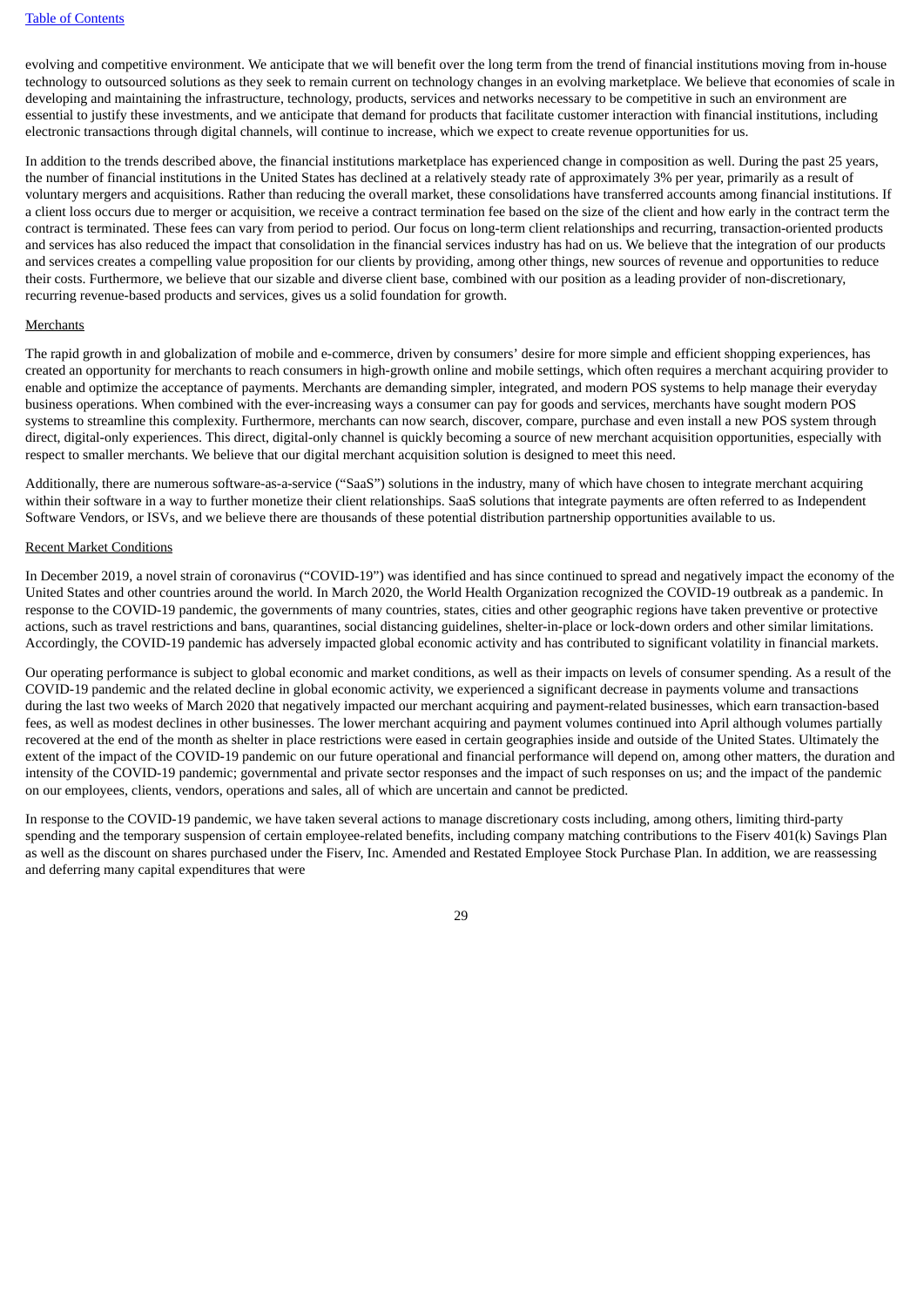originally planned for 2020. We will continue to monitor and assess developments related to COVID-19 and implement appropriate actions to minimize the risk to our operations of any material adverse developments.

#### *Changes in Critical Accounting Policies and Estimates*

Our consolidated financial statements and accompanying notes have been prepared in accordance with accounting principles generally accepted in the United States, which require management to make estimates, judgments and assumptions that affect the reported amount of assets, liabilities, revenue and expenses. In our Annual Report on Form 10-K for the year ended December 31, 2019, we identified our critical accounting policies and estimates. We continually evaluate the accounting policies and estimates that we use to prepare our consolidated financial statements, including for recently adopted accounting pronouncements, and base our estimates on historical experience and assumptions that we believe are reasonable in light of current circumstances. Actual amounts and results could differ materially from these estimates. There have been no material changes to our critical accounting policies and estimates from those disclosed in our Annual Report on Form 10-K for the year ended December 31, 2019.

#### *Results of Operations*

The following table presents certain amounts included in our consolidated statements of income, the relative percentage that those amounts represent to revenue and the change in those amounts from year-to-year. This information should be read together with the unaudited consolidated financial statements and accompanying notes. The financial results presented below have been affected by the First Data and other acquisitions, dispositions, debt financing activities and foreign currency fluctuations.

|                                                                                      | Three Months Ended March 31, |       |      |              |            |                                                |            |                            |      |  |  |
|--------------------------------------------------------------------------------------|------------------------------|-------|------|--------------|------------|------------------------------------------------|------------|----------------------------|------|--|--|
|                                                                                      |                              |       | 2019 |              |            | <b>Percentage of</b><br>Revenue <sup>(1)</sup> |            | <b>Increase (Decrease)</b> |      |  |  |
| (In millions)                                                                        |                              | 2020  |      |              | 2020       | 2019                                           |            | \$                         | $\%$ |  |  |
| Revenue:                                                                             |                              |       |      |              |            |                                                |            |                            |      |  |  |
| Processing and services                                                              | \$                           | 3,075 | \$   | 1,293        | 81.6%      | 86.1%                                          | -\$        | 1,782                      | 138% |  |  |
| Product                                                                              |                              | 694   |      | 209          | 18.4%      | 13.9%                                          |            | 485                        | 232% |  |  |
| Total revenue                                                                        |                              | 3,769 |      | 1,502        | 100.0%     | 100.0%                                         |            | 2,267                      | 151% |  |  |
| Expenses:                                                                            |                              |       |      |              |            |                                                |            |                            |      |  |  |
| Cost of processing and services                                                      |                              | 1,635 |      | 624          | 53.2 %     | 48.3%                                          |            | 1,011                      | 162% |  |  |
| Cost of product                                                                      |                              | 532   |      | 174          | 76.7%      | 83.3%                                          |            | 358                        | 206% |  |  |
| Sub-total                                                                            |                              | 2,167 |      | 798          | 57.5%      | 53.1 %                                         |            | 1,369                      | 172% |  |  |
| Selling, general and administrative                                                  |                              | 1,404 |      | 341          | 37.3 %     | 22.7%                                          |            | 1,063                      | 312% |  |  |
| Gain on sale of businesses                                                           |                              | (431) |      | (10)         | $(11.4)\%$ | (0.7)%                                         |            | 421                        | n/m  |  |  |
| Total expenses                                                                       |                              | 3,140 |      | 1,129        | 83.3%      | 75.2 %                                         |            | 2,011                      | 178% |  |  |
| Operating income                                                                     |                              | 629   |      | 373          | 16.7%      | 24.8%                                          |            | 256                        | 69%  |  |  |
| Interest expense, net                                                                |                              | (187) |      | (57)         | $(5.0)\%$  | $(3.8)\%$                                      |            | 130                        | 228% |  |  |
| Debt financing activities                                                            |                              |       |      | (59)         | $-$ %      | (3.9)%                                         |            | (59)                       | n/m  |  |  |
| Other income                                                                         |                              | 20    |      | $\mathbf{1}$ | 0.5%       | 0.1%                                           |            | 19                         | n/m  |  |  |
| Income before income taxes and loss from investments in<br>unconsolidated affiliates |                              | 462   |      | 258          | 12.3%      | 17.2 %                                         |            | 204                        | 79%  |  |  |
| Income tax provision                                                                 |                              | (79)  |      | (31)         | $(2.1)\%$  | $(2.1)\%$                                      |            | 48                         | 155% |  |  |
| Loss from investments in unconsolidated affiliates                                   |                              | (6)   |      | (2)          | (0.2)%     | (0.1)%                                         |            | (4)                        | n/m  |  |  |
| Net Income                                                                           |                              | 377   |      | 225          | 10.0%      | 15.0%                                          |            | 152                        | 68%  |  |  |
| Plus: Net loss attributable to noncontrolling interests                              |                              | 15    |      |              | $0.4\%$    |                                                |            | 15                         | n/m  |  |  |
| Net income attributable to Fiserv, Inc.                                              | \$                           | 392   | \$   | 225          | 10.4%      | 15.0%                                          | $\sqrt{5}$ | 167                        | 74%  |  |  |
|                                                                                      |                              |       |      |              |            |                                                |            |                            |      |  |  |

(1) Percentage of revenue is calculated as the relevant revenue, expense, income or loss amount divided by total revenue, except for cost of processing and services and cost of product amounts, which are divided by the related component of revenue.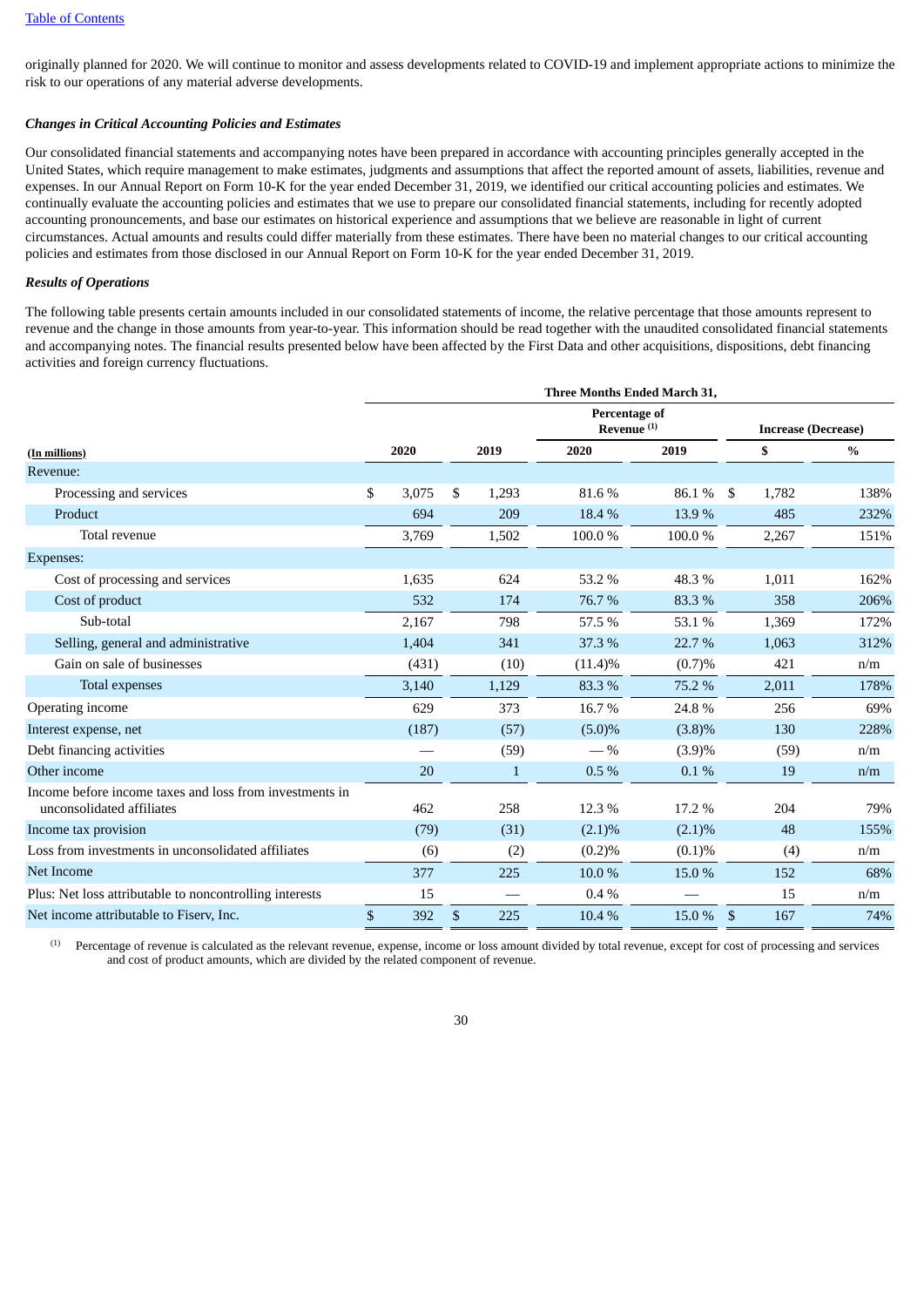|                                        | Three Months Ended March 31, |            |              |              |    |                 |                           |                        |                |              |  |
|----------------------------------------|------------------------------|------------|--------------|--------------|----|-----------------|---------------------------|------------------------|----------------|--------------|--|
| (In millions)                          |                              | Acceptance |              | Fintech      |    | <b>Payments</b> |                           | Corporate<br>and Other |                | <b>Total</b> |  |
| Total revenue:                         |                              |            |              |              |    |                 |                           |                        |                |              |  |
| 2020                                   | \$                           | 1,401      | \$           | 718          | \$ | 1,386           | \$                        | 264                    | \$             | 3,769        |  |
| 2019                                   |                              |            |              | 725          |    | 651             |                           | 126                    |                | 1,502        |  |
| Revenue growth                         | \$                           | 1,401      | \$           | (7)          | \$ | 735             | \$                        | 138                    | \$             | 2,267        |  |
| Revenue growth percentage              |                              | n/m        |              | (1)%         |    | 113%            |                           |                        |                | 151%         |  |
| Operating income (loss):               |                              |            |              |              |    |                 |                           |                        |                |              |  |
| 2020                                   | \$                           | 317        | $\mathbb{S}$ | 204          | \$ | 565             | $\boldsymbol{\mathsf{S}}$ | (457)                  | $\mathfrak{S}$ | 629          |  |
| 2019                                   |                              | __         |              | 203          |    | 274             |                           | (104)                  |                | 373          |  |
| Operating income growth                | $\mathbb{S}$                 | 317        | \$           | $\mathbf{1}$ | \$ | 291             | \$                        | (353)                  | \$             | 256          |  |
| Operating income growth<br>percentage  |                              | n/m        |              | $-$ %        |    | 106%            |                           |                        |                | 69%          |  |
| Operating margin:                      |                              |            |              |              |    |                 |                           |                        |                |              |  |
| 2020                                   |                              | 22.6%      |              | 28.3%        |    | 40.8%           |                           |                        |                | 16.7%        |  |
| 2019                                   |                              | $-$ %      |              | 28.0%        |    | 42.1%           |                           |                        |                | 24.8%        |  |
| Operating margin growth <sup>(1)</sup> |                              | n/m        |              | 30<br>bps    |    | (130)<br>bps    |                           |                        |                | (810)<br>bps |  |

 $(1)$ Represents the basis point growth or decline in operating margin.

Operating margin percentages are calculated using actual, unrounded amounts.

#### *Total Revenue*

Total revenue increased \$2,267 million, or 151% in the first quarter of 2020 compared to 2019, primarily driven by the incremental revenue from the First Data acquisition. The First Data acquisition contributed \$2,275 million of revenue during the first quarter of 2020, with \$1,401 million to the Acceptance segment, \$714 million to the Payments segment, and \$160 million to Corporate and Other. Conversely, dispositions reduced revenue by \$33 million in the first quarter of 2020 compared to 2019.

Revenue in our Acceptance segment of \$1,401 million in the first quarter of 2020 was attributable to our acquisition of First Data and was primarily comprised of merchant acquiring processing revenue.

Revenue in our Fintech segment decreased by \$7 million, or 1%, in the first quarter of 2020 compared to 2019. The Fintech segment decline was attributable to the disposition of our remittance solutions business in December 2019 along with a reduction in software license revenue, which each reduced Fintech segment revenue growth by 1%. Partially offsetting these declines, our account processing and financial risk management businesses contributed 1% and 0.5%, respectively, to Fintech segment revenue growth in the first quarter of 2020 through recurring revenue growth from higher processing volumes.

Revenue in our Payments segment increased \$735 million, or 113%, in the first quarter of 2020 compared to 2019. Revenue from the First Data acquisition contributed 110% to Payments segment revenue, with the remaining revenue growth in our Payments segment attributable to revenue growth in our card services business from higher transaction volumes.

Revenue at Corporate and Other increased \$138 million, or 110%, in the first quarter of 2020 compared to 2019. Postage revenue from the First Data acquisition contributed 128% to the Corporate and Other growth, while the disposition of a 60% controlling interest of our Investment Services business reduced revenue by 18%.

#### *Total Expenses*

Total expenses increased \$2,011 million, or 178%, and total expenses as a percentage of total revenue increased to 83.3% in the first quarter of 2020 compared to 2019. Total expenses in 2020 include the expenses of First Data, resulting in the overall significant increase in expenses compared to 2019. Total expenses and total expenses as a percentage of total revenue were reduced by a \$431 million gain on sale of a 60% interest of our Investment Services business in February 2020.

Cost of processing and services as a percentage of processing and services revenue increased to 53.2% in the first quarter of 2020 compared to 48.3% in the first quarter of 2019. Cost of processing and services as a percentage of processing and services revenue increased in the first quarter of 2020 by approximately 350 basis points from incremental acquisition intangible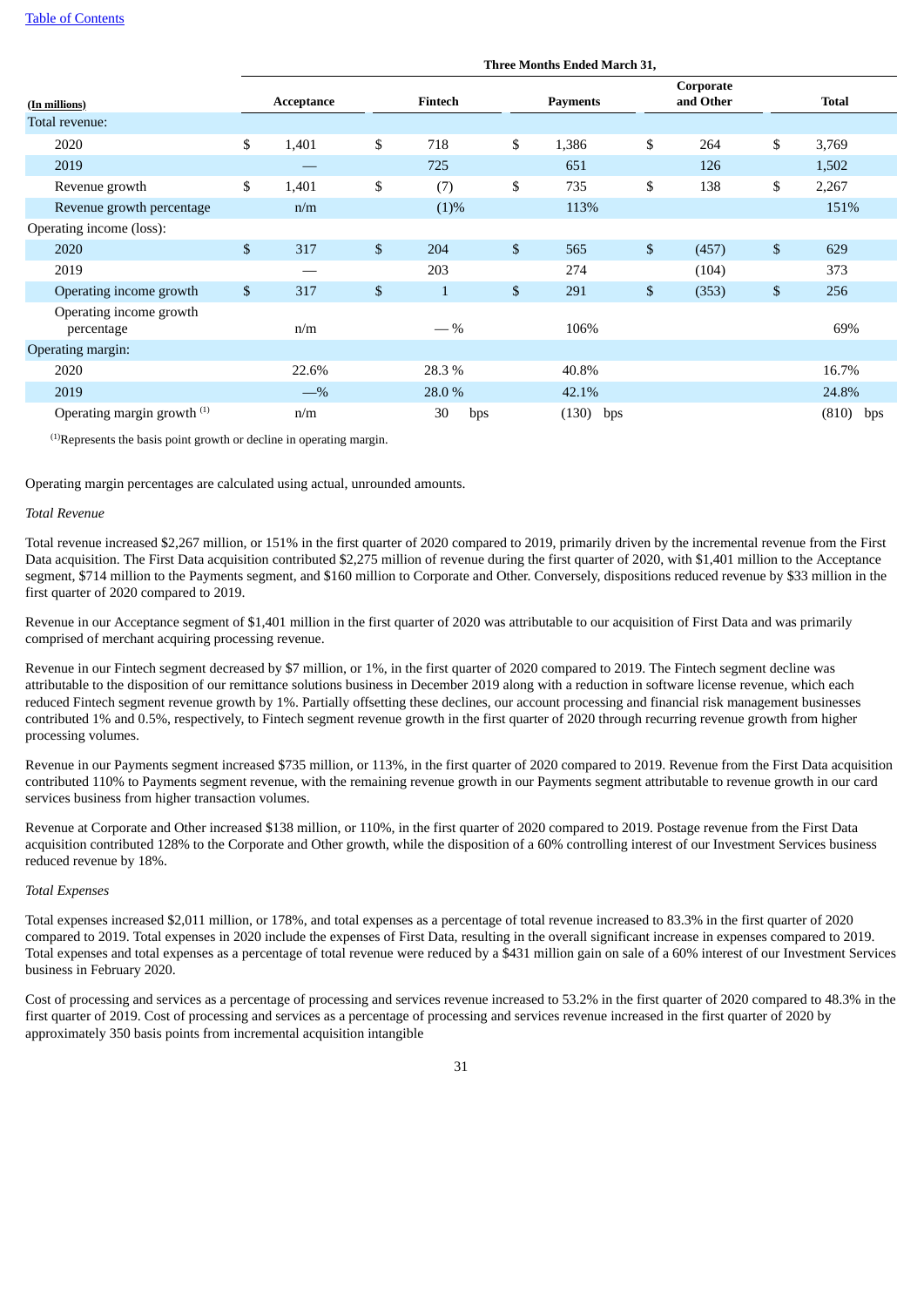amortization and by approximately 300 basis points from integration-related expenses associated with the First Data acquisition, including \$52 million of accelerated depreciation and amortization associated with the termination of certain vendor contracts. Partially offsetting these increases, operating leverage in our recurring revenue businesses favorably impacted cost of processing and services as a percentage of processing and services revenue in the first quarter of 2020.

Cost of product as a percentage of product revenue decreased to 76.7% in the first quarter of 2020 compared to 83.3% in the first quarter of 2019 due entirely to the First Data acquisition.

Selling, general and administrative expenses as a percentage of total revenue increased to 37.3% in the first quarter of 2020 compared to 22.7% in the first quarter of 2019. Incremental acquired intangible asset amortization from the First Data acquisition increased selling, general and administrative expenses as a percentage of total revenue by approximately 1,000 basis points in the first quarter of 2020. The remaining increase in selling, general and administrative expenses as a percentage of total revenue was due to increased costs associated with the First Data acquisition, including integration related expenses.

The gains on sale of businesses of \$431 million in the first quarter of 2020 and \$10 million in the first quarter of 2019 resulted from the sale of a 60% interest of our Investment Services business in February 2020 and contingent consideration received in 2019 related to the sale of a 55% interest of our Lending Solutions business, respectively.

#### *Operating Income and Operating Margin*

Total operating income increased \$256 million, or 69%, in the first quarter of 2020 compared to 2019. Total operating margin decreased to 16.7% in the first quarter of 2020 compared to 24.8% in 2019.

Operating income in our Acceptance segment of \$317 million, at an operating margin of 22.6%, in the first quarter of 2020 was attributable to our acquisition of First Data.

Operating income in our Fintech segment was generally consistent, and operating margin increased 30 basis points to 28.3% in the first quarter of 2020 compared to 2019. The improvement in the Fintech segment operating margin was primarily attributable to expense management in the Fintech international businesses, which contributed 130 basis points to Fintech segment operating margin expansion. Fintech segment operating margin favorability was partially offset by 90 basis points due to a reduction in higher-margin license revenue.

Operating income in our Payments segment increased \$291 million, or 106%, and operating margin decreased 130 basis points in the first quarter of 2020 compared to 2019. The increase in operating income and decrease in operating margin was driven by the integration of First Data results into this combined operating segment in the first quarter of 2020.

The operating loss in Corporate and Other increased \$353 million in the first quarter of 2020 compared to 2019. The increase in Corporate and Other operating loss in the first quarter of 2020 was primarily due to the acquisition of First Data, including incremental amortization of acquired intangible assets of \$480 million, acquisition and related integration costs of \$198 million and other First Data related corporate expenses. Corporate and Other was favorably impacted by a \$431 million gain on the sale of a 60% interest of our Investment Services business.

#### *Interest Expense, Net*

Interest expense, net increased \$130 million, or 228%, in the first quarter of 2020, compared to the first quarter of 2019 due to the June 2019 issuance of \$9.0 billion of fixed-rate senior notes, the July 2019 issuance of €1.5 billion and £1.05 billion of fixed-rate senior notes and the term loan borrowings that were incurred for the purpose of funding the repayment of certain indebtedness of First Data and its subsidiaries on the closing date of the acquisition.

#### *Debt Financing Activities*

In connection with the definitive merger agreement entered into on January 16, 2019 to acquire First Data, we entered into a bridge facility commitment letter providing for a 364-day senior unsecured bridge term loan facility in an aggregate principal amount of \$17.0 billion for the purpose of refinancing certain indebtedness of First Data on the closing date of the acquisition. We recorded \$59 million of expense during the first quarter of 2019 associated with the bridge term loan facility.

#### *Other Income*

Other income increased \$19 million in the first quarter of 2020, compared to the first quarter of 2019. Other income in the first quarter of 2020 includes net foreign currency transaction gains of \$18 million. In addition, other income includes \$2 million and \$1 million in the first quarter of 2020 and 2019, respectively, related to the release of risk under our non-contingent guarantee arrangements associated with certain indebtedness of the Lending Joint Ventures.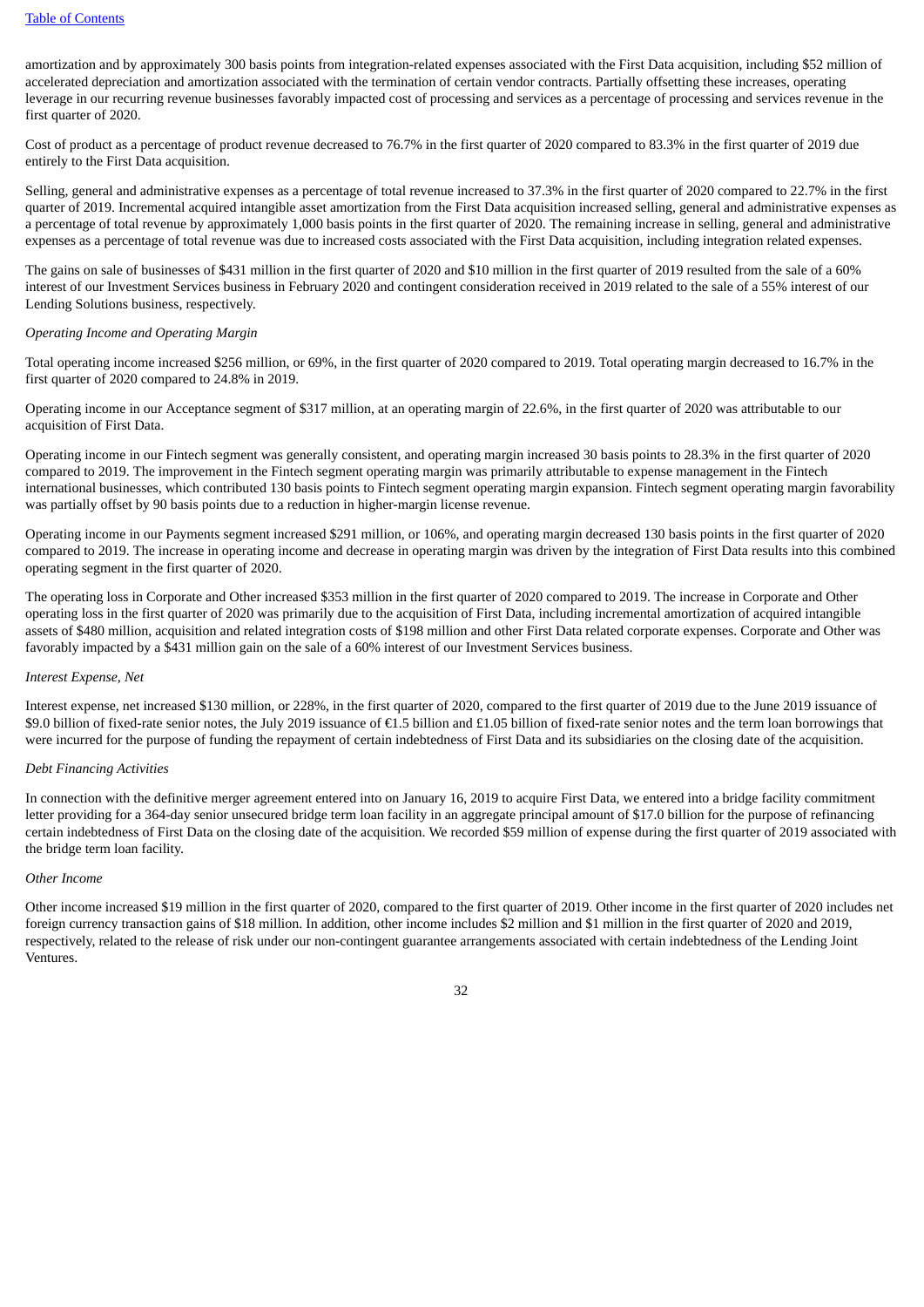#### *Income Tax Provision*

Income tax provision as a percentage of income before loss from investments in unconsolidated affiliates was 17.1% and 11.9% in the first quarter of 2020 and 2019, respectively. The effective rate in the first quarter of 2020 includes \$113 million of income tax expense associated with the \$431 million gain on the sale of a 60% interest of our Investment Services business. The effective rate in the first quarter of 2019 included discrete tax benefits due to a loss from subsidiary restructuring.

#### *Loss from Investments in Unconsolidated Affiliates*

Our share of net loss from affiliates accounted for using the equity method of accounting, including merchant bank alliance affiliates from the acquisition of First Data, is reported as loss from investments in unconsolidated affiliates and the related tax benefit is reported within the income tax provision in the consolidated statements of income. Loss from investments in unconsolidated affiliates, including acquired intangible asset amortization from valuations in purchase accounting, was \$6 million and \$2 million in the first quarter of 2020 and 2019, respectively*.*

#### *Net Loss Attributable to Noncontrolling Interests*

Net loss attributable to noncontrolling interests, including acquired intangible asset amortization from valuations in purchase accounting, of \$15 million in the first quarter of 2020 relates to our consolidated alliance partners obtained through the acquisition of First Data.

#### *Net Income Per Share – Diluted*

Net income attributable to Fiserv, Inc. per share-diluted was \$0.57 and \$0.56 in the first quarter of 2020 and 2019, respectively. Net income attributable to Fiserv, Inc. per share-diluted in the first quarter of 2020 included integration costs and acquired intangible asset amortization from the application of purchase accounting associated with the acquisition of First Data, as well as a gain from the sale of a 60% interest of our Investment Services business. Net income attributable to Fiserv, Inc. per share-diluted in the first quarter of 2019 included transaction costs associated with the acquisition of First Data.

#### *Liquidity and Capital Resources*

#### *General*

Our primary liquidity needs in the ordinary course of business are to: (i) fund normal operating expenses; (ii) meet the interest and principal requirements of our outstanding indebtedness, including finance leases; and (iii) fund capital expenditures and operating lease payments. We believe these needs will be satisfied using cash flow generated by our operations, along with our cash and cash equivalents of \$0.9 billion and available borrowings under our revolving credit facility of \$1.2 billion at March 31, 2020.

The following table summarizes our operating cash flow and capital expenditure amounts for the three months ended March 31, 2020 and 2019, respectively.

|                                                    | <b>Three Months Ended</b><br>March 31, |               | <b>Increase (Decrease)</b> |      |                |      |  |
|----------------------------------------------------|----------------------------------------|---------------|----------------------------|------|----------------|------|--|
| (In millions)                                      | 2020                                   |               | 2019                       |      | S              | $\%$ |  |
| Net income                                         | 377                                    | <sup>\$</sup> | 225                        | - \$ | 152            |      |  |
| Depreciation and amortization                      | 844                                    |               | 205                        |      | 639            |      |  |
| Share-based compensation                           | 108                                    |               | 19                         |      | 89             |      |  |
| Deferred income taxes                              | (57)                                   |               | 8                          |      | (65)           |      |  |
| Gain on sale of businesses                         | (431)                                  |               | (10)                       |      | (421)          |      |  |
| Loss from investments in unconsolidated affiliates | 6                                      |               | $\mathcal{P}$              |      | $\overline{4}$ |      |  |
| Distributions from unconsolidated affiliates       | 11                                     |               |                            |      | 11             |      |  |
| Net changes in working capital and other           | 30                                     |               | (76)                       |      | 106            |      |  |
| Operating cash flow                                | 888                                    |               | 373                        |      | 515            | 138% |  |
| Capital expenditures                               | 246                                    |               | 98                         |      | 148            | 151% |  |

Our net cash provided by operating activities, or operating cash flow, was \$888 million in the first three months of 2020, an increase of 138% compared with \$373 million in the first three months of 2019. This increase was primarily attributable to the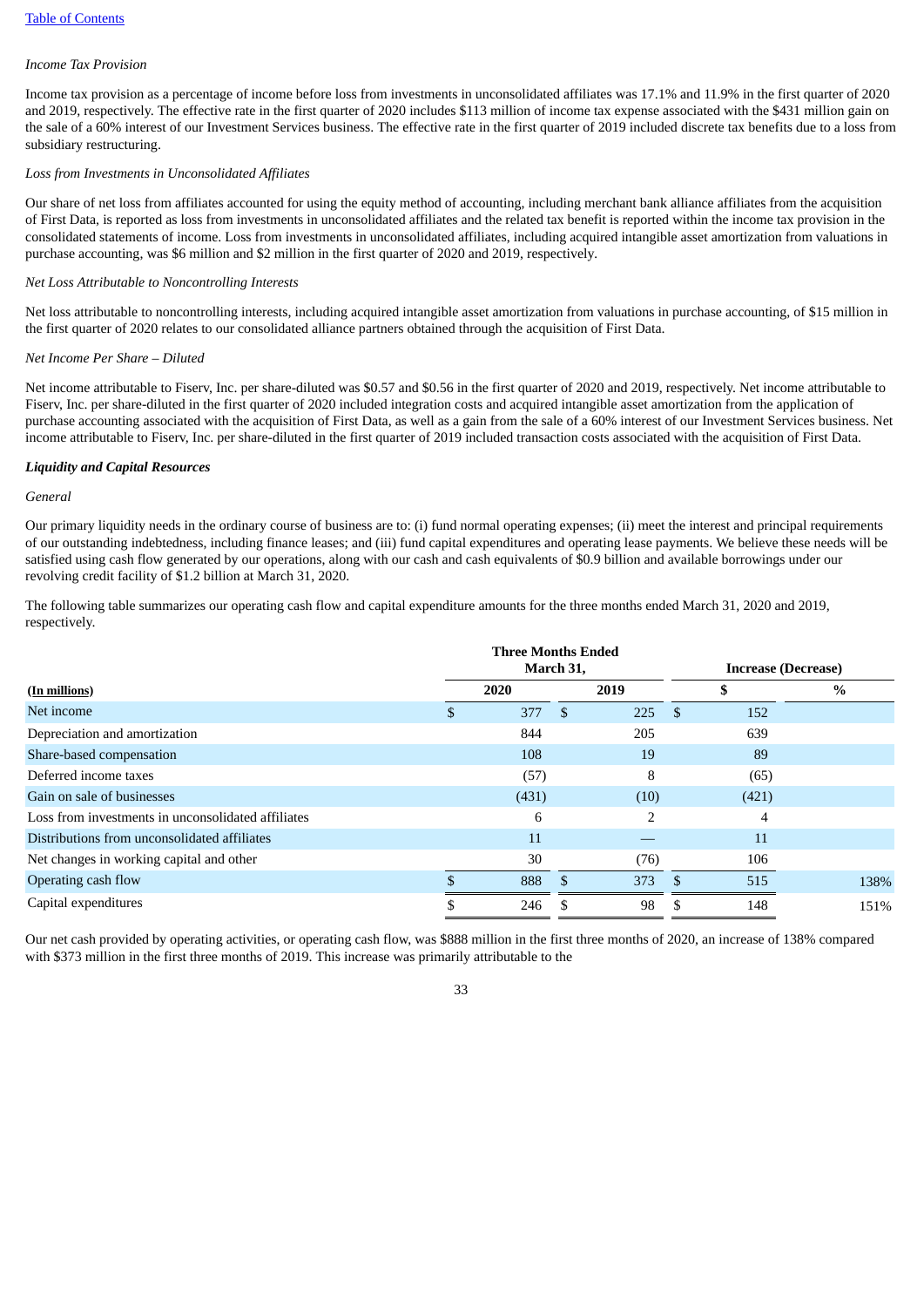acquisition of First Data, improved operating results and favorable working capital fluctuations, including timing of receivable collections.

Our current policy is to use our operating cash flow primarily to fund capital expenditures, share repurchases, acquisitions and to repay debt rather than to pay dividends. Our capital expenditures were approximately 7% of our total revenue in both the first three months of 2020 and 2019.

#### *Share Repurchases*

We purchased \$885 million and \$120 million of our common stock during the first three months of 2020 and 2019, respectively. In 2019, we deferred share repurchases as of January 16, 2019 until the close of the First Data acquisition. As of March 31, 2020, we had approximately 13.2 million shares remaining under our current repurchase authorizations. Shares repurchased are generally held for issuance in connection with our equity plans.

#### *Repurchase of Indebtedness*

We may, at any time and from time to time, seek to repurchase our outstanding senior notes for cash in open market purchases, privately negotiated transactions or otherwise. Such repurchases, if any, will be upon such terms and at such prices, including discounts to the face value of the senior notes, as we may determine, may involve amounts that are material and will depend on prevailing market conditions, our liquidity requirements and other factors.

#### *Acquisitions and Dispositions*

#### Acquisitions

On July 29, 2019, we completed the acquisition of First Data for a total purchase price of \$46.5 billion by acquiring 100% of the First Data stock that was issued and outstanding as of the date of acquisition. As a result of the acquisition, First Data stockholders received 286 million shares of common stock of Fiserv, Inc., at an exchange ratio of 0.303 shares of Fiserv, Inc. for each share of First Data common stock, with cash paid in lieu of fractional shares. We also converted 15 million outstanding First Data equity awards into corresponding equity awards relating to common stock of Fiserv, Inc. in accordance with the exchange ratio. In addition, concurrent with the closing of the acquisition, we made a cash payment of \$16.4 billion to repay existing First Data debt. We funded the transaction-related expenses and the repayment of First Data debt through a combination of available cash on-hand, proceeds from the issuance of senior notes and term loan and revolving credit facility borrowings.

On March 2, 2020, we acquired MerchantPro Express, an independent sales organization that provides processing services, point-of-sale equipment and merchant cash advances to businesses across the United States. MerchantPro further expands our merchant services business. On March 18, 2020, we acquired Bypass Mobile, an independent software vendor and innovator in enterprise point-of-sale systems for sports and entertainment venues, food service management providers and national restaurant chains. Bypass further enhances our omni-commerce capabilities, enabling enterprise businesses to deliver a seamless customer experience that spans physical and digital channels. We acquired these businesses for an aggregate purchase price of \$132 million, net of \$2 million of acquired cash, and including earn-out provisions estimated at a fair value of \$37 million.

#### Dispositions

On February 18, 2020, we completed the sale of a 60% controlling interest of our Investment Services business. We received pre-tax proceeds of \$584 million, net of related expenses, resulting in a pre-tax gain on the sale of \$431 million, with a related tax expense of \$113 million. The net proceeds from the sale were primarily used to repurchase shares of our common stock. Following the transaction, we began accounting for our 40% retained interest of the Investment Services business as an equity method investment*.*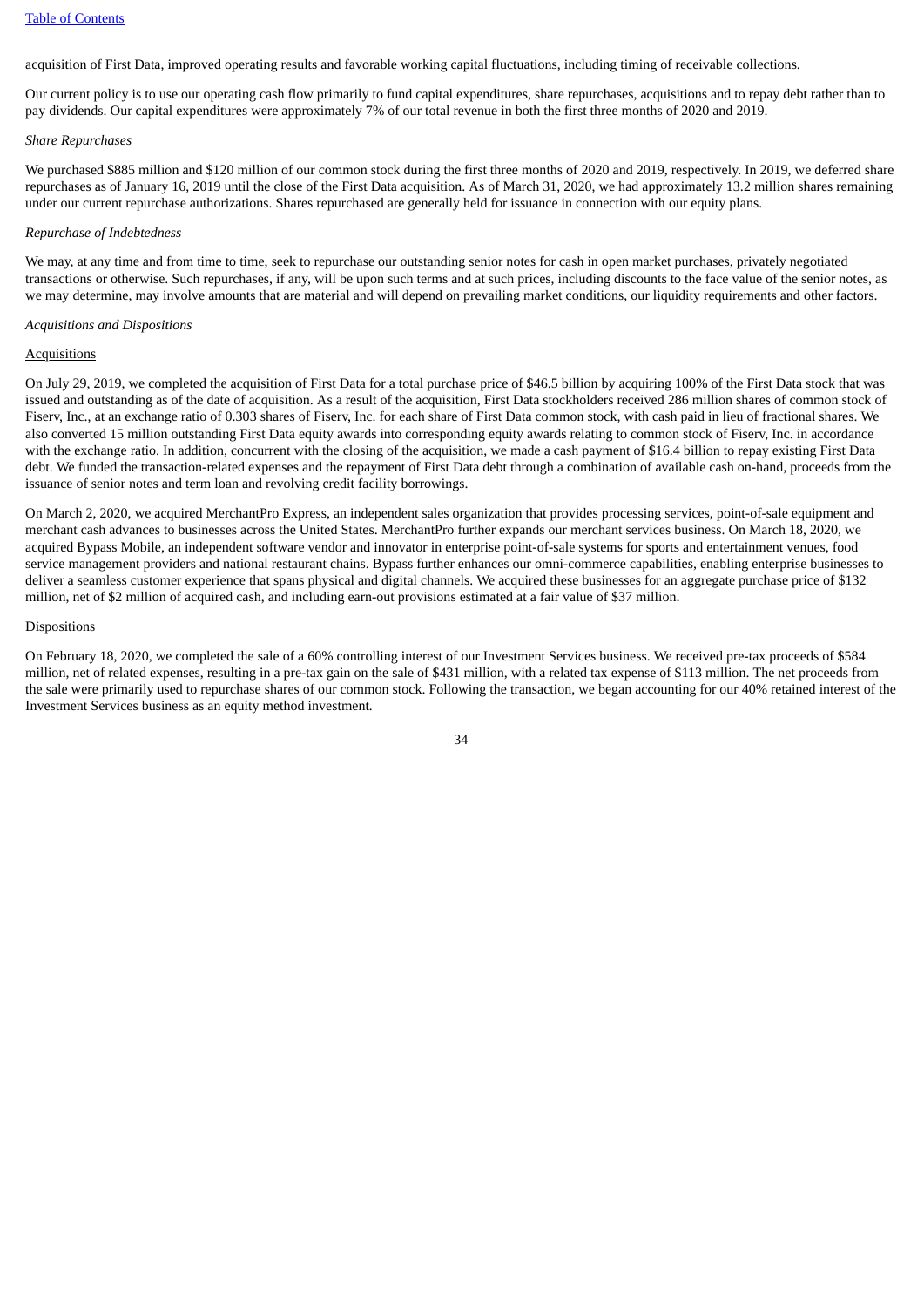#### *Indebtedness*

| (In millions)                                             |      | March 31, 2020 |                | <b>December 31, 2019</b> |  |  |
|-----------------------------------------------------------|------|----------------|----------------|--------------------------|--|--|
| Short-term and current maturities of long-term debt:      |      |                |                |                          |  |  |
| Lines of credit                                           | \$   | 157            | \$             | 150                      |  |  |
| Finance lease and other financing obligations             |      | 181            |                | 137                      |  |  |
| Total short-term and current maturities of long-term debt | \$   | 338            | \$             | 287                      |  |  |
|                                                           |      |                |                |                          |  |  |
| Long-term debt:                                           |      |                |                |                          |  |  |
| 2.7% senior notes due 2020                                | $\$$ | 850            | \$             | 850                      |  |  |
| 4.75% senior notes due 2021                               |      | 400            |                | 400                      |  |  |
| 3.5% senior notes due 2022                                |      | 700            |                | 700                      |  |  |
| 3.8% senior notes due 2023                                |      | 1,000          |                | 1,000                    |  |  |
| 0.375% senior notes due 2023                              |      | 557            |                | 559                      |  |  |
| 2.75% senior notes due 2024                               |      | 2,000          |                | 2,000                    |  |  |
| 3.85% senior notes due 2025                               |      | 900            |                | 900                      |  |  |
| 2.25% senior notes due 2025                               |      | 654            |                | 687                      |  |  |
| 3.2% senior notes due 2026                                |      | 2,000          |                | 2,000                    |  |  |
| 1.125% senior notes due 2027                              |      | 557            |                | 559                      |  |  |
| 4.2% senior notes due 2028                                |      | 1,000          |                | 1,000                    |  |  |
| 3.5% senior notes due 2029                                |      | 3,000          |                | 3,000                    |  |  |
| 1.625% senior notes due 2030                              |      | 557            |                | 559                      |  |  |
| 3.0% senior notes due 2031                                |      | 654            |                | 687                      |  |  |
| 4.4% senior notes due 2049                                |      | 2,000          |                | 2,000                    |  |  |
| Receivable securitized loan                               |      | 500            |                | 500                      |  |  |
| Term loan facility                                        |      | 1,750          |                | 3,950                    |  |  |
| Unamortized discount and deferred financing costs         |      | (154)          |                | (160)                    |  |  |
| Revolving credit facility                                 |      | 2,251          |                | 174                      |  |  |
| Finance lease and other financing obligations             |      | 454            |                | 247                      |  |  |
| Total long-term debt                                      | \$   | 21,630         | $\mathfrak{S}$ | 21,612                   |  |  |

At March 31, 2020, our debt consisted primarily of \$16.8 billion of fixed-rate senior notes, \$2.3 billion of borrowings on our revolving credit facility and \$1.8 billion of variable rate term loans. Interest on our U.S. dollar-denominated senior notes is paid semi-annually, while interest on our foreign currencydenominated senior notes is paid annually. Interest on our revolving credit facility is paid weekly, or more frequently on occasion, and interest on our term loans is paid monthly. Our 2.7% senior notes due in June 2020 were classified in the consolidated balance sheet as long-term, as we have the intent to refinance this debt on a long-term basis and the ability to do so under our revolving credit facility, which expires in September 2023.

During the first three months of 2020, we were in compliance with all financial debt covenants. Our ability to meet future debt covenant requirements will depend on our continued ability to generate earnings and cash flows. As described below, the COVID-19 pandemic has created significant uncertainty as to general economic and market conditions for the remainder of 2020 and beyond. We expect to remain in compliance with all terms and conditions associated with our outstanding debt, including financial debt covenants.

#### *Variable Rate Debt*

At March 31, 2020, we had \$4.7 billion of variable rate debt, which included \$1.8 billion of outstanding term loan borrowings and \$500 million under our accounts receivable securitization facility, as described below. In addition, we maintain a \$3.5 billion revolving credit facility with a syndicate of banks. There were \$2.3 billion of outstanding borrowings on the revolving credit facility at March 31, 2020. Outstanding borrowings under the term loan and revolving credit facility bear interest at a variable rate based on LIBOR or on a base rate, plus a specified margin based on our long-term debt rating in effect from time to time. There are no significant commitment fees and no compensating balance requirements on the revolving credit facility,

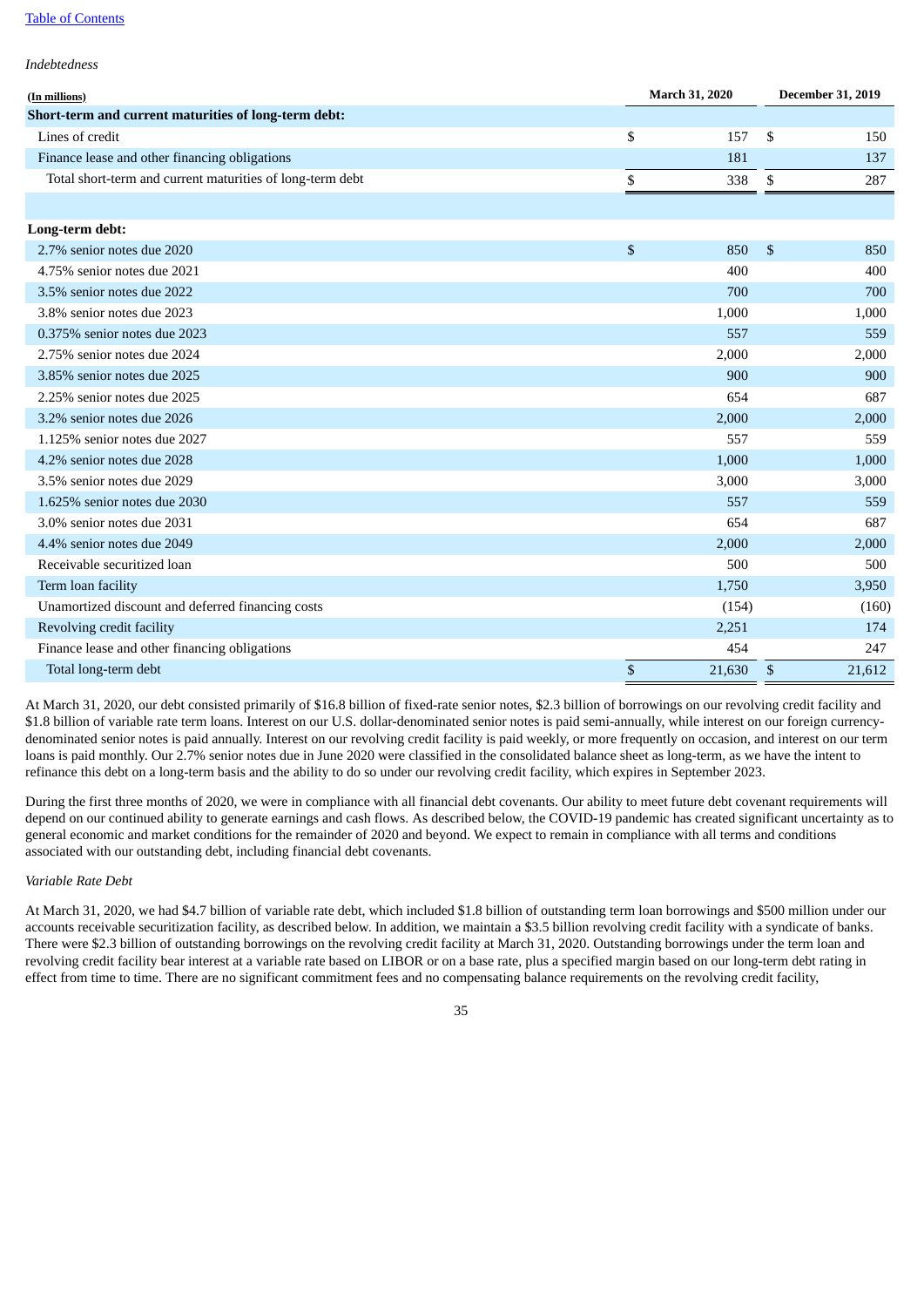which matures in September 2023. The outstanding principal balance on the term loan of \$1.8 billion is due at maturity in July 2024. The variable interest rate was 1.66% on the revolving credit facility borrowings and 2.21% on the term loan borrowings at March 31, 2020. The revolving credit facility and the term loan contain various, substantially similar, restrictions and covenants that require us, among other things, to: (i) limit our consolidated indebtedness as of the end of each fiscal quarter to either four times or four and one-half times our consolidated net earnings before interest, taxes, depreciation, amortization, non-cash charges and expenses and certain other adjustments ("EBITDA") for a specified period following certain acquisitions and (ii) maintain consolidated EBITDA of at least three times our consolidated interest expense as of the end of each fiscal quarter for the period of four fiscal quarters then ended. In November 2019, we elected to increase the permitted leverage ratio to four times our consolidated EBITDA through June 30, 2020, with the leverage ratio decreasing to three and one-half time consolidated EBITDA thereafter.

We engage in regular communication with the banks participating in our revolving credit facility. During these communications, none of the banks have indicated that they may be unable to perform on their commitments and we believe the likelihood of one of our banks not performing on its commitment is remote.

#### *Foreign Lines of Credit and Other Arrangements*

In connection with the acquisition of First Data, we assumed certain short-term lines of credit with foreign banks and alliance partners primarily to fund settlement activity. These arrangements are primarily associated with our international operations and are in various functional currencies, the most significant of which are the Australian dollar, Polish zloty and Argentine peso. We had amounts outstanding on these lines of credit totaling \$157 million at a weighted-average interest rate of 13.5% at March 31, 2020.

#### *Receivable Securitized Loan*

In connection with the acquisition of First Data, we acquired a consolidated wholly-owned subsidiary, First Data Receivables, LLC ("FDR"). FDR is a party to certain receivables financing arrangements, including an agreement ("Receivables Financing Agreement") with certain financial institutions and other persons from time to time party thereto as lenders and group agents, pursuant to which certain of our wholly-owned subsidiaries have agreed to transfer and contribute receivables to FDR, and FDR in turn may obtain borrowings from the financial institutions and other lender parties to the Receivables Financing Agreement secured by liens on those receivables. FDR's assets are not available to satisfy the obligations of any other of our entities or affiliates, and FDR's creditors would be entitled, upon its liquidation, to be satisfied out of FDR's assets prior to any assets or value in FDR becoming available to us. The receivables held by FDR are recorded within trade accounts receivable, net in our consolidated balance sheet. At March 31, 2020, FDR held \$686 million in receivables as part of the securitization program. The maximum borrowing capacity, subject to collateral availability, under the Receivables Financing Agreement at March 31, 2020 was \$500 million. FDR utilized the receivables as collateral in borrowings of \$500 million, at an average interest rate of 1.84%, at March 31, 2020. The term of the Receivables Financing Agreement is through July 2022.

#### *Cash and Cash Equivalents*

Investments (other than those included in settlement assets) with original maturities of three months or less that are readily convertible to cash are considered to be cash equivalents. At March 31, 2020 and December 31, 2019, we held \$896 million and \$893 million in cash and cash equivalents, respectively.

The table below details the cash and cash equivalents at:

|               | <b>March 31, 2020</b> |                 |  |                      |     |              | <b>December 31, 2019</b> |                 |     |                      |     |    |              |
|---------------|-----------------------|-----------------|--|----------------------|-----|--------------|--------------------------|-----------------|-----|----------------------|-----|----|--------------|
| (In millions) |                       | <b>Domestic</b> |  | <b>International</b> |     | <b>Total</b> |                          | <b>Domestic</b> |     | <b>International</b> |     |    | <b>Total</b> |
| Available     |                       | 314             |  | 276                  | ۰υ  | 590          | đ                        | 383             |     | 208                  |     | ۰υ | 591          |
| Unavailable   |                       | 157<br>(1)      |  | 149                  | (2) | 306          |                          | 130             | (1) | 172                  | (2) |    | 302          |
| Total         |                       | 471             |  | 425                  | ۰υ  | 896          |                          | 513             |     | 380                  |     | ۰υ | 893          |

<sup>(1)</sup> Represents cash held by certain domestic entities that is not available to fund operations outside of these entities unless the Board of Directors for said entities declares a dividend. In addition, one of these entities is subject to regulatory capital requirements that must be satisfied before a dividend may be declared.

 $(2)$  Distributions of these funds are subject to certain of our joint ventures' Board of Directors authorization.

<sup>36</sup>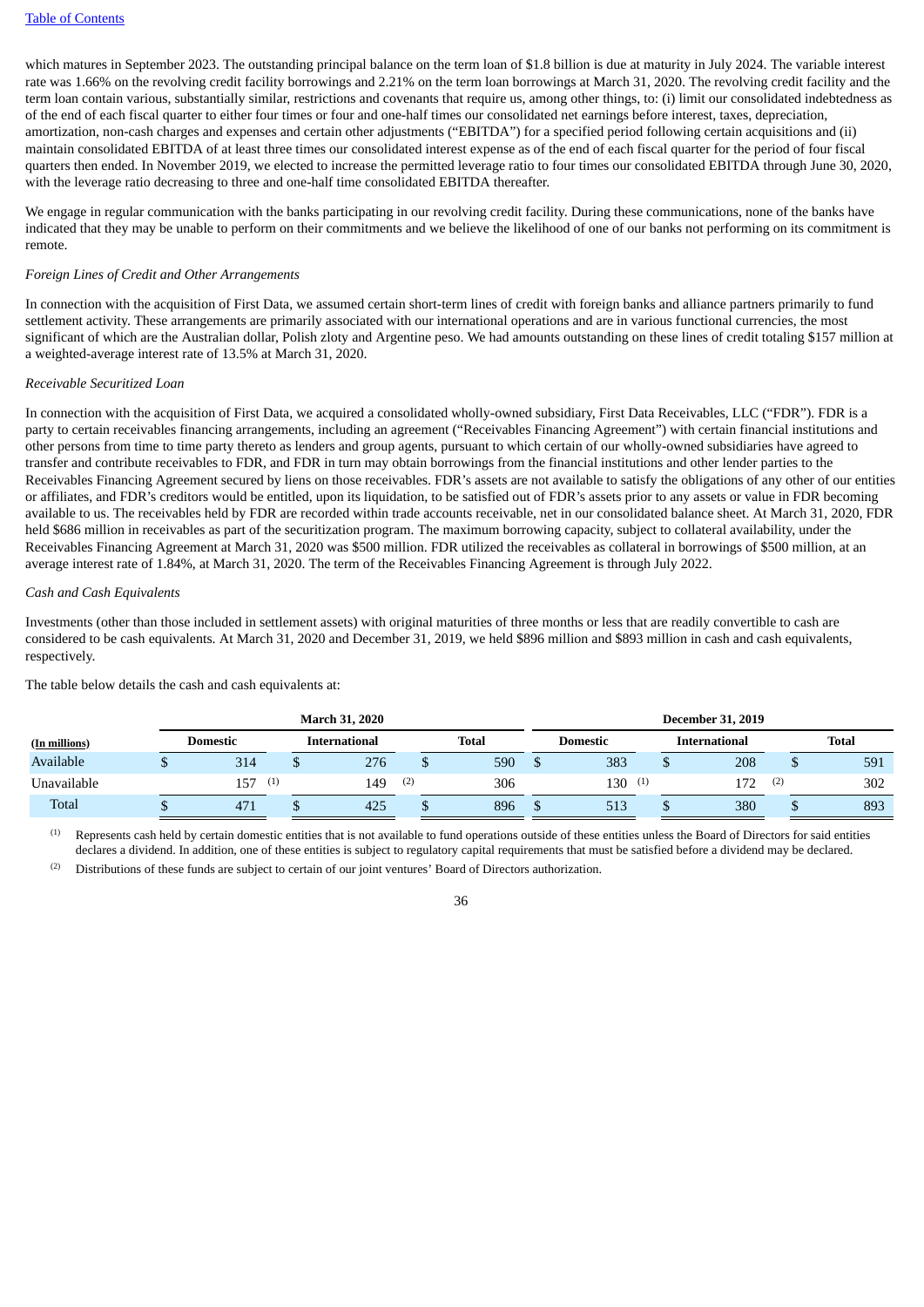#### *Restructuring Costs*

In connection with the acquisition of First Data, we continue to implement certain integration plans focused on reducing our overall cost structure, including reducing vendor spend and eliminating duplicate costs. We recorded restructuring charges of \$48 million, primarily consisting of severance and other separation costs expected to be paid during 2020, based upon committed actions during the quarter ended March 31, 2020. We continue to evaluate operating efficiencies and anticipate incurring additional costs in the next few years in connection with these activities but are unable to estimate those amounts at this time as such plans are not yet finalized.

## *Impact of COVID-19*

The COVID-19 pandemic has created significant uncertainty as to general global economic and market conditions for the remainder of 2020 and beyond. We believe we have adequate capital resources and sufficient access to external financing sources to satisfy our current and reasonably anticipated requirements for funds to conduct our operations and meet other needs in the ordinary course of our business. However, as the impact of the COVID-19 pandemic on the economy and our operations evolves, we will continue to assess our liquidity needs. The ability to continue to service debt and meet lease and other obligations as they come due is dependent on our continued ability to generate earnings and cash flows. A lack of recovery or further deterioration in economic and market conditions could materially affect our future access to our sources of liquidity, particularly our cash flows from operations.

We engage in regular communication with the banks that participate in our revolving credit facility. During these communications, none of the banks have indicated that they may be unable to perform on their commitments. We periodically review our banking and financing relationships, considering the stability of the institutions, pricing we receive on services, and other aspects of the relationships. Based on these communications and our monitoring activities, we believe the likelihood of one of our banks not performing on its commitment is remote. In addition, the long-term debt markets have historically provided us with a source of liquidity. Although we do not currently anticipate an inability to obtain financing from long-term debt markets in the future, the COVID-19 pandemic could make financing more difficult and/or expensive to obtain. Our ability to access the long-term debt markets on favorable interest rate and other terms also depends on the ratings assigned by the credit rating agencies to our indebtedness. As of March 31, 2020, we had a corporate credit rating of Baa2 with a stable outlook from Moody's Investors Service, Inc. and BBB with a stable outlook from Standard & Poor's Rating Services. In the event that the ratings of our outstanding long-term debt securities were substantially lowered or withdrawn for any reason, or if the ratings assigned to any new issue of long-term debt securities were significantly lower than those noted above, particularly if we no longer had investment grade ratings, our ability to access the debt markets may be adversely affected and our interest expense would increase under the terms of certain of our long-term debt securities.

## <span id="page-39-0"></span>**ITEM 3. QUANTITATIVE AND QUALITATIVE DISCLOSURES ABOUT MARKET RISK**

Market risk refers to the risk that a change in the level of one or more market prices, interest rates, currency exchange rates, indices, correlations or other market factors, such as liquidity, will result in losses for a certain financial instrument or group of financial instruments. We are exposed primarily to interest rate risk and market price risk on outstanding debt, investments of subscriber funds and foreign currency. Our senior management actively monitors these risks.

#### *Interest Rate Risk*

We manage our debt structure and interest rate risk through the use of fixed- and variable-rate debt. Based on our outstanding debt balances and interest rates at March 31, 2020, a 1% increase in variable interest rates would increase annual interest expense by approximately \$47 million.

In connection with processing electronic payments transactions, the funds we receive from subscribers are invested into short-term, highly liquid investments from the time we collect the funds until payments are made to the applicable recipients. A 1% decrease in variable interest rates would decrease annual interest-related income related to settlement assets by approximately \$27 million over the next twelve months.

#### *Foreign Currency Risk*

We conduct business globally and are exposed to foreign currency risk from changes in the value of underlying assets and liabilities of our non-U.S. dollardenominated foreign investments and foreign currency transactions. We manage the exposure to these risks through the use of foreign currency forward exchange contracts and non-derivative net investment hedges.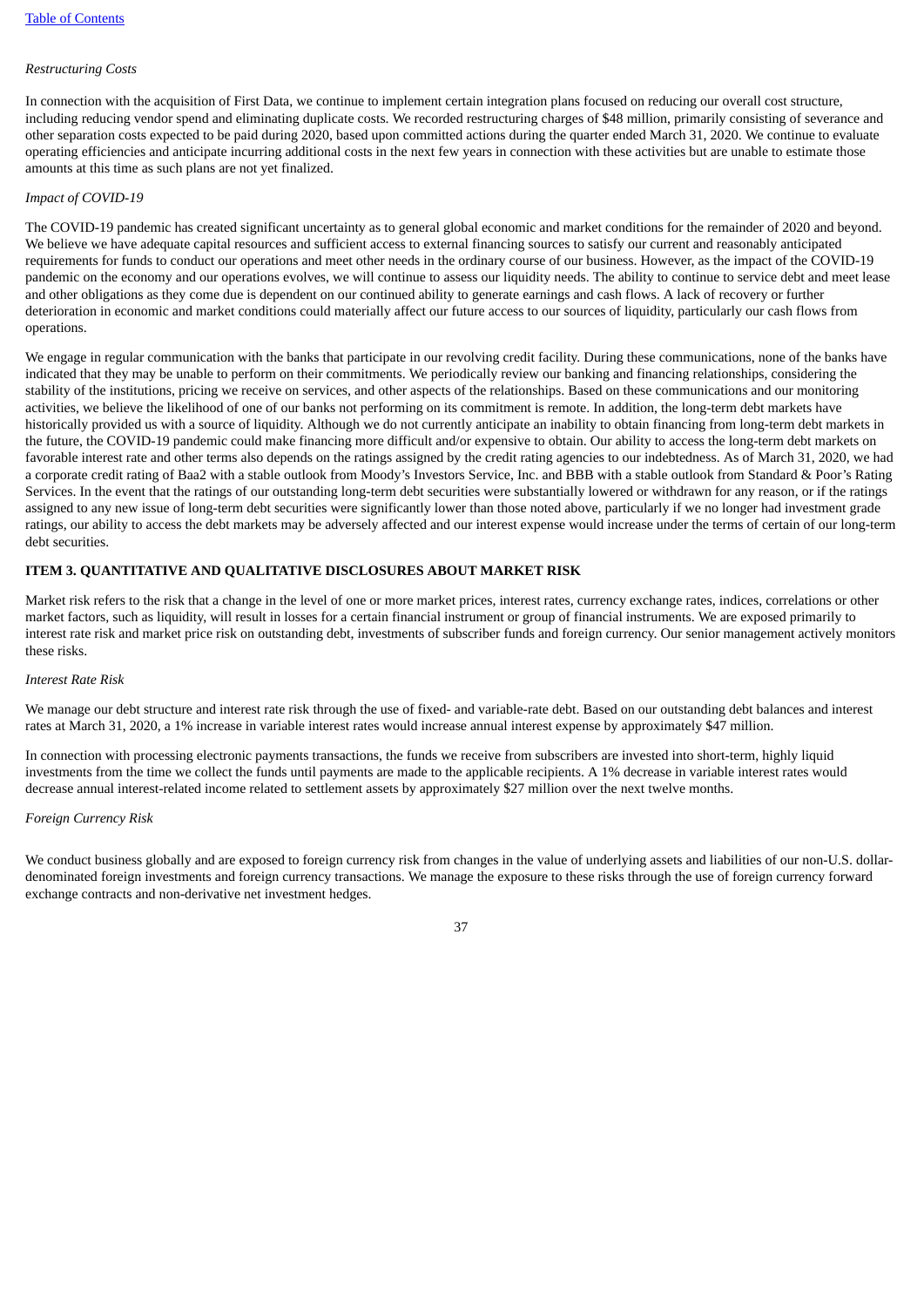Our exposure to foreign currency exchange risks generally arises from our non-U.S. operations to the extent they are conducted in local currency. During the three months ended March 31, 2020, approximately 13% of our total revenue was generated outside the U.S. The major currencies to which our revenues are exposed are the Euro, the British Pound, the Indian Rupee and the Argentine Peso. A movement of 10% in foreign currency rates against the U.S. dollar relative to the currencies in which our revenue and profits are denominated at March 31, 2020 would have resulted in an increase or decrease in our reported pre-tax income of approximately \$11 million as follows:

| (In millions)              |   | <b>Three Months Ended</b><br><b>March 31, 2020</b> |
|----------------------------|---|----------------------------------------------------|
| Euro                       | D |                                                    |
| <b>British Pound</b>       |   | ર                                                  |
| <b>Argentine Peso</b>      |   |                                                    |
| Other                      |   | 4                                                  |
| Total increase or decrease |   | 11                                                 |

We have entered into foreign currency forward exchange contracts, which have been designated as cash flow hedges, to hedge foreign currency exposure to our operating costs in India. At March 31, 2020, the notional amount of these derivatives was approximately \$227 million. In addition, we designated our foreign currency-denominated senior notes as net investment hedges to reduce exposure to changes in the value of our net investments in certain foreign subsidiaries due to changes in foreign currency exchange rates.

Refer to Item 1A in Part II of this Quarterly Report on Form 10-Q for an additional discussion of risks and potential risks of the COVID-19 pandemic on our business.

#### <span id="page-40-0"></span>**ITEM 4. CONTROLS AND PROCEDURES**

#### *Evaluation of Disclosure Controls and Procedures*

As required by Rule 13a-15(b) under the Securities Exchange Act of 1934 (the "Exchange Act"), our management, with the participation of our chief executive officer and chief financial officer, evaluated the design and operation of our disclosure controls and procedures (as defined in Rules 13a-15(e) and 15d-15(e) under the Exchange Act). Based on this evaluation, our chief executive officer and chief financial officer concluded that our disclosure controls and procedures were effective as of March 31, 2020.

#### *Changes in Internal Control Over Financial Reporting*

There was no change in internal control over financial reporting that occurred during the quarter ended March 31, 2020 that has materially affected, or is reasonably likely to materially affect, our internal control over financial reporting.

#### <span id="page-40-1"></span>**PART II. OTHER INFORMATION**

#### <span id="page-40-2"></span>**ITEM 1. LEGAL PROCEEDINGS**

In the normal course of business, we or our subsidiaries are named as defendants in lawsuits in which claims are asserted against us. In the opinion of management, the liabilities, if any, which may ultimately result from such lawsuits are not expected to have a material adverse effect on our consolidated financial statements.

#### <span id="page-40-3"></span>**ITEM 1A. RISK FACTORS**

In addition to the risk factors included as Item 1A of our Annual Report on Form 10-K for the year ended December 31, 2019 filed with the Securities and Exchange Commission on February 27, 2020, the following additional risk factors have become material to us since the filing of our Form 10-K.

#### Our business has been, and is likely to continue to be, adversely impacted by the coronavirus (COVID-19) pandemic.

In December 2019, a novel strain of coronavirus ("COVID-19") was identified and has since continued to spread and negatively impact the economy of the United States and other countries around the world. In March 2020, the World Health Organization recognized the COVID-19 outbreak as a pandemic. In response to the COVID-19 pandemic, the governments of many countries, states, cities and other geographic regions have taken preventive or protective actions, such as travel restrictions and bans, quarantines, social distancing guidelines, shelter-in-place or lock-down orders and other similar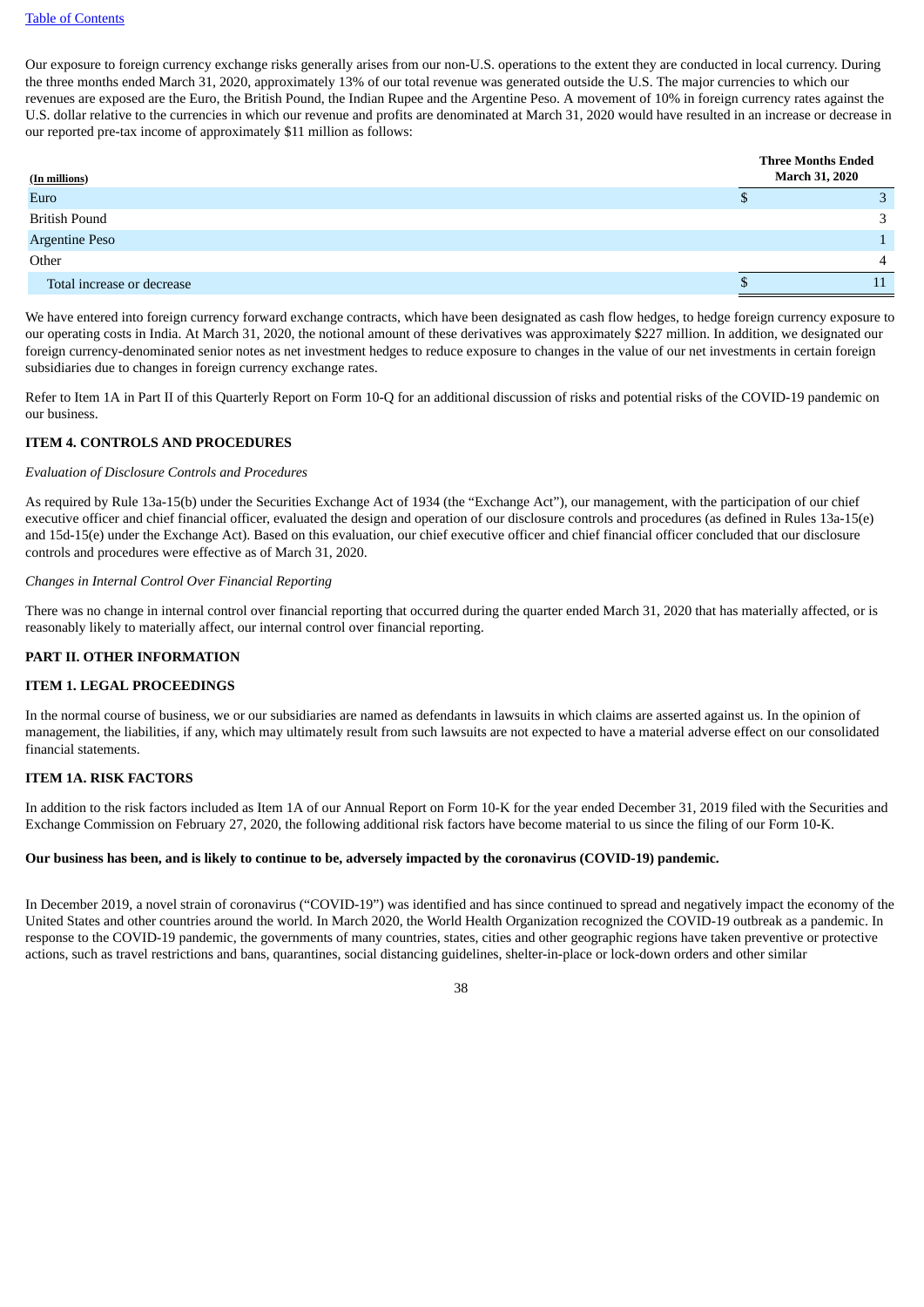limitations. Accordingly, the COVID-19 pandemic has adversely impacted global economic activity and has contributed to significant volatility in financial markets.

Our operating performance is subject to global economic and market conditions, as well as their impacts on levels of consumer spending. As a result of the COVID-19 pandemic and the related decline in global economic activity, we experienced a significant decrease in payments volume and transactions in March 2020 that negatively impacted our merchant acquiring and payment-related businesses, which earn transaction-based fees, as well as declines in other businesses. The impact of the COVID-19 pandemic is expected to continue to negatively impact transaction volumes, create economic uncertainty, reduce economic activity, increase unemployment and cause a decline in consumer and business confidence, and could in the future further negatively impact the demand for our products and services, including merchant acquiring and payment processing and the sales and implementation of information technology projects. Ultimately the extent of the impact of the COVID-19 pandemic on our future operational and financial performance will depend on, among other matters, the duration and intensity of the COVID-19 pandemic; governmental and private sector responses and the impact of such responses on us; and the impact of the pandemic on our employees, clients, vendors, operations and sales, all of which are uncertain and cannot be predicted.

Additional factors that could negatively impact us include:

- payment processing risks associated with disruptions to merchant activity and business failures including chargeback risk. As an unprecedented number of merchants have been required to suspend their operations, there may be an increase in consumer chargebacks associated with processed transactions that merchant clients have submitted but have not fulfilled. Merchants may be unable to fund these chargebacks, potentially resulting in losses to us;
- client payment risks. Clients may require additional time to pay us or fail to pay us at all, which could significantly increase the amount of accounts receivable and require us to record additional allowances for doubtful accounts. If clients cease operations or file for bankruptcy protection, we may experience lower revenue and earnings and have greater exposure to future transaction declines;
- increased cyber and payment fraud risk, as cybercriminals attempt to profit from the disruption given increased online banking, e-commerce and other online activity;
- disruption to our supply chain and third-party delivery service providers if the factories that manufacture our products or facilities that support our operations are disrupted, temporarily closed or experience workforce shortages. We could experience hardware shortages of point-of-sale devices manufactured in China as well as workforce shortages at our and third-party customer support, software development or technology hosting facilities, including those in India where the government has instituted broad stay at home orders;
- increased risk of failing to meet client contractual obligations, including due to government orders or other restrictions that limit or prohibit us from providing client-facing services from regular service locations or the failure of our business continuity plans, which could cause loss of revenue, contractual penalties or potential legal disputes and associated costs;
- challenges to the availability and reliability of our solutions and services due to changes to normal operations, including the possibility of one or more clusters of COVID-19 cases occurring at our data centers, contact centers or operations centers, affecting our employees or affecting the systems or employees of our clients or other third parties on which we depend.

The COVID-19 pandemic has caused us to modify our business practices, including requiring a significant number of our employees to work from home, restricting employee travel, developing social distancing plans for our employees and canceling physical participation in meetings, events and conferences, and we may take further actions if required by government authorities or we determine such actions would be in the best interests of our employees, clients, vendors and business partners. Such measures may impact our productivity or effectiveness, and there is no certainty that such measures will be sufficient to mitigate the risks posed by the COVID-19 pandemic, including the risks to the health of our employees posed by the pandemic. Further, the ability of our employees to get to work has been disrupted across multiple locations, both with respect to their own offices and client sites, due among other things to government work and travel restrictions, including mandatory shutdowns.

In response to the COVID-19 pandemic, federal, state, local and foreign governments have issued emergency orders and a significant number of new laws and regulations in a short period of time. These actions have impacted our current operations, including with respect to collection and consumer credit reporting activities, and we have experienced an increased volume of client support requests because many of the new laws impact our clients. We could be required to expend additional resources and incur additional costs to address regulatory requirements applicable to us or our clients, and we may not have the capacity to implement necessary changes within the times prescribed by applicable laws. There could be government initiatives to reduce or eliminate payments, costs or fees to merchants or fees or other sources of revenue to financial institutions. Regulations may be unclear, difficult to interpret or in conflict with other applicable regulations. As a result, we may have to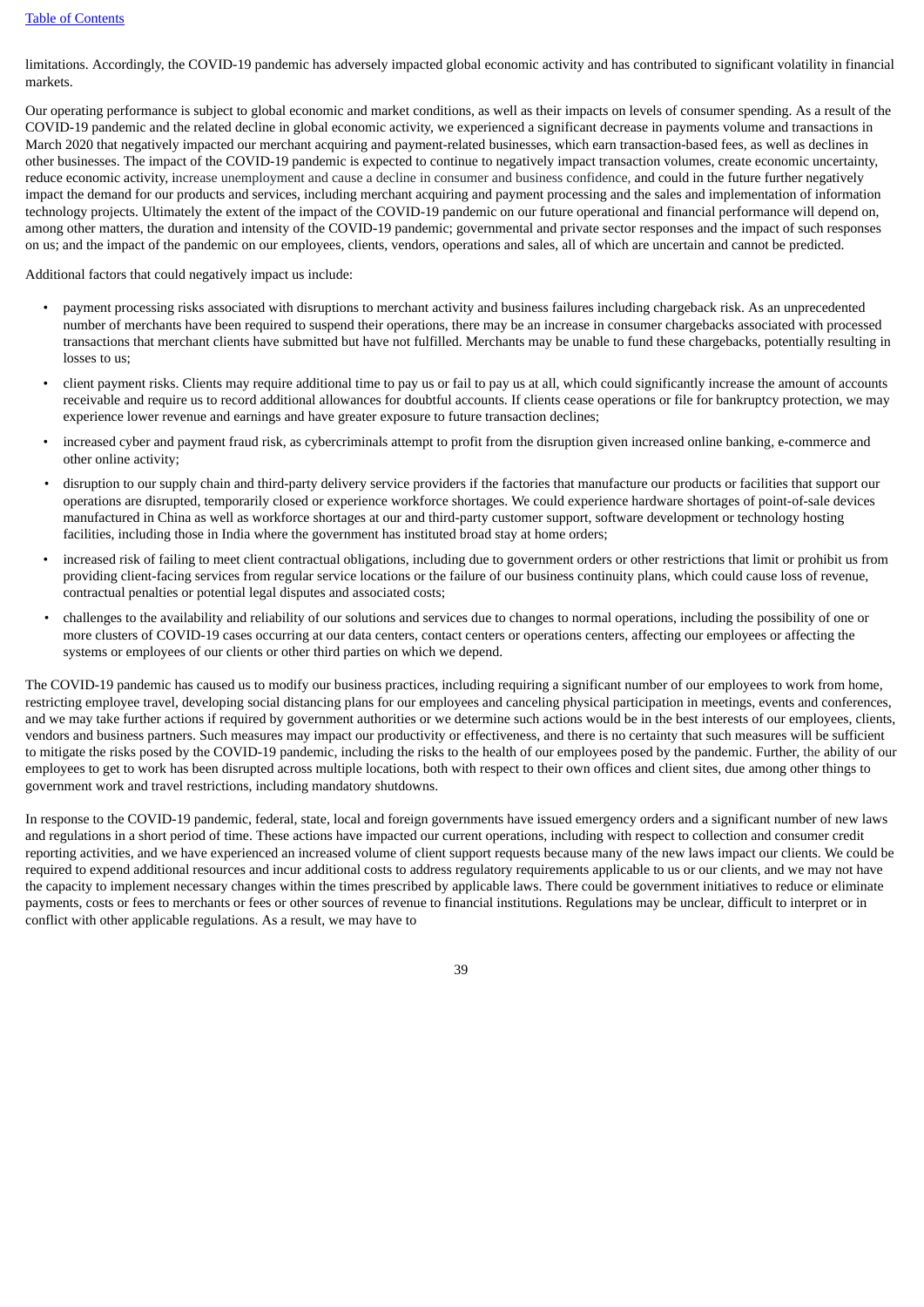make judgments about how to comply with these new laws and regulators may not ultimately agree with how we implement applicable regulations. Failure to comply with any of these laws and regulations, including changing interpretations and the implementation of new, varying or more restrictive laws and regulations by federal, state, local or foreign governments, may result in financial penalties, lawsuits, reputational harm or change the manner in which we currently conduct some aspects of our business. In addition, during times of economic stress, there tends to be greater regulatory and governmental scrutiny of actions taken in response to such stress and an increased risk of both governmental and third party litigation.

A lack of recovery or further deterioration in economic and market conditions resulting from the COVID-19 pandemic could negatively impact our ability to generate earnings and cash flows sufficient to service debt and meet lease and other obligations as they come due or to meet our financial debt covenants. The pandemic could also make obtaining financing more difficult or expensive, and our ability to access the long-term debt markets on favorable interest rate and other terms will depend on market conditions and the ratings assigned by the credit rating agencies to our indebtedness.

The COVID-19 pandemic continues to evolve and we do not yet know the full extent of potential impacts on our business or the global economy as a whole. The extent to which the COVID-19 pandemic or any resulting worsening of the global business and economic environment adversely impacts our business, results of operations, liquidity and financial condition will depend on future developments, which are highly uncertain and are difficult to predict, including, but not limited to, the duration and intensity of the COVID-19 pandemic (including whether there is a resurgence or second wave of infections), the actions to contain the pandemic or treat its impact, and how quickly and to what extent normal economic and operating conditions can resume. These factors may remain prevalent for a significant period of time. Even after the pandemic subsides, we may continue to experience materially adverse impacts to our business as a result of the global economic impact of the COVID-19 pandemic, including due to a continued or prolonged recession in the U.S. or other major economies.

There are no comparable recent events that provide guidance as to the impacts the COVID-19 pandemic may have, and, as a result, the ultimate impacts are highly uncertain and subject to change. We do not yet know the full extent of the impacts on our business, our operations or the global economy as a whole. The impacts of the COVID-19 pandemic could have a material adverse effect on our business, results of operations, liquidity or financial condition and heighten or exacerbate risks described in Item 1A, "Risk Factors," in our Annual Report on Form 10-K for the year ended December 31, 2019.

#### <span id="page-42-0"></span>**ITEM 2. UNREGISTERED SALES OF EQUITY SECURITIES AND USE OF PROCEEDS**

The table below sets forth information with respect to purchases made by or on behalf of us or any "affiliated purchaser" (as defined in Rule 10b-18(a)(3) under the Exchange Act) of shares of our common stock during the three months ended March 31, 2020:

| Period              | <b>Total Number of</b><br><b>Shares Purchased</b> |   | <b>Average Price</b><br>Paid per Share | <b>Total Number of</b><br><b>Shares Purchased</b><br>as Part of Publicly<br><b>Announced Plans</b><br>or Programs <sup>(1)</sup> | <b>Maximum Number</b><br>of Shares that May<br><b>Yet Be Purchased</b><br>Under the Plans or<br>Programs $(1)$ |
|---------------------|---------------------------------------------------|---|----------------------------------------|----------------------------------------------------------------------------------------------------------------------------------|----------------------------------------------------------------------------------------------------------------|
| January 1-31, 2020  | 1,814,000                                         | Ъ | 118.88                                 | 1,814,000                                                                                                                        | 19,983,000                                                                                                     |
| February 1-29, 2020 | 1,671,000                                         |   | 118.79                                 | 1,671,000                                                                                                                        | 18,312,000                                                                                                     |
| March 1-31, 2020    | 5,115,000                                         |   | 92.11                                  | 5,115,000                                                                                                                        | 13,197,000                                                                                                     |
| Total               | 8,600,000                                         |   |                                        | 8,600,000                                                                                                                        |                                                                                                                |

(1) On August 8, 2018, our board of directors authorized the purchase of up to 30.0 million shares of our common stock. This authorization does not expire.

#### <span id="page-42-1"></span>**ITEM 5. OTHER INFORMATION.**

On May 6, 2020, the Board of Directors (the "Board") of Fiserv, Inc. (the "Company") elected Frank J. Bisignano to succeed Jeffery W. Yabuki as Chief Executive Officer of the Company effective July 1, 2020 pursuant to the Board's leadership succession plan for the Company. Mr. Bisignano will become the President and Chief Executive Officer of the Company, at which time he will cease to be Chief Operating Officer of the Company. Mr. Yabuki, the Company's Chairman and Chief Executive Officer, will continue to be Chief Executive Officer until June 30, 2020, and will continue to serve as the Company's Executive Chairman until December 31, 2020.

Mr. Bisignano, age 60, has been a director, President and Chief Operating Officer of the Company since July 2019. Mr. Bisignano joined the Company as part of its acquisition of First Data Corporation ("First Data"), where he served as chief executive officer since 2013 and chairman since 2014. From 2005 to 2013, he held various executive positions with JPMorgan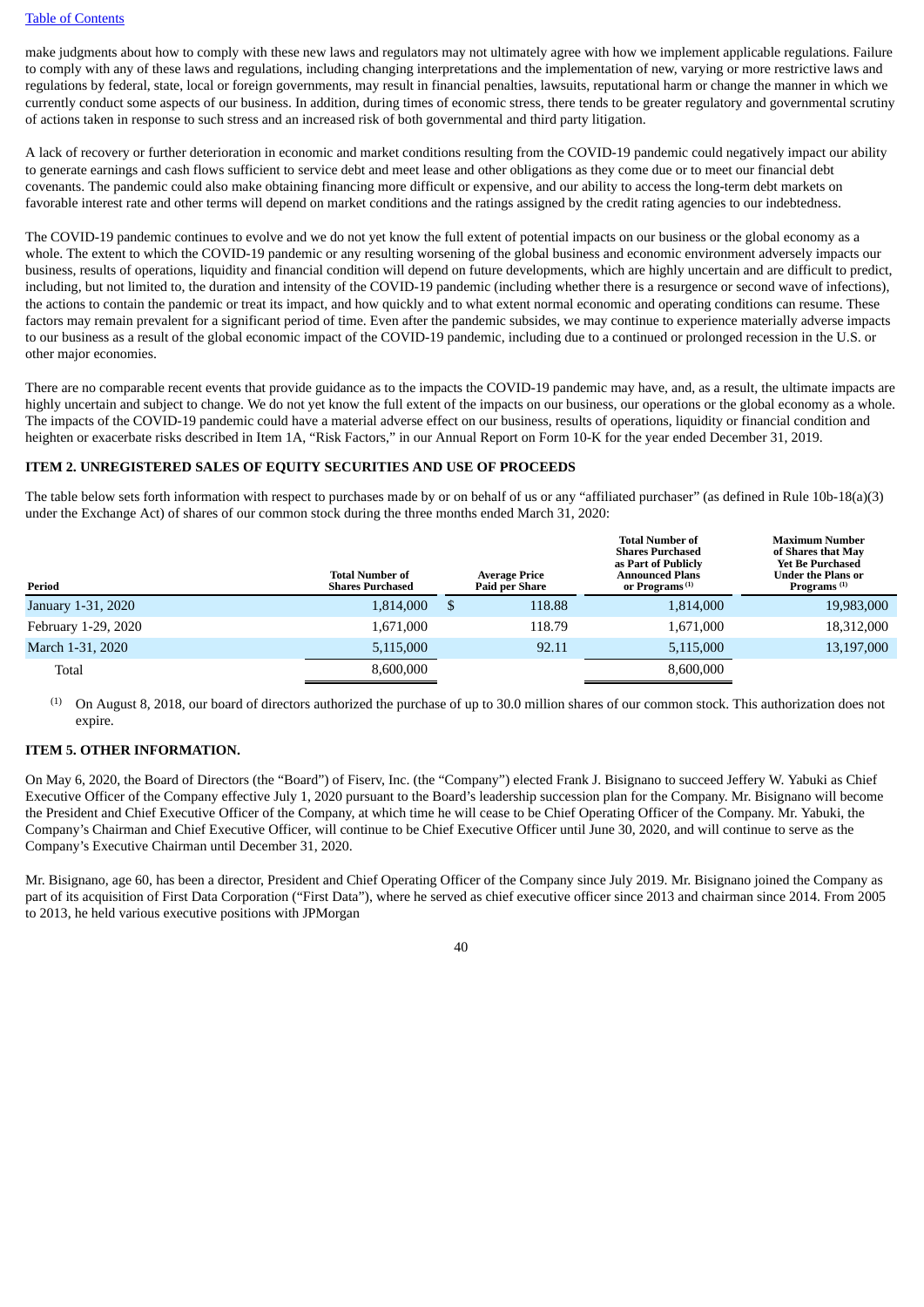Chase & Co., a global financial services firm, including co-chief operating officer, chief executive officer of mortgage banking and chief administrative officer. From 2002 to 2005, Mr. Bisignano served as chief executive officer for Citigroup's Global Transactions Services business and a member of Citigroup's Management Committee.

On May 6, 2020, the Board, upon recommendation of the Compensation Committee of the Board, approved a Transition Agreement by and between the Company and Mr. Yabuki (the "Transition Agreement"), which supersedes and replaces Mr. Yabuki's Amended and Restated Employment Agreement, effective December 22, 2008, as amended (the "Yabuki Employment Agreement"), and Key Executive Employment and Severance Agreement, dated December 22, 2008, as amended. Pursuant to the terms of the Transition Agreement, Mr. Yabuki will continue to be the Chairman and Chief Executive Officer of the Company until June 30, 2020. Effective July 1, 2020, he will continue to serve as Executive Chairman of the Board.

The Transition Agreement provides that Mr. Yabuki is entitled to continue to receive an annual base salary of \$1,320,000, subject to the temporary and voluntary waiver of his base salary effective April 1, 2020, and that he is not eligible for an annual cash incentive award for 2020. Provided that Mr. Yabuki remains employed until December 31, 2020 or until an earlier qualifying separation, as described in the Transition Agreement, the Company will grant Mr. Yabuki a restricted stock unit award on or prior to his last day of employment with a grant date fair value of \$12,701,250, subject to reduction based on the incentive compensation paid to the then Chief Executive Officer in respect of the Company's performance in 2020; provided that the actual fair value of the restricted stock unit award at that time will be no less than \$4,000,000. The restricted stock unit award will vest in four substantially equal annual installments on each of the first four anniversaries of the grant date. On December 31, 2020, or upon an earlier qualifying separation, Mr. Yabuki will also be entitled to the following under the Transition Agreement: (i) a cash payment equal to \$7,260,000; (ii) reimbursement for COBRA or other health insurance premiums until the earlier of two years following the date of his separation or when he obtains health care coverage through subsequent employment; (iii) full vesting of all equity awards, and the right to exercise stock options for not less than five years following the date of his separation from employment, but in no event longer than ten years from the date of grant, or, if earlier, the latest date the option could have been exercised had Mr. Yabuki remained employed.

The invention assignment, confidentiality, non-compete, non-interference and non-solicitation covenants from the Yabuki Employment Agreement and Mr. Yabuki's outstanding equity award agreements are incorporated in the Transition Agreement, and modified such that Mr. Yabuki (i) is permitted to be employed by, or otherwise provide services to, a non-competing business following his separation from employment, (ii) is permitted to work for a client or prospective client, provided such client or prospective client is not and does not become, a competitor as a result of Mr. Yabuki's services, (iii) is prohibited from directly or indirectly participating in the hiring of any employee of the Company and its affiliates from his employment separation date through December 31, 2021 and (iv) to the extent the restriction period for purposes of any non-competition or non-solicitation covenants in any award agreement terminates prior to the last date on which all of the equity awards are vested, exercisable or distributable, the restriction period will be extended until such date. If Mr. Yabuki breaches any of the covenants above, he must repay the cash payment made to him and the healthcare reimbursements, all equity awards (vested and unvested) will be forfeited and the Company has the right to recoup any shares (or the cash value thereof) actually delivered to Mr. Yabuki from the equity awards outstanding on his last day of employment.

The foregoing description of the Transition Agreement is qualified in its entirety by reference to the full text of the Transition Agreement, a copy of which is filed as Exhibit 10.1 to this Quarterly Report on Form 10‑Q and is incorporated herein by reference.

On May 6, 2020, the Board, upon recommendation of the Compensation Committee of the Board, also approved an amendment (the "Amendment") to the Amended and Restated Employment Agreement, dated as of January 16, 2019, between the Company and Mr. Bisignano (the "Bisignano Employment Agreement"). The Amendment is effective July 1, 2020, in connection with Mr. Bisignano's promotion to President and Chief Executive Officer to be effective on the same date. Pursuant to the Amendment, the term of the Bisignano Employment Agreement is extended to July 1, 2025, subject to earlier termination or renewal in accordance with the terms of the Bisignano Employment Agreement.

The Amendment eliminates Mr. Bisignano's ability to terminate his employment without good reason during the six-month period commencing July 16, 2021 and still receive severance benefits and beneficial treatment under his outstanding equity awards as if such termination of employment had been with good reason or by the Company without cause. The Amendment also eliminates Mr. Bisignano's entitlement to any perquisite tax gross-up and the legacy excise tax gross-up that could be applicable to any excess parachute payments attributable to his equity awards outstanding immediately before the effective time of the First Data acquisition and the one-time cash payment made to him in connection with the completion of the First Data acquisition. Finally, the Amendment extends the non-competition, non-interference and non-solicitation of clients, prospective clients and employees covenants from 12 months following any separation from employment to 24 months following any separation from employment, and provides that in the event of an involuntary termination by the Company without cause, by

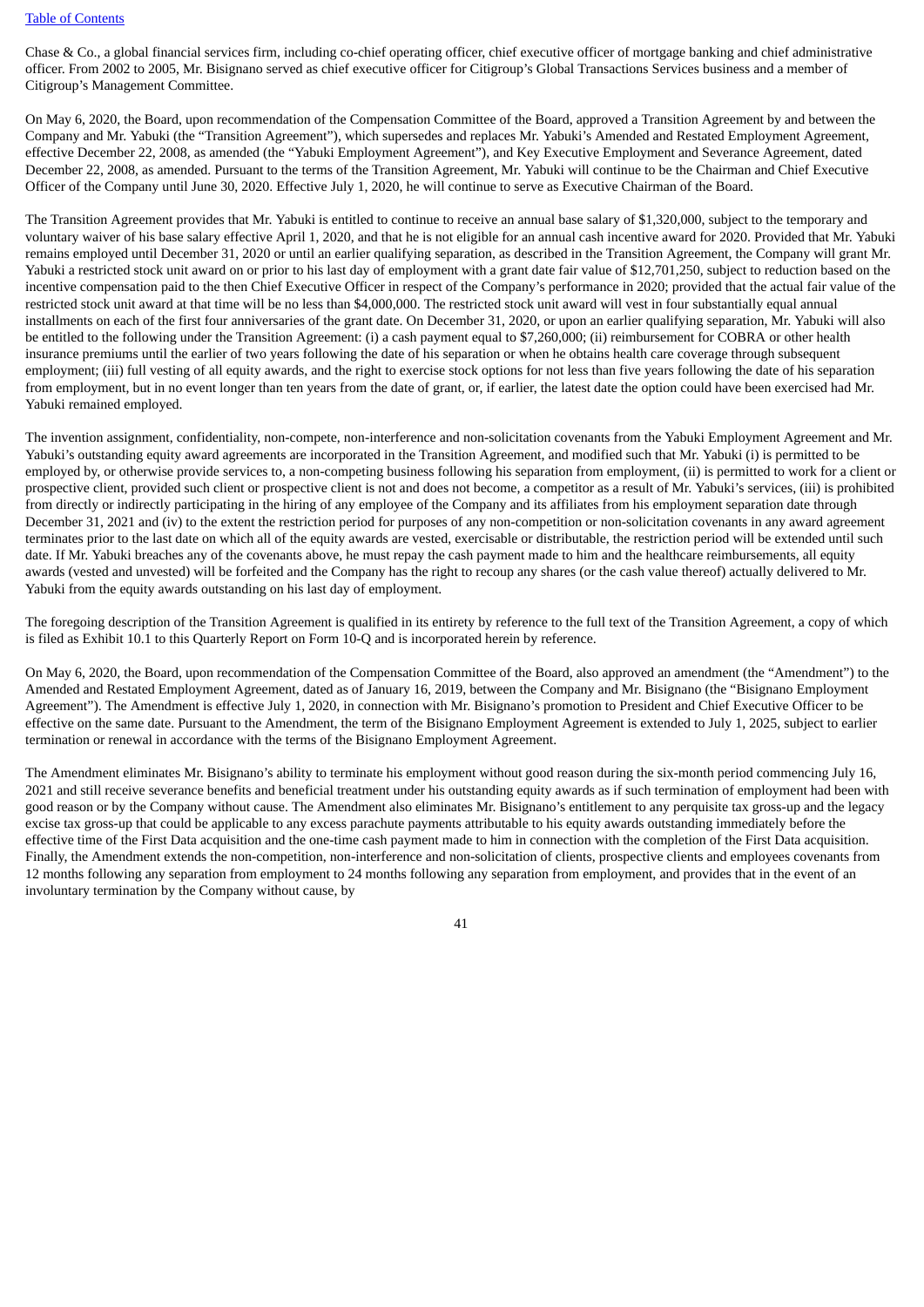Mr. Bisignano for good reason, or on account of Mr. Bisignano's disability, the Board, after consultation with Mr. Bisignano, will use its commercially reasonable best efforts to conform the definition of competitor to the Company's then-current business, which may, but is not required to, include a list of potential competitors. The foregoing description of the Amendment is qualified in its entirety by reference to the full text of the Amendment, a copy of which is filed as Exhibit 10.2 to this Quarterly Report on Form 10-Q and is incorporated herein by reference.

#### <span id="page-44-0"></span>**ITEM 6. EXHIBITS**

<span id="page-44-1"></span>The exhibits listed in the accompanying exhibit index are filed as part of this Quarterly Report on Form 10-Q.

| Exhibit<br>Number | <b>Exhibit Description</b>                                                                                                                                                    |
|-------------------|-------------------------------------------------------------------------------------------------------------------------------------------------------------------------------|
| 3.1               | Amended and Restated By-laws, dated March 22, 2020 (incorporated by reference to Exhibit 3.1 to the Current Report on Form<br>8-K of Fisery, Inc. filed March 24, 2020)       |
| 10.1              | Transition Agreement, dated as of May 7, 2020, between Fisery, Inc. and Jeffery W. Yabuki                                                                                     |
| 10.2              | Amendment to Employment Agreement, dated as of May 7, 2020, between Fisery, Inc. and Frank J. Bisignano                                                                       |
| 31.1              | Certification of the Chief Executive Officer pursuant to Section 302 of the Sarbanes-Oxley Act of 2002                                                                        |
| 31.2              | Certification of the Chief Financial Officer pursuant to Section 302 of the Sarbanes-Oxley Act of 2002                                                                        |
| 32.1              | Certification of the Chief Executive Officer and Chief Financial Officer pursuant to Section 906 of the Sarbanes-Oxley Act of<br>2002                                         |
| $101.INS*$        | Inline XBRL Instance Document - The XBRL Instance Document does not appear in the interactive data file because its XBRL<br>tags are embedded within the Inline XBRL Document |
| 101.SCH*          | Inline XBRL Taxonomy Extension Schema Document                                                                                                                                |
| 101.CAL*          | Inline XBRL Taxonomy Extension Calculation Linkbase Document                                                                                                                  |
| 101.DEF*          | Inline XBRL Taxonomy Extension Definition Linkbase Document                                                                                                                   |
| $101.LAB*$        | Inline XBRL Taxonomy Extension Label Linkbase Document                                                                                                                        |
| 101.PRE*          | Inline XBRL Taxonomy Extension Presentation Linkbase Document                                                                                                                 |
| 104               | Cover Page Interactive Data File (formatted as Inline XBRL and contained in Exhibit 101)                                                                                      |

\* Filed with this quarterly report on Form 10-Q are the following documents formatted in iXBRL (Inline Extensible Business Reporting Language): (i) the Consolidated Statements of Income for the three months ended March 31, 2020 and 2019, (ii) the Consolidated Statements of Comprehensive (Loss) Income for the three months ended March 31, 2020 and 2019, (iii) the Consolidated Balance Sheets at March 31, 2020 and December 31, 2019, (iv) the Consolidated Statements of Cash Flows for the three months ended March 31, 2020 and 2019, and (v) Notes to Consolidated Financial Statements.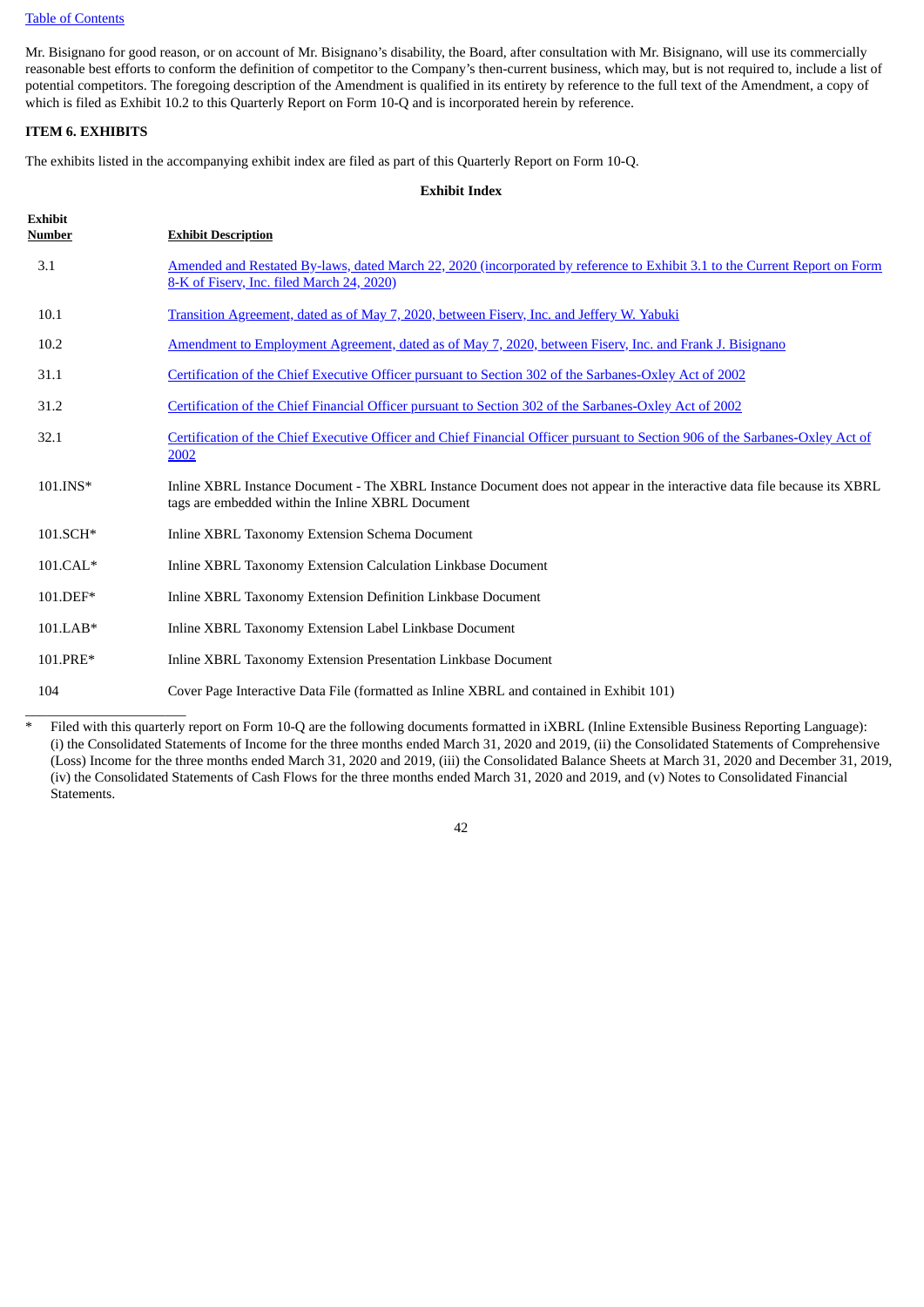#### **SIGNATURES**

<span id="page-45-0"></span>Pursuant to the requirements of the Securities Exchange Act of 1934, the registrant has duly caused this report to be signed on its behalf by the undersigned thereunto duly authorized.

## **FISERV, INC.**

Date: May 8, 2020 By: /s/ Robert W. Hau

Robert W. Hau Chief Financial Officer and Treasurer

Date: May 8, 2020 By: /s/ Kenneth F. Best

Kenneth F. Best Chief Accounting Officer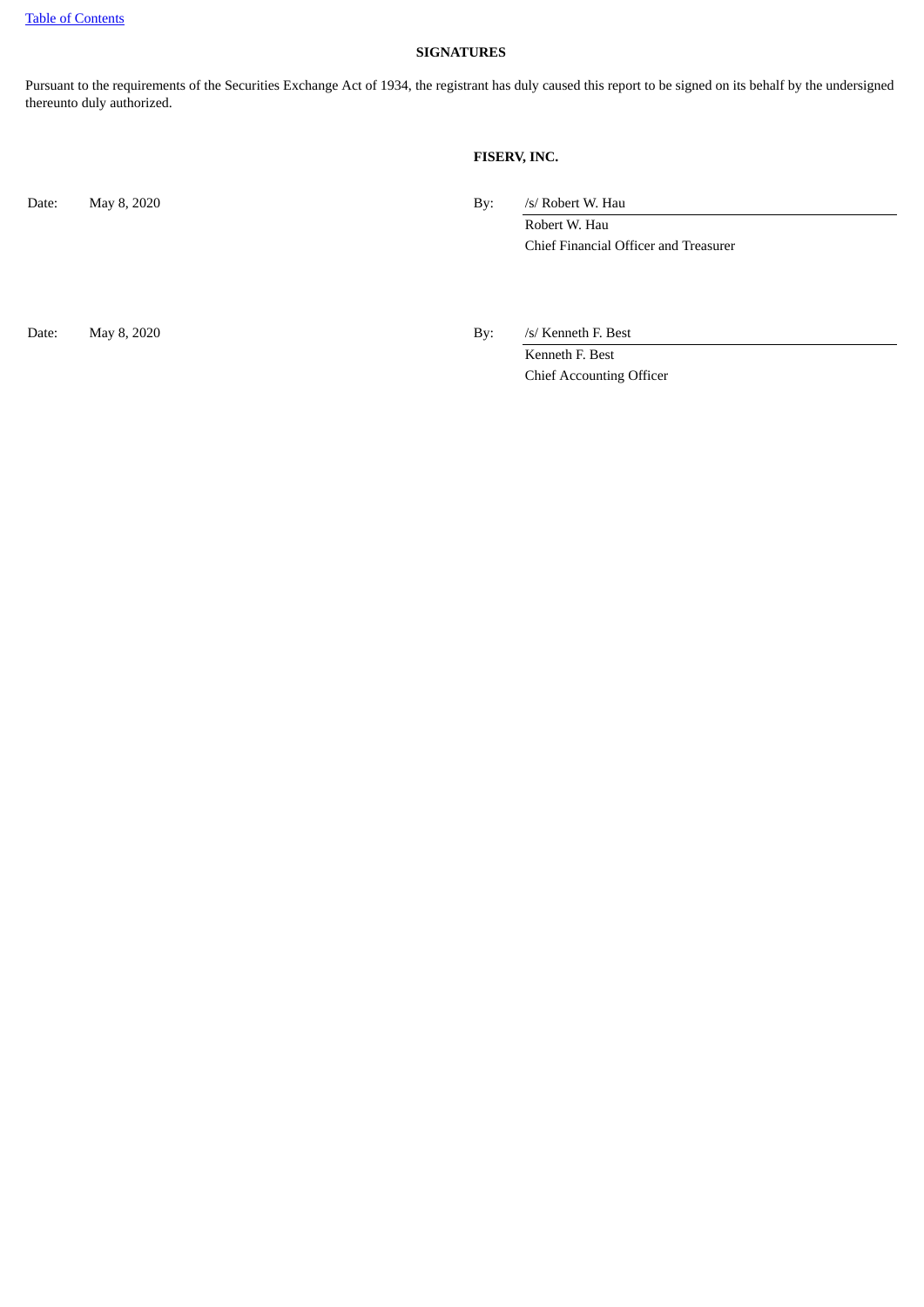## **TRANSITION AGREEMENT**

<span id="page-46-0"></span>This Transition Agreement (this "*Agreement*") is entered into as of May 7, 2020 (the "*Execution Date*"), by and between Fiserv, Inc., a Wisconsin corporation (the "*Company*"), and Jeffery W. Yabuki (the "*Executive*").

WHEREAS, the Company and the Executive are parties to (i) the Amended and Restated Employment Agreement, effective December 22, 2008, as amended effective February 26, 2009, December 30, 2009 and March 29, 2016 (together, the "*Employment Agreement*") and (ii) the Key Executive Employment and Severance Agreement, dated December 22, 2008, as amended March 26, 2016 (the "*KEESA*");

WHEREAS, the Executive currently serves as Chairman and Chief Executive Officer of the Company;

WHEREAS, as a result of its succession planning process, the Company's Board of Directors (the "*Board*") has determined it to be in the best interests of the Company to effectuate the transition to a successor Chief Executive Officer to be effective July 1, 2020 and to support a seamless transition through the Executive's continuing service as Executive Chairman;

WHEREAS, the Company and the Executive desire to memorialize the terms of the Executive's transition from the role of Chairman and Chief Executive Officer of the Company to the role of Executive Chairman of the Company, effective July 1, 2020, and the Executive's subsequent separation from service with the Company on or before December 31, 2020; and

WHEREAS, this Agreement supersedes the Employment Agreement and the KEESA, except to the extent specifically set forth herein.

In consideration of the promises set forth herein, the Company and the Executive agree as follows:

1. Employment.

(a) Transition. During the period commencing on the Execution Date and ending on June 30, 2020, the Executive shall continue to be the Chairman of the Board and the Chief Executive Officer of the Company (the "*CEO Period*"). During the Transition Period (as defined below in this Section 1(a)), the Executive shall serve as the Executive Chairman of the Company. The Executive acknowledges and agrees that the transition contemplated hereby does not constitute a "Good Reason" event under the Employment Agreement, or a "Good Reason" event under the KEESA, or any other employee benefit program, plan, or arrangement of the Company, its subsidiaries or affiliates (including with respect to the Outstanding Awards (as defined below in Section 2(a)(iii)). For purposes of this Agreement, the "*Transition Period*" means the period commencing July 1, 2020 and ending on the earlier to occur of (i) the date of a "Qualifying Separation" (as defined below in this Section 1(a)) or (ii) December 31, 2020. The period that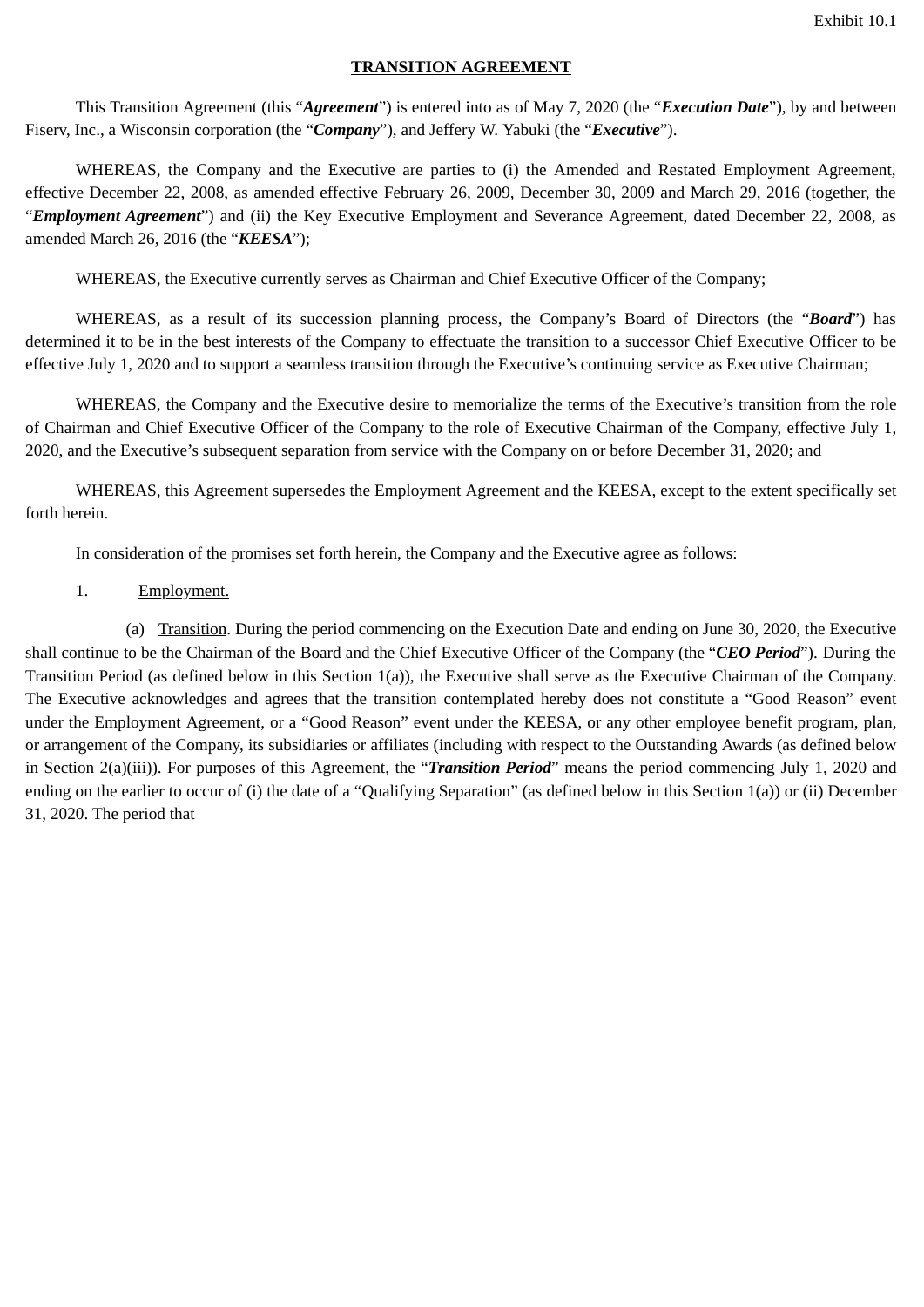includes the CEO Period and the Transition Period shall be referred to herein as the "*Employment Period*" and the Executive's last day of employment with the Company hereunder shall be referred to herein as the "*Separation Date*." Effective as of the Separation Date, the Executive shall resign from all Company-related positions, including as an officer and director of the Company and its subsidiaries and affiliates. A "*Qualifying Separation*" is the Executive's separation from employment with the Company due to (A) death or Disability (as defined in the Employment Agreement), (B) termination by the Company without Cause (as defined in the Employment Agreement) or (C) the Executive's resignation with the written consent of the Lead Director of the Board, which consent will not be unreasonably withheld.

(b) Duties.

(i) CEO Period. During the CEO Period, the Executive shall continue to perform the duties, functions and responsibilities commensurate with the Executive's positions as Chairman and Chief Executive Officer. The Executive shall continue to report directly to the Board, and shall continue to direct and manage the affairs of the Company with such duties, functions and responsibilities as contemplated by the Company's by-laws and as the Board shall continue to designate, provided that such duties, functions and responsibilities are commensurate with the Executive's positions of Chairman and Chief Executive Officer.

(ii) Transition Period. During the Transition Period, the Executive shall perform the duties, functions and responsibilities commensurate with the Executive's position as Executive Chairman. Such duties, functions and responsibilities shall be as contemplated by the Company's by-laws and shall include providing support to the Chief Executive Officer of the Company. The Executive shall continue to report directly to the Board, and shall continue to have such additional duties, functions and responsibilities as the Board shall designate, provided that such duties, functions and responsibilities are commensurate with the Executive's position of Executive Chairman.

(iii) Best Efforts. During the Employment Period, the Executive shall continue to serve the Company faithfully, conscientiously and to the best of the Executive's ability and shall continue to promote the interests and reputation of the Company (subject to Section 5 below). Unless prevented by sickness or mental or physical impairment that qualifies as a disability under the Company's short-term or long-term disability plan or during a period of vacation or other approved leave of absence, the Executive shall continue to devote substantially all of the Executive's time, attention, knowledge, energy and skills, during normal working hours, and at such other times as the Executive's duties may reasonably require, to the duties of the Executive's employment; provided, however, that it shall not be a breach of this Agreement for the Executive to manage his own private financial investments or to serve on civic or charitable boards, to continue to serve on the corporate boards on which the Executive serves as of the Execution Date, or to be a member of the board of directors of other companies which do not compete with the Company, so long as such directorships have been expressly disclosed to, and approved by, the Board, and provided, further, that all such activities do not materially interfere with the Executive's performance of his duties hereunder, cause harm or concern to the Company's operations, profitability or reputation, or otherwise violate this Agreement.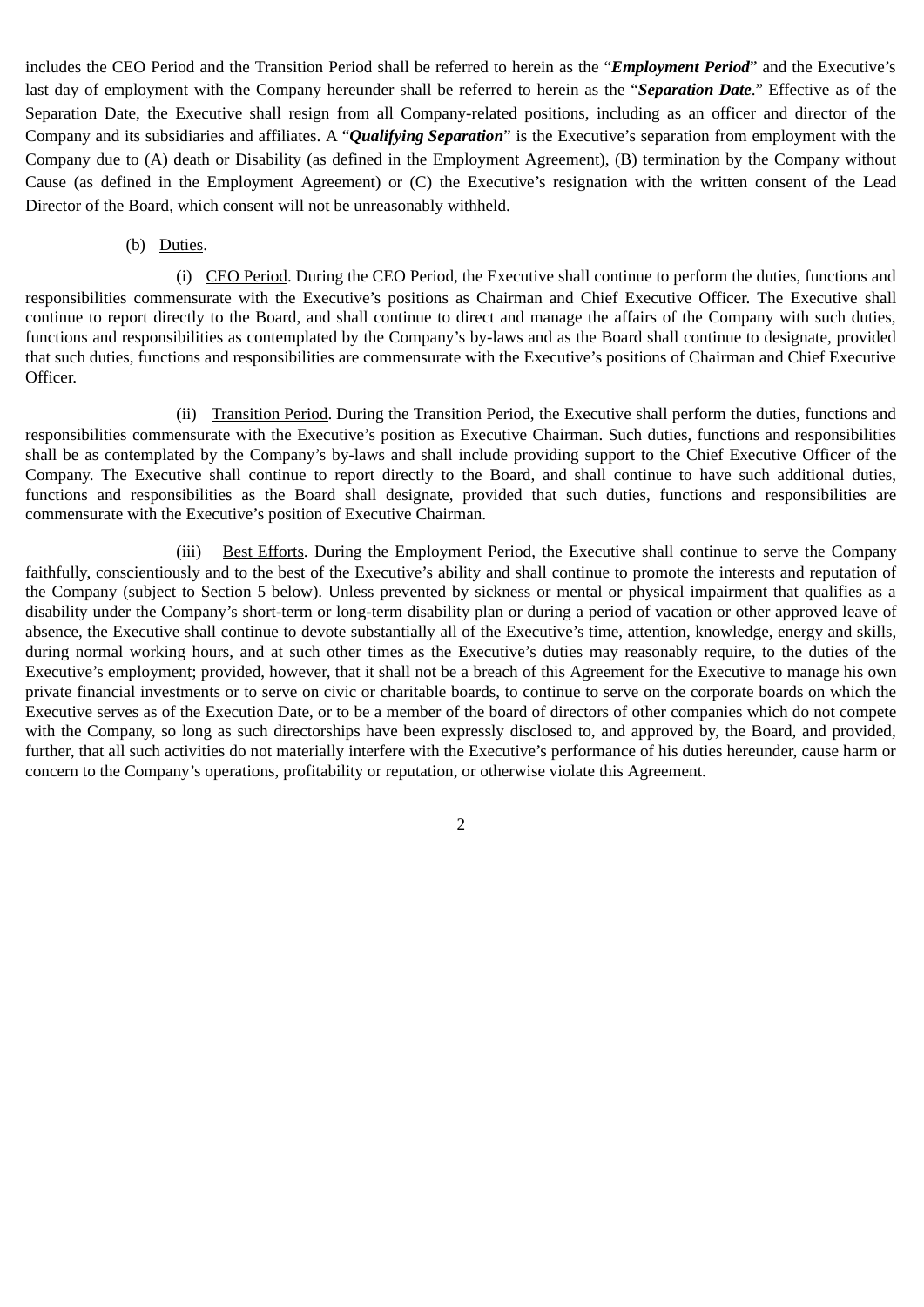(iv) Principal Place of Performance. The Executive shall continue to perform his duties, functions and responsibilities hereunder at the Company's headquarters in Brookfield, WI, with travel as necessary, required or requested in the performance of his duties, functions and responsibilities.

## (c) Compensation and Other Benefits.

(i) Base Salary. During the Employment Period, the Executive shall be entitled to continue to receive a base salary at the annual rate of \$1,320,000, payable semi-monthly and otherwise in accordance with the regular payroll practices of the Company, subject to the temporary waiver of 100% of the base salary payable to the Executive (other than the portion of the base salary necessary to fund the Executive's continued participation in the Company's health and welfare plans) which became effective April 1, 2020 pursuant to the voluntary waiver initiated and executed by the Executive.

(ii) Annual Bonus. During the Employment Period, the Executive shall not be eligible to participate in the Company's annual cash incentive plan. For the avoidance of doubt, in no event shall the Executive be entitled to a cash incentive payment hereunder for the calendar year 2020.

(iii) Equity Award. Provided that the Executive remains employed pursuant to this Agreement until the end of the Transition Period, on or immediately prior to the Separation Date, the Company shall grant the Executive a restricted stock unit award under the Company's Amended and Restated 2007 Omnibus Incentive Plan, or any successor plan thereto (the "*Plan*"), with a grant date fair value of \$12,701,250, which is 125% of the target grant date fair value of \$10,161,000 ("*RSU Grant*"). On the date in the first quarter of 2021 that the Company grants incentive awards for 2020 to its executive officers, the number of restricted stock units subject to the RSU Grant shall be reduced, if applicable, such that the number of restricted stock units subject to the RSU Grant will have a fair value on such date equal to (A) the target grant date fair value of \$10,161,000 multiplied by  $(B)$  a fraction, (i) the numerator of which is the sum of  $(x)$  the aggregate value of the incentive award (in whatever form) paid or granted in respect of the 2020 performance year plus (y) the base salary paid in 2020, in each case, to the Company's Chief Executive Officer in office on July 1, 2020 and (ii) the denominator of which is \$15,000,000; provided that, the actual fair value of the RSU Grant as of the applicable date in the first quarter of 2021 shall be no less than \$4,000,000. The RSU Grant will vest in four substantially equal annual installments on each of the first four anniversaries following the date of grant, shall be evidenced by an award agreement substantially in the form of the award agreement applicable to the restricted stock unit award made to Executive in February 2020, and shall be subject to the further terms of this Agreement.

## (iv) Other Benefits.

(A) During the Employment Period, the Executive shall continue to be eligible to participate in, and shall have the benefit of, all the Company's group medical, dental and vision plans and programs, group life and disability insurance plans, the Company's 401(k)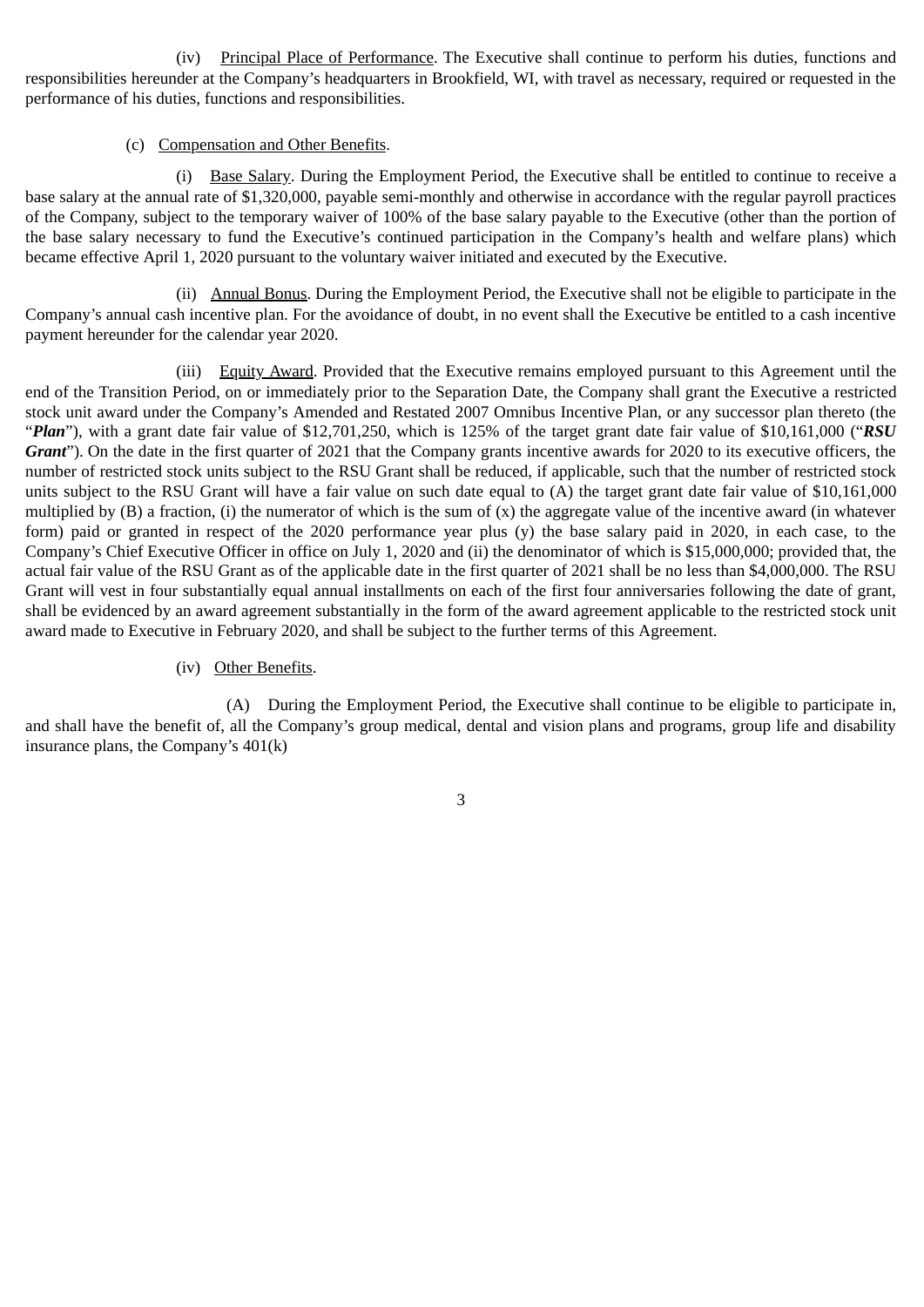plan, and other employee benefit plans, programs and arrangements as are or may be generally made available to senior executives of the Company.

(B) During the Employment Period, the Executive shall be continue to be eligible for such executive perquisites, fringe, and other benefits as are provided to the Executive, in accordance with the Company's plans and/or programs in effect from time to time.

(C) Nothing in this Section 1(c)(iv) shall be construed to require the Company to establish, maintain or continue any compensation or benefit plan, program or arrangement. Except as otherwise expressly provided by their terms, such compensation or benefit plans, programs or arrangements are subject to modification or termination by the Company at any time.

(d) Expenses. During the Employment Period, subject to and in accordance with the Company's policies with regard to such matters applicable to the Executive, the Executive is authorized to incur reasonable business expenses in carrying out his duties and responsibilities under this Agreement, and the Company shall promptly reimburse him for all such properly documented business expenses incurred in accordance with the Company's travel and business expense reimbursement policy applicable to the Executive in connection with carrying out the business of the Company.

## 2. Separation of Employment.

(a) Separation at the End of the Transition Period. Provided that the Executive remains employed pursuant to this Agreement until the end of the Transition Period, and the Executive signs this Agreement within 21 days following receipt (the "*First Signature*") and the Executive (or the Executive's estate or beneficiaries, as applicable, in the event of the Executive's death) signs this Agreement again on or within 21 days following the Separation Date (the "*Second Signature*")) and does not revoke this Agreement as provided herein (following either the First Signature or the Second Signature), the Executive (or the Executive's estate or beneficiaries, as applicable, in the event of the Executive's death) shall be entitled to receive the following:

(i) A lump-sum cash payment in an amount equal to \$7,260,000 ("*Separation Payment*"), which amount will be paid on the first business day of the seventh month following the Separation Date;

(ii) The Company will reimburse the Executive on a monthly basis for any expenses incurred by the Executive for payment of COBRA or other health insurance premiums until the earlier to occur of (A) the end of the 24-month period following the Separation Date, or (B) the date the Executive obtains health care coverage through subsequent employment; subject to presentment of receipts in accordance with the Company's expense reimbursement policy (the "*COBRA Reimbursements*");

(iii) The Executive's equity awards outstanding under the Plan as of the Separation Date, including the RSU Grant (together, the "*Outstanding Awards*") are hereby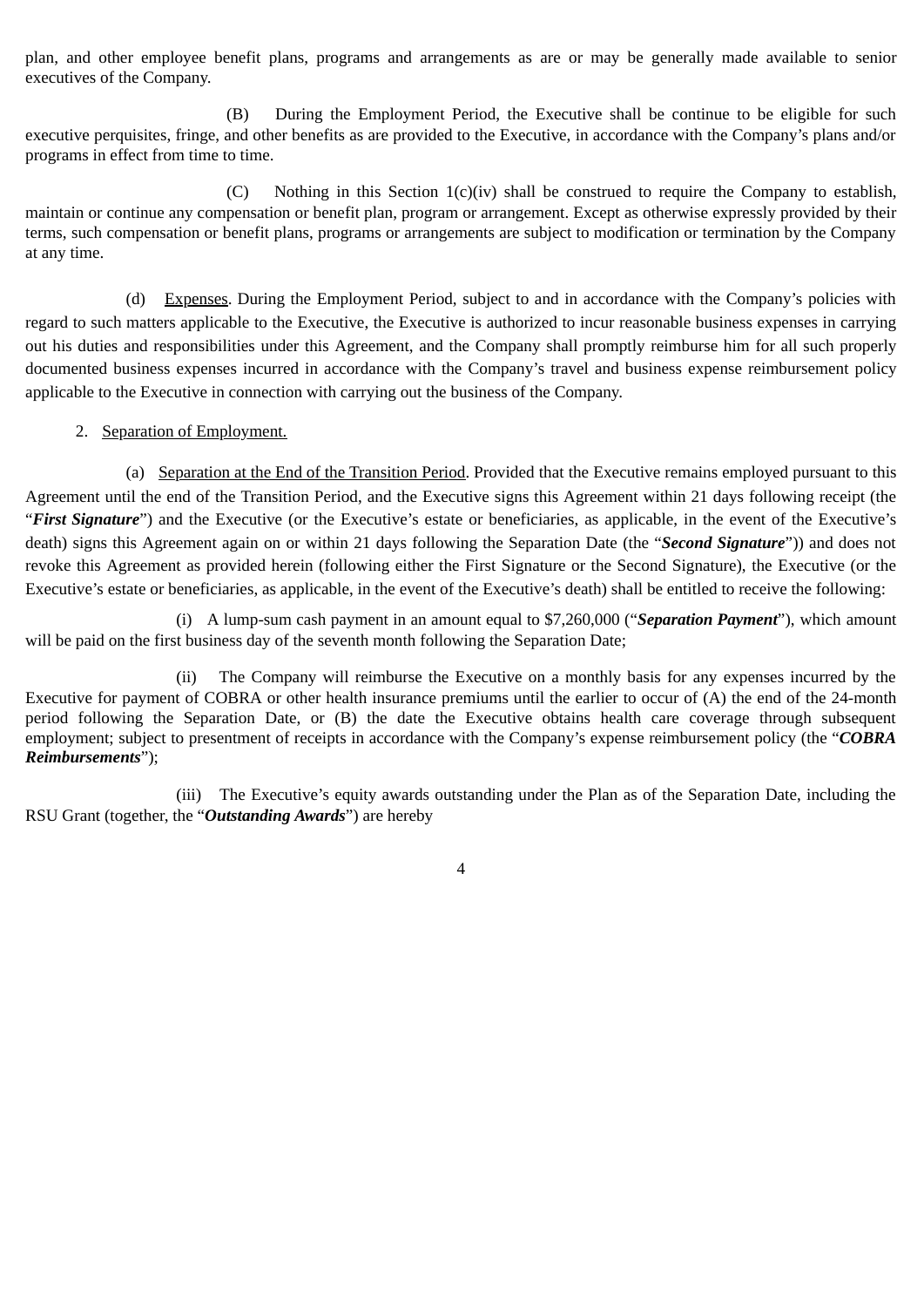amended to the extent required such that they will continue to vest on the normal vesting dates indicated in the applicable Award Agreement (as defined below in Section 3(b)) as if the Executive had not ceased employment, subject to any acceleration of vesting in the event of death or disability as may be provided in the Outstanding Award, and subject further to the modifications set forth in Section 3(b) and 3(c) below and Section 11(h) below; provided that each of the Performance Share Unit Agreements dated August 1, 2019 and February 21, 2018 is hereby modified to eliminate pro-rata vesting in Section 5(a) thereof, such that the Outstanding Awards granted thereunder will continue to vest without regard to any pro-rata reduction. Any stock options to the extent such stock options are or become vested and exercisable are hereby modified such that they will remain exercisable until the earlier of (A) the five-year anniversary of the Separation Date, (B) the one-year anniversary of the date of the Executive's death, or (C) the expiration date set forth in the applicable stock option Award Agreement, subject to earlier termination in accordance with Section 11(h) below. To the extent that the terms of this Agreement conflict with the terms of any Award Agreement governing any Outstanding Awards, the terms of this Agreement shall prevail (unless the operative instrument expressly, with specific reference to this Agreement, states otherwise); and

(iv) Regardless of whether the Executive (or the Executive's estate or beneficiaries, as applicable, in the event of the Executive's death) executes this Agreement again on or within 21 days following the Separation Date, the Executive (or the Executive's estate or beneficiaries, as applicable, in the event of the Executive's death) shall be entitled to (A) any base salary earned, accrued and owing but not yet paid (if any), (B) reimbursement for any and all monies advanced by the Executive for the time period ending with the Separation Date for all expenses reimbursable by the Company under this Agreement, and (C) any benefits accrued and due under any applicable benefit plans, programs and arrangements of the Company (including the Plan) in accordance with the terms of such plans, programs and arrangements (the "*Accrued Obligations*").

(b) Other Separations. In the event of the Executive's separation from employment for any reason other than a Qualifying Separation prior to December 31, 2020, the Executive shall not be eligible to receive the Separation Payment or any other payments and benefits set forth in Section 2(a)(i), (ii) and (iii) above. In the event of such separation from employment, the Executive (or the Executive's estate or beneficiaries, as applicable, in the event of the Executive's death), shall receive all Accrued Obligations.

(c) Return of Company Property. The Executive agrees that on or before the Separation Date, the Executive shall return to the Company all documents, manuals, office equipment, credit cards and other things belonging to the Company and its subsidiaries and affiliates which the Executive has borrowed or which he possesses or controls; provided that the Executive may retain Company-provided computers, laptops and mobile devices (and phone numbers) provided the Executive permits the Company to delete all property and information of the Company and its subsidiaries and affiliates from such Company-provided computers, laptops and mobile devices. To the extent that the Executive has made use of his own personal computing devices (*e.g.*, PDA, laptop, thumbdrive, etc.) during employment with the Company, the Executive agrees to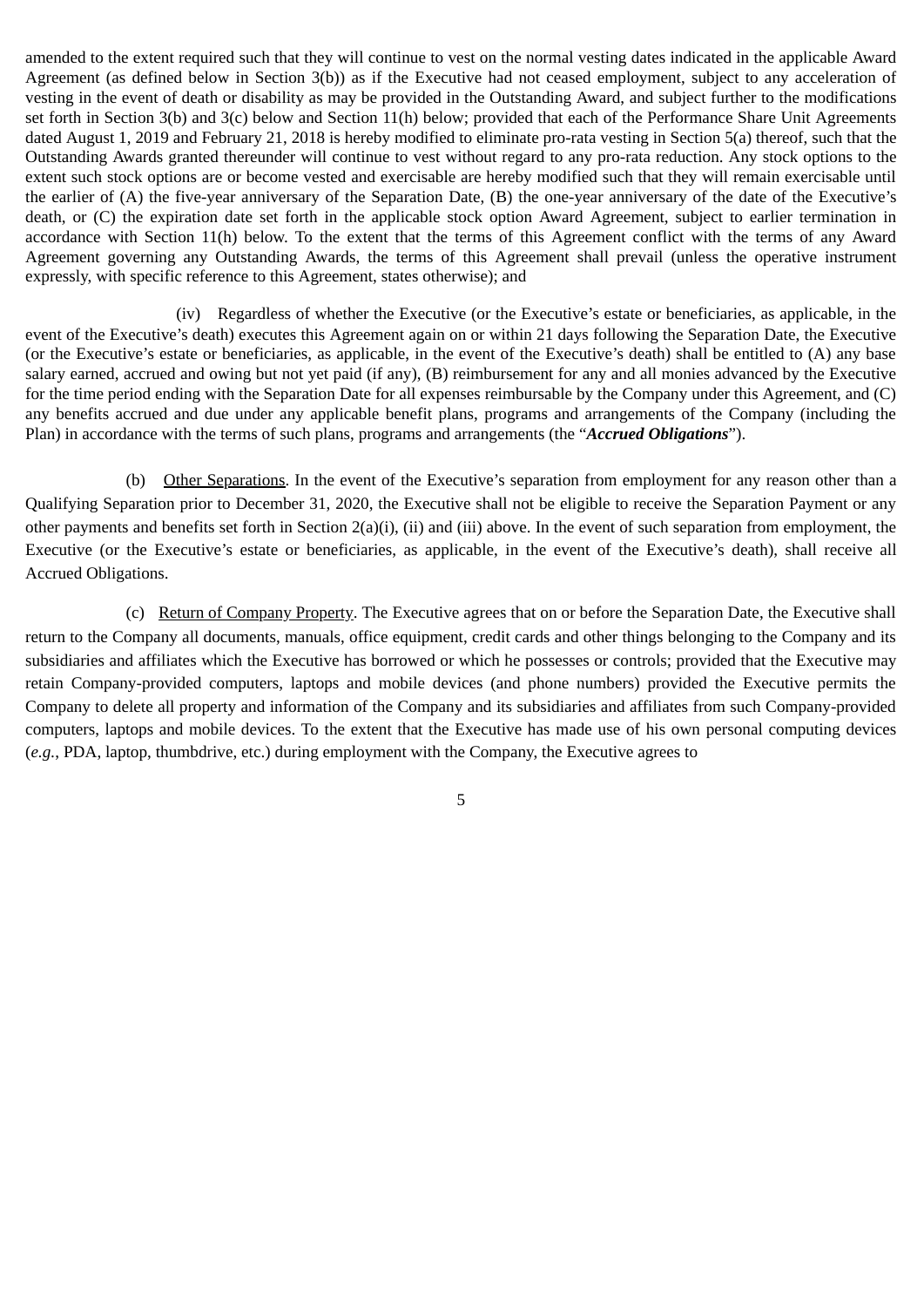permit the Company to delete all property and information of the Company and its subsidiaries and affiliates from such personal computing devices.

## 3. Restrictive Covenants.

(a) Acknowledgments; Confidential Information; Competitive Activities; Non-Solicitation. Paragraphs 7.1, 7.2, 7.3, 7.4 and 7.6 of the Employment Agreement are hereby incorporated by reference (such provisions, the "*Employment Agreement Obligations*").

(b) Modification of Restrictive Covenants in Outstanding Awards. The Executive acknowledges and agrees that each award agreement reflecting the terms of an Outstanding Award (each such agreement an "*Award Agreement*") imposes certain employment and post-employment restrictions on the Executive, which are hereby incorporated by reference (the "*Award Agreement Obligations*"). Provided that the Executive remains employed pursuant to this Agreement until the end of the Transition Period, such Award Agreement Obligations shall be modified as follows:

(i) To the extent any Award Agreement provides that:

(A) the Executive will not perform duties as or for a "Client or a Prospective Client" shall be modified such that the Executive shall be permitted to perform duties as or for a Client or Prospective Client so long as such Client or Prospective Client is not, and does not become as a result of services provided by the Executive to such Client or Prospective Client, a Competitor during the post-employment restriction period described in Section 3(b)(ii) below;

(B) a Post-Retirement Violation (as defined therein) includes, in part, the Executive commences "employment of any kind (other than board or public service, work for a not-for-profit or *de minimis* for-profit employment )" or performs "work for a non-Competitor" (or words of similar meaning), such provision shall be deleted in its entirety and be of no force or effect;

(C) a Post-Retirement Violation (as defined therein) includes, in part, that the Executive violates "any post-employment covenant applicable to you under any agreement in effect with, or policy of, the Company or any of its subsidiaries, including without limitation those set forth in Section [the applicable section referred to in the Award Agreement]," such post-employment covenants and policies shall be limited to the covenants set forth in the Paragraphs from the Employment Agreement incorporated into this Agreement pursuant to Section 3(a) above and the Award Agreement Obligations (as modified by this Agreement); and

(D) the Executive shall not participate in the inducement or encourage any employee of the Company, its direct and indirect subsidiaries, affiliated entities, successors, and assigns ("*Fiserv*") to leave employment with Fiserv, such provision shall be modified such that during the period from the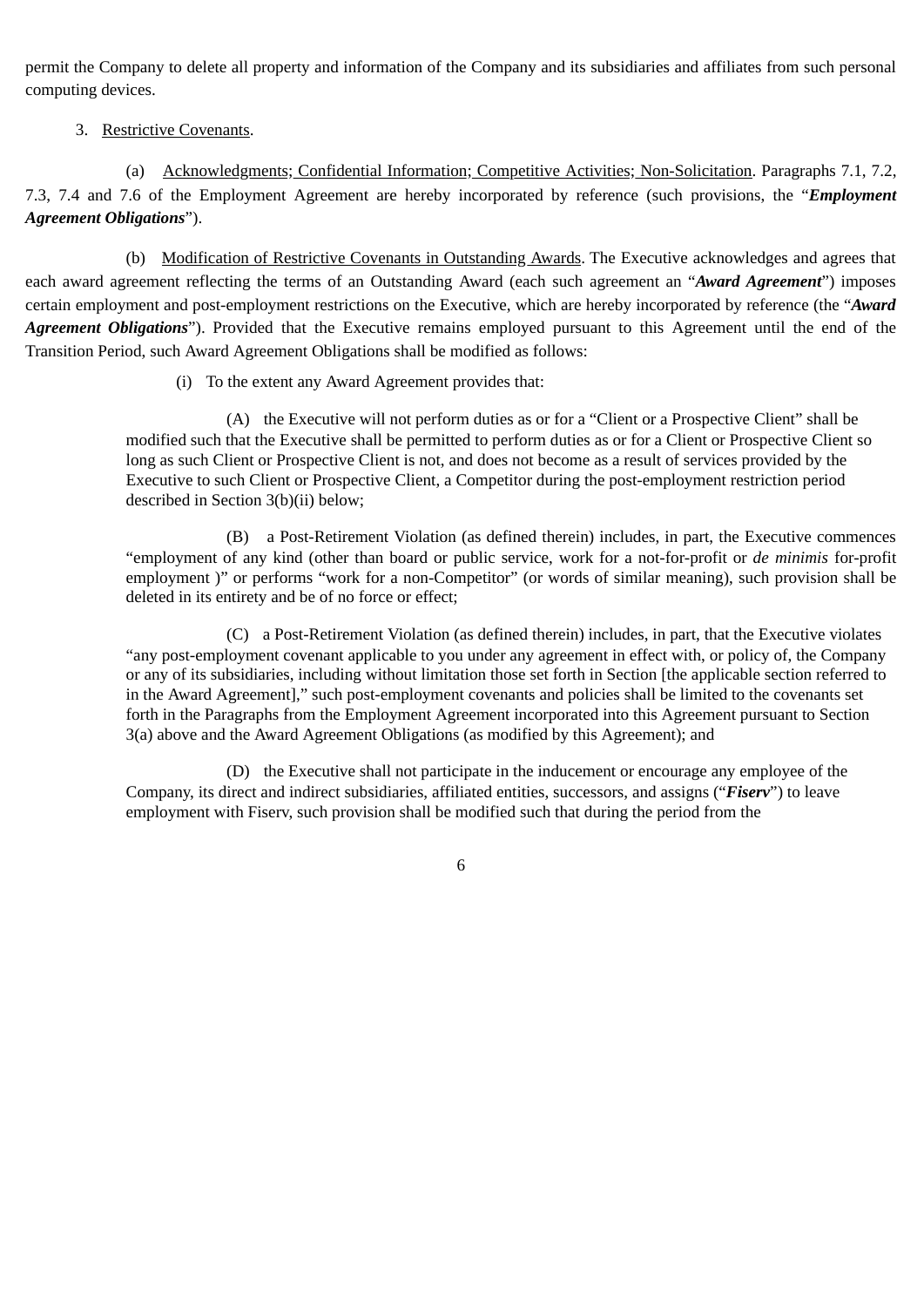Separation Date through December 31, 2021, the Executive also shall not directly or indirectly participate in the hiring of any employee of Fisery and that after December 31, 2021, the Executive will be deemed to participate in inducing or encouraging an employee of Fiserv to leave employment with Fiserv only if the Executive directly or indirectly initiates contact, or directly or indirectly causes another person to initiate contact, with such employee for the purpose of inducing or encouraging such employee to leave employment with Fiserv.

For the avoidance of doubt, the Award Agreement Obligations that (x) provide the Executive shall not perform duties "as or for a Competitor" and a Post-Retirement Violation includes the Executive commencing or performing "work of any kind for a Competitor, including as an employee, board member, consultant or otherwise" (such provisions, the "*Non-Competition Restrictions*") or (y) impose non-inducement or non-interference obligations on the Executive, as modified by this Agreement (such provisions, the "*Non-Solicitation Restrictions*"), shall, in each case, continue to apply as set forth in the Award Agreement. In addition, in the event an employee of Fiserv responds to a public advertisement or posting or other form of general solicitation, the inducement or hiring of any such employee shall not violate the Non-Solicitation Restrictions.

(ii) To the extent that any post-employment Non-Competition Restriction or Non-Solicitation Restriction set forth in any Award Agreement shall terminate as of any date prior to the date that any Outstanding Award becomes vested, exercisable or distributable in accordance with the vesting, exercisability and distribution schedules set forth therein (notwithstanding any accelerated vesting or exercisability on account of certain terminations of employment, as described in the applicable Award Agreement), such provision shall be modified such that the restriction period is extended until the last date that all Outstanding Awards are vested and exercisable or distributable. For the avoidance of doubt, if the post-employment restriction period with respect to a Non-Competition Restriction or Non-Solicitation Restriction set forth in an Award Agreement ends on any date following the last date that all Outstanding Awards are vested and exercisable or distributable, such post-employment restriction period shall not be modified.

(c) Blue Pencil. For the purposes of this Agreement, the period of restriction of confidentiality or proprietary information and competition is intended to limit disclosure and competition by the Executive to the maximum extent permitted by law. If it shall be finally determined by any court of competent jurisdiction ruling on this Agreement that the scope or duration of any limitation contained in this Agreement is too extensive to be legally enforceable, then the parties hereby agree that the provisions hereof shall be construed to be confined to such scope or duration (not greater than that provided for herein) as shall be legally enforceable, and the Executive hereby consents to the enforcement of such limitations as so modified and agrees that his decision to enter into this Agreement is entirely knowing and voluntary.

(d) Mutual Non-Disparagement. The Executive agrees that during the Employment Period and at all times following the Separation Date, he shall not make disparaging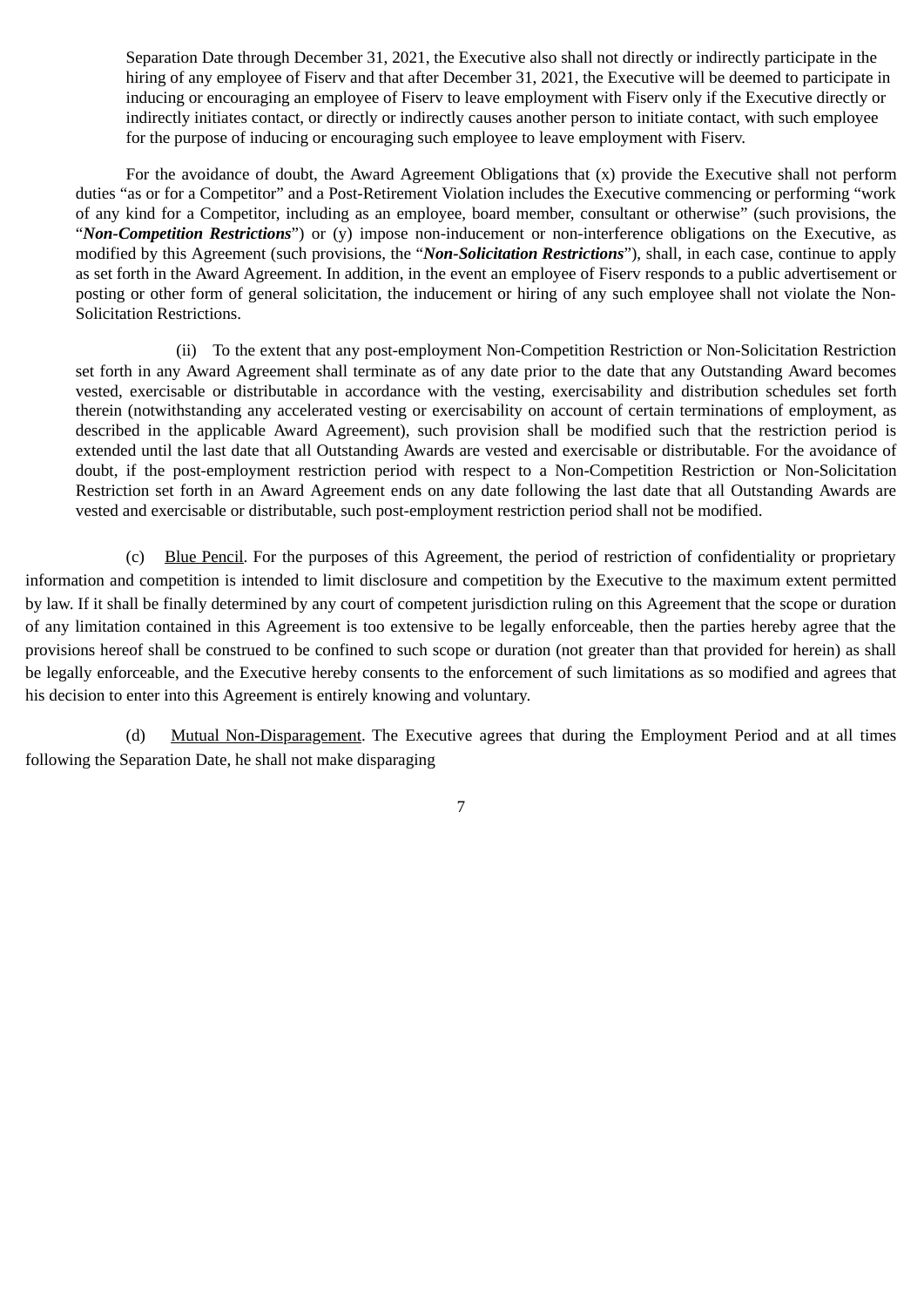or defamatory comments regarding the Company, its subsidiaries, its affiliates or their directors, officers or other employees in any respect or make any comments concerning the execution of this Agreement, the transitions contemplated by this Agreement or the circumstances that led to such execution and transitions (collectively, the "*Transition Matters*"), except for any such comments that are consistent with the Company's public disclosures regarding the Transition Matters. The Executive's obligations under this Section 3(d) shall not apply to disclosures required by applicable law, regulation or order of a court or governmental agency, or as permitted in accordance with Section 5 below. With respect to the Employment Period and at all times following the Separation Date, the Company shall not make, and the Company shall instruct its individual directors and executive officers not to make, disparaging or defamatory comments regarding the Executive in any respect or make any comments concerning Transition Matters, unless such comments are consistent with the Company's public disclosures regarding the Transition Matters. The Company's obligations shall not apply to disclosures required by applicable law, regulation or order of a court or governmental agency.

4. General Release. In consideration of the payments and benefits forth in Sections 1 and 2 of this Agreement, to the fullest extent permitted by law, the Executive (on behalf of himself, his heirs, executors, administrators, successors, and assigns), intending to be legally bound, hereby agrees to remise, release, waive, and forever discharge the Company and its subsidiaries and affiliates, and their respective officers, directors, managers, employees, agents, stockholders, members, partners, and equityholders, and the respective predecessors, successors, and assigns of each of them (collectively, the "*Company Releasees*") from any and all manner of actions and causes of action, suits, debts, claims, demands, or any right to monetary recovery or any personal or individual relief whatsoever, in law and in equity, known and unknown, suspected and unsuspected, that he ever had, now has, or hereafter may have, by reason of any action, omission, matter, cause, or thing whatsoever, up to and including each date he executes this Agreement, and particularly, but without limitation of the foregoing general terms, claims for notice, pay in lieu of notice, wrongful dismissal, severance pay (except as specified in Section 2 hereof), overtime pay, incentive compensation, vacation pay, or any other claims arising from or relating in any way to wages, hours, the Executive's employment relationship with the Company, the terms and conditions of that employment relationship, or the termination of that relationship, including, but not limited to, any claims or actions arising out of agreements, representations or policies related to his employment, and claims for wrongful termination, misrepresentation, personal injury, emotional distress, defamation, invasion of privacy, unjust enrichment, breach of contract (oral, written or implied), interference with contractual or advantageous relations, other torts, violation of the covenant of good faith and fair dealing, any claims or actions arising under any and all of the following laws (as in effect or amended): the Age Discrimination in Employment Act, 29 U.S.C. §§ 621, et seq. ("*ADEA*"), as amended by the Older Workers Benefit Protection Act of 1990 ("*OWBPA*"), the Americans with Disabilities Act, 42 U.S.C. §§ 12101 et seq., Title VII of the Civil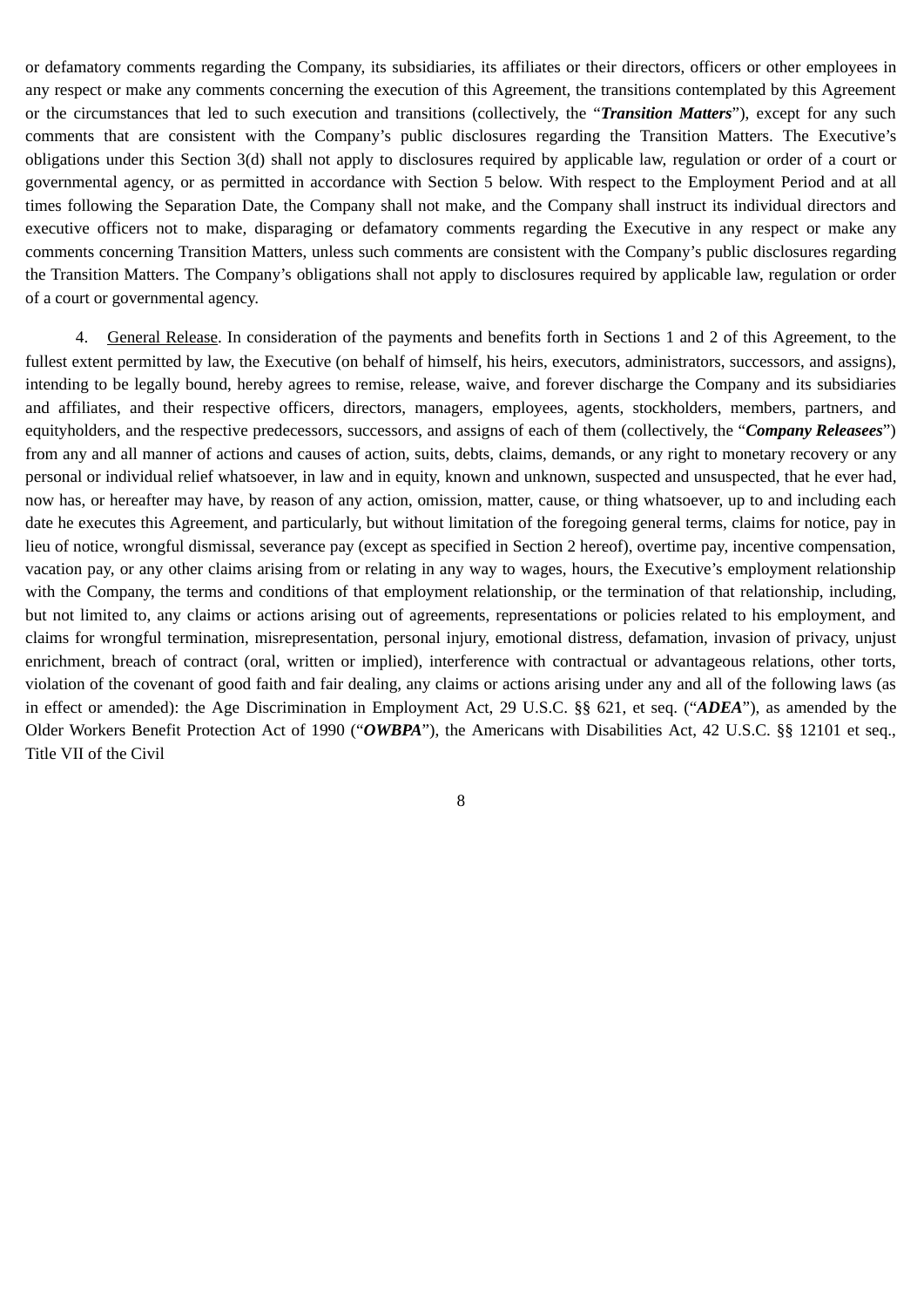Rights Act of 1964, 42 U.S.C. §§ 2000-e et seq., the Employee Retirement Income Security Act of 1974, 29 U.S.C. § 301 et seq., the Family and Medical Leave Act, 29 U.S.C. § 2601 et seq., the Fair Credit Reporting Act, 15 U.S.C. § 1681 et seq., the federal statutes at 42 U.S.C. §§ 1981 & 1981a, the Worker Adjustment and Retraining Notification Act, 29 U.S.C. § 2101 et seq., the Families First Coronavirus Response Act, Pub. Law 116–127, the CARES Act, Pub. Law 116-136, the Wisconsin Fair Employment Act, Wisconsin AIDS Testing Discrimination Law, Wisconsin Personnel Records Statute, Wisconsin Family and Medical Leave Act, Wisconsin Minimum Wage Law, Wisconsin Wage Payments, Claims and Collections Law, Wisconsin WARN Act, Wisconsin Cessation of Health Care Benefits Law, Wisconsin Employment Peace Act, as well as any claim or right under the Employment Agreement, the KEESA, or any other agreement with the Company or its current or prior subsidiaries or affiliates, all as amended, and any other federal, state or local constitutional, statutory or common law claims, including, but not limited to, claims under federal, state, or local laws prohibiting employment discrimination, including any claims for attorneys' fees and costs, but in each case excluding the following (collectively, the "*Excluded Matters*"): (i) rights to any payments and benefits under this Agreement; (ii) rights to continued health coverage under COBRA and similar state laws; (iii) any claim or right to unemployment insurance or workers' compensation benefits (other than for retaliation under workers' compensation laws); (iv) any medical claim incurred during employment that is payable under applicable medical plans or an employer-insured liability plan; (v) rights to indemnification pursuant to Section 8 below and under any directors and officers insurance with respect to the Executive's service to the Company in such capacity; (vi) any claim to vested benefits under the written terms of a qualified employee pension benefit plan; (vii) rights pertaining to any capital stock of the Company held directly or indirectly by the Executive and any contracts and agreements pertaining thereto; (viii) any claim or right that may arise after the execution of this Agreement; and (ix) any claim that is not otherwise waivable under applicable law. The Executive acknowledges that he has not made any claims or allegations related to sexual harassment or sexual abuse, and none of the payments set forth in this Agreement are related to sexual harassment or sexual abuse.

5. Reports to Government Entities. Nothing in this Agreement or any other agreement with the Executive restricts or prohibits the Executive from initiating communications directly with, responding to any inquiries from, providing testimony before, providing confidential information to, reporting possible violations of law or regulation to, or filing a claim or assisting with an investigation directly with a self-regulatory authority or a government agency or entity, including the U.S. Equal Employment Opportunity Commission, the Department of Labor, the National Labor Relations Board, the Department of Justice, the Securities and Exchange Commission, the Congress, and any agency Inspector General (collectively, the "*Regulators*"), or from making other disclosures that are protected under the whistleblower provisions of federal, state, or local law or regulation. However, the Executive is waiving his right to receive any individual monetary relief from the Company or any other Company Releasees resulting from such claims released and waived in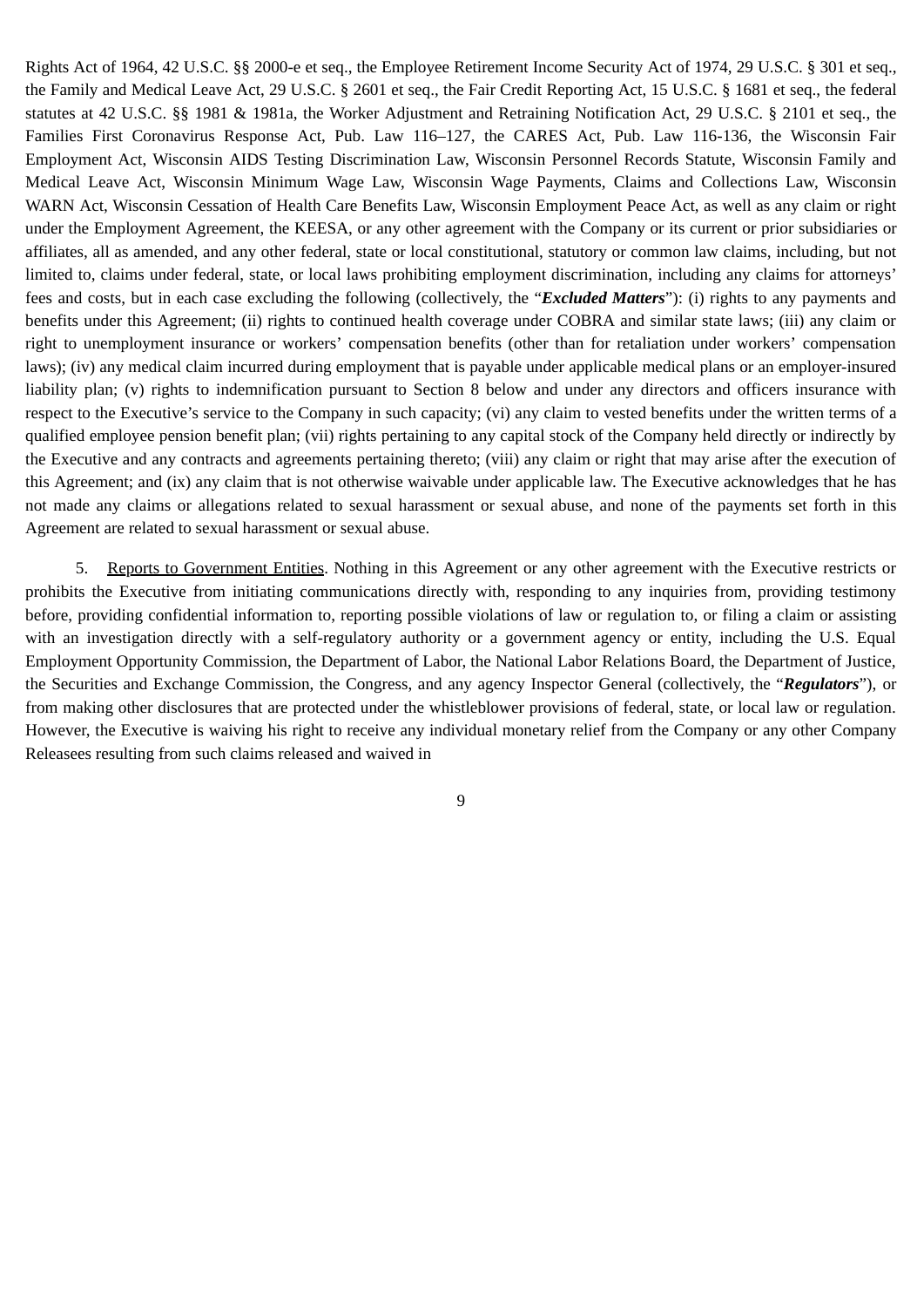Section 4 above, regardless of whether the Executive or another party has filed them, and in the event the Executive obtains such monetary relief the Company will be entitled to an offset for the payments made pursuant to this Agreement, except where such limitations are prohibited as a matter of law. This Agreement does not limit the Executive's right to receive an award from any Regulator that provides awards for providing information relating to a potential violation of law. The Executive does not need the prior authorization of the Company to engage in conduct protected by this Section 5, and the Executive does not need to notify the Company that he has engaged in such conduct. Please take notice that federal law provides that: (a) an individual shall not be held criminally or civilly liable under any federal or state trade secret law for the disclosure of a trade secret that (i) is made (A) in confidence to a federal, state, or local government official, either directly or indirectly, or to an attorney, and (B) solely for the purpose of reporting or investigating a suspected violation of law; or (ii) is made in a complaint or other document filed in a lawsuit or other proceeding, if such filing is made under seal; and (b) an individual who files a lawsuit for retaliation by an employer for reporting a suspected violation of law may disclose the trade secret to the attorney of the individual and use the trade secret information in the court proceeding, if the individual (i) files any document containing the trade secret under seal, and (ii) does not disclose the trade secret, except pursuant to court order. Nothing in this Agreement or any other agreement with the Executive prohibits or creates liability for any such protected conduct.

6. Non-Admission. It is understood and agreed that neither the execution of this Agreement nor the terms of this Agreement constitute an admission of liability to the Executive by the Company or the Company Releasees, and such liability is expressly denied. It is further understood and agreed that no person or entity shall use the Agreement, or the consideration paid pursuant thereto, as evidence of an admission of liability, inasmuch as such liability is expressly denied.

7. Cooperation. The Executive agrees that upon the Company's reasonable notice to the Executive, the Executive shall cooperate with the Company and its counsel (including, if necessary, preparation for and appearance at depositions, hearings, trials or other proceedings) with regard to matters that relate to or arise out of matters the Executive has knowledge about or has been involved with during his employment with the Company (subject to Section 5). In the event that such cooperation is required, the Executive will be reimbursed for any reasonable travel expenses incurred in connection therewith in accordance with the Company's travel and business expense reimbursement policy.

8. Indemnification. The Executive shall be entitled to coverage under such directors and officers liability insurance policies maintained from time to time by the Company for the benefit of its directors and officers. The Company shall indemnify and hold the Executive harmless, to the fullest extent permitted by the laws of the State of Wisconsin, from and against all costs, charges, and expenses (including reasonable attorneys' fees), and shall, consistent with the laws of the State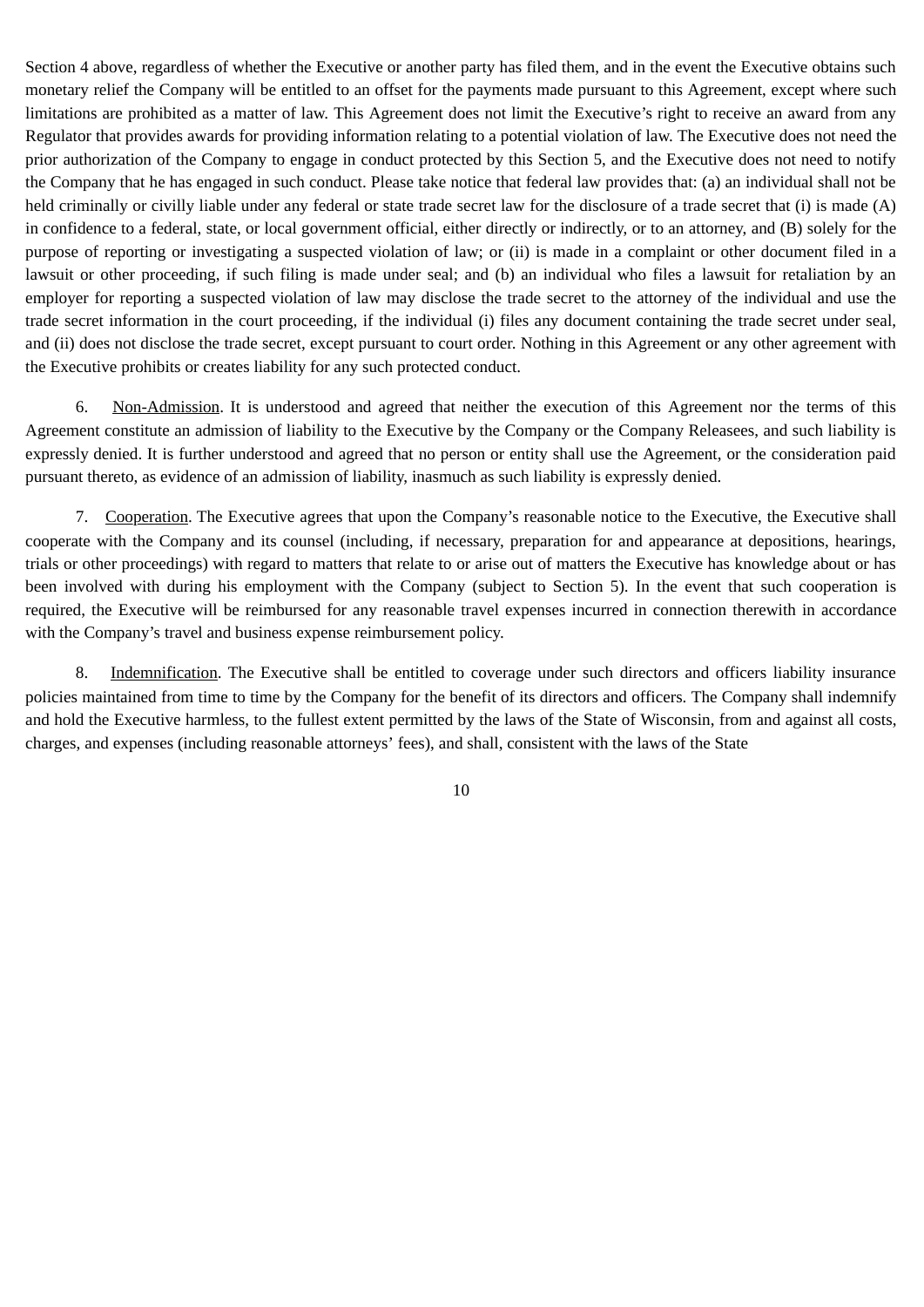of Wisconsin, provide for the reimbursement of expenses, incurred or sustained in connection with any action, suit or proceeding to which the Executive or his legal representatives may be made a party by reason of the Executive's being or having been a director, officer or employee of the Company or any of its affiliates or employee benefit plans. Such reimbursement shall be made promptly (but in no event later than the end of the calendar year following the year in which the expense was incurred) following the Executive's written request to the Company for reimbursement. The provisions of this Section 8 shall not be deemed exclusive of any other rights to which the Executive seeking indemnification may have under any by-law, agreement, a vote of stockholders or directors, or otherwise. The provisions of this Section 8 shall survive the termination of this Agreement for any reason.

9. No Additional Entitlements. The Executive agrees and represents that other than as provided for in this Agreement, the Executive has received all entitlements due from the Company relating to his employment with the Company including, without limitation, all wages earned, including, without limitation, all commissions and bonuses, sick pay, vacation pay, overtime pay, and any paid and unpaid personal leave for which the Executive is eligible and entitled, and that no other entitlements are due to the Executive other than as set forth in this Agreement.

10. No Mitigation or Offset. The Executive shall not be required to mitigate the amount of any payment provided for herein by seeking other employment or otherwise, and any such payment will not be reduced in the event such other employment is obtained, except with respect to the COBRA Reimbursements.

## 11. Miscellaneous.

(a) Tax Withholding. The Company shall be eligible to deduct and withhold from all compensation payable to the Executive pursuant to this Agreement all amounts required to be deducted and withheld therefrom pursuant to any present or future law, regulation, or ordinance of the United States of America or any state or local jurisdiction therein or any foreign taxing jurisdiction. In addition, if prior to the date of payment of the Separation Payment or other deferred compensation payments or benefits hereunder, the Federal Insurance Contributions Act (FICA) tax imposed under Sections 3101, 3121(a), and 3121(v)(2) of the Internal Revenue Code of 1986, as amended (the "*Code*"), where applicable, becomes due with respect to any payment or benefit to be provided hereunder, the Company may provide for an immediate payment of the amount needed to pay the Executive's portion of such tax (plus an amount equal to the taxes that will be due on such amount) and the Executive's Separation Payment shall be reduced accordingly.

(b) Section 409A. This Agreement is intended to comply with Section 409A of the Code, and its corresponding regulations, or an exemption thereto, and payments may only be made under this Agreement upon an event and in a manner permitted by Section 409A of the Code, to the extent applicable. All payments to be made upon the Executive's separation from, or termination of, employment under this Agreement may only be made upon a "separation from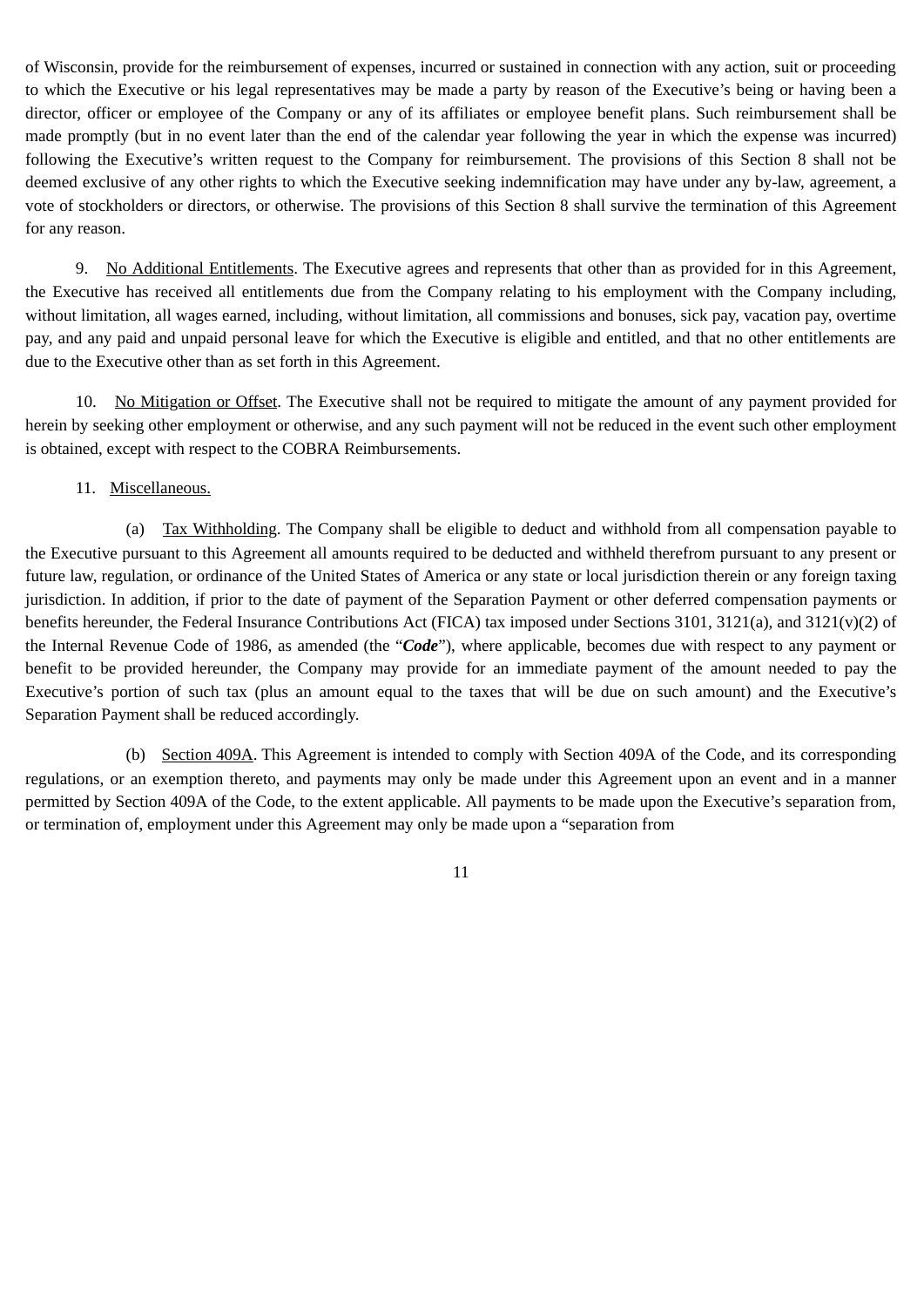service" under Section 409A of the Code. For purposes of Section 409A of the Code, each payment hereunder shall be treated as a separate payment, and the right to a series of installment payments under this Agreement shall be treated as a right to a series of separate payments. In no event may the Executive, directly or indirectly, designate the calendar year of payment. Any reimbursements and in-kind benefits provided under this Agreement shall be made or provided in accordance with the requirements of Section 409A of the Code.

(c) Entire Agreement. Upon the Execution Date, this Agreement, together with the terms of the Employment Agreement incorporated herein by reference, the waiver agreement attached hereto as Exhibit A and incorporated herein by reference, and the Outstanding Awards, as modified herein, set forth the complete understanding and agreement between the Executive and the Company with respect to the subject matter herein and therein and supersede any and all prior or contemporaneous agreements, written or oral, between the Executive and the Company or any predecessor thereof, with respect to the subject matter, including, without limitation, the Employment Agreement (except as incorporated herein by reference) and the KEESA.

(d) Governing Law. This Agreement shall be construed and enforced in accordance with the laws of the State of Wisconsin without reference to principles of conflict of laws. Any legal suit, action, or proceeding against any party hereto arising out of or relating to this Agreement shall be instituted in a federal or state court in the State of Wisconsin, and each party hereto waives any objection which it may now or hereafter have to the laying of venue of any such suit, action, or proceeding and each party hereto irrevocably submits to the jurisdiction of any such court in any suit, action, or proceeding.

(e) Severability. Should any provision of this Agreement be held to be void or unenforceable, the remaining provisions shall remain in full force and effect, to be read and construed as if the void or unenforceable provisions were originally deleted.

(f) Modification; Waiver. This Agreement may not be modified or waived, except by written instrument duly executed by the Executive and the Company.

(g) Assignment; Binding Effect. This Agreement may be assigned by the Company to, be binding upon and inure to the benefit of, any successor to substantially all the assets and business of the Company as a going concern, whether by merger, consolidation or purchase of substantially all of the assets of the Company or otherwise, and such successor shall assume the Company's obligations under this Agreement. This Agreement shall be binding upon the Executive and the Executive's estate and beneficiaries, and shall inure to the benefit of the Executive's estate and beneficiaries.

(h) Breach. The Executive acknowledges and agrees that if the Executive breaches his obligations to the Company or any Company Releasee set forth in Sections 3 and 4 of this Agreement, such breach would cause serious and irreparable damage to the Company and its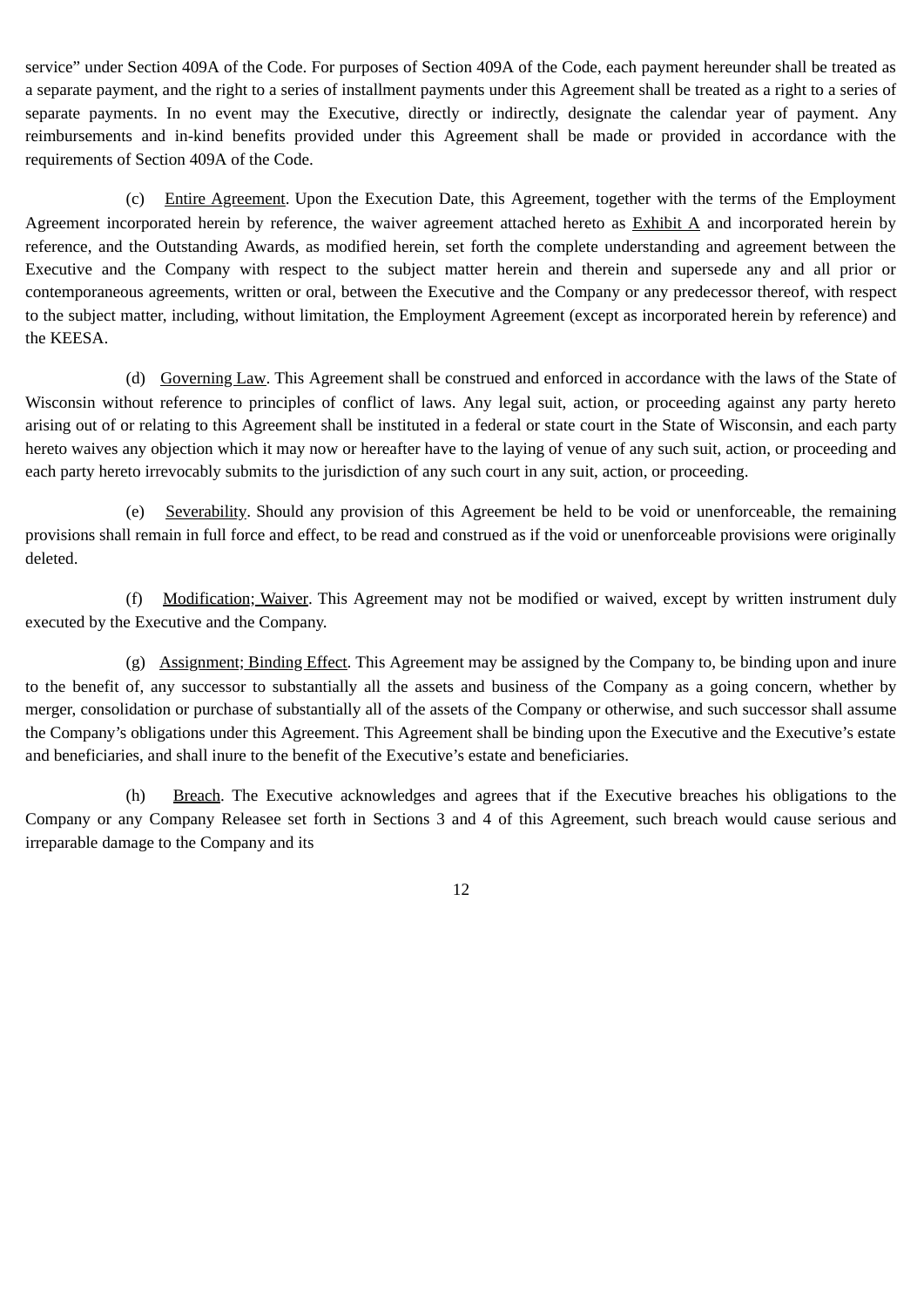subsidiaries and affiliates. He further acknowledges that it might not be possible to measure such damage in money. Accordingly, the Executive agrees that, in the event of a breach or threatened breach by the Executive of the provisions of Section 3 or 4, the Company may seek, in addition to and without limiting any other rights or remedies, including money damages or specific performance, an injunction or restraining order, without the need to post any bond or other security, prohibiting the Executive from doing or continuing to do any acts constituting such breach or threatened breach. Additionally, in the event of a material breach of the Employment Agreement Obligations or an Award Agreement Obligation by the Executive, as reasonably determined in good faith by the Compensation Committee of the Board, which breach is not cured by the Executive (to the extent curable) to the reasonable, good faith satisfaction of the Compensation Committee of the Board within 10 business days after receipt of written notice thereof from the Company, then (i) the Executive shall forfeit any Outstanding Awards, whether vested or unvested, and forfeit the right to receive, or to the extent received shall repay, the Separation Payment and the COBRA Reimbursements, and (ii) the Company will be entitled to recover any shares (either the actual shares or the value or current value thereof as provided in the applicable Award Agreement) delivered to the Executive under any Outstanding Award.

(i) Counterparts. This Agreement may be executed in one or more counterparts, and be transmitted by facsimile or pdf, each of which shall be deemed an original, but all of which together shall constitute one and the same agreement.

(j) Headings. Section headings are included in this Agreement for convenience of reference only and shall not affect the interpretation of the text hereof.

(k) Notice. Notices given pursuant to this Agreement shall be in writing and shall be deemed given when actually received by the Executive or actually received by the Company's Secretary or any officer of the Company other than the Executive. If mailed, such notices shall be sent by nationally recognized overnight courier or mailed by United States registered or certified mail, return receipt requested, addressee only, postage prepaid, if to the Company, to Fiserv, Inc., Attention: Secretary, 255 Fiserv Drive, Brookfield, Wisconsin 53045, or if to the Executive, to the most recent address shown on the records of the Company, or to such other address as the party to be notified shall have theretofore given to the other party in writing.

12. Acknowledgment. The Executive acknowledges and agrees as follows:

(a) The Executive has read the terms of this Agreement and understands its terms and effects, including the fact that the Executive is hereby releasing and forever discharging the Company Releasees from any action, omission, matter, cause, or thing whatsoever, up to and including each date he executes this Agreement, other than as related to the Excluded Matters;

(b) The Company advises the Executive to consult with an attorney concerning this Agreement, and the Executive has consulted with an attorney of his choosing prior to signing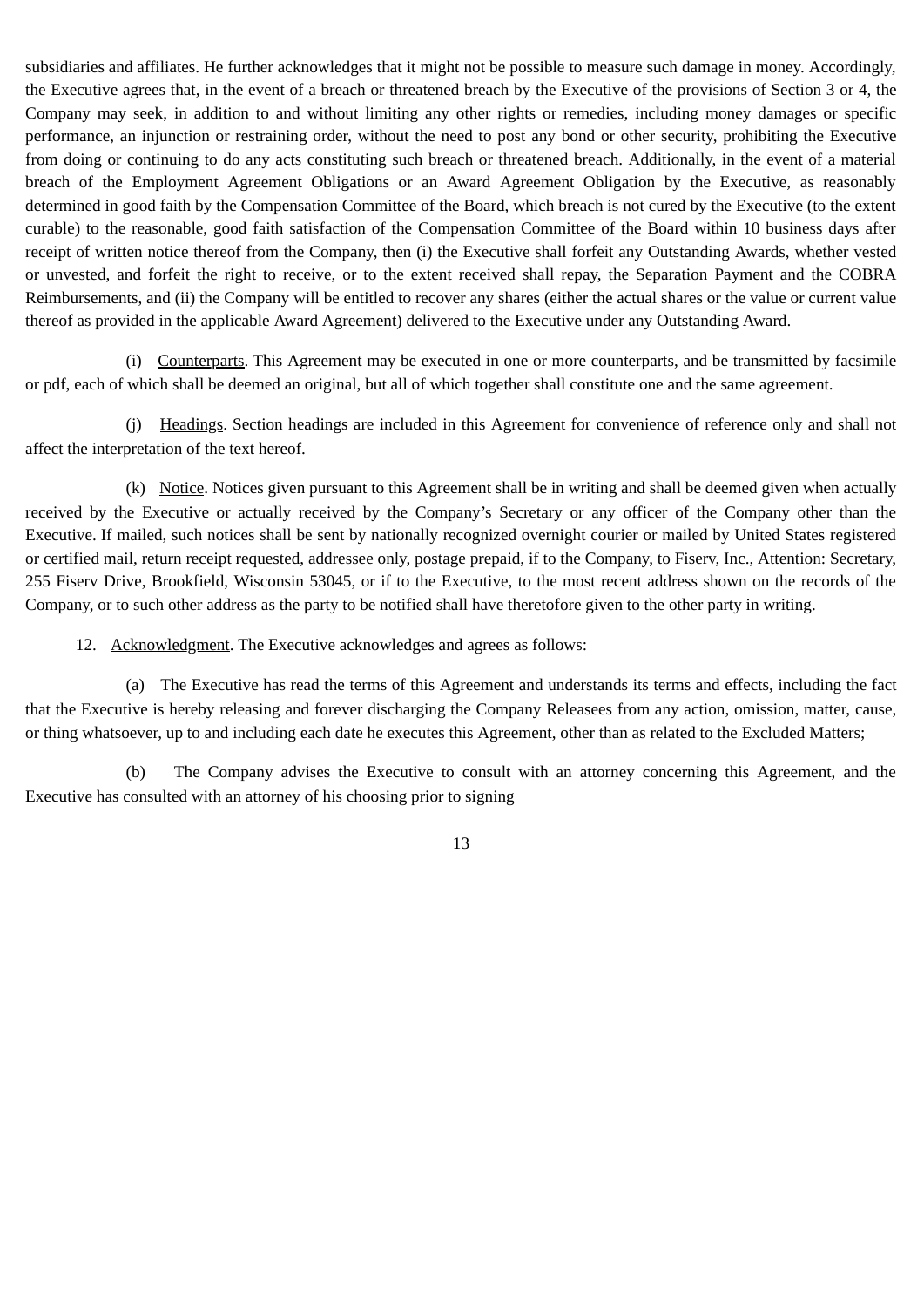## this Agreement;

(c) Neither the Company nor its agents, representatives, employees, or attorneys have made any representations to the Executive concerning the terms or effects of this Agreement other than those expressly contained herein; the Executive's execution and delivery of this Agreement is based upon his and his legal counsel's independent review of this Agreement; and the Executive hereby expressly waives any and all claims or defenses by the Executive against the enforcement of this Agreement which are based upon allegations or representations, projections, estimates, understandings or agreements by the Company or any of its representatives that are not contained in the express terms of this Agreement;

(d) The Company has provided the Executive with at least 21 days in which to consider whether to sign this Agreement (in each case, after initially receiving it and after the Separation Date);

(e) To accept this Agreement, the Executive must sign it twice with the intent to be legally bound – once within 21 days following receipt of this Agreement and a second time upon or within 21 days following the Separation Date;

(f) The Executive has signed this Agreement voluntarily and knowingly in exchange for consideration that the Executive acknowledges is adequate and satisfactory to the Executive;

(g) Changes to the Company's offer contained in this Agreement, whether material or immaterial, will not restart the 21-day consideration periods provided for in Section 13(d) above;

## (h) The Executive understands:

(i) that this Agreement will not be effective or enforceable until eight days after the Executive signs it with the First Signature (without revoking it as provided below); that it may be revoked by the Executive within the intervening seven-day period by either delivering a signed revocation notice to the undersigned signatory for the Company or mailing such notice to the undersigned signatory for the Company so that it is postmarked no later than seven days after the date of the Executive's First Signature; and that if he timely revokes it, it shall be null and void in its entirety; and

(ii) that, after signing this Agreement a second time with the Second Signature, the Executive may revoke such Second Signature and his renewed agreement thereby within the seven-day period after the date of such Second Signature by either delivering a signed revocation notice to the undersigned signatory for the Company or mailing such notice to the undersigned signatory for the Company so that it is postmarked no later than seven days after the date of the Executive's Second Signature; that such Second Signature and the renewed waiver and release of claims pursuant to Section 4 granted thereby up to and including the Second Signature date will not be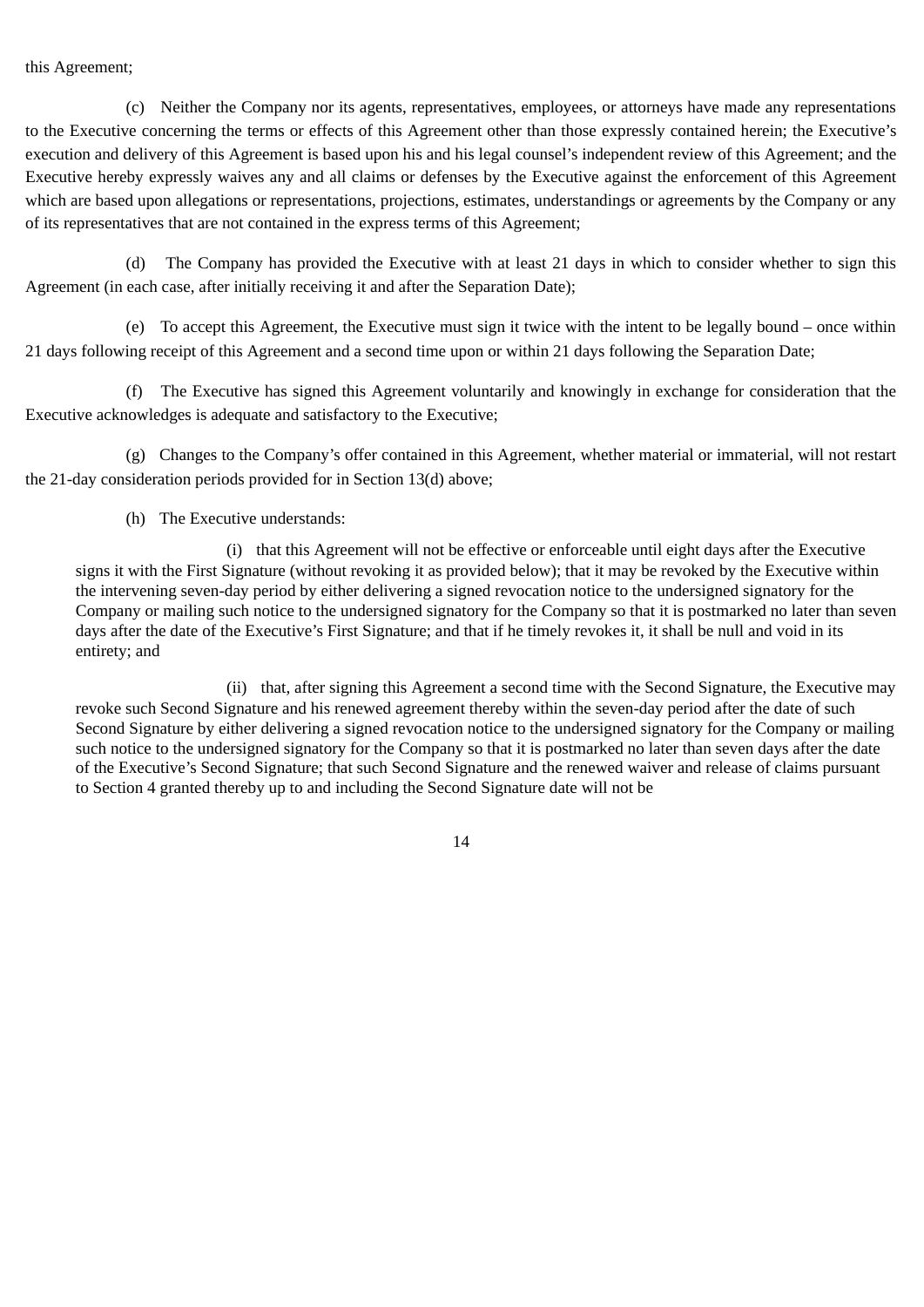effective or enforceable until eight days after the Executive signs it with the Second Signature (without revoking it as provided herein); and that if he timely revokes such Second Signature, such updated waiver and release of claims through and including the Second Signature date shall be null and void and the Executive shall not receive any of the payments or benefits provided under Section 2 above, but the Agreement shall otherwise remain in effect, including without limitation the waiver and release of claims pursuant to Section 4 granted by the Executive's First Signature; and

(i) In exchange for the Executive's waivers, releases and commitments set forth herein, including the waiver and release of all claims arising under the ADEA, the benefits that the Executive is receiving pursuant to Section 2 hereof exceed any payment, benefit or other thing of value to which the Executive would otherwise be entitled, including under the Employment Agreement, and are just and sufficient consideration for the waivers, releases, and commitments set forth herein.

## *[Signature Page Follows]*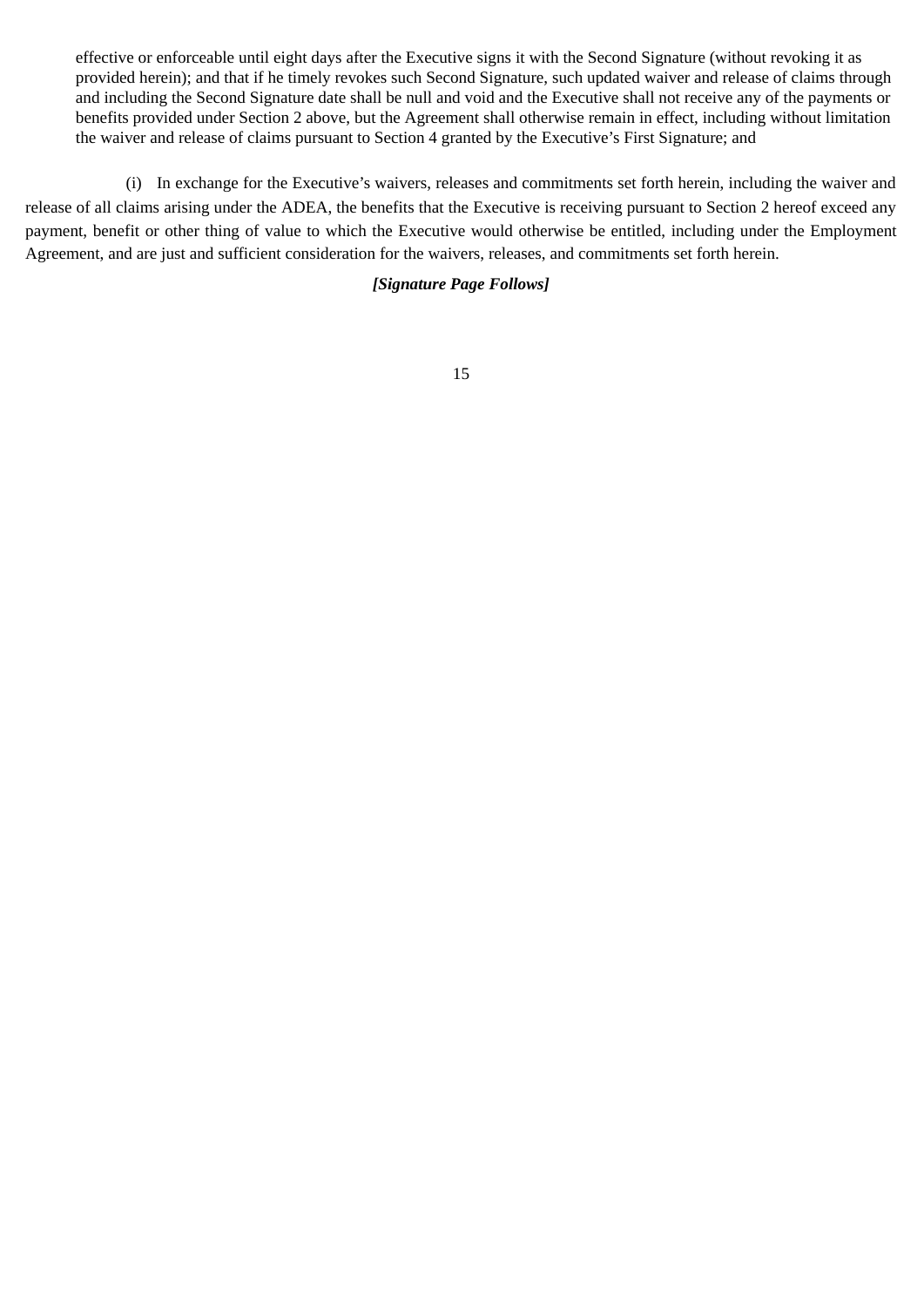IN WITNESS WHEREOF, each of the Company and the Executive has executed this Agreement to become effective on the eight day following the date of the Executive's signature below.

Fiserv, Inc.

By: /s/ Lynn S. McCreary Lynn S. McCreary Chief Legal Officer and Secretary

Date: May 7, 2020

## **UNDERSTOOD, AGREED TO AND ACCEPTED WITH THE INTENTION TO BE LEGALLY BOUND:**

/s/ Jeffery W. Yabuki Jeffery W. Yabuki

Date: May 7, 2020

## *(To Be Signed First Within 21 Days of Receiving This Agreement)*

## **TO BE SIGNED AGAIN ON OR WITHIN TWENTY-ONE DAYS AFTER THE SEPARATION DATE:**

I hereby reaffirm the terms of the Agreement. I agree to all terms of the Agreement as of the date of the signature below:

Jeffery W. Yabuki

Date:

[SIGNATURE PAGE TO TRANSITION AGREEMENT FOR JEFFERY W. YABUKI]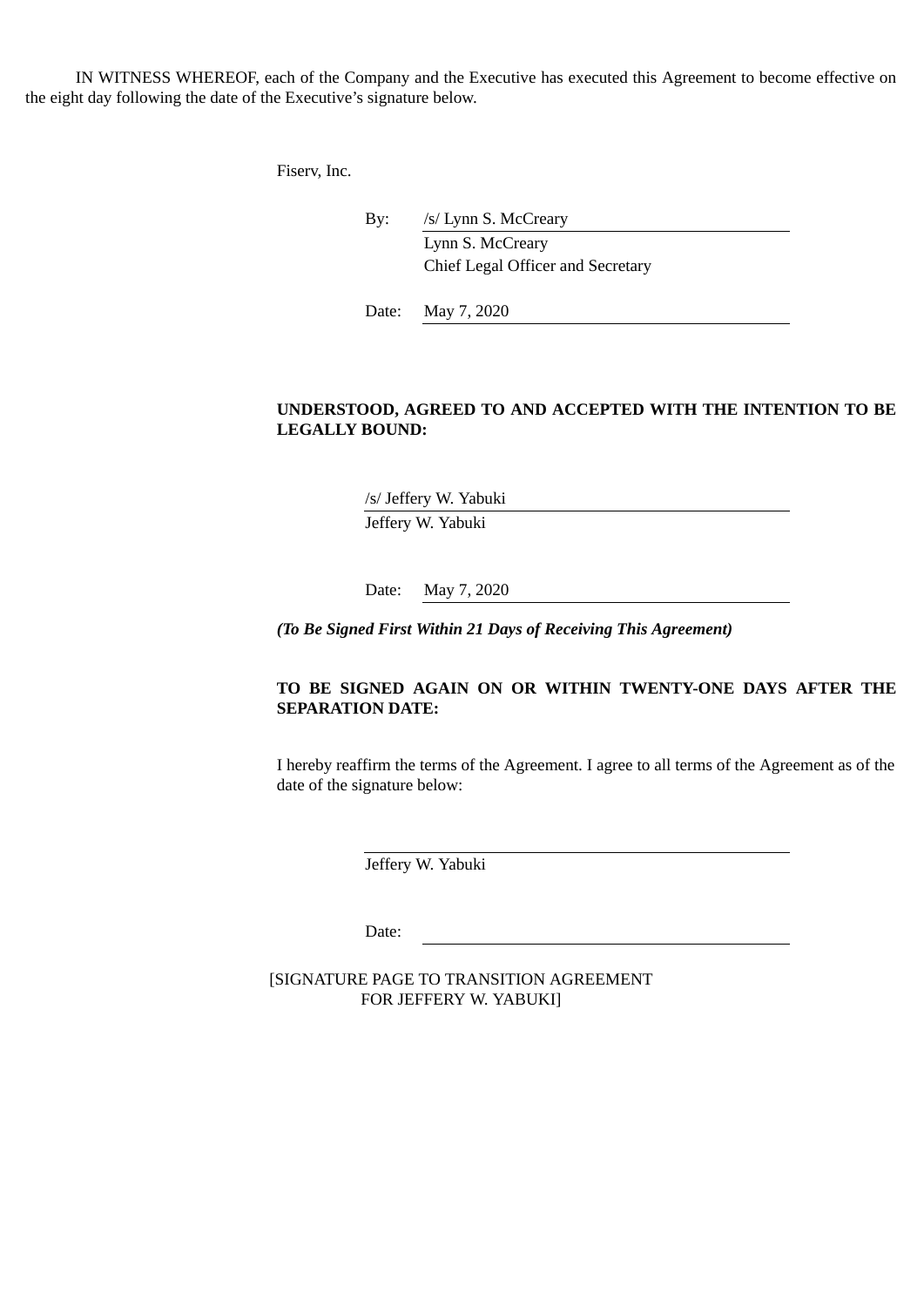<span id="page-62-0"></span>May 7, 2020

Frank Bisignano (Address on File with the Company)

RE: Amendment to Employment Agreement

Dear Frank:

Reference is made to your Amended and Restated Employment Agreement with Fiserv, Inc. (the "Company"), dated as of January 16, 2019 (as amended or supplemented from time to time, the "Employment Agreement"). This letter sets forth below certain amendments to the Employment Agreement in connection with your promotion to the office of President and Chief Executive Officer of the Company, effective as of July 1, 2020. Capitalized terms used but not defined in this letter have the meanings given to them in the Employment Agreement.

- Term: Effective as of July 1, 2020, the initial Term of Employment shall be extended until July 1, 2025, and the reference to "the second (2<sup>nd</sup>) anniversary thereof" in Paragraph 1.2 of the Employment Agreement shall accordingly be deleted and replaced with "July 1, 2025".
- Title and Reporting: Effective as of July 1, 2020, Paragraph 2.1 of the Employment Agreement is hereby amended and restated in its entirety as follows: "Commencing on July 1, 2020 and for the remainder of the Term of Employment, the Executive shall serve as the Company's President and Chief Executive Officer. The Executive shall report directly to the Company's Board of Directors (the 'Board') and shall have such duties, functions, and responsibilities as contemplated by the Company's by-laws and as the Board shall designate, provided, that such duties, functions and responsibilities are commensurate with the Executive's positions of President and Chief Executive Officer."
- Waiver of Base Salary Through December 31, 2020: The letter agreement between you and the Company attached hereto as Exhibit A is hereby incorporated by reference herein.
- Acknowledgment: You hereby acknowledge that the 143,349 restricted stock units granted to you on July 29, 2019 and the target number of 143,971 performance share units granted to you on August 1, 2019 fully satisfy the Company's obligations to grant the awards described under Paragraphs 3.3.1(i) and 3.3.1(ii) of the Employment Agreement, respectively.
- Elimination of Perquisite Gross-Up: Effective July 1, 2020, the perquisite tax gross-up shall terminate and be of no further force or effect, and accordingly, the penultimate sentence in Paragraph 4.2 of the Employment Agreement shall be deleted in its entirety.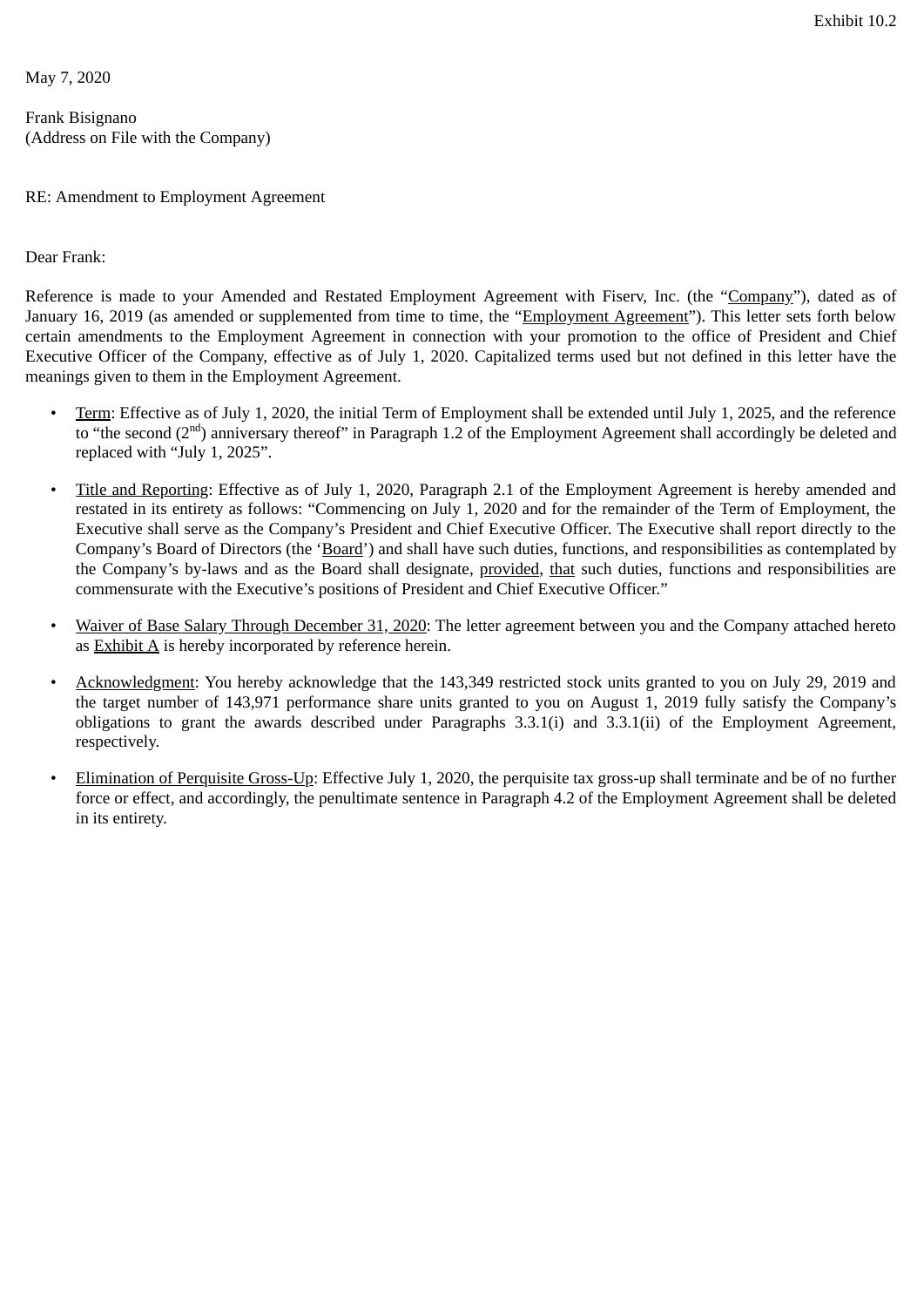- No Consultation: Effective July 1, 2020, the proviso in Paragraph 6.1.4 of the Employment Agreement shall be deleted in its entirety, and accordingly, your employment with the Company may be terminated by the Company in accordance with Paragraph 6.1.4 without consultation with you.
- Deletion of Resignation Option: Effective as of July 1, 2020, you acknowledge and agree that the Resignation Option shall terminate and be of no further force or effect, and accordingly, (i) Paragraph 6.1.7 of the Employment Agreement shall be deleted in its entirety, (ii) Paragraph 6.3.5 of the Employment Agreement shall be amended by (x) deleting the reference in the title thereof to "or the Resignation Option" and (y) deleting the phrase "if the Executive terminates his employment with Good Reason in accordance with the terms set forth in Paragraph 6.1.5 above, or if the Executive terminates his employment pursuant to the Resignation Option in accordance with the terms set forth in Paragraph 6.1.7 above" therein and replacing it with "or if the Executive terminates his employment with Good Reason in accordance with the terms set forth in Paragraph 6.1.5 above", and (iii) Paragraph 7.3.2 shall be amended by deleting the phrase "by the Executive for Good Reason or through the Resignation Option" therein and replacing it with "or by the Executive for Good Reason". For the avoidance of doubt, effective as of July 1, 2020, you agree that, for purposes of determining any entitlement to accelerated vesting of the Prior Awards, the Initial Grant, and any equity awards granted under the Plan, any reference to accelerated vesting on account of the Resignation Option shall be of no force or effect and a resignation that would have otherwise been treated pursuant to the Resignation Option shall instead be treated under the applicable resignation or retirement provisions in accordance with the Employment Agreement, the Plan, and the award agreements issued thereunder or with respect to the Prior Awards.
- Competitive Activities; Non-Solicitation: Effective July 1, 2020, the non-competition restriction and the non-solicitation restriction in the Employment Agreement shall be extended to 24 months following your date of termination, and accordingly, the reference to "twelve (12) months" in Paragraphs 7.3.1 and 7.3.2 of the Employment Agreement shall be deleted and replaced with "twenty-four (24) months". Effective July 1, 2020, an additional sentence shall be added to the end of Paragraph 7.3.2 of the Employment Agreement, to read as follows: "If the Executive's termination is by the Company without Cause, by the Executive for Good Reason or because of the Executive's Disability, at the time of the Executive's date of termination, the Board, after consultation with the Executive, will use its commercially reasonable best efforts to conform the definition of competitor to the Company's then-current business for purposes of this Paragraph 7.3.2, which may, but is not required to, include a list of potential competitors."
- Removal of Legacy Section 280G Gross-Up: Effective as of July 1, 2020, the proviso in Paragraph 10.2 of the Employment Agreement shall be deleted and replaced with the following: "provided, however, that for purposes of determining whether any Total Payments (as defined in Section 9 of the KEESA) constitute 'excess parachute payments,' the opinion of National Tax Counsel described in Section 9 of the KEESA shall take into account all available mitigating circumstances and strategies under Section 280G of the Code and the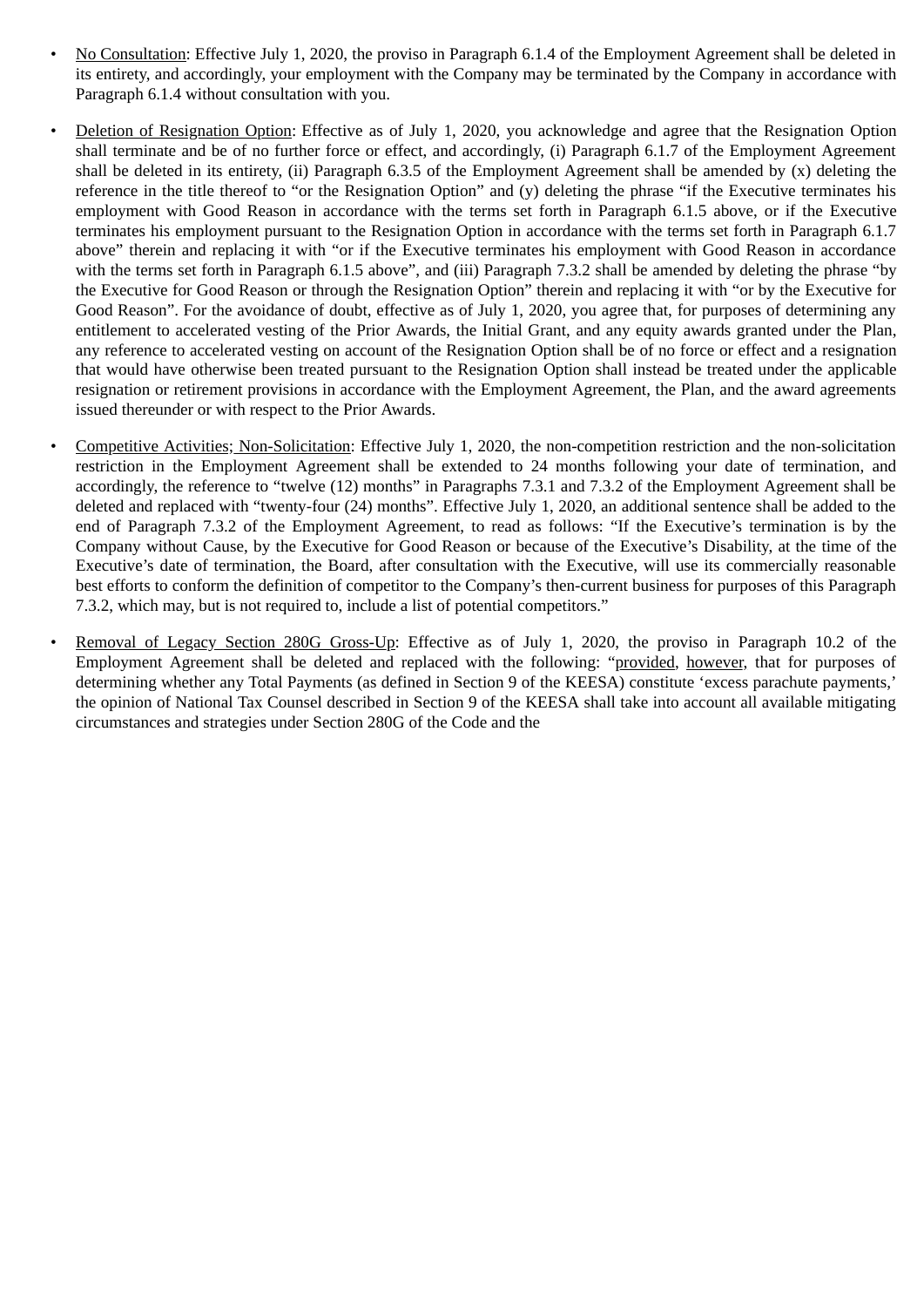Treasury Regulations promulgated thereunder, including, without limitation, applying the reduction for 'reasonable compensation' as described in Treasury Regulation 1.280G-1, Q&A-39, including any applicable reduction for the value of any covenant not to compete applicable to the Executive as described in Treasury Regulation 1.280G-1, Q&A-40, and applying the valuation methodology for any applicable nonvested payments described in Treasury Regulation 1.280G-1, Q&A-24(c)." The Company further agrees to obtain at its expense such opinion of National Tax Counsel with respect to any payments or benefits paid or provided by the Company or its affiliates to you that the Company believes may constitute an "excess parachute payment" under Section 280G of the Code in accordance with the procedure described in the KEESA, whether or not a "Change in Control of the Company" has occurred under the KEESA.

Except as expressly set forth in this letter, all terms and conditions of the Employment Agreement will continue in full force and effect in accordance with their terms. This letter, together with the Employment Agreement, constitutes the entire understanding of you and the Company with respect to the matters set forth herein, and may not be amended except by a written instrument signed by both you and the Company. This letter shall be construed and enforced in accordance with the laws of the State of Wisconsin without reference to principles of conflict of laws. This letter may be executed in counterparts (electronically or otherwise), each of which shall be an original, with the same effect as if the signatures thereto were upon the same instrument.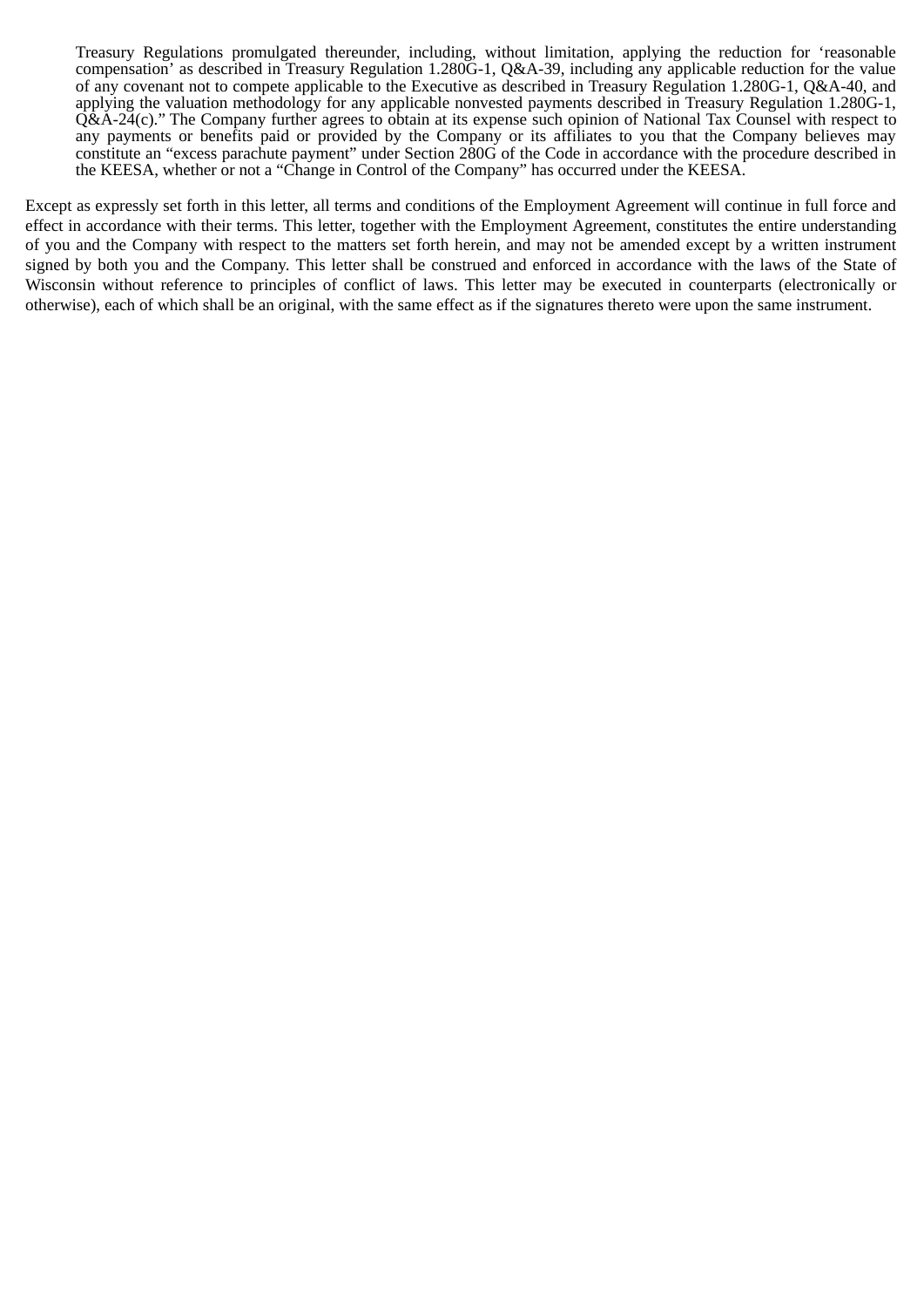Sincerely,

Fiserv, Inc.

/s/ Lynn S. McCreary

Name: Lynn S. McCreary Title: Chief Legal Officer and Secretary

ACKNOWLEDGED AND AGREED:

/s/ Frank Bisignano

Frank Bisignano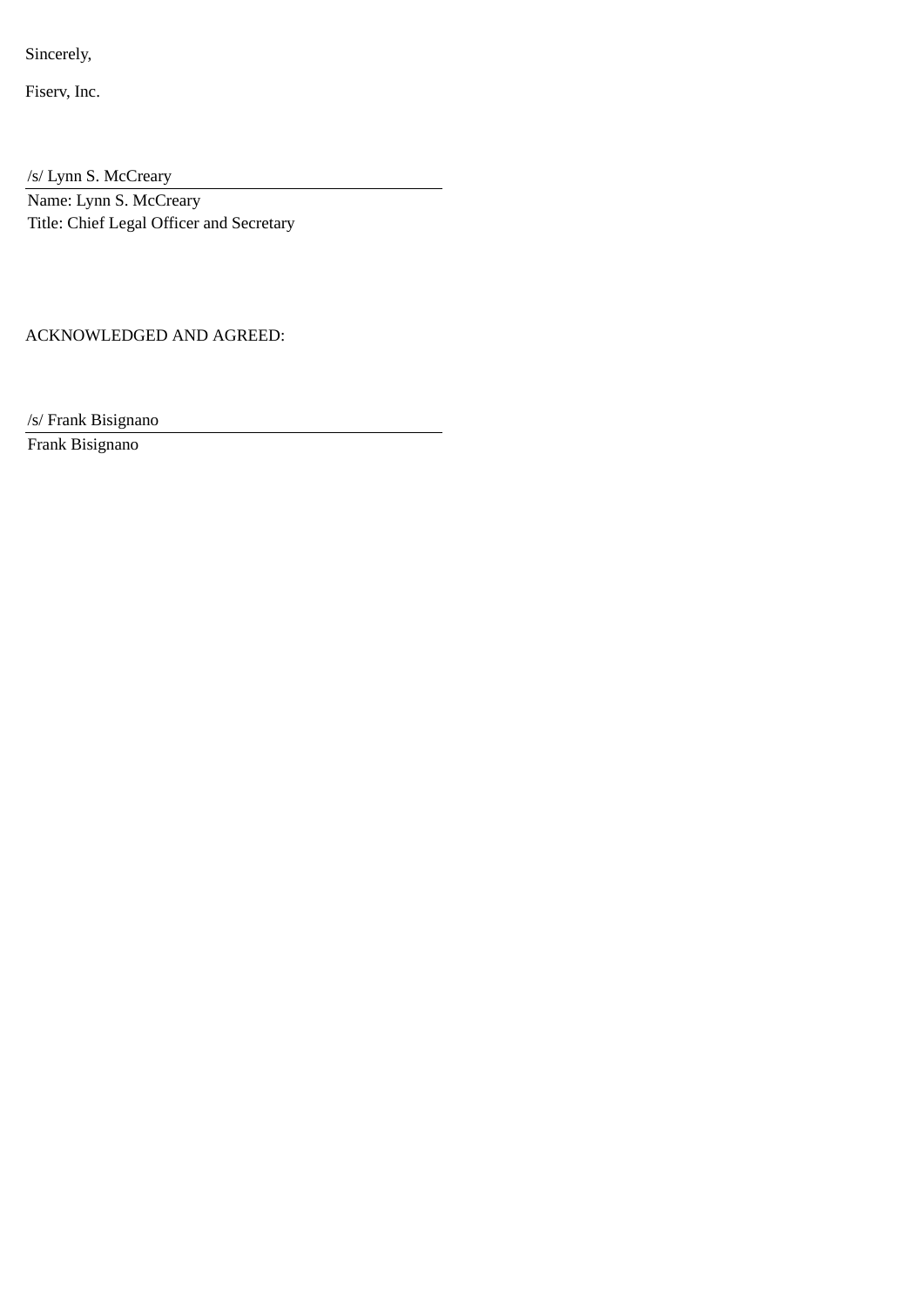#### CERTIFICATION PURSUANT TO SECTION 302 OF THE SARBANES-OXLEY ACT OF 2002

<span id="page-66-0"></span>I, Jeffery W. Yabuki, certify that:

- 1. I have reviewed this Quarterly Report on Form 10-Q of Fiserv, Inc.;
- 2. Based on my knowledge, this report does not contain any untrue statement of a material fact or omit to state a material fact necessary to make the statements made, in light of the circumstances under which such statements were made, not misleading with respect to the period covered by this report;
- 3. Based on my knowledge, the financial statements, and other financial information included in this report, fairly present in all material respects the financial condition, results of operations and cash flows of the registrant as of, and for, the periods presented in this report;
- 4. The registrant's other certifying officer and I are responsible for establishing and maintaining disclosure controls and procedures (as defined in Exchange Act Rules 13a-15(e) and 15d-15(e)) and internal control over financial reporting (as defined in Exchange Act Rules 13a-15(f) and 15d-15(f)) for the registrant and have:
	- a) Designed such disclosure controls and procedures, or caused such disclosure controls and procedures to be designed under our supervision, to ensure that material information relating to the registrant, including its consolidated subsidiaries, is made known to us by others within those entities, particularly during the period in which this report is being prepared;
	- b) Designed such internal control over financial reporting, or caused such internal control over financial reporting to be designed under our supervision, to provide reasonable assurance regarding the reliability of financial reporting and the preparation of financial statements for external purposes in accordance with generally accepted accounting principles;
	- c) Evaluated the effectiveness of the registrant's disclosure controls and procedures and presented in this report our conclusions about the effectiveness of the disclosure controls and procedures, as of the end of the period covered by this report based on such evaluation; and
	- d) Disclosed in this report any change in the registrant's internal control over financial reporting that occurred during the registrant's most recent fiscal quarter (the registrant's fourth fiscal quarter in the case of an annual report) that has materially affected, or is reasonably likely to materially affect, the registrant's internal control over financial reporting; and
- 5. The registrant's other certifying officer and I have disclosed, based on our most recent evaluation of internal control over financial reporting, to the registrant's auditors and the audit committee of the registrant's board of directors (or persons performing the equivalent functions):
	- a) All significant deficiencies and material weaknesses in the design or operation of internal control over financial reporting which are reasonably likely to adversely affect the registrant's ability to record, process, summarize and report financial information; and
	- b) Any fraud, whether or not material, that involves management or other employees who have a significant role in the registrant's internal control over financial reporting.

Date: May 8, 2020 By: /s/ Jeffery W. Yabuki

Jeffery W. Yabuki Chairman and Chief Executive Officer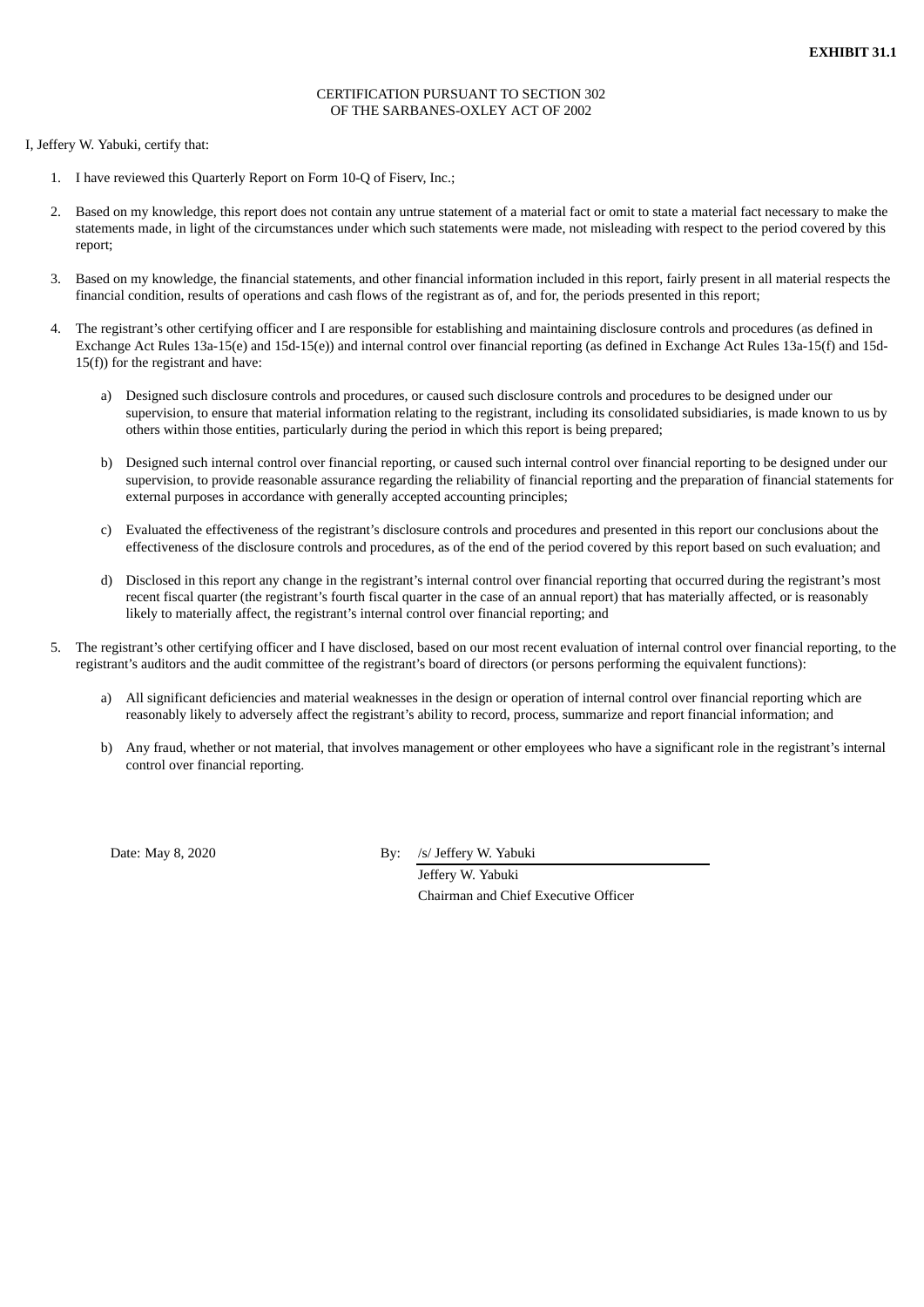#### CERTIFICATION PURSUANT TO SECTION 302 OF THE SARBANES-OXLEY ACT OF 2002

<span id="page-67-0"></span>I, Robert W. Hau, certify that:

- 1. I have reviewed this Quarterly Report on Form 10-Q of Fiserv, Inc.;
- 2. Based on my knowledge, this report does not contain any untrue statement of a material fact or omit to state a material fact necessary to make the statements made, in light of the circumstances under which such statements were made, not misleading with respect to the period covered by this report;
- 3. Based on my knowledge, the financial statements, and other financial information included in this report, fairly present in all material respects the financial condition, results of operations and cash flows of the registrant as of, and for, the periods presented in this report;
- 4. The registrant's other certifying officer and I are responsible for establishing and maintaining disclosure controls and procedures (as defined in Exchange Act Rules 13a-15(e) and 15d-15(e)) and internal control over financial reporting (as defined in Exchange Act Rules 13a-15(f) and 15d-15(f)) for the registrant and have:
	- a) Designed such disclosure controls and procedures, or caused such disclosure controls and procedures to be designed under our supervision, to ensure that material information relating to the registrant, including its consolidated subsidiaries, is made known to us by others within those entities, particularly during the period in which this report is being prepared;
	- b) Designed such internal control over financial reporting, or caused such internal control over financial reporting to be designed under our supervision, to provide reasonable assurance regarding the reliability of financial reporting and the preparation of financial statements for external purposes in accordance with generally accepted accounting principles;
	- c) Evaluated the effectiveness of the registrant's disclosure controls and procedures and presented in this report our conclusions about the effectiveness of the disclosure controls and procedures, as of the end of the period covered by this report based on such evaluation; and
	- d) Disclosed in this report any change in the registrant's internal control over financial reporting that occurred during the registrant's most recent fiscal quarter (the registrant's fourth fiscal quarter in the case of an annual report) that has materially affected, or is reasonably likely to materially affect, the registrant's internal control over financial reporting; and
- 5. The registrant's other certifying officer and I have disclosed, based on our most recent evaluation of internal control over financial reporting, to the registrant's auditors and the audit committee of the registrant's board of directors (or persons performing the equivalent functions):
	- a) All significant deficiencies and material weaknesses in the design or operation of internal control over financial reporting which are reasonably likely to adversely affect the registrant's ability to record, process, summarize and report financial information; and
	- b) Any fraud, whether or not material, that involves management or other employees who have a significant role in the registrant's internal control over financial reporting.

Date: May 8, 2020 By: /s/ Robert W. Hau

Robert W. Hau Chief Financial Officer and Treasurer